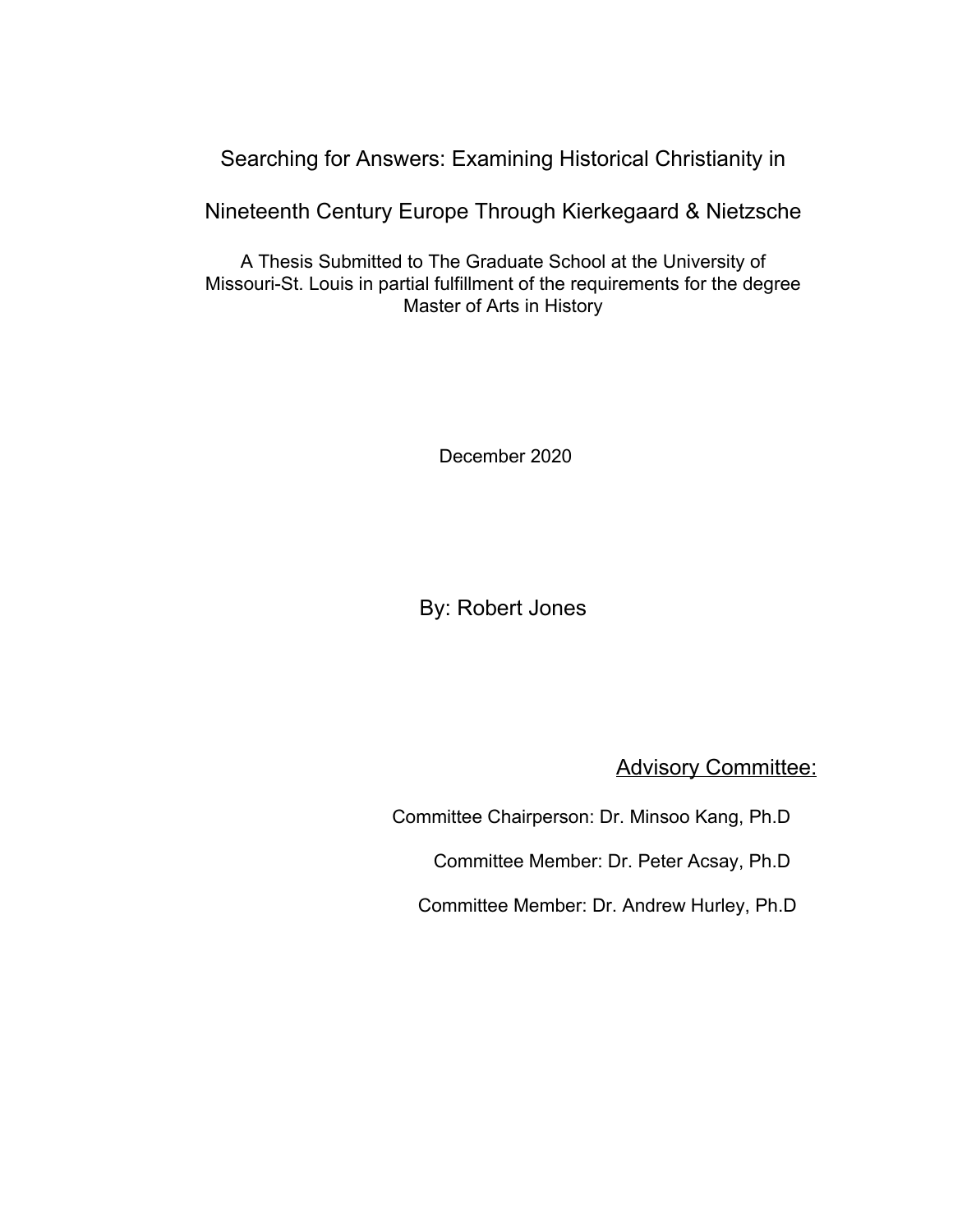# **Table of Contents**

**Introduction: Pg 2**

 **Chapter One: Secularization of Europe in the Nineteenth Century Pg 6**

 **Chapter Two:Søren Kierkegaard the Scourge of Christendom Pg 32**

 **Chapter Three: Nietzsche and the Death of God Pg 53**

 **Chapter Four: Finding Common Ground Pg 71**

**Conclusion: Pg 84**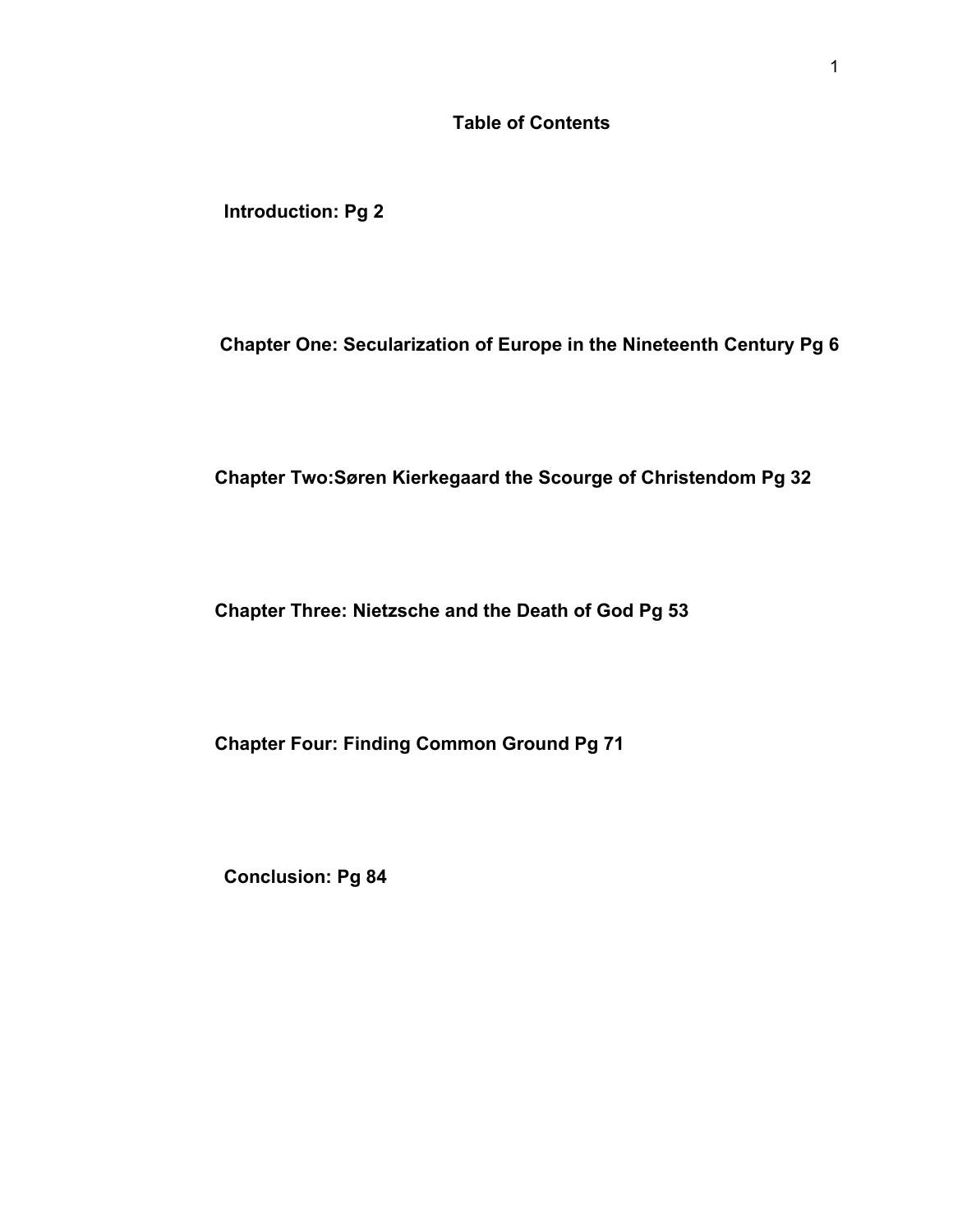## **Introduction**

The Europe of the 1800s saw remarkable change. Previously unthinkable ideas and 'isms' made their way to the forefront of exploration in European society, forcing Christianity to a crossroads it had never before experienced. Still wielding a considerable amount of power, the Evangelical/Lutheran tradition was unsurprisingly resistant to any sort of change. Up to this point, the ironclad alliance of 'throne and altar' had forged a strong symbiotic relationship: politics had begun to weave itself into the very fabric of religion, blurring the lines between the two. However, the 'common man' was not necessarily interested in continuing this status quo.

Michael Burleigh writes in his book *Earthly Powers*, that the "modern era in which the divine basis of political power was rejected, and Church and State gradually separated, but also witnessed the sacralization of such collectives as race, state, and nation."<sup>1</sup> In other words, Christendom had been antiquated by sovereign nations that questioned divine rights, while mankind searched for meaning in the world through the sciences. Similar to a church, nineteenth-century movements like the French Revolution aroused mass sentimentality, while defining life's ultimate purposes and governing what could be considered moral and virtuous.

Radical new ideas were gradually throwing the power structure into turmoil. In these complex and consequential times, two of the most prominent

<sup>1</sup> Burleigh, Michael. *Earthly Powers: The Clash of Religion and Politics in Europe, from the French Revolution to the Great War*. New York City: Harper Collins, 2005. Pg 6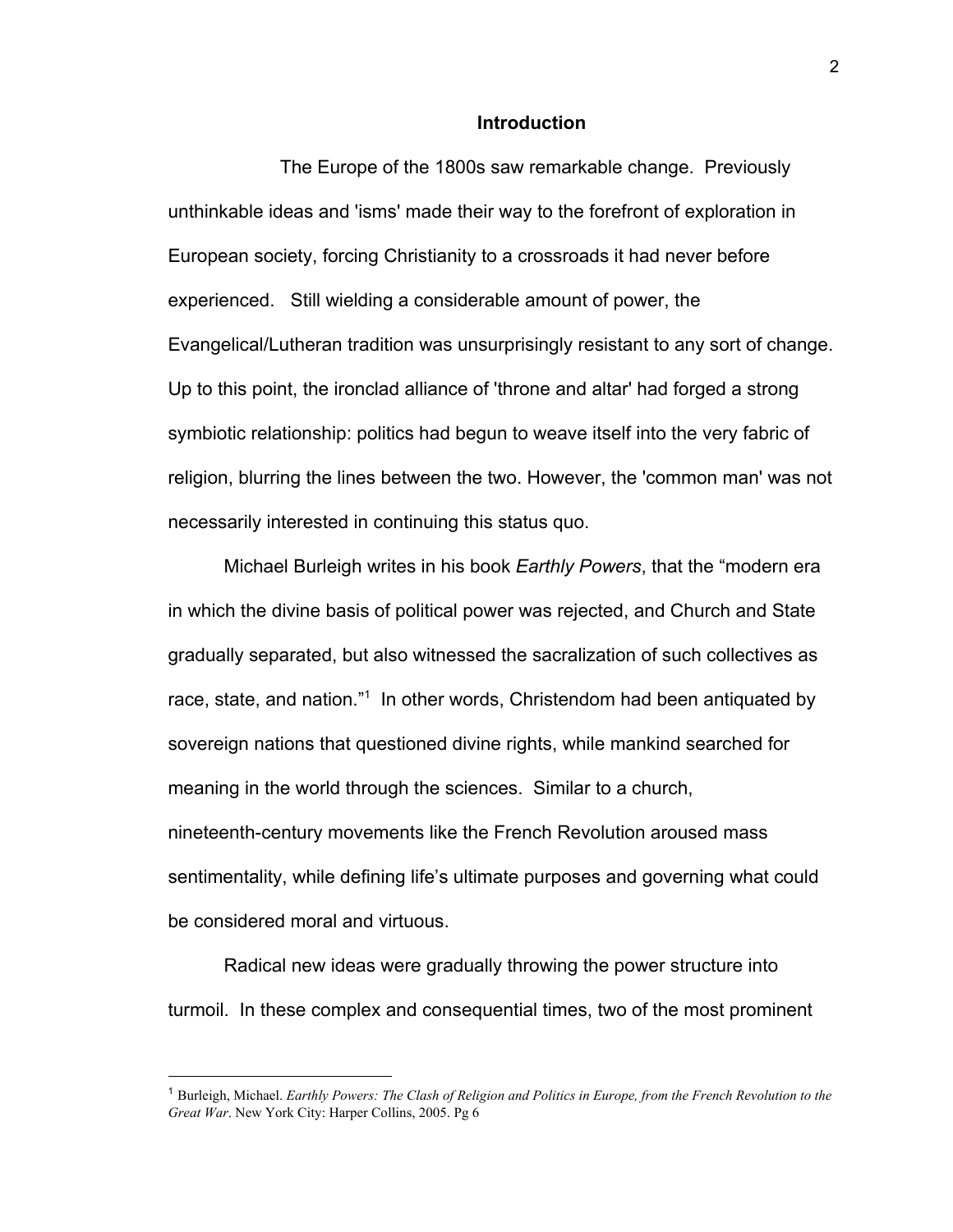and provocative thinkers at the forefront were Søren Kierkegaard and Freidrich Nietzsche. Both writers were raised in the Lutheran tradition. Growing up, Søren was immensely influenced by his father's strict piety. His religious views were a complex mixture of orthodox Lutheranism, Moravian piety, and an enduring spiritual melancholy. It was a dark and grim Christianity that stressed punishment, suffering and the inevitability of sin. His father's rigid Lutheranism would influence Søren the rest of his life. Similarly, Nietzsche was born a son of a Lutheran pastor and, despite his father's eventual passing when Friedrich was only four, adhered to his father's Lutheranism wholeheartedly, and even had every intention of becoming a pastor himself one day. When Nietzsche's grandmother grew up in Naumburg, its religious circle was governed by the plain Lutheran ideals of duty, modesty, restraint, and simplicity. However, when Friedrich and the rest of his family moved back to Naumburg in the 1850s, the Awakening movement had its own impact, valuing fervency and sublime revelation over rational beliefs. People were declaring themselves born again. This new and odd behavior did not suit Nietzsche's family. They would find their friends amongst the wives of high court functionaries and the wives of Justices of the High Court, a wealthy section of society untroubled by pesky new ideas.

For most people, the concept of religion is both intellectual and emotive; it is both thought and felt by those with and without formal education. Both authors were intellectuals and had difficulty understanding and/or respecting certain emotional bonds of religion. Nevertheless, both of them had burning questions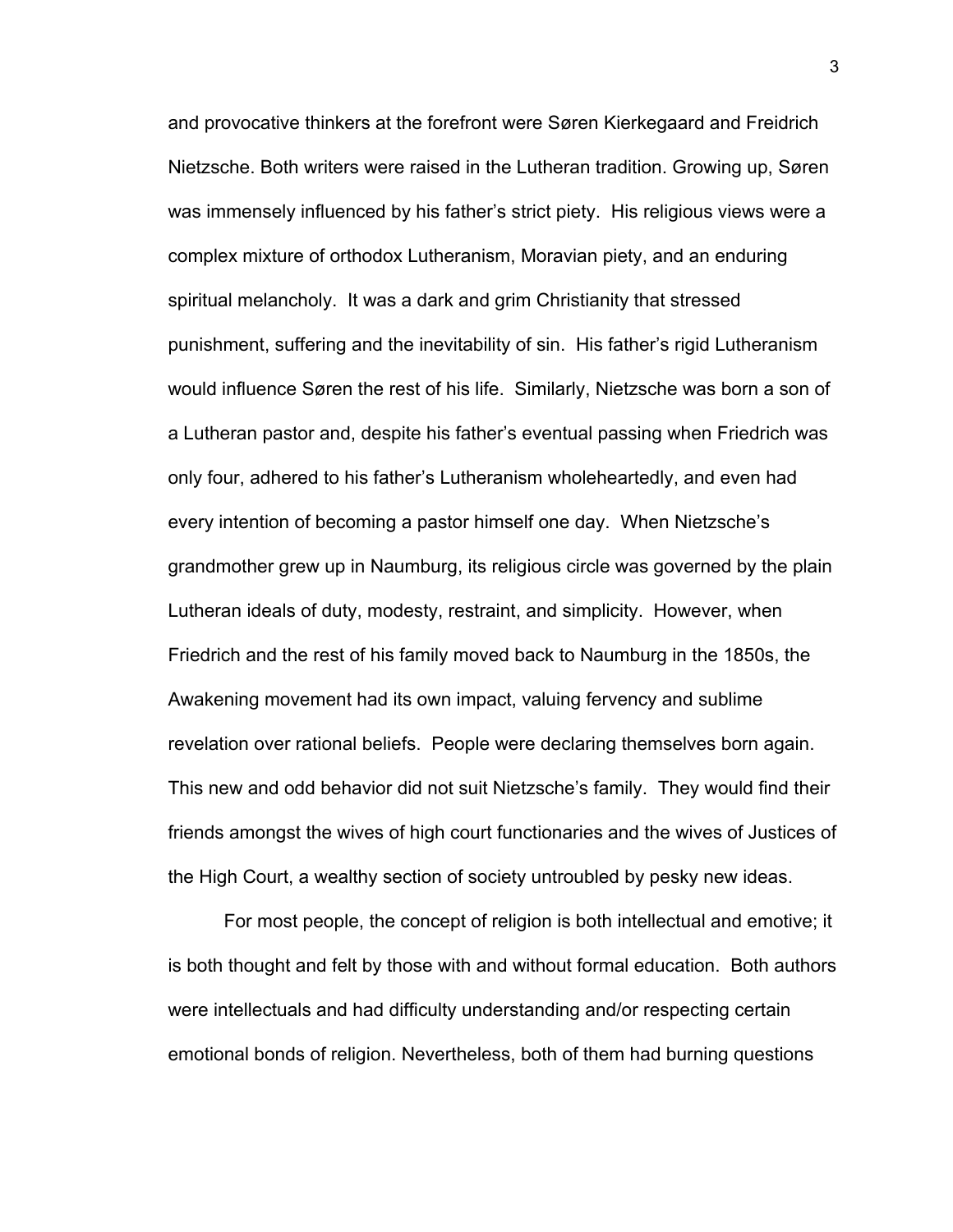challenging the Evangelical/Lutheran tradition and its place in the world. While these two writers had much in common, both personally and professionally, they arrived at drastically different conclusions. Søren Kierkegaard saw what was happening and it troubled him deeply. Instead of listening to authority figures on something as important as religion and faith, he was determined to find life's pressing questions through his own spiritual journey. He wrote in his journal in 1835, "What I really lack is to be clear in my mind what I am to do, not what I am to know...the thing is to find a truth which is true for me, to find the idea for which I can live and die."<sup>2</sup> While Kierkegaard was aiming to "reintroduce Christianity to Christendom," Freidrich Nietzsche wanted to demolish religious pillars of society in favor of an entirely new direction. The polemic writer predicted in his autobiographical book, *Ecce Homo*, that "One day my name will be associated with the memory of something tremendous — a crisis without equal on earth, the most profound collision of conscience, a decision that was conjured up against everything that had been believed, demanded, hallowed so far. I am no man, I am dynamite."<sup>3</sup>

How they arrived at such drastic modes of thought is worth exploring. It is as if both writers knew they were stuck in between the end of one era and the start of another. An analysis of the secularization of Europe is needed to gain a proper context of the world they saw so lacking. Without exposure to themes like

<sup>&</sup>lt;sup>2</sup> Kierkegaard, Søren. "The Soul of Kierkegaard: Selections from His Journals." pg 44

<sup>3</sup> Nietzsche, Friedrich. *Ecce Homo*. Penguin Classics, 1969. Pg 96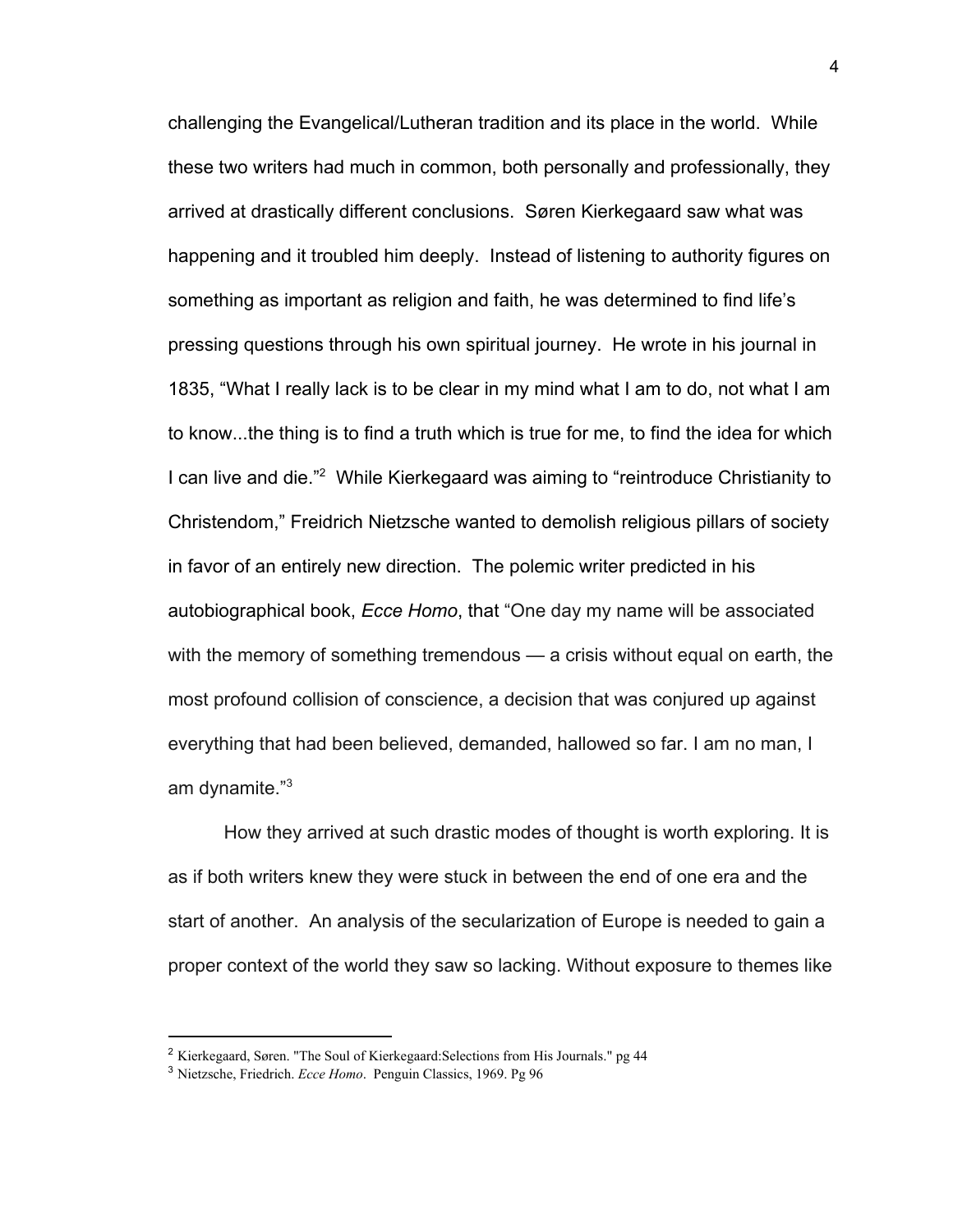how Christianity became the prevalent creed, the relations between Church and State, and the causes of secularity, we cannot do the very thing Kierkegaard and Nietzsche wanted us to do. Searching for life's answers without the help of authority, government, or religious dogma was one vital component both men encouraged in their readers.

There is no concrete "Kierkegaardian" or "Nietzschean" path to live; the beauty of their work is they wanted the reader to search for themselves. Kierkegaard and Nietzsche have become part of Western culture whether we realize it or not. Unfortunately, only academics tend to know this, but it is worth trying to address that shortcoming.

Given the fusion of religion and politics in the nineteenth century across Europe paired with Enlightenment thought, the "sources of authority" shifted from the Bible to "reason." Previous historians and biographers typically label Kierkegaard as a reformer of Christianity. Joakim Garff offers an exhaustive account of his life and works. Stephen Backhouse looks to make him more readable to nonspecialists. Carlisle examines his life through his mantra, 'life can only be understood backwards, but must be lived forwards.' On the other hand, scholars cite Nietzschean texts on religion as almost always revolutionary in nature. Sue Prideuex and Robert Solomon focused their works on the fact that Nietszche is and was largely misunderstood, while others, such as Brian Leiter focus almost exclusively on his views on morality. All offer valuable information, but the crux of their works tend to overlook something. Given the unique process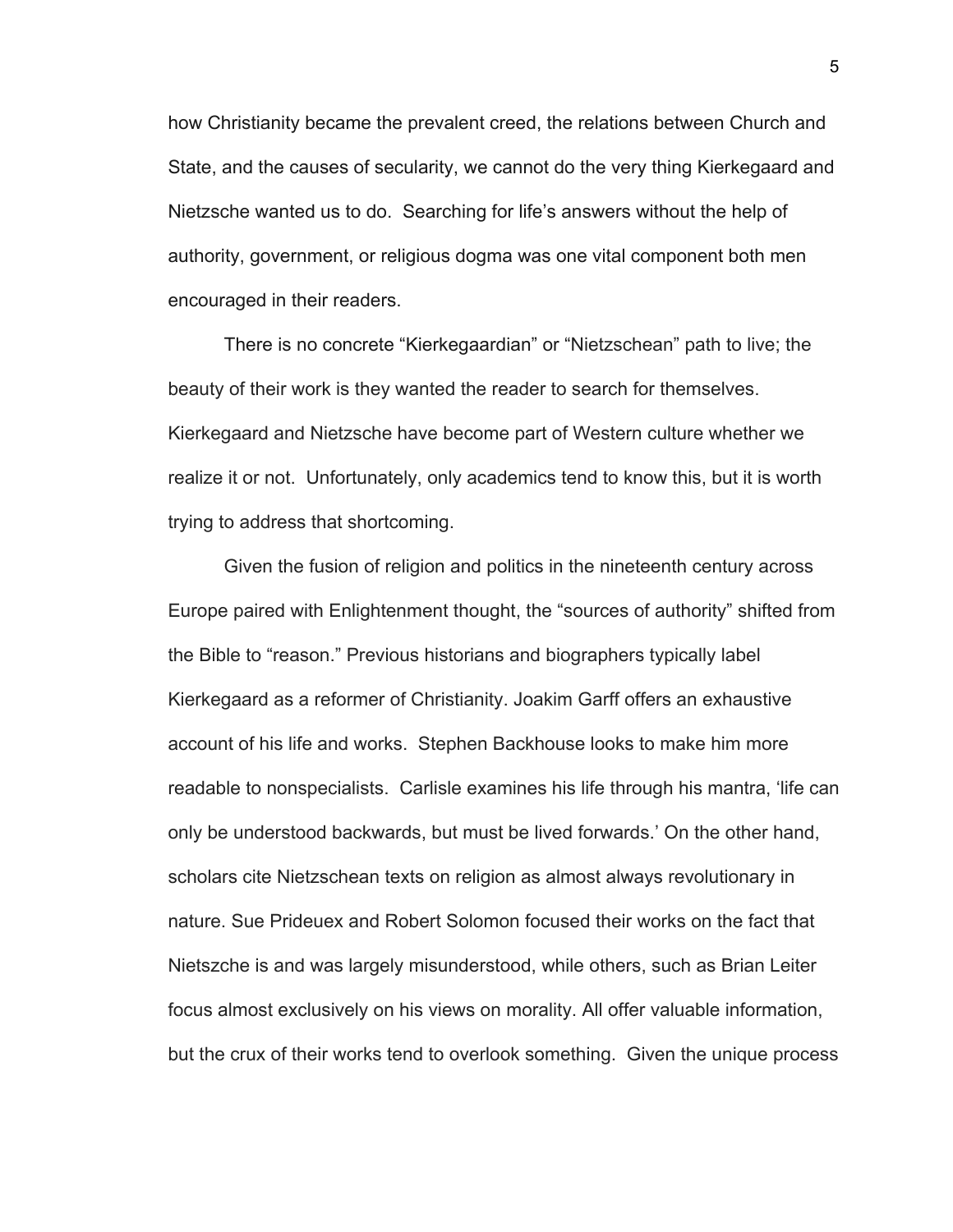of secularization in the nineteenth century, both writers offer something more than that. The following chapters will assert that both remind readers that despite their differences, reveal that religion can develop in different ways, and more importantly, its inevitable progress or decline in the post-Enlightenment world depends almost solely on the individual. They both uniquely force us to reconsider the extent religion impacts not only human life but also social and cultural conditions as Chapter One will describe. Both are uniquely situated to respond to the secularization of Europe and the fusion of politics and religion. Historically speaking, it is important to examine what influenced these men, to delineate their exact ideas, and to make their ideas more accessible to all readers. In doing so, we can formulate a better understanding of the world around us, as well as continue to question pillars of society previously considered unshakeable.

### **Chapter One: Secularization of Europe in the Nineteenth Century**

GK Chesterton once said, "When people stop believing in God, they don't believe in nothing - they believe in anything." One can argue that simple, yet keen thought can sum up the state of Christianity in nineteenth century Western Europe. The French Revolution served as the catalyst of the movement away from the dogmatic, stale influence of the Church and the dramatic turn towards what Michael Burleigh calls "political religion." This term could be defined as an anti-religious surrogate for religion; not merely political ideals hiding behind the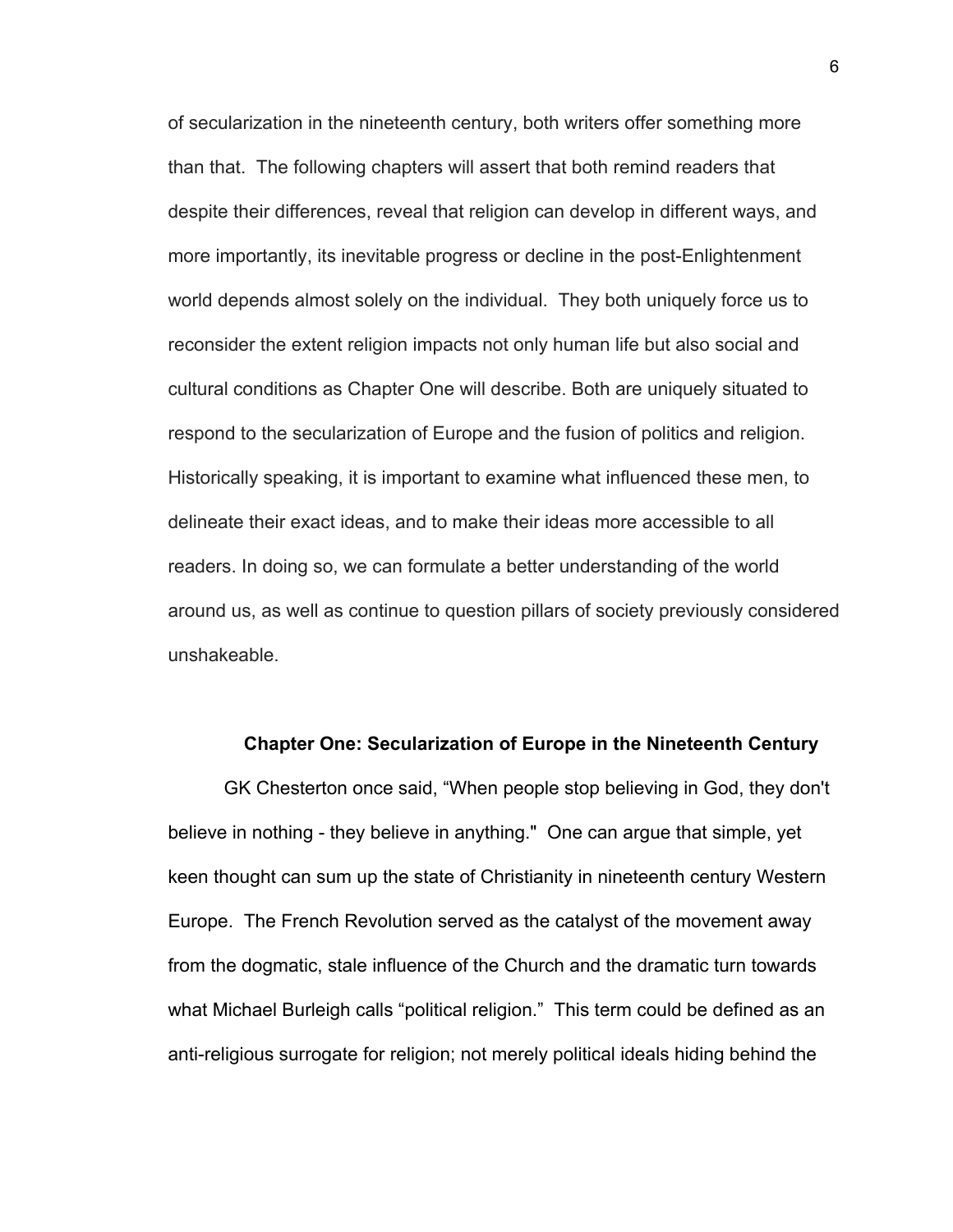separation of church and state. The secularization of Europe in the nineteenth and twentieth century simply did not happen overnight. It was the gradual disintegration of a bedrock of European society since the time of the Roman Empire.

The meteoric rise of civil religions, political religions, nationalism, political ideologies such as communism, and the rise of scientific inquiry contributed to the secularization of Europe and the rebranding of religion. Philosophical giants such as Søren Kierkegaard and Friedrich Nietzsche offered vastly different responses to the secularization of Europe in addition to how society should move forward with the changing role of Christianity. While both thinkers took vastly different routes in their work arriving at very different solutions, in short, they attempted to answer the persistent question: "how should a human being live?" In order to fully comprehend their ideas on religion in European society, it is critical to thoroughly exam how the context of the nineteenth century world around them led to their groundbreaking existential philosophies. Their thoughts helped influence not only nineteenth century Europe, but later generations of thinkers as well.

It's important to examine the spark that set ablaze the movement of political religion throughout Europe, which Michael Burleigh would argue is the French Revolution. For about 600 years, France was known as the "eldest daughter of the Church" and the French were supposedly God's chosen people. The French monarchy and the Church establishment were an inseparable duo

7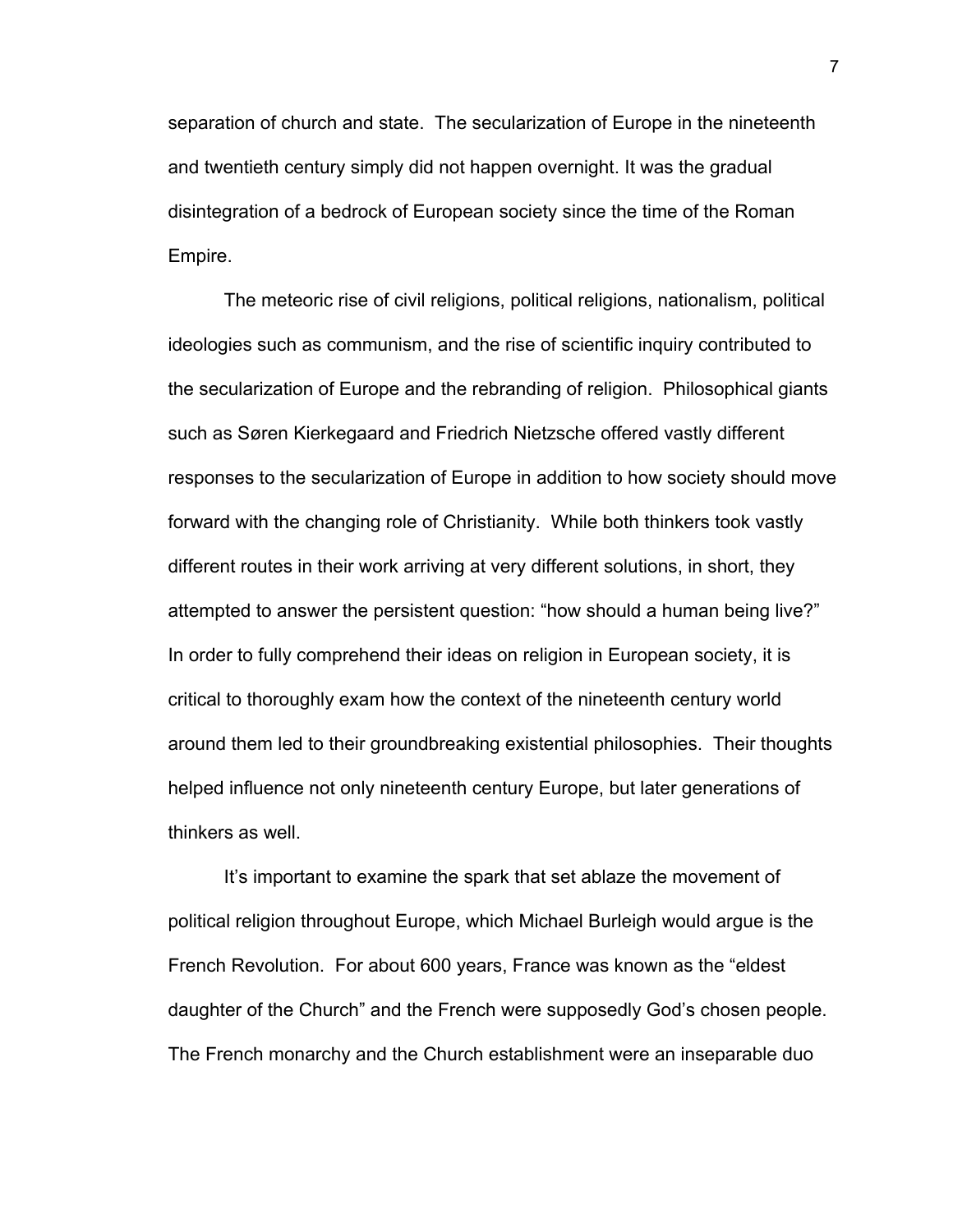with ultimate power until the revolution. The French clergy was omnipresent in French society and, more importantly, particularly for later thinkers Kierkegaard and Nietzsche, set the tone in terms of what was moral and what was not. The clergy was, however, stuck in between a rock and a hard place. Clergymen had to "walk a fine line between curbing practices that made the church look ridiculous to smart opinion in an age so concerned with reconciling reason and revelation, and alienating their flocks by outlawing customs which made abstract belief meaningful and tangible to them."<sup>4</sup> Religious debates were becoming more political, and this was not the only problem facing the Church establishment.

 The work of Enlightenment thinkers had gained momentum. Lutheran orthodoxy had begun to unravel under the combined impact of natural sciences, which theology experienced internally with the rise of biblical criticism. Immanuel Kant once described the Enlightenment as man's coming of age, or in other words, a freeing of the mind from "external controls." It meant a newfound belief in man's natural goodness (a turn away from the concept of Original Sin), as well as a newfound faith in reason and use of empirical evidence to questions worthy of research. The enemies of the Enlightenment were religious fanatics, moral hypocrites, and political tyrants. It was inevitable that if the intellectuals of the day would try to "rewrite" Christianity to better fit the needs of the era, it would lead to conflict with those who held things like miracles or literal interpretations of the Bible as infallible. This divide is articulated well by Gibbon when he said: "the

<sup>4</sup> Burleigh, Michael. *Earthly Powers: The Clash of Religion and Politics in Europe, from the French Revolution to the Great War*. New York City: Harper Collins, 2005. Pg 25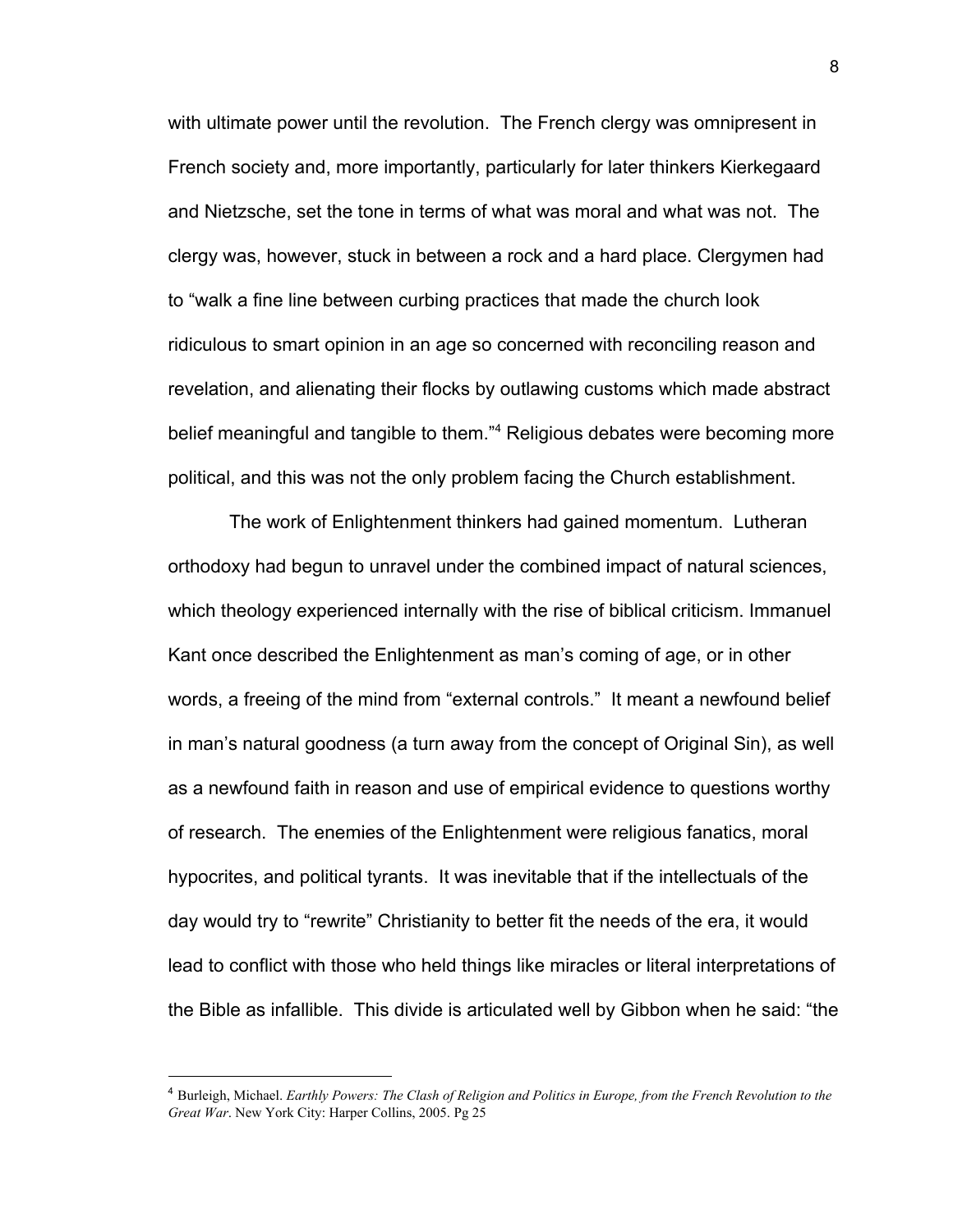various modes of worship were all considered by the people as equally true, by the philosopher as equally false, and the magistrate as equally useful. $^{5}$  In the age of Enlightenment and in the years beyond, self-fulfillment became a form of atonement, and love of humanity had eclipsed the traditional "love of God." These ideals were rampant in nineteenth-century Europe and a far cry from what had been practiced. Self-fulfillment is a consistent theme in both Kierkegaard's as well as Nietzsche's works.

In the nineteenth century a new form of Luthern theology had emerged from these upheavals under the name of liberalism. Hinlicky wrote, "liberal theology continued impulses from both biblical criticism and Pietism, but developed them in terms of a scheme of progressive revelation, culminating in the supreme idea of God as love as manifest in the perfect God-consciousness of the human Jesus.<sup>"6</sup> Since Immanuel Kant had ruled out any claim to "know God," liberal theology would instead look into "historical knowledge of human representations of God which it then organized in an evolutionary scheme of progressive historical development."<sup>7</sup> As a result, a minority theological reaction against liberalism could be described as 'neo-confessionalism' which unsuccessfully "tried to disrupt the liberal scheme of an imminent and progressive evolution of divine representations in human history by asserting the

<sup>5</sup> Burleigh, Michael. *Earthly Powers,* 40

<sup>6</sup> Hinlicky, Paul. *Lutheran Theology: A Critical Introduction*. Eugene, OR: Wipf and Stock Publishers, 2020. Pg 6

<sup>7</sup> Hinlicky, Paul. *Lutheran Theology: A Critical Introduction*. Pg 6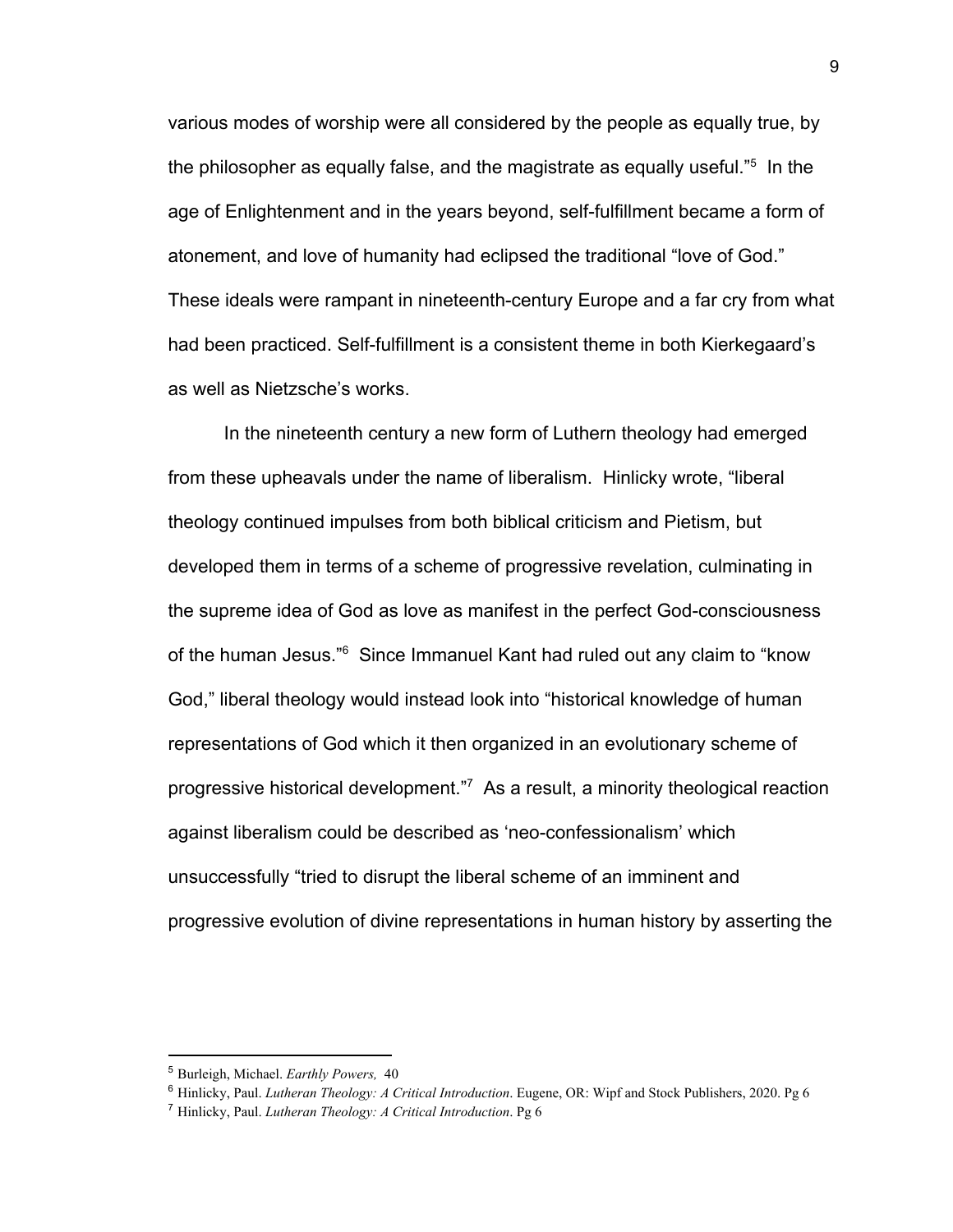'paradox' of a revelation in time and space, as may be see above all in the lonely witness in the 1840s of the Dane Søren Kierkegaard."<sup>8</sup>

Not to be overlooked is the relationship between Danish society as a whole and "State Christianity." For most people at the time, becoming a Christian was not a matter of faith but more so a matter of being born to Christian parents, observing the religious rituals, and getting a feeling of solidarity from church attendance. This was especially true of the Protestant Lutheran churchgoers in Denmark, who were also required to be members of the State Church. Kierkegaard would later describe it vividly saying "thus it was established by the State as a kind of eternal principle that every child is naturally born a Christian. The State delivers generation after generation, as an assortment of Christians, each bearing the manufacturer's trademark of the State, with perfect accuracy, one Christian exactly like all the others with the greatest possible uniformity of a factory product."<sup>9</sup> It isn't outlandish to suggest this is how Nietzsche viewed Lutheranism/Evangelicalism in German society in his time.

Luther's "sola scriptura, sola fides" was prevalent in nineteenth century Germany and Denmark. Sola scriptura simply means that all truth necessary for our spiritual life is taught either explicitly or implicitly in scripture. For an author like Kierkegaard, this would be met with scrutiny due to higher criticism. To be sure, Søren admired the simple truths and lessons from the gospels all his life,

<sup>8</sup> Ibid. pg 6

<sup>9</sup> Solomon, Robert. *From Rationalism to Existentialism: The Existentialists and Their Nineteenth-century Backgrounds*. Rowman & Littlefield, 2001.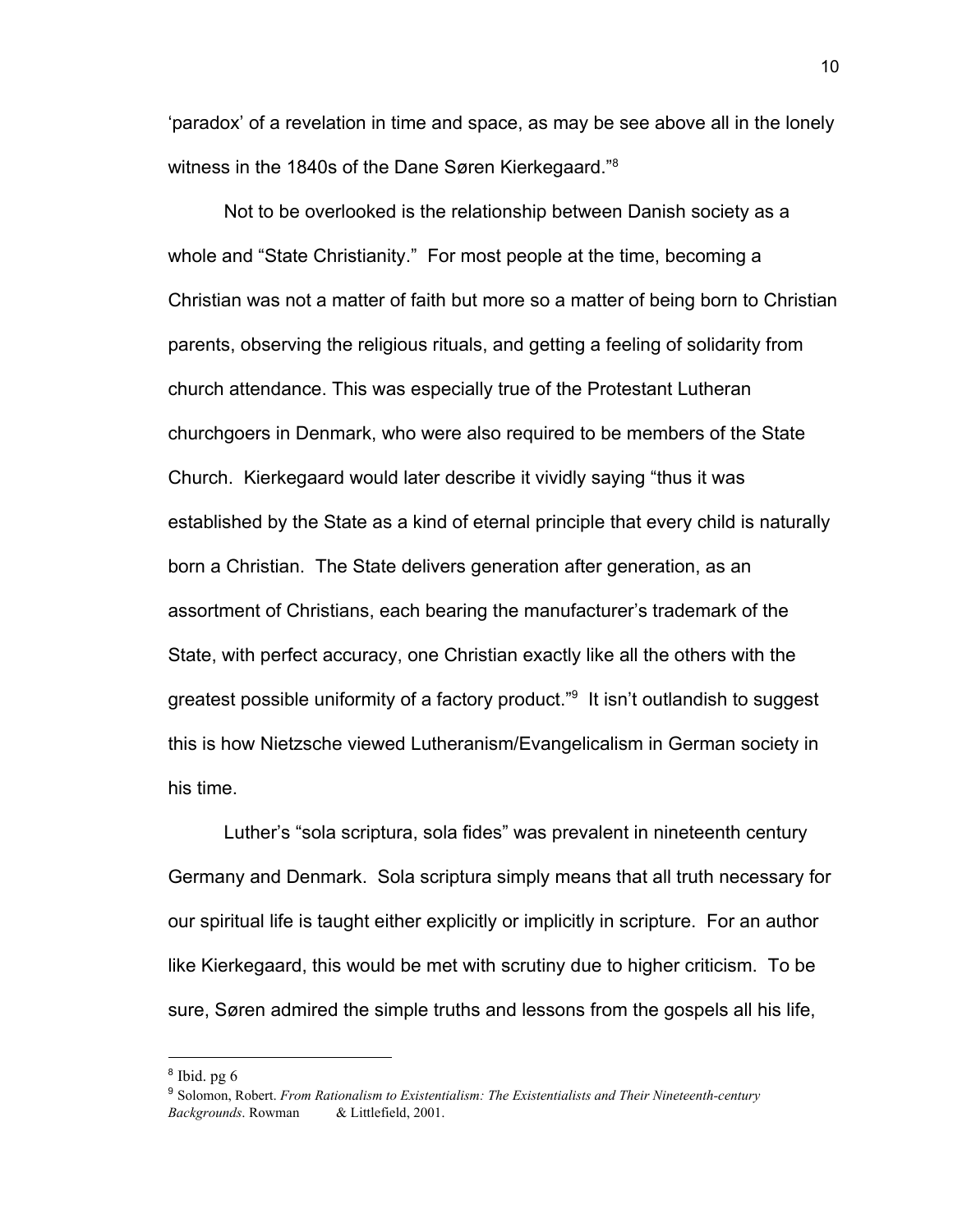but seldom if ever quoted the Bible to support his arguments. For Luther, truth is inseparable from his doctrine of the Word of God.<sup>10</sup> Luther believed faith doesn't necessarily require information, knowledge, or certainty, but a free surrender to God's goodness. Luther placed so much emphasis on faith, a recurring and persistent theme for both Kierkegaard and Nietzsche, that it was to be "the article on which the church stands or falls." The other half of that phrase, Sola Fides, or "justification on faith alone," would hold much more appeal to the Danish author. In fact, it could be argued that this exaggerated claim for the Bible as a treasure trove of revealed truths would eventually lead to intensified criticisms of the Bible in an attempt to show it couldn't bear the epistemological burden.

Political movements, such as the French Revolution, always seem to adopt "intellectual parents" to emulate. Two of the big thinkers that the French intellectuals/revolutionaries were interested in were Voltaire and Jean Jacques Rousseau. Chartier cites a telling question and answer sequence: "who are the men who by their writings prepared the revolution? Voltaire, J.J. Rousseau, etc.What do you call these great men? Philosophers. What does that word mean? A sage, or friend to humanity."<sup>11</sup> By keeping separate citizens' right to their own opinions on what happens when they die from his or her duties as a citizen of French society, Rousseau wanted to transcend the duality of spiritual and secular powers inherent to the Christian faith. Instead of the strict set of laws

<sup>10</sup> Pelikan, Jaroslav. *From Luther to Kierkegaard: A Study in the History of Theology*. St. Louis: Concordia Publishing House, 1950. Pg 107

<sup>&</sup>lt;sup>11</sup> The First Elements of Republican Education, cited by Roger Chartier, *The Cultural Origins of the French Revolution* (Durham, NC 1991) pg 89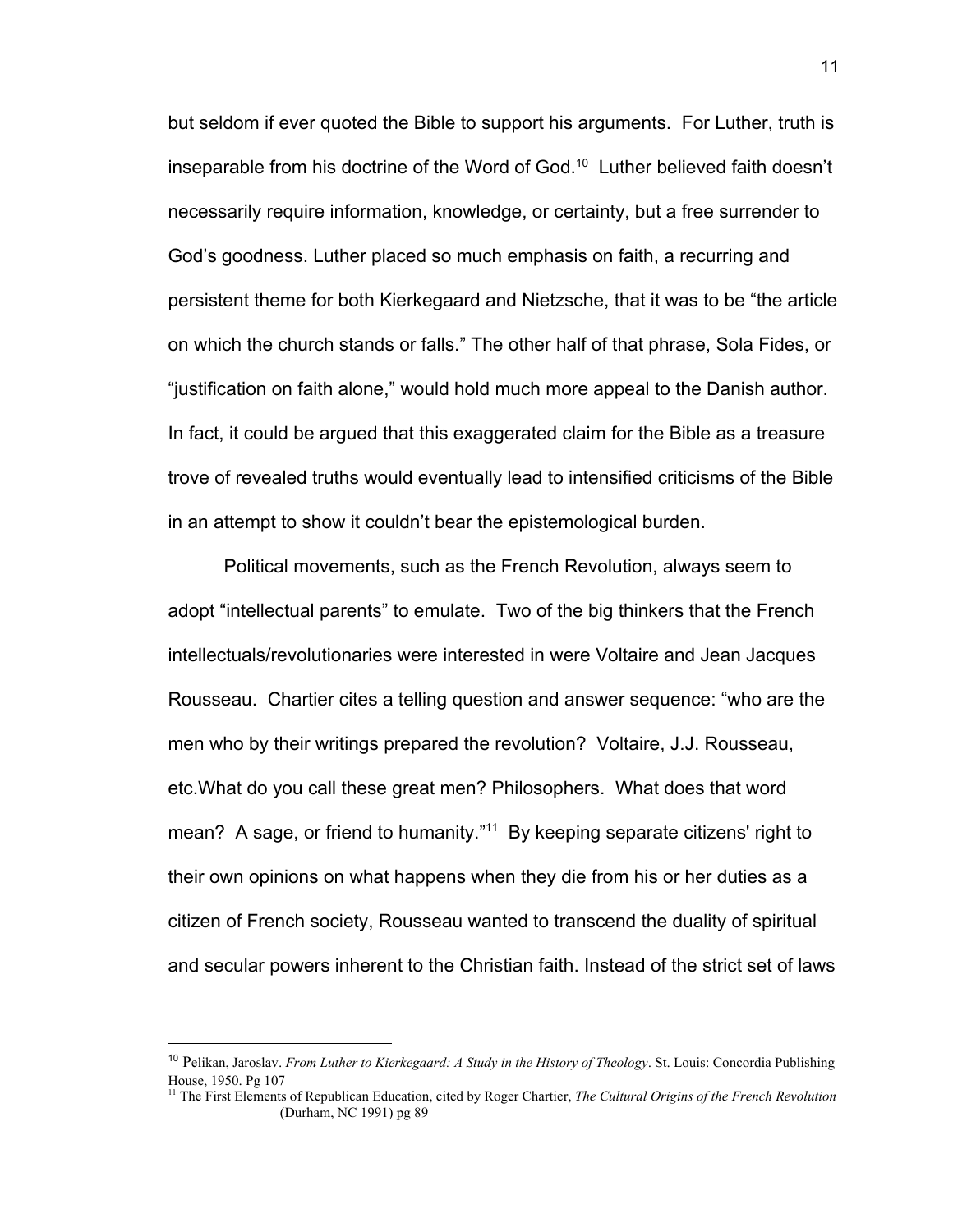and commandments of the religious establishment dominating every mode of thought and action, political and religious thought would be just as important and also serve as two separate strands of thought. The attempt to convert the revolution itself into a form of religion will leave disastrous consequences that will leave the Church hostile to any form of change or calls for equality, nation, or people. People were beginning to think for themselves instead of the First Estate dictating what is truth for them. Given existentialist thought patterns on finding truth and meaning in a subjective manner, both Kierkegaard and Nietzsche surely would've supported searching for truth instead of it coming from government or organized religion.

In a remarkable blow to the Church authority, the Declaration of the Rights of Man had some very telling articles included. European societies were trying to figure out how to function to a degree without the aid of religion. Article 18 states that "no one can be disturbed for his opinions, even religious ones, provided that their expression does not infringe the public order declared by law." With this article in place, at least in theory, people could actually go about their lives without subscribing to the canon law of the Church. People were now seen as empty vessels, which could increasingly be filled with the content (or beliefs) of their choice.

One key to decrease the power and influence of the Church establishment was to depict it as a crumbling remnant of the ancien regime. If the First Estate could be lumped in with the 'out with the old in with the new' mantra of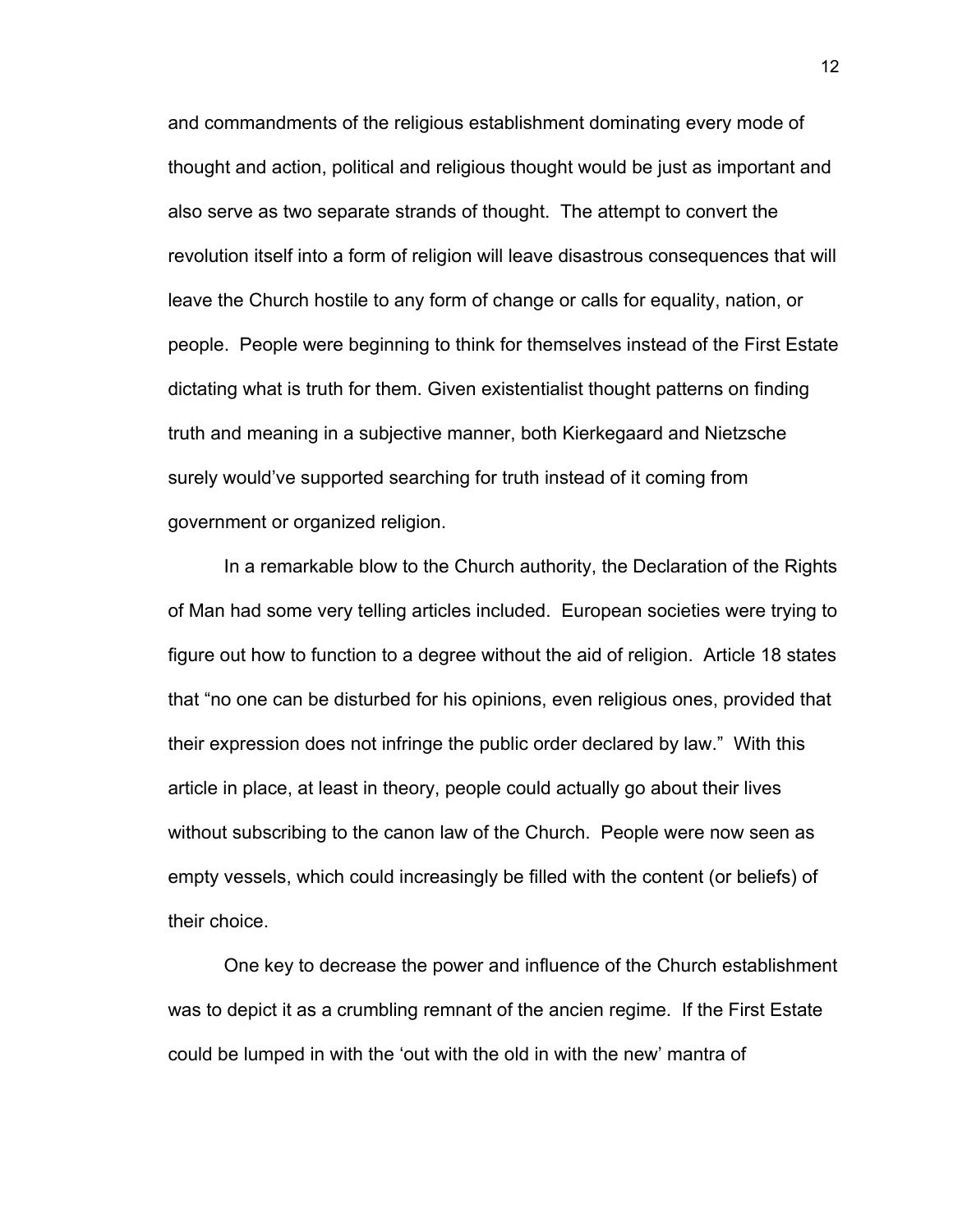revolutionaries it would obviously benefit their cause. One deputy warned the clergy that "the church is part of the state. The state is not part of the church."<sup>12</sup> This was a momentous shift from the status quo. Popular sovereignty would finally start to override the dogmas and expectations of the Church. Frenchmen who attended the churches with non-juring clergy were called aristocrats and those who attended reform-minded churches were deemed patriots.<sup>13</sup> Eventually, all clergy were compelled to take the oath "I swear to be faithful to the Nation, to maintain with all my power liberty, equality, the security of persons and property, and to die if necessary for the execution of the laws."<sup>14</sup> Instead of being martyrs for their Christianity people were willing to die for other ideals. This also

The necessity of a religion to help fan the flames of revolution, regardless of whether or not it was Christianity as the status quo or a politicized version of it, seemed obvious. Burleigh highlights this brilliantly when he wrote: "the attempted fusion of Church and Revolution through the Constitutional Church had been a divisive failure. So why not elevate the Revolution itself into the religion?"<sup>15</sup> It had all the components needed to pass as a religion in nineteenth-century Europe; whether it was its own list of vices and virtues, liturgies, creeds, and even the notion of regenerating (or resurrecting) mankind itself. It didn't matter this "new religion" was devoid of divine intervention or

foreshadowed the coming of nationalism in Europe.

<sup>12</sup> Ibid.*,* 59

<sup>13</sup> Ibid., 63

 $14$  Ibid., 64

<sup>15</sup> Ibid., 81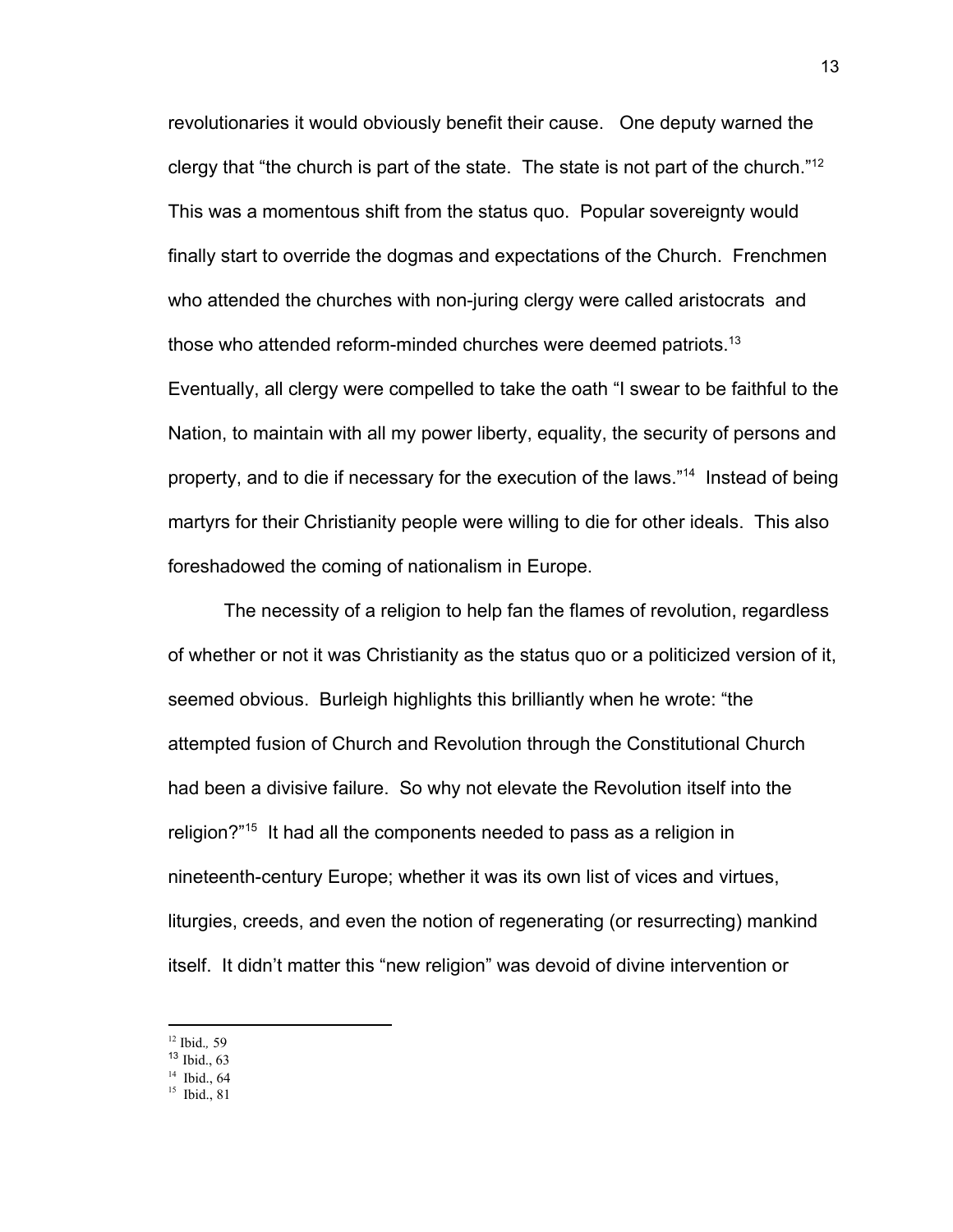thoughts on the afterlife. The revolution itself was mired with religious terminology turned political, such as martyr, missionary, catechism, gospel, sacrament, zealot, and credo. Gabriel Riqueti Mirabeau wrote that the "Declaration of the Rights of Man has become a political gospel and the French Constitution a religion for which people are prepared to die.<sup>"16</sup> Many of the symbols of the revolution, such as the Liberty Tree, the Triangle cum Trinity, or the Mountain from which the new republican virtues were supposed to radiate were borrowed from traditional Christianity. The concept of Original Sin had been defiantly rejected when the Jacobins had subscribed to the pliancy of humanity. This clearly is indicative of future philosophers and their existentialist ideologies. Things that had been confined to Christianity and held sacred had been redefined to fit this brave new world. Starting in 1789, the notion of baptism was being taught as the resurrection of the French and her people. Communion was now preached as the acceptance of the human connection and the rejection of idols or monarchs. Lastly, penitence was synonymous with traitors to the "fatherland." It becomes much easier to sway masses of people if it can be instilled in them that their cause is just and noble.

Robespierre was central in adding the moral component to both the revolution as well as this newfound "political religion." Some, such as Wieland, welcomed the revolution as an opportunity to free people from despotic abuses from the Church, monarchies, or aristocrats and put into place the principles of

14

<sup>16</sup> Ibid., 81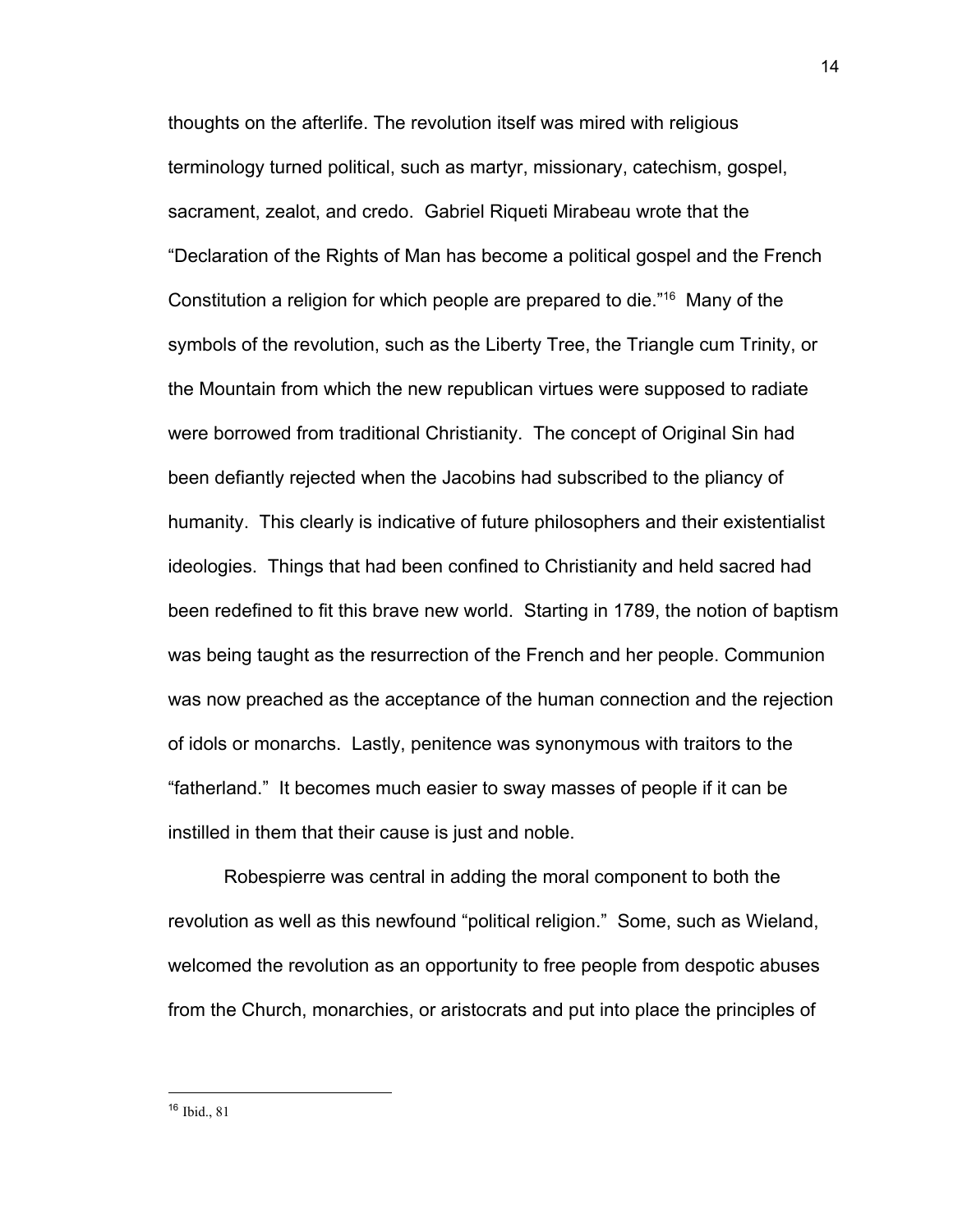the Enlightenment. This new political religion was also being reinforced by the French generals leading revolutionary armies. Wieland wrote at the time: "Whoever does not recognize their notions of freedom and equality as the sole truth, is an enemy of the human race, or a despicable slave, who, bowed down by the narrow chested prejudices of the old political idolatry, bends his knee before self made idols."<sup>17</sup> Alexis de Tocqueville adds to the narrative when he wrote, "...it itself became a new religion, an incomplete religion, it is true, without God, without ritual, and without life after death, but one which nevertheless, like Islam, flooded the Earth with its soldiers, apostles, and martyrs."<sup>18</sup> This 'us versus them' narrative is typical with revolutions. It was clear at this point that religious reform, be it Catholic or Protestant, was going to have to come from external forces.

 On a larger scale, the last years of the eighteenth century saw France ruled by a five man directory. They claimed tolerance of the Catholic Church, provided it kept its nose out of politics and functioned under certain limitations. The Church and State were formally separated on February 21st, 1795. Vehement anticlerics were brought into power in 1797 and insisted on a new clerical oath that declared a "hatred of royalty." The theme of the church and crown being tied together is a consistent one not only in the revolution, but also throughout the century. The rise of the far left group meant a ban on religious processions, bells and images that could be heard or seen by the public, and

<sup>17</sup> Ibid., 92

<sup>&</sup>lt;sup>18</sup> Alexis de Tocqueville, The Old Regime and the French Revolution, ed. François Furet and Francoise Melonio (Chicago 1998) 1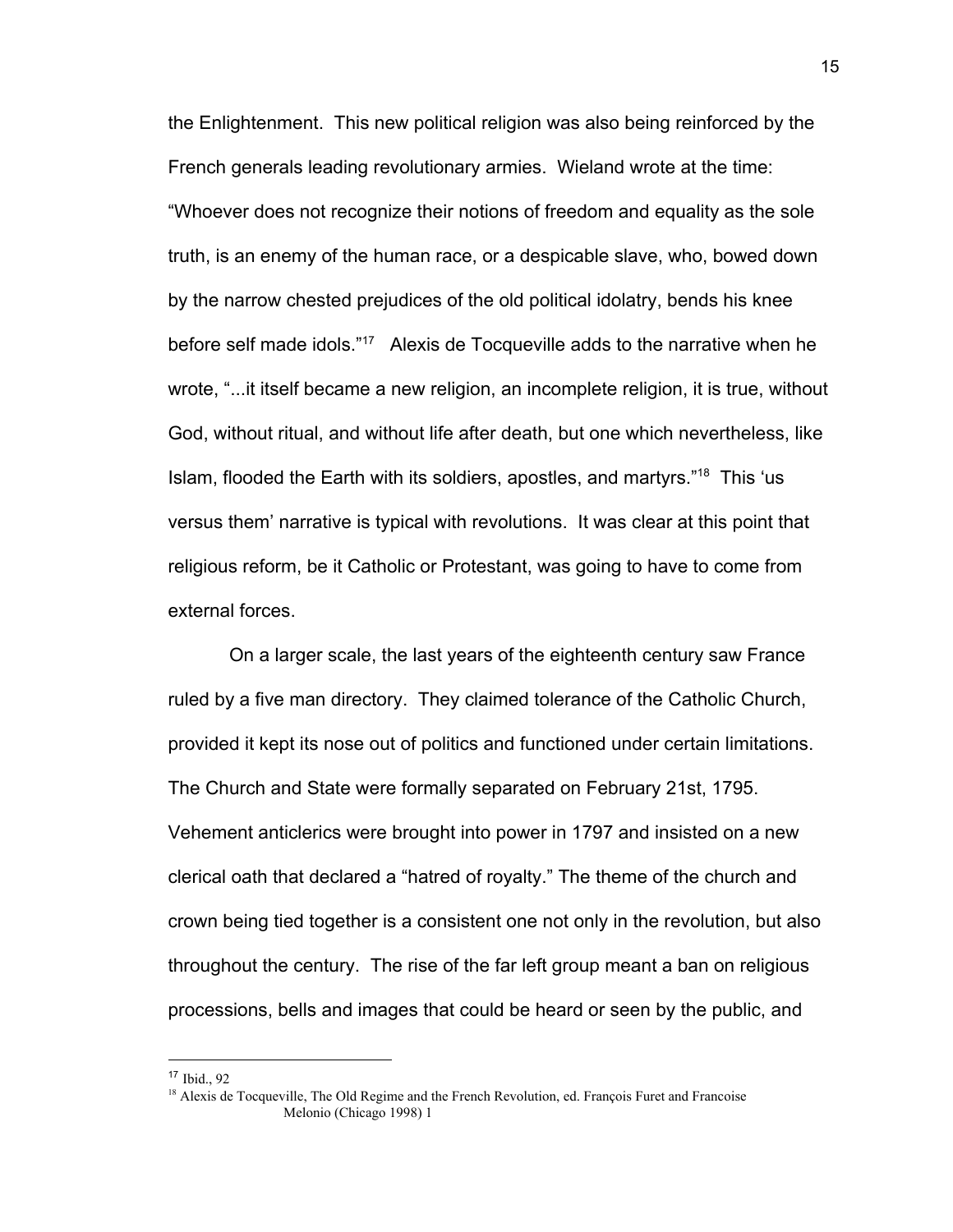wearing clerical dress in public. All clergy, regardless of whether or not Catholics could also be republicans, were treated the same. When Napoleon became emperor and had undisputed power, he regarded the clergy as an asset whose effectiveness was like a soldier. The Church in France had essentially become a department of state. Bishops and lower clergy members were obligated to pray for the health of the Consulate and loyalty to the republic at the end of every mass. In sum, the Church had at last ceased to be the First Estate. The parlements and monarchy of the ancien regime were wiped out. Religious affiliation was no longer required for citizenship. The Church as an establishment simply did not have the influence and power it once wielded. The alliance between throne and altar in France had been forever changed. These ramifications would be felt throughout the continent in a relatively short amount of time.

The early nineteenth century would see the results of the revolution and Napoleon's influence spread from France to the rest of Europe. The conflict inside the Church would grow even more ugly. Proponents of the new secular creed were out to eradicate adherents of the old. When revolutionary or Napoleonic armies helped spread sacrilege and blasphemy, the result was the fusion of counter-revolution, nationalism, and religion in many parts of Western Europe, such as Spain, Germany, and even Denmark. It's not hard to see why Western Europeans would scoff at the once enthusiastic support for the French Revolution and its ideals when French soldiers were ransaking local villages and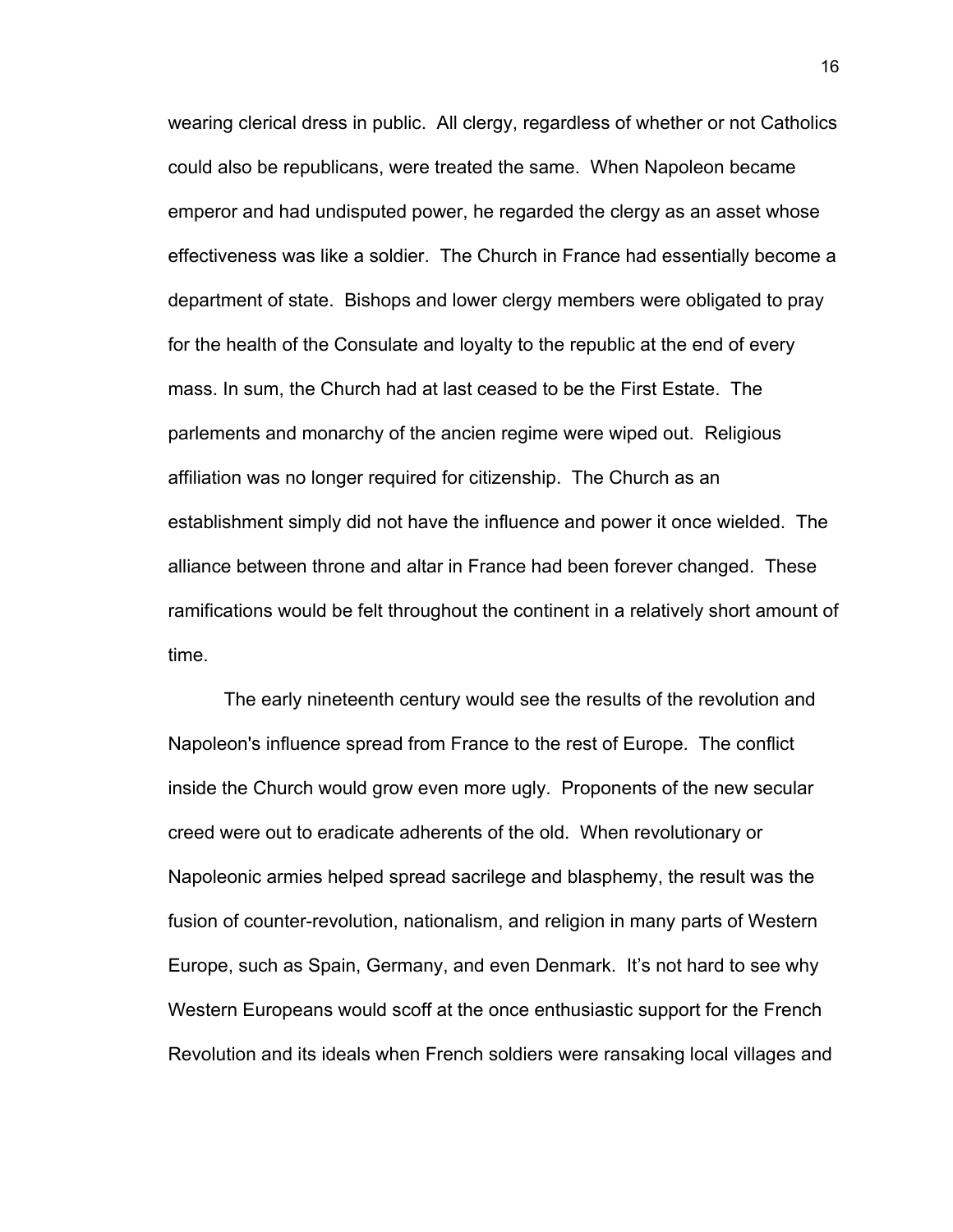creating terror. To many, Napoleon was the Antichrist and the political ideals of the Enlightenment were discredited by the revolution. Burleigh wrote that "the view was widespread that any assault on religion led logically to the subversion of governmental authority, and with it morality."<sup>19</sup> Pope Gregory XVI posed the question "does the Holy Law of God permit rebellion against the legitimate temporal sovereign? No, never, because the temporal power comes from God."<sup>20</sup> He continued by saying "we have learned that certain teachings are being spread among the common people in writings which attack the trust and submission due to princes; the torches of treason are being lit everywhere...both divine and human laws cry out against those who strive by treason and sedition to drive the people from confidence in their princes and from their government."<sup>21</sup> A French bishop named Le Groing de la Romagere took it to radical new heights when he told his flock "to continue to obey in the civil order whoever derives sovereign power from above, however evil his morals, whatever his religious beliefs, whatever the abuses, apparent or real, of his government, and however impious and tyrannical the laws he enacts in order to pervert you." $22$  Those in power, regardless of denomination, pushed back on the assault on their authority and used the fear of divine retribution as a means of retaining influence and power. The alliance of throne and altar was to be the foundation of all authority and power, and had been so throughout Europe. While of course many monarchies

<sup>19</sup> Burleigh, Michael. *Earthly Powers,* 115

<sup>20</sup> Ibid., 116

<sup>21</sup> Ibid.,*,* 116

<sup>&</sup>lt;sup>22</sup> Dansette, Adrein *Religious History of Modern France. From the Revolution to the Third Republic* (Freiburg 1961) 1, p176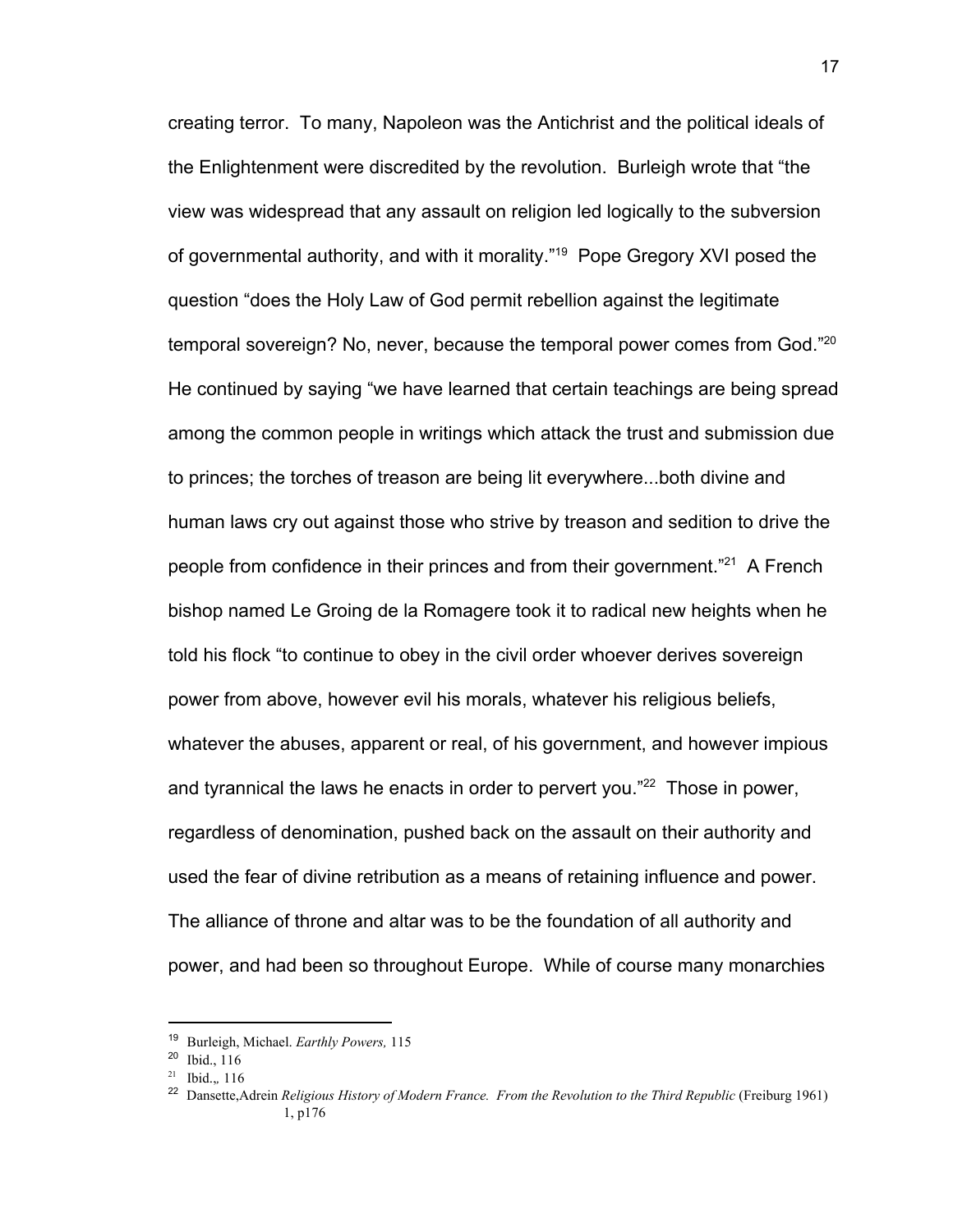would take 100 more years to die off after the first world war, the revolution in France had drastically reformed the Church and created an appetite for further reform. Many absolutist monarchs had used nationally conscious elements to fight off Napoleon, but it came at a price. Burleigh writes that they "had unleashed forces that they would never be able to fully control, although it would take the rest of the century for that aspect of democracy to become evident." $23$ 

In other parts of Europe, the debate concerning the role and responsibility of religion in society was being discussed and debated as well. Philosophers would eventually come to look at the ideals of Irish Whig Edmund Burke with disdain and disgust. He advocated change happening only incrementally and wanted each generation conscious of what it owed to not only the future but also the past. Religion, in the form of international law, was the "great ligament of mankind." Burke loathed the idea of separating Church and State and compared it to the French Revolution's 'Atheism by establishment.' Burke opined that "the political function of religion was not simply to keep the lower orders quiescent," which would be relentlessly argued by generations of Marxists later on, but also to impress upon those who had power that they were here today and gone tomorrow, and responsible to those below and Him above: 'All persons possessing any portion of power ought to be strongly and awfully impressed with an idea that they act in trust, and that they are to account for their conduct in that trust to the one great Master, Author, and Founder of society."<sup>24</sup> The mutual

<sup>23</sup>Burleigh, Michael. *Earthly Powers,* 121

<sup>24</sup> Ibid., 122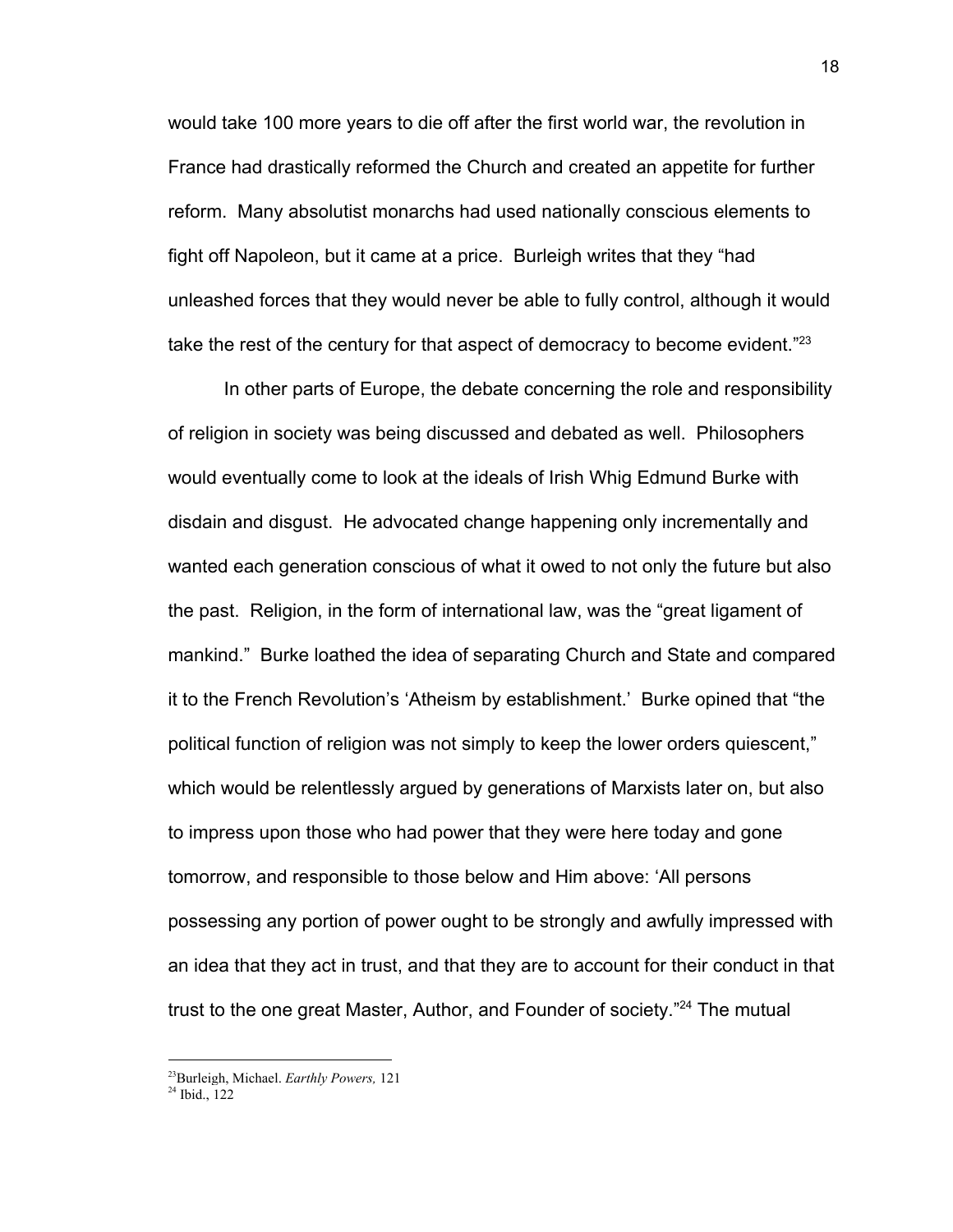interest in a strong relationship between monarchs and established religious organizations was ultimately to retain power. In short, the Anglican Church was like any corporate monopoly faced with fresh rivals that was characterized by those more religiously tolerant. Times were changing and the establishment was obviously resistant to the winds of change.

Louis de Bonald seems to not only sum up the idea of civil religion quite well, but also depict the context of the state of religion and its relationship to government in early nineteenth-century Europe: saying "government is a real religion: it has its dogmas, its mysteries, its ministry; to annihilate or to submit it to discussion by every individual, amounts to the same..it lives only by the strength of the national reason, that is to say political faith." $25$  The state of Christianity in Western Europe was clearly at a crossroads; people regardless of wealth or status were trying to make sense of their world in addition to what might be the ramifications of the Church receding into the background. Religion and faith in something cannot be extinguished easily or overnight; as Chesterton pointed out. Faith must be placed in something. That something could potentially be government without the persistent influence of the altar, or it could possibly be "chosen people," or even the nation itself as a form of religion.

Christianity had left its mark on the political ideologies of the nineteenth century (and vice versa). The notion of nationalism (i.e. the belief that the nation represents the best arrangement to fulfill the human desire for belonging) also

<sup>25</sup> Talmon, J.L *Political Messianism. The Romantic Phase* (London 1960) p 312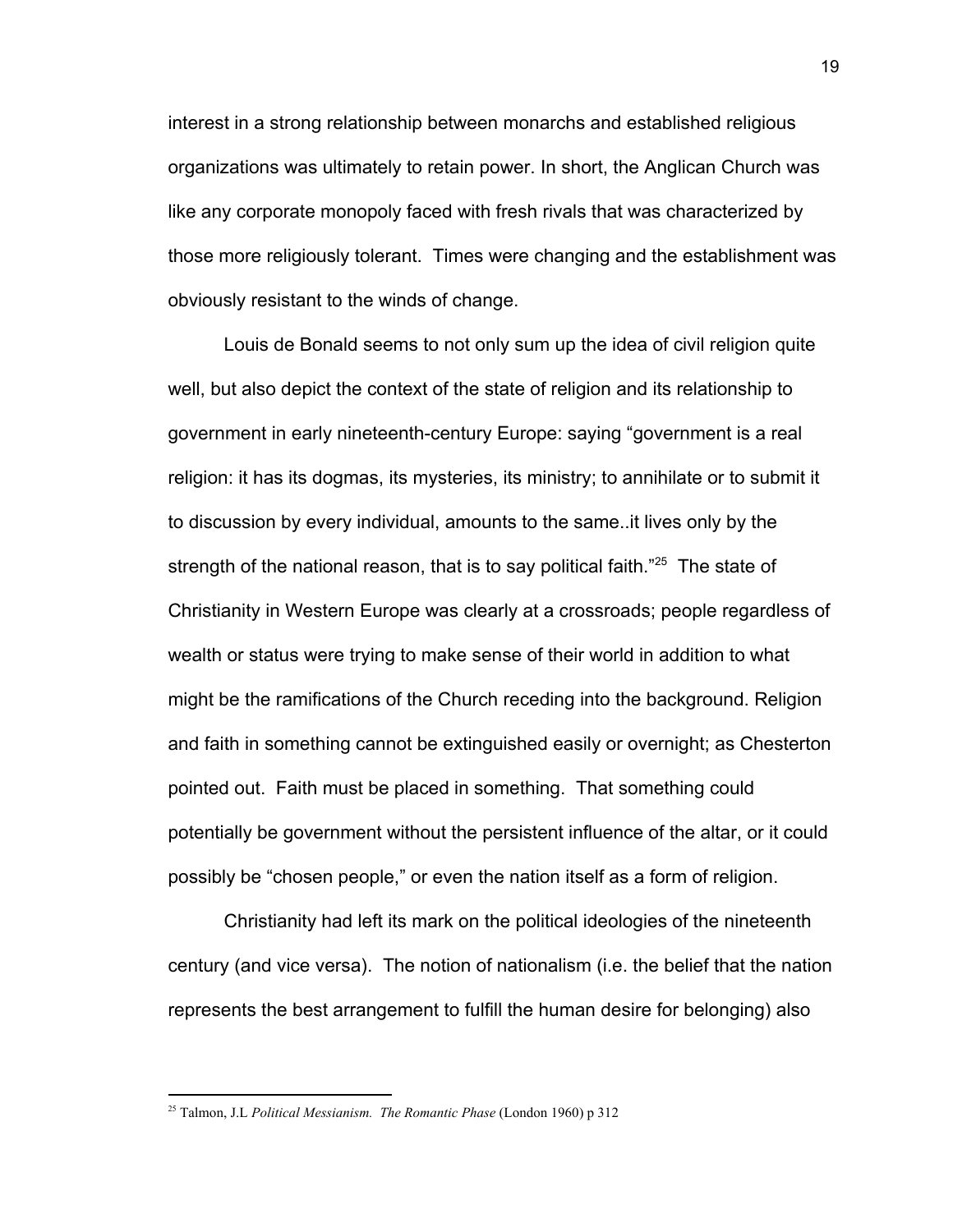influenced how man saw God. God was no longer simply this celestial being in "heaven"-God could now take the form of monarch or other leaders. Nationalism, as Elie Kedourie asserts, does not have nice and neat starting points. Nor was it invented on the fly or out of thin air. Rather, in Europe, it was constructed from pre existing components like institutions, law, language, and local experiences with Christianity. Nationalism was not necessarily a surrogate, or even a replacement for Christianity. It did, however, absorb some of the major themes that Christian Europeans held dear, such as divine elections, or a belief that a select people had been chosen for divine purposes. It's also important to note that for many nationalism didn't intrude on the religious beliefs per se, for a minority it was essentially worshipping the nation as a God. Nevertheless, the boundaries between nation and God were blurred as the rest of the nineteenth and twentieth century would later indicate. Burliegh points out that the "process of education that in its enormous ambition and scope rivalled Europe's conversion to Christianity born in the Dark Ages and in the vernacular missions of the Reformation and Counter Reformation, nationalists adopted religious exemplars. $126$  The idea that nations should have a common religion unique to them was prevalent in the nineteenth century. It didn't help that leading German thinkers like Hegel wrote that such a religion "expresses the innermost being of all people, so that all external and diffuse matters aside, they can find a common focus and, despite inequality and transformations in other spheres and

<sup>26</sup> Burleigh, Michael. *Earthly Powers,* 145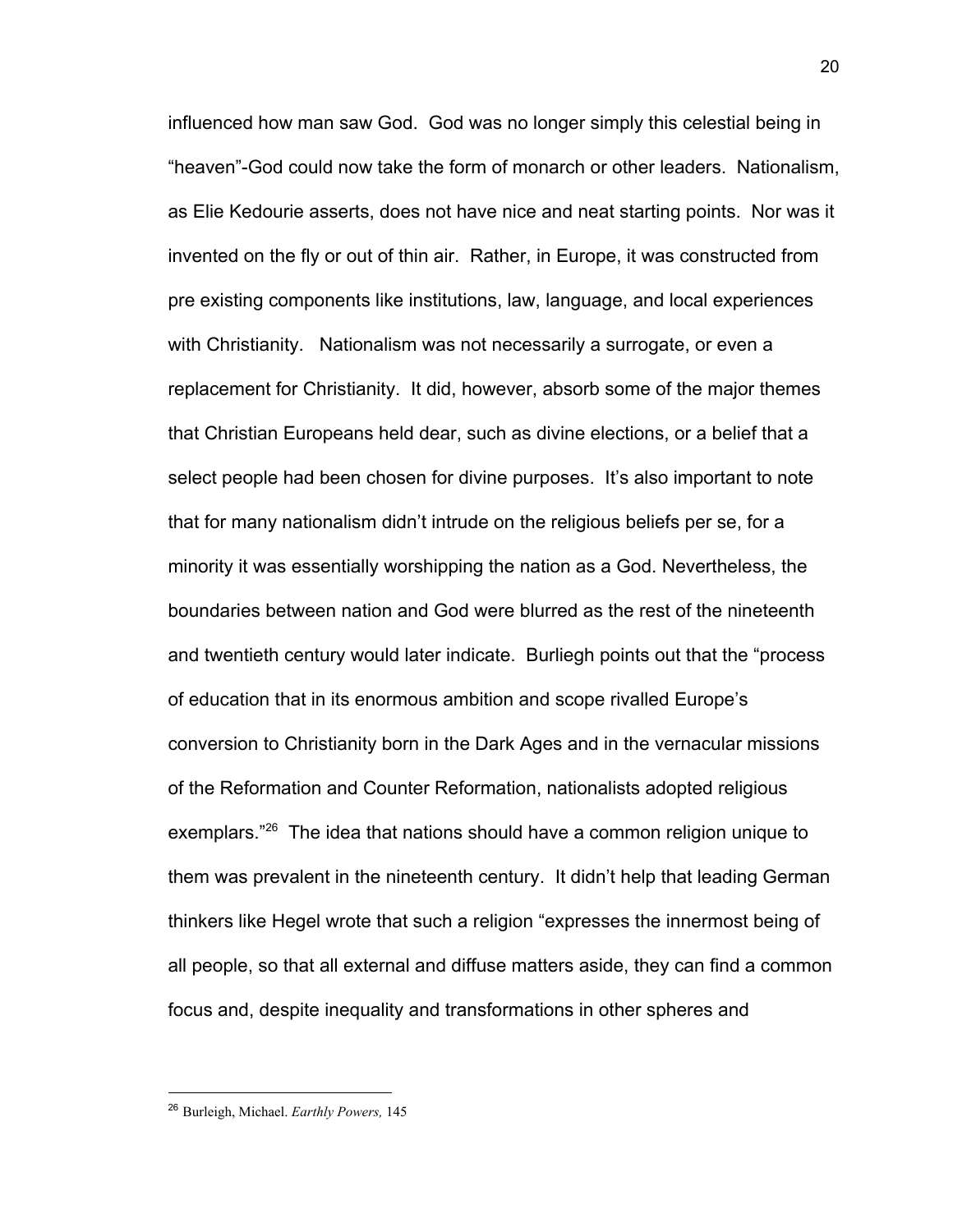conditions, are still able to rely on each other." $27$  He also opined that "man must venerate the State as a secular deity." In Hegel's *The Spirit of Christianity*, he interprets Jesus as more or less a teacher of morality, and by doing so, showed his "inclination to secularize Chrisitian teachings and change them into abstract moral principles."<sup>28</sup> Pelikan wrote that "there is much to be said in favor of the view that in Hegel the secularization of Lutheran theology becomes virtually complete."<sup>29</sup> Pelikan provides more context by saying, "among the Scandinavians, Bishop Hans Martensen of Denmark stands out as a prominent example of a synthesis between Hegelianism and Lutheranism."<sup>30</sup> It was largely this prevalent Hegelianism, paired with the established Danish church that provided the context for Kierkegaard to write the works that he did. Kierkegaard was critical of Hegelian dialectic mediation (i.e. the process of human reason attaining absolute truths). Paired that with Hegel's 'system' depicting that the individual must be subordinate to the family, the family to society, and society to the State was anathema to the Danish author. This mode of thought is exactly what both Kierkegaard and Nietzsche would despise and respond to in their works.

Due in large part to Hegelian intellectualism influencing the Danish church and Danish theology, Kierkegaard's sharpest criticisms were usually directed

<sup>27</sup> *Hegel's Philosophy of Right,* trans with intro from TM Knox, Oxford Clarendon Press, 1962 pg 285

<sup>28</sup> Pelikan, Jaroslav. *From Luther to Kierkegaard: A Study in the History of Theology*. St. Louis: Concordia Publishing House, 1950. Pg 107

<sup>29</sup> Pelikan, Jaroslav. *From Luther to Kierkegaard: A Study in the History of Theology*. Pg 108 <sup>30</sup> Ibid., pg 112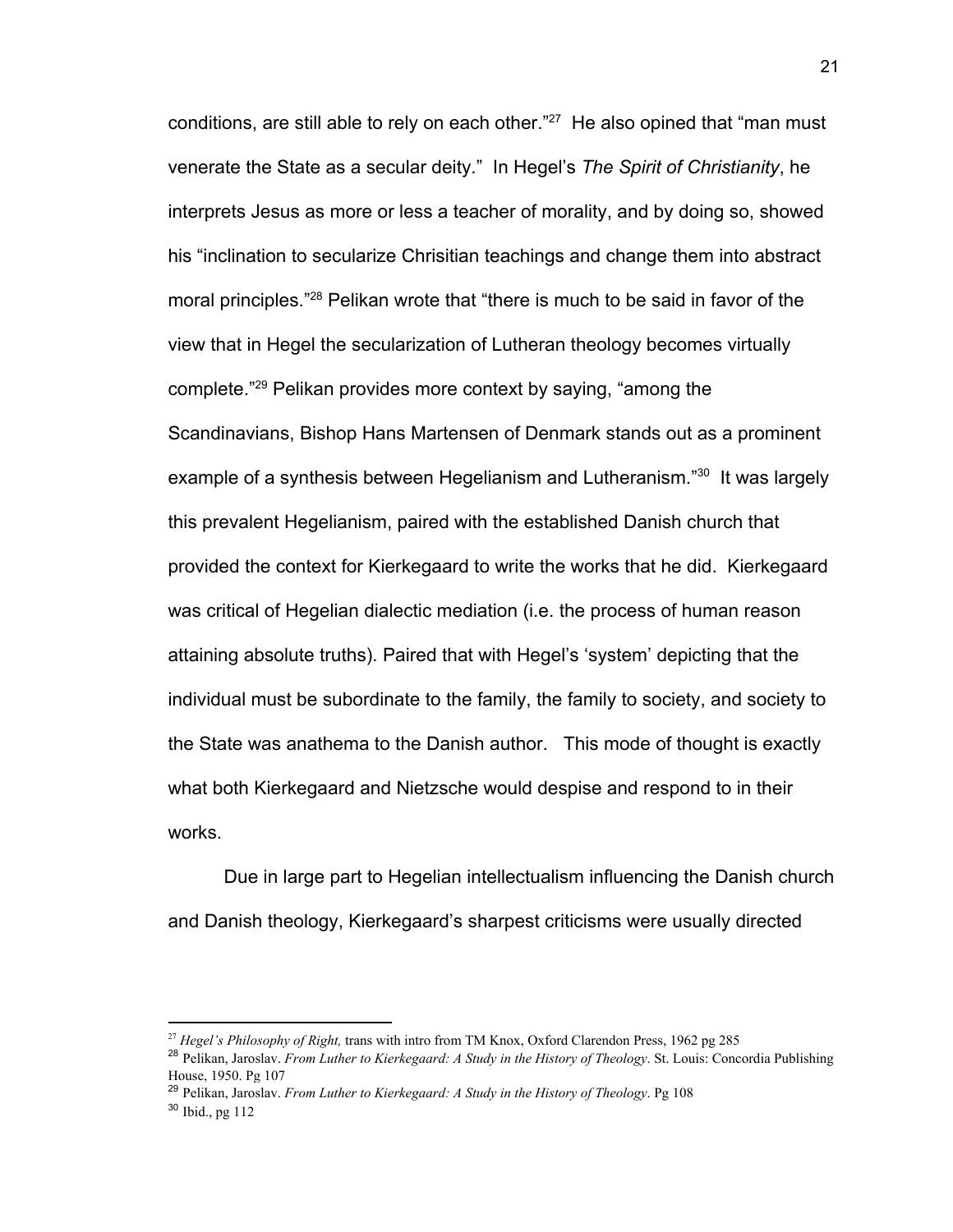against it.<sup>31</sup> If 'divine authority" was going to come from anyone in Denmark, the average Danish citizen likely thought it came from Bishop Martensen. Time and again he scoffs at what he terms, "the system," referring specifically to Hegel and Martensen. For both Kierkegaard and Nietzsche, Hegel's assumptions that a balanced system of reality can be constructed rationally from the truth is at best delusional and at worst dangerous.

Since one philosopher is a native German and the other one is from nearby Denmark, it seems appropriate to examine the ideas of nationalism and its relationship to religion in Germany at the time. Nations with a long held sense of identity and state formation such as England, or Spain, were well suited to integrate nationalism into their being as opposed to a state like Germany. German Protestants used religion as a means to deduce who was a German 'patriot' and who was not. Jews and Catholics were typically the targets of this. Both were suspected of having dual allegiances; one to Germany and the other to Rome in the case of Catholics. German Chancellor Bismarck himself thought them the enemies of the German Reich. Germany had also struggled itself after the revolutions in 1848 with the throne and altar relationship. Protestants had generally been unanimous in the symbiotic relationship of the church and state: i.e. the Church gives legitimacy to the state and in turn it enables them to preach the gospel. One of the most influential Protestant theologians, Friedrich Schleiermacher, bolstered the idea of faith and country being interwoven. He

 $31$  Ibid., pg 114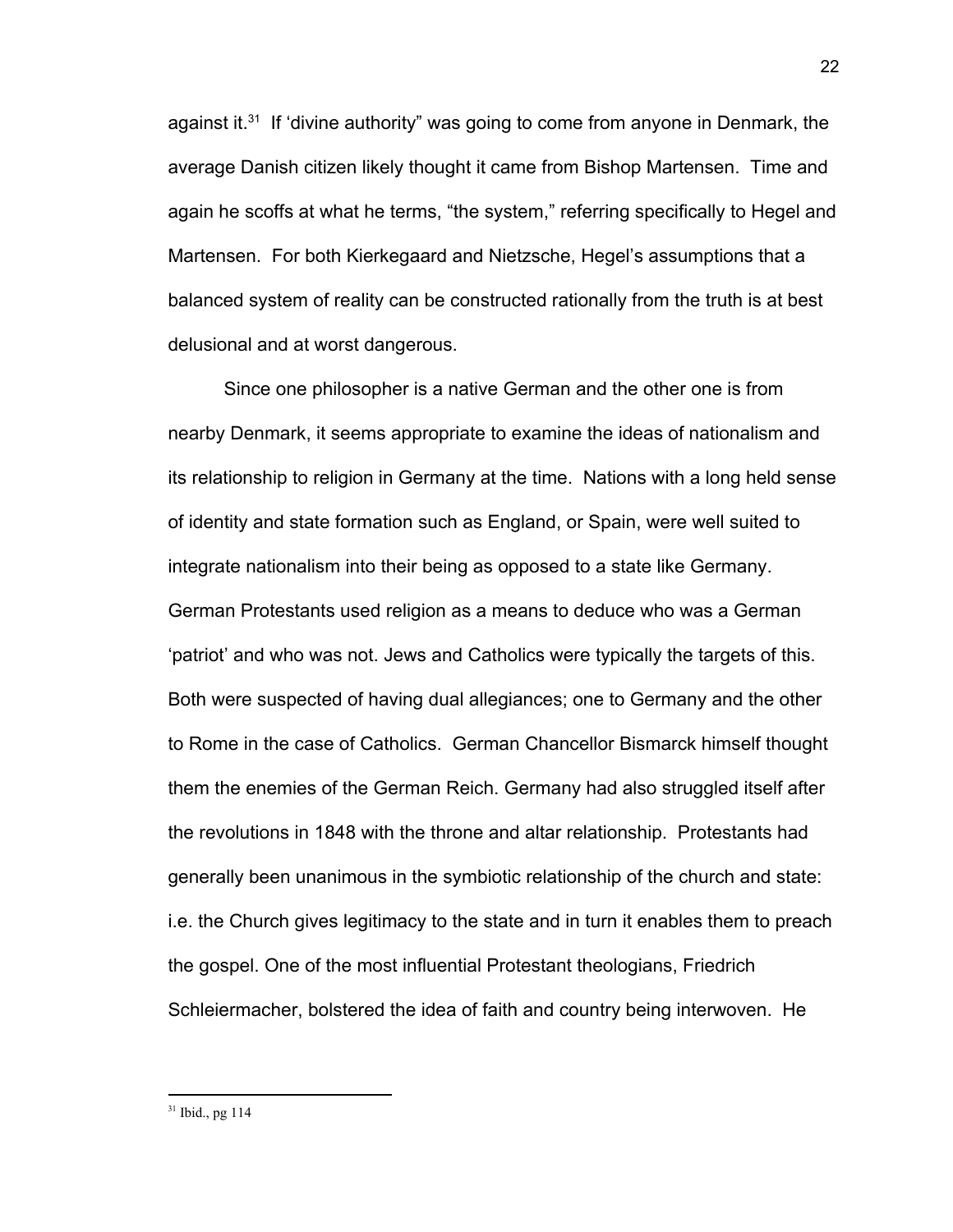stated that " to serve mankind is noble. But this is possible only when one is convinced of the value of one's one people."<sup>32</sup> In other words, someone wanting to make the world better must stop and appreciate the value of their own ethnic background before helping anyone else. This would have been anathema to the existentialists of the later century. Further to this point, he writes that "every nation, my friends, which has developed to a certain height is degraded by receiving into it a foreign element, even though they may be good in itself."<sup>33</sup> Despite it going against basic tenets of Christianity, nationalism calls for the 'believer' to put countrymen over everyone else. Again, Burliegh captures the essence of religion and nationalism well when he states that, "unlike philosophers, and before the age of the schoolmaster, clergymen had a virtual monopoly on large gatherings where they could mobilize patriotic fervor through their sermons. If incipient nationalisms seem suffused with religion this was often because pastors played a vital role in their transmission, giving them moral and spiritual accents that resonated at a time when Christianity seemed under attack by the militant Jacobin godless."<sup>34</sup> The end result was a perfect storm between the Jacobins in France and nationalists in Europe that helped lead to the turbulent and confused state Christianity found itself in.

Keeping with the theme occurring across the continent, liberal publicist Robert Prutz exclaimed, "We conduct politics as we hold Protestant Illuminati,

<sup>32</sup> Hoover, Arlie. *The Gospel of Nationalism. German Patriotic Preaching from Napoleon to Versailles* (Stuttgart 1986) pg 59

<sup>33</sup> Nicholls, David *Deity and Domination. Images of God and the State in the Nineteenth and Twentieth Centuries* (London 1989)

<sup>34</sup> Burleigh, Michael. *Earthly Powers,* 153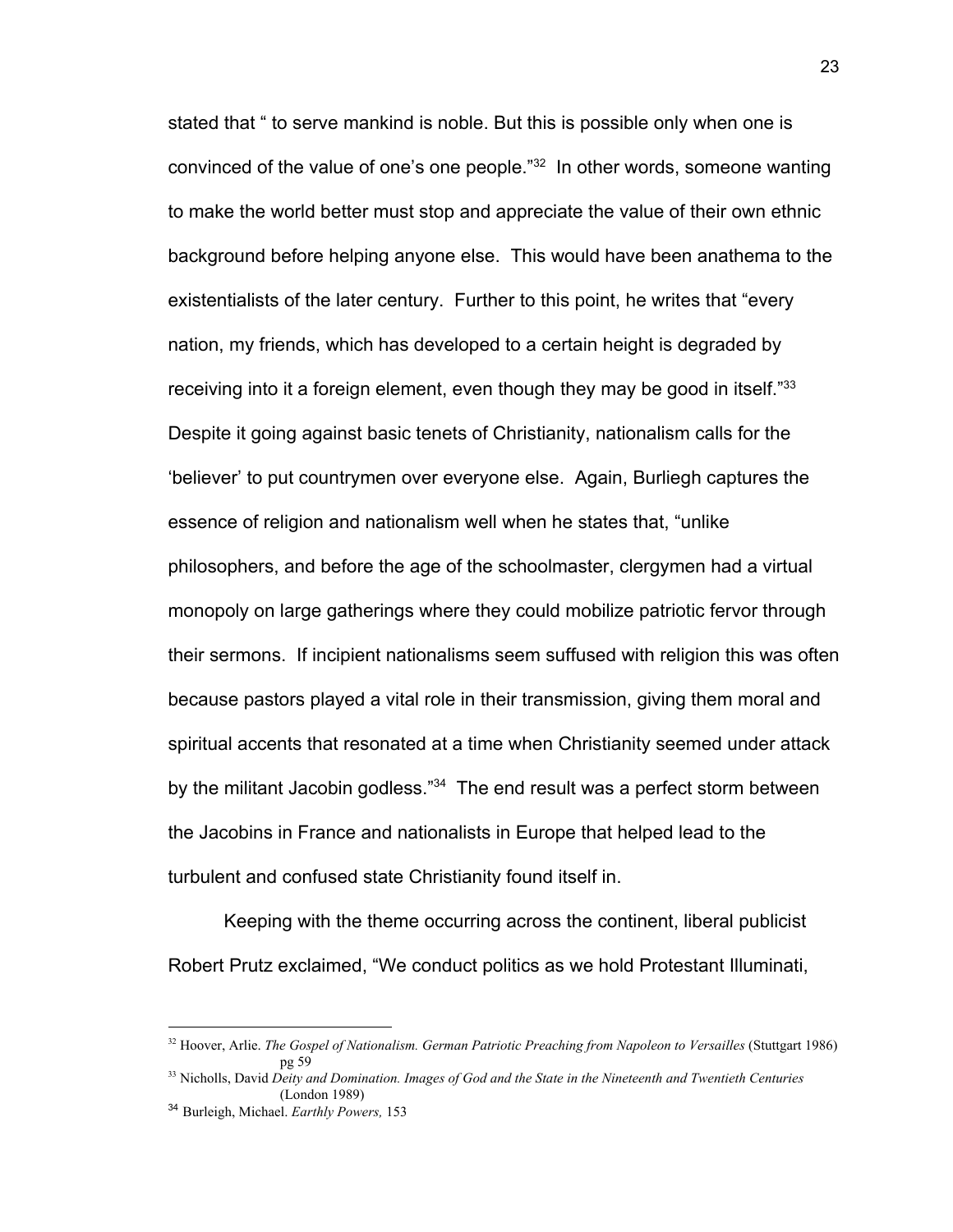Pietist, and German-Catholic meetings-why not politics as politics? This supposedly religious movement of the present is really not a religious but a political movement."<sup>35</sup> German intellectuals had clearly carried the Protestant religious fervor into secular fields. Historian Robert Bigler adds to this, saying "An outright control of the Protestant church came about largely because the German reformation developed under the protection of the rising territorial princes. Lutheranism became the official religion of many of the new states ruled over by the princes."<sup>36</sup> He goes on to discuss how German Protestant churches essentially became ecclesiastical departments subject to territorial law.

The Napoleanic wars in Germany undoubtedly helped spur not only nationalistic fervor in Germans but also provided examples on how German patriots should conduct themselves. Although not necessarily unique in religious history, it's interesting and important to note the injection of God into the wars of men. The idea of a "German God" battling a "French devil" became normalized (i.e. "rejoice today German victory! The French fell, the false, the disloyal..and the poisonous serpent fled." $)^{37}$  God had also miraculously sent snow and ice towards Napoleon's army and blessed Germany with ample harvests. The sentiment is reinforced by Skidelsky: "Emperors such as Napoleon were not about to go down on their knees in penitential dread. The Church was thus forced to rely for protection upon rulers whose concerns were purely worldly, and

<sup>35</sup> Bigler, Robert. "The Rise of Political Protestantism in Nineteenth Century Germany: The Awakening of Political Consciousness and the Beginning of Political Activity in the Protestant Clergy of Pre-March Russia."

<sup>36</sup> Bigler, Robert. Pg 423

<sup>37</sup> Ibid., 156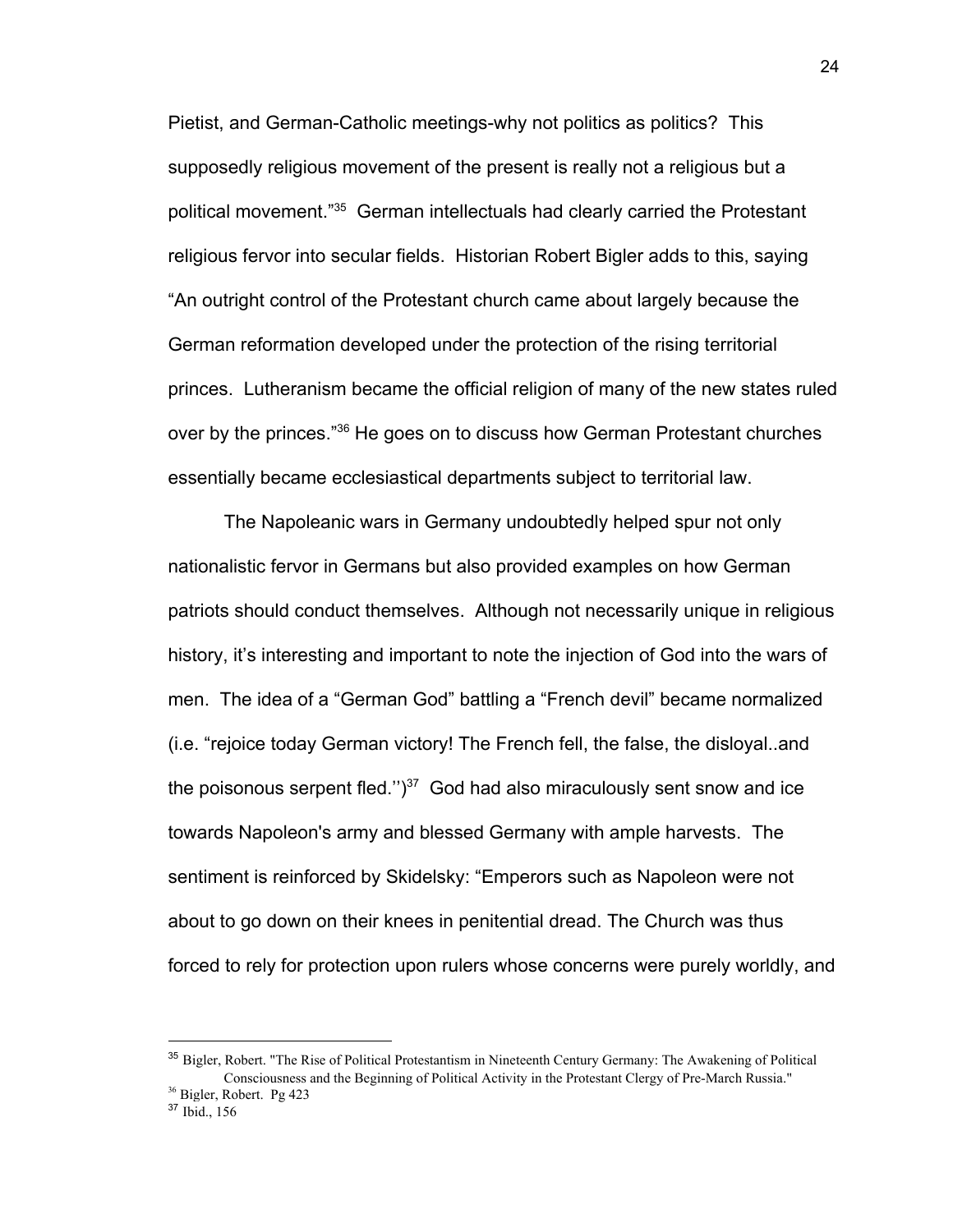who regarded religion as no more than an instrument for the maintenance of power and wealth."<sup>38</sup> Clearly hatred of the French and reverence for everything German was prevalent. Arndt captures the spirit of nationalism and German religion when he wrote, "to be a nation, to have one feeling for one cause; to come together with the bloody sword of revenge, is the religion of our time. That is the ultimate religion, to hold the Fatherland more dearly than lords and princes, than mother and father, than wives and children." $39$  Talleyrand backs this up as well when he wrote that for young people the unification of Germany had become "their cry, their doctrine, their religion, carried even to fanaticism."<sup>40</sup> While Arndt wasn't necessarily advocating nationalism as a substitute for Christianity, many began to have similar views to French revolutionaries (such as worshipping flags and weapons as opposed to the cross). During the wars with Napoleon, German clergymen enlisted; looking to incite a spirit of active citizenship. Bigler wrote that, "In hundreds of sermons they compared the war against Napoleon with the crusades, and used religious terms such as redemption, rebirth, resurrection etc., to stir up enthusiasm."<sup>41</sup> The mingling of patriotic and religious sentiment was expressed clearly in the "Call to the Clergy of the Prussian State" which was issued in 1813, "It is to you, members of the clergy that we look with the greatest confidence. You can contribute greatly to the victory of our weapons by awakening the patriotic spirit of every soldier and civilian." Lower classes in

<sup>38</sup> Skidelsky, Edward. 2005. "Far from Heaven." New Statesman 134 (4761): 48–49

<sup>39</sup> Ibid.*,* 160

<sup>40</sup> Zamoyski, Adam *Holy Madness. Romantics, Patriots and Revolutionarie*s 1776-1871 (London 1999) pg 193 <sup>41</sup> Bigler, Robert. "The Rise of Political Protestantism in Nineteenth Century Germany: The Awakening of Political Consciousness and the Beginning of Political Activity in the Protestant Clergy of Pre-March Russia." *Church History* 34, no. 4 (1965).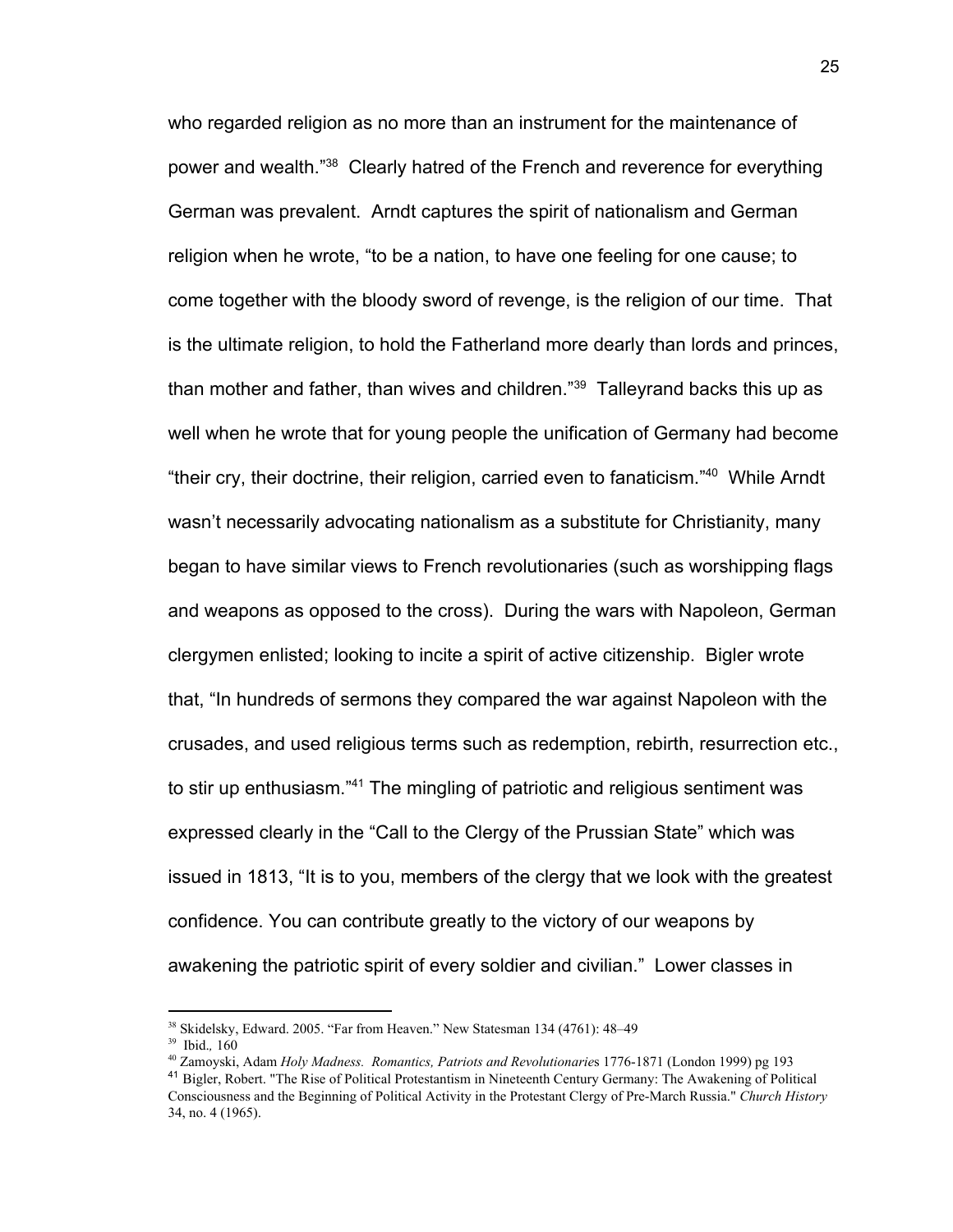Germany were the ones that needed prodding to adopt the notion of a unified Germany while the elites were its initial propagators. Clubs and societies, where ideas were shared and often debated were the place where national consciousness could be kindled. They helped provide the focus that while Christianity itself derived from the Churches, the Churches themselves could also serve as a vessel for nationalist ideology. Patriotic piety and religious patriotism had become one and the same, with the nation itself held on a sacred pedestal. Bigler adds that "the combined effort of the French Revolution, the Prussian Reforms, and the supreme efforts in the wars had a powerful impact on some clergymen….some of those holding high ecclesiastical positions seemed to be strengthened in their belief that 'Throne and Altar' must oppose the revolutionary ideas of Zeitgeist."<sup>42</sup>

Both Kierkegaard and Nietzsche loathed the nationalistic fervor present in their respective countries. In response to the Danish N.F.S Grundtvig's nationalistic works, he seethed that his work was not only a retrogression to paganism, but also "Christianity specifically wanted to do away with paganism's deification of nationalities!"<sup>43</sup> Nietzsche detested nationalism in Germany and elsewhere. While Germans were building monuments to the heroes of the Franco-Prussian War in the hope of sewing together a unified German state, Nietzsche would write, "Arrogant European of the nineteenth century, you are

<sup>42</sup> Bigler, Robert. "The Rise of Political Protestantism in Nineteenth Century Germany: The Awakening of Political Consciousness and the Beginning of Political Activity in the Protestant Clergy of Pre-March Russia."

26

<sup>43</sup> Backhouse, Stephen. *Kierkegaard: A Single Life*. Grand Rapids: Zondervan, 2016. Pg 122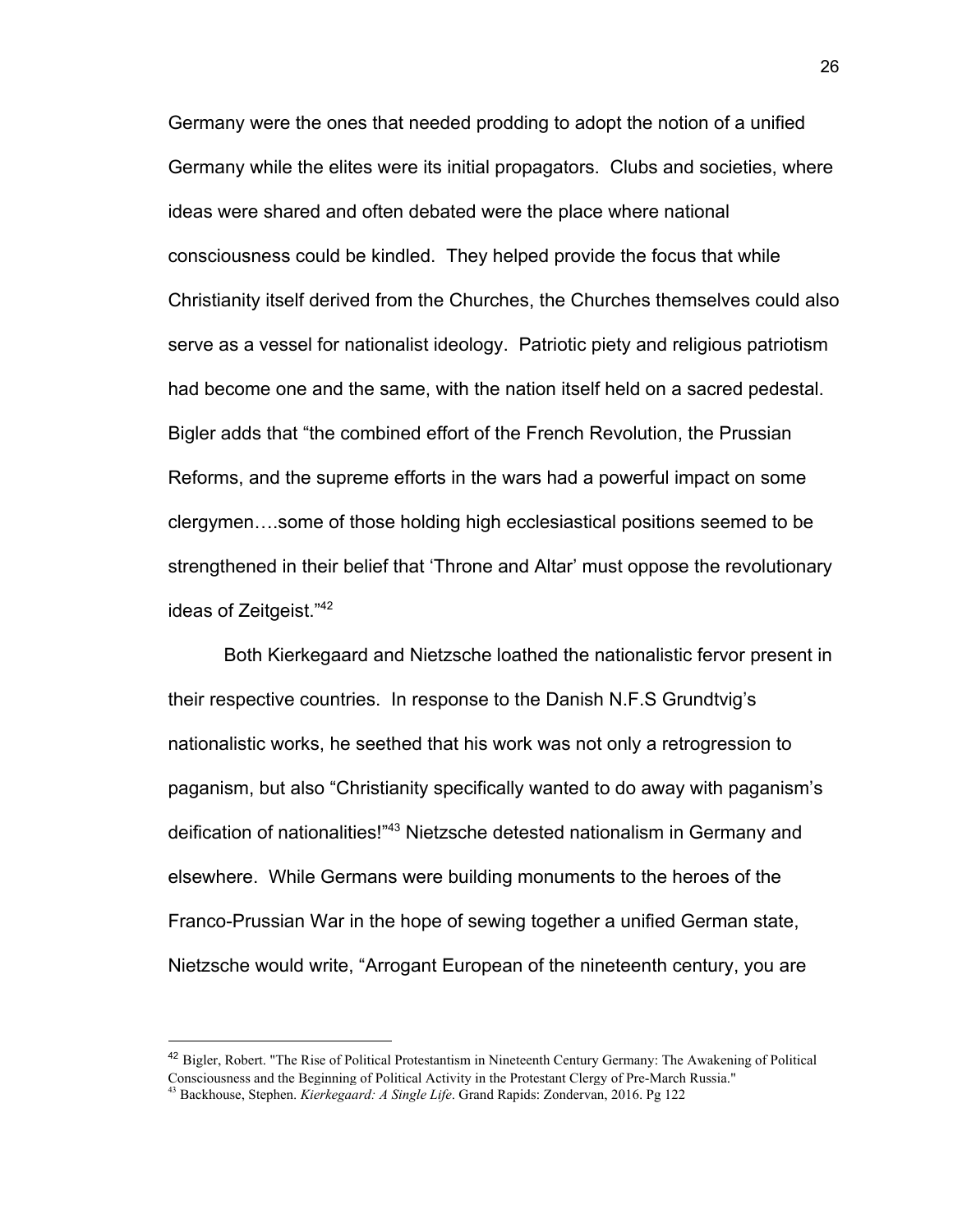raving! Your knowledge does not complete nature, but only kills your own. For once measure your height as a knower against your depth as a person who can do something. Of course, you clamber on the solar rays of knowledge upward towards heaven, but you also climb downward to chaos."<sup>44</sup>

Not just in France, England, or Germany were nationalistic ideals taking root. Nationalism was not confined to these larger nations, but was becoming rampant throughout the continent, like a virus spreading without recourse. Places like Poland, Ireland, and Greece sought identity and independence and could easily adopt a victim, or to keep with religious vernacular, a martyr nation. To struggle, fight, and even die for ideals was clearly appealing and could sway many looking for a new direction. Nor was Italy immune to the merger of religion with politics and nationalism. Perhaps as a result of her neighboring countries, or simply in Italy's own unique manner with the help of writers like Giuseepe Mazzini it was led in this direction. He is a classic example of the context of religion in the era. "Young Italy" was seeking a renewal of the country, and a highly moralistic one at that. Their creed was layered with religious terms like crusade, purification, regeneration, and salvation. They even had passwords to correctly identify members (it was martyrdom) with the appropriate reply being resurrection. Mazzini even once said, "I am not a Christian, or rather I am a Christian plus something more."<sup>45</sup> Like Germany and France and elsewhere, each nation had a God given mission and it was the job of the individual to help

<sup>44</sup> Nietzsche, Friedrich. *On the Advantage and Disadvantage of History.* Hackett Publishing Company, 1980.

<sup>45</sup> Denis Mack Smith, Mazzini (New Haven 1994) p 17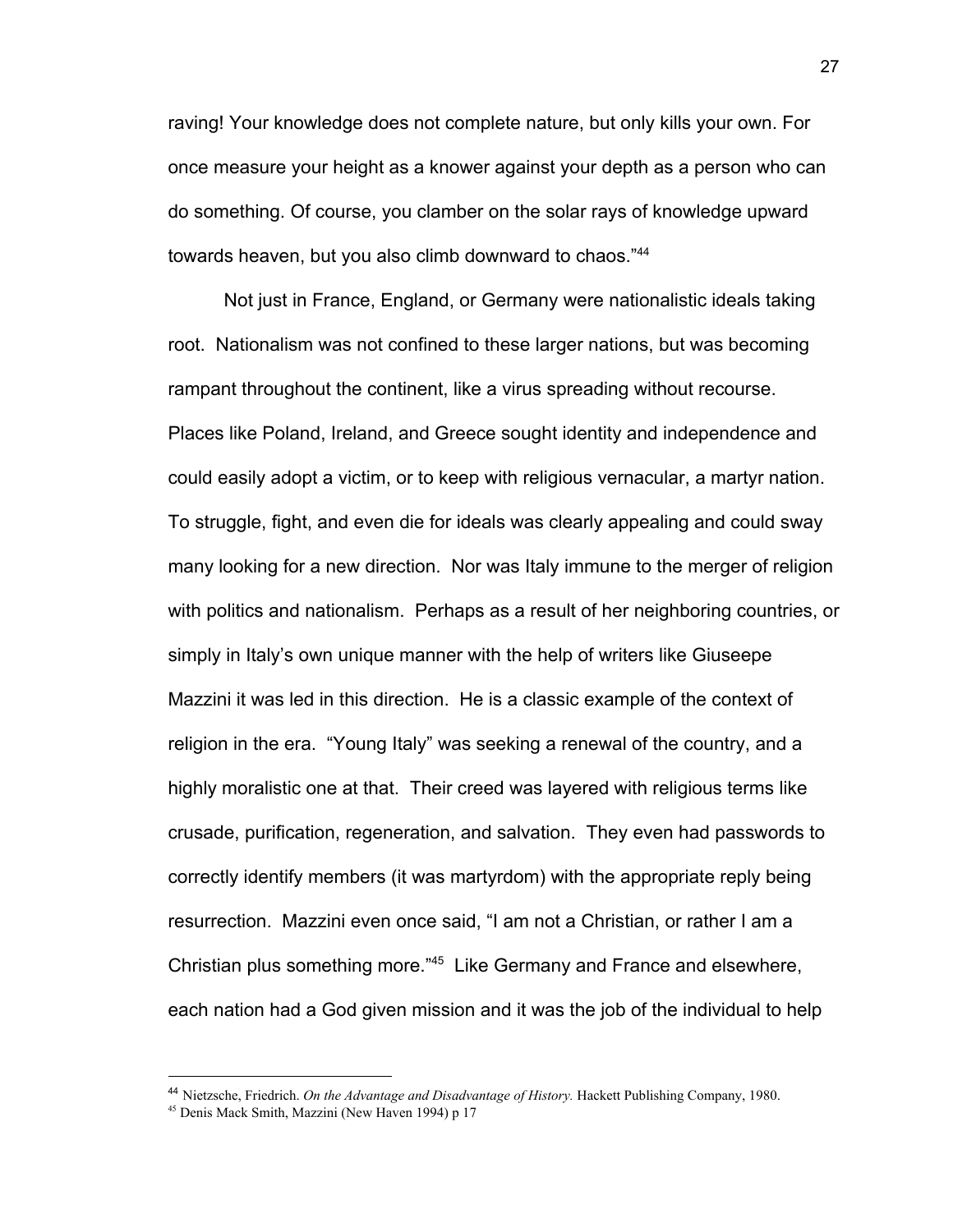fulfill it. In order to help inundate the sense of nationhood, politicians needed religion to help. Luckily for them, historian Chris Duggan highlights the undeniable religiosity of man in addition to providing context by writing, "in man religiosity is something innate, organic like sexuality, property, and the family..no system will succeed in suppressing religiosity in the myriad forms in which this instinct manifests itself. It is the task of politicians simply to direct it towards good, and maximum benefit of society."<sup>46</sup>

There's little question that nationalism was a potent and impressive "church" to emerge in nineteenth-century Europe. This sense of belonging was obviously compatible with being a Christian, Jew, or other denomination. It is also apparent that with the rise of science and new literature, theology and blind religious faith was gradually receding into the background of European life after being previously omnipresent. Mankind's comprehension of the world had advanced drastically. Many questions ending with the simplistic answer of "that which I do not understand I shall call God" now had scientific answers and/or empirical evidence. This age of publicly vocalized religious doubt was something very new and unheard of. Novelist George Eliot captures this sentiment well, writing "I have not returned to dogmatic Christianity- to the acceptance of any set of doctrines as a creed, and a superhuman revelation of the unseen, but I see in it the highest expression of the religious sentiment that has yet found its place in the history of mankind. Many things I should have argued against ten years ago,

<sup>46</sup> Duggan, Chris. *Francesco Crispi, 1818-1901*. Oxford University Press, 2002. Pg 433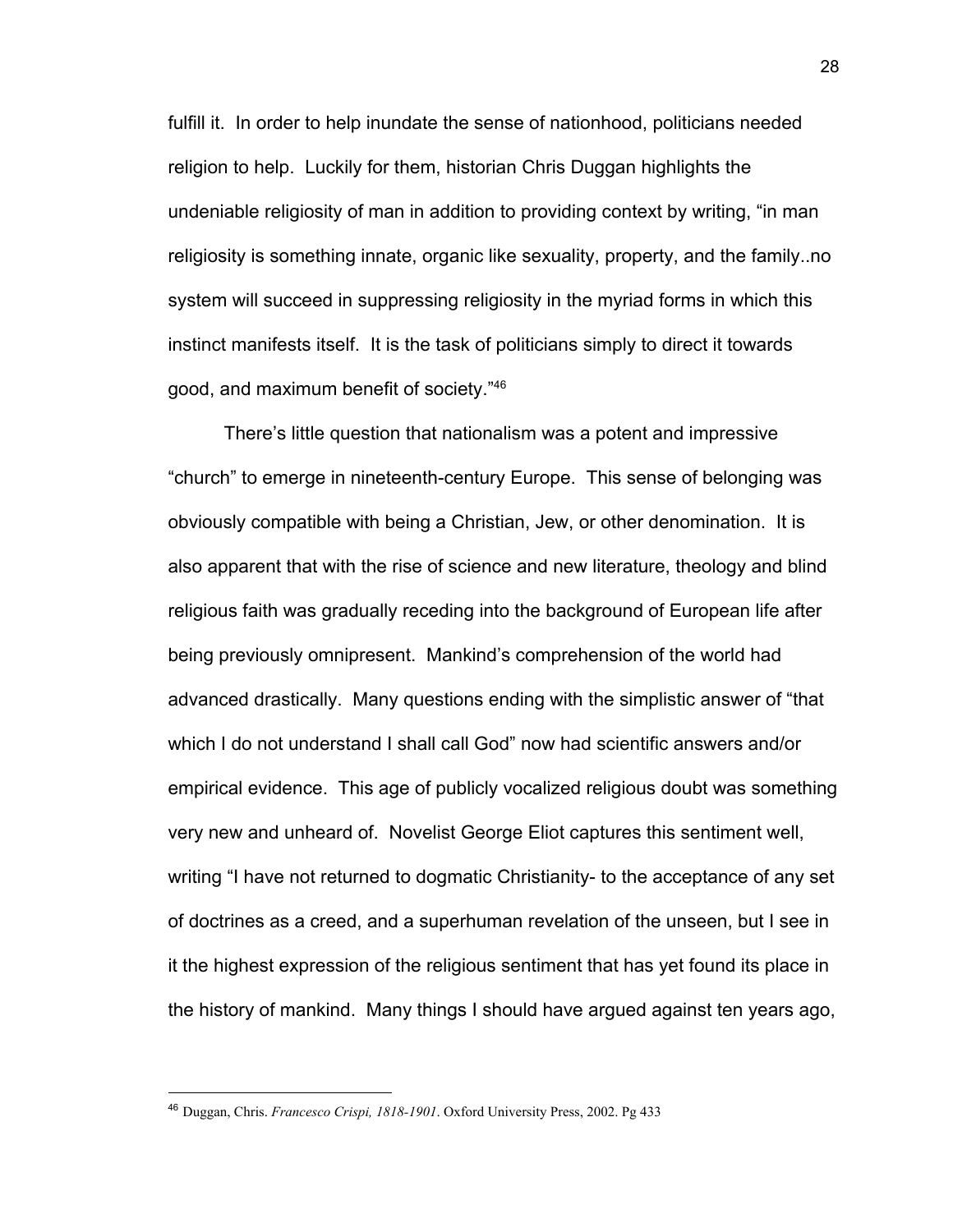I now feel myself too ignorant and too limited in moral sensibility to speak of with confident disapprobation."<sup>47</sup> Also important to note is the struggle to continue in the certainty of miracles in an age of unprecedented scientific discovery. Leading German thinker Hegel had written a *Life of Jesus,* where there was no mention of miracles whatsoever. Hegel's Life of Jesus is certainly linked with many of the higher criticisms of the age. He ultimately wanted to show that Christianity was dictated by universal moral law, writing that Jesus was "determined to remain forever true to what was indelible written on his heart, i.e. the eternal law of morality."<sup>48</sup>

Truth pertaining to a strict dogma or creed was finally coming into question. Kierkegaard and Nietzsche both would have supported this enthusiastically. Ward's main character Elsmere says "It is not that Christianity is false, but that it is only an imperfect human reflection of a part of truth. Truth has never been, can never be contained in any one creed or system!"<sup>49</sup> Comte himself added to this wave of new ideas as well in his positivist ideology (i.e. belief in the certain and distinctive knowledge acquired through scientific inquiry.) In his work *Course on Positivist Philosophy*, he showed how math, physics, chemistry, etc had been 'positive' or, at the very least, based on empirically validated laws.

<sup>47</sup> Haight,Gordon *George Eliot. A Biography* (London 1968) p 331

<sup>48</sup> Hegel, Georg Wilhelm Friedrich, Clark Butler, and Christiane Seiler. 1984. *Hegel, the letters*. Bloomington: Indiana University Press.

<sup>49</sup> Ward, Humphrey. *Robert Elsmere* (27th ed London 1889) pg 365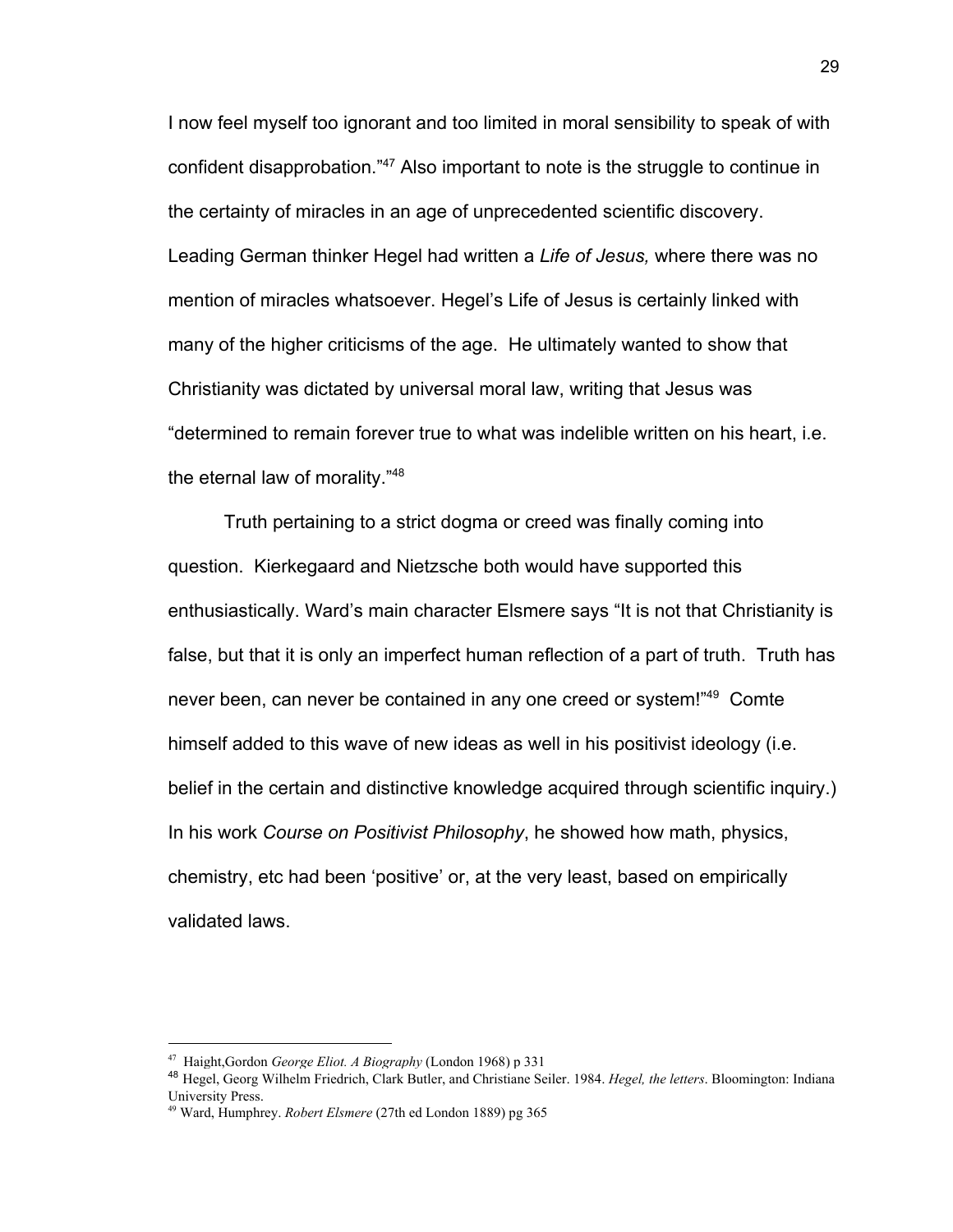In addition to the concept of miracles and all encompassing truth being brought to the forefront of leading thinkers, the ethical standards of Christianity were also not immune to examination. Societies had begun to humanize their penal and judicial systems, and the concept of "divine lottery" in terms of who is saved and who is resigned to eternal damnation was also looked at with distaste. Charles Darwin brings this to light in his autobiography: "I can indeed hardly see how anyone anyone ought to wish Christianity to be true; for if so, the plain language of the text seems to show that the men who do not believe, and this would include my Father, Brother and almost all of my best friends, will be everlastingly punished. And this is a damnable doctrine." 50

Lastly, forms of government itself had adopted religious themes in order to help attain its objective. The most notable and brazen form in the nineteenth century was German born Marx's communism, an offshoot of both the Enlightenment and the French Revolution. Much like the French Revolution, they had prioritized equality and identified with the Jacobins. John Goodwin Barmby, a young Englishman determined to connect fellow thinkers on continental Europe, had once described himself as the "Pontifarch of the Communist Church" and Communism was the final religion humanity would need: "I believe that the divine is Communism and the demoniac is individualism." $51$  Marx and Engels were looking for a new doctrine, one that fused moral passion and scientism into a new eschatology. Marx was heavily influenced by a Hegelian

30

<sup>50</sup> Burleigh, Michael. *Earthly Powers,* 213

<sup>51</sup> Ibid., 244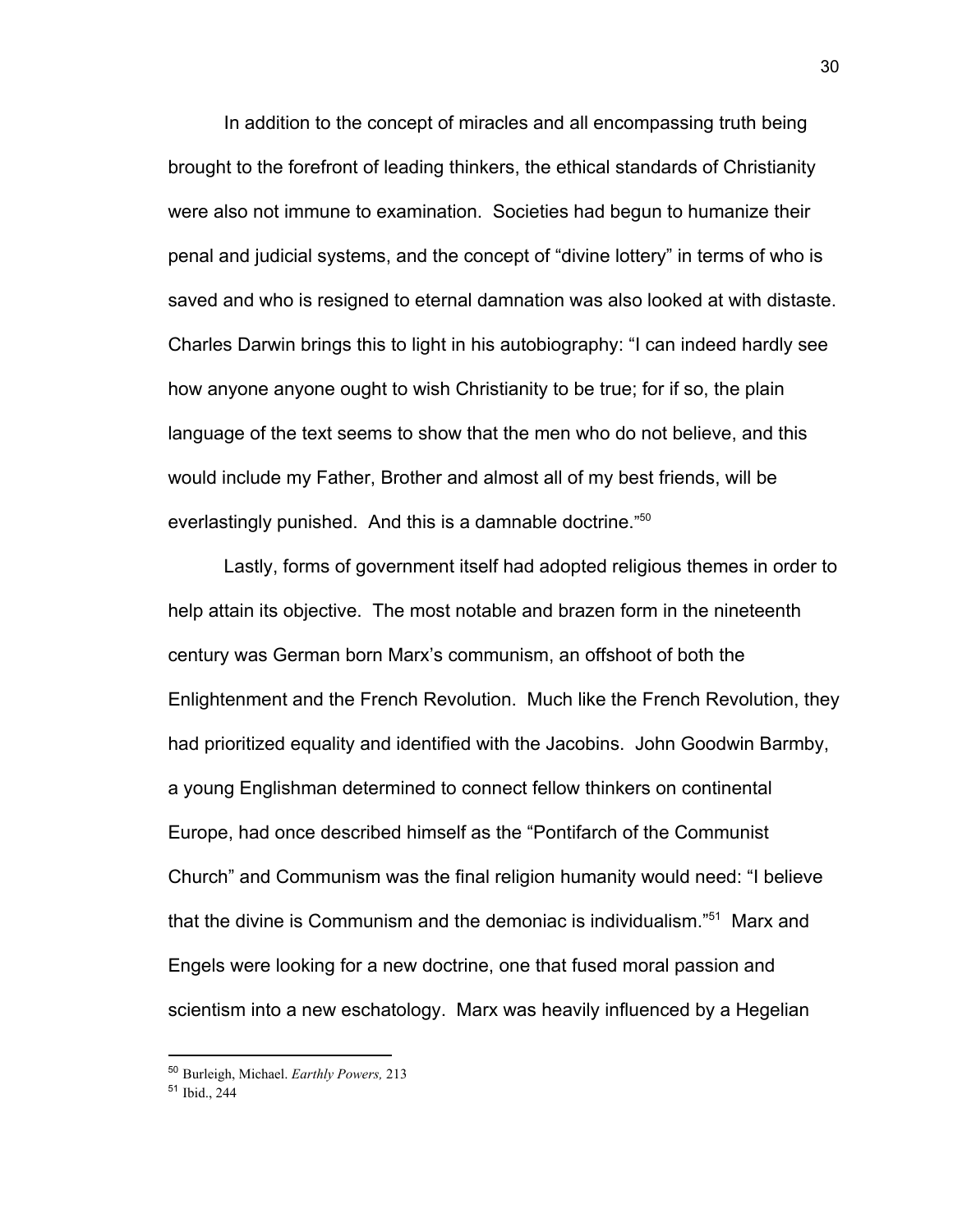apostle Feuerbach, a freelance scholar that desired shifting man's focus away from an otherworldly God to this world. Men should stop being 'candidates for the afterlife' and instead opt to be a 'student of this life.' It ceased to be relevant to communist thinkers if religion needed to necessarily be true or untrue; what mattered more was what function it played in society. Since religion itself did not address the underlying problem, it could not serve as a viable solution to society's issues. If nothing else, Marx was adept in identifying the alliance of throne and altar as problematic when he famously called religion the opiate of the masses. Like revolutions before it as well as nationalism, it isn't difficult to prescribe some of the Judaeo-Christian terms to Marxism: comrades (faithful), capitalist (sinner), devil (counter-revolutionary), and classless society (paradise). Burleigh points out that many nineteenth-century thinkers had come to the conclusion that society was progressing from outdated religious modes of thinking to 'rational' creeds focused on the present world and humanity at large. With their sympathetic middle class, Socialism had also assumed many of the characteristics of a "Church of the working classes." It joined the Church in facing the same challenges concerning recreational activities like shopping, the pub, and newspapers, all of which served to undermine the pretensions of both politics and religion. Socialists and communists both had tried to make the connection between religion and their forms of government evident. "The question of the proletariat is becoming a religion"<sup>52</sup>

<sup>52</sup> Ibid., 267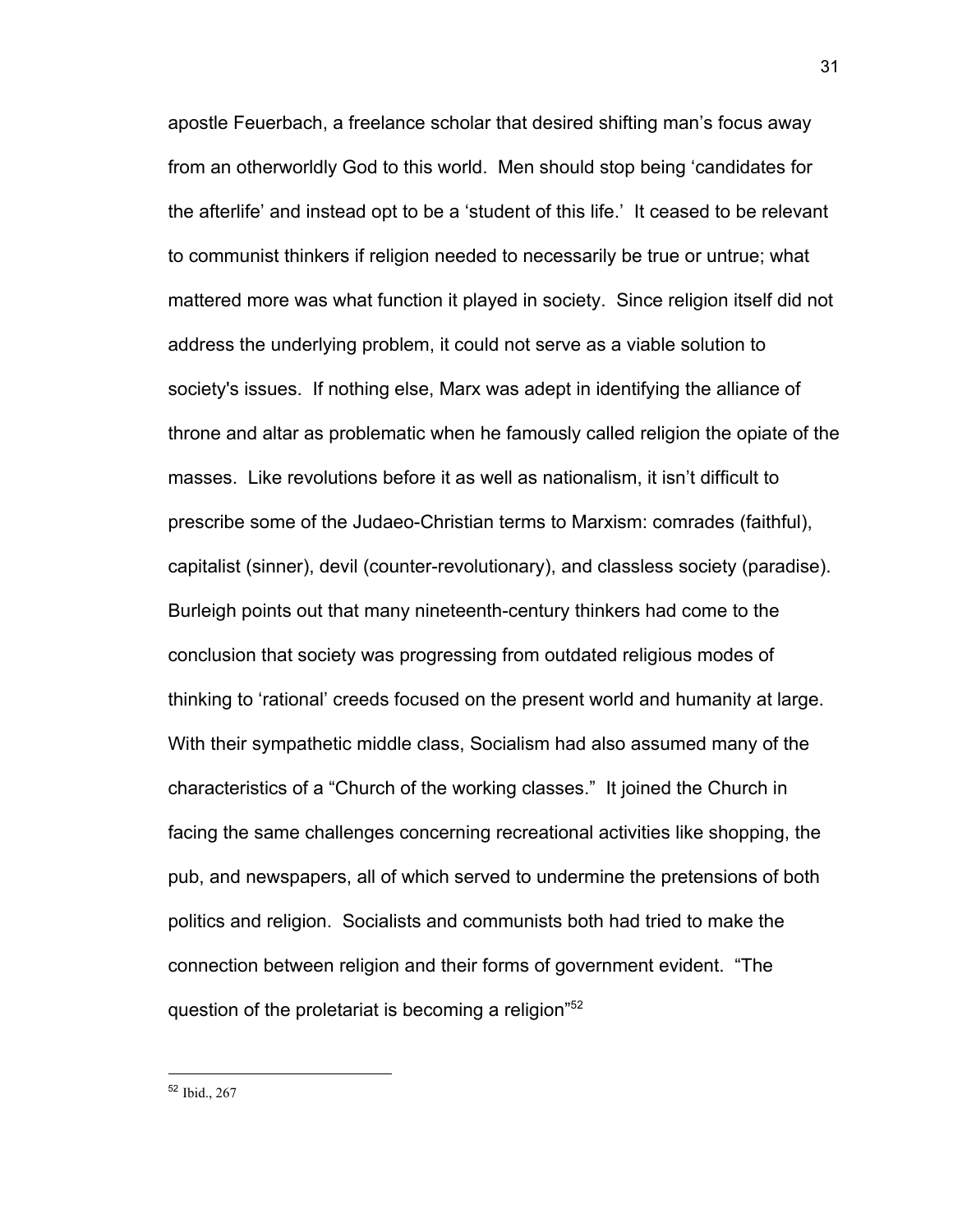The early to mid-nineteenth century saw violence, bloodshed, and a Europe desperately trying to find its identity. The Jacobins and other French revolutionaries had unknowingly sparked a massive shift in the Church and its relationship with the State. The relationship between the elites and working classes had shifted as well. Germans and other Europeans had slowly but surely constructed 'the nation' into a new means of worship as a way to stay united under the threat of Napoleon's conquest. The rise of scientific inquiry and emboldened questioning of biblical literature once thought infallible had audaciously stepped out from the shadows and into the public arena. Reform minded Enlightenment thinkers like Voltaire and Rousseau among others had indirectly influenced the state of Christianity as well. Socialism and Communism had also directed people's attention not only as its own form of religion, but also as a new direction in the state of humanity and away from the afterlife. All of this in its context served as a perfect storm for both Søren Kierkegaard and Friedrich Nietzsche and to father the existentialist movement and change how Europe and the world think about Christianity forever.

### **Chapter Two: Søren Kierkegaard the "Scourge of Christendom"**

Why does Christ seem so far away despite eighteen centuries of Christianity? Has the construction of Christendom, with its refinement of doctrine, biblical commentary/criticism, and preaching brought believers closer to God or farther away? Why would anyone even bother following Christ and imitate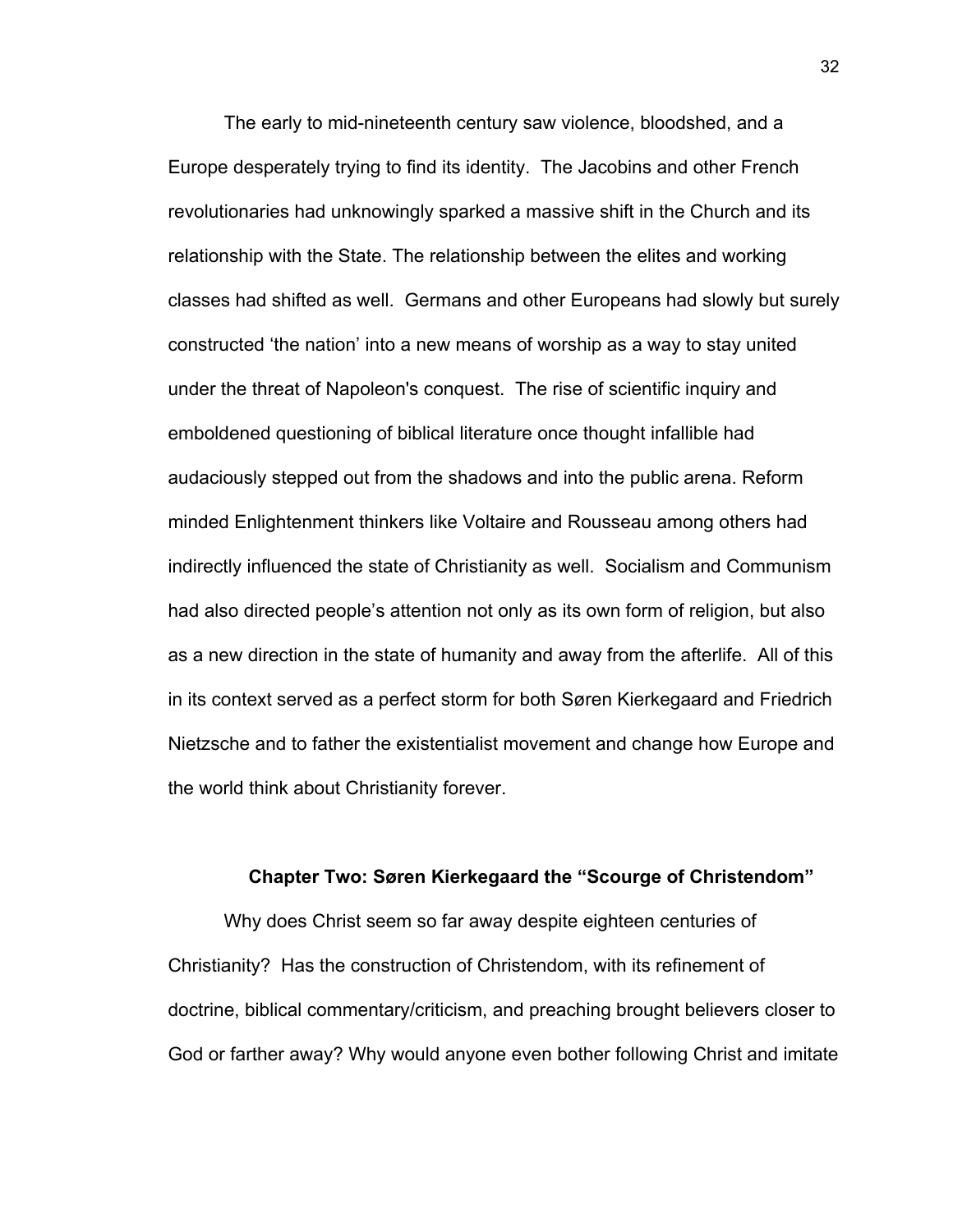His suffering when there are far easier ways to live? These burning questions consumed the "Socrates of Christendom" Søren Kierkegaard. Born in Copenhagen in 1813, Søren was the youngest of seven children, however all of his siblings would die early except for his brother Peter. He grew up in a strict and pious home run by his father, whom he had a complicated relationship with. Soren was always frail and sickly and suffered from a curvature of the spine. His father worked hard and accumulated enough wealth to eventually have both him and his family set financially for life. Michael Kierkegaard's religious views were orthodox Lutheranism that stressed punishment, suffering, and the inevitability of sin. This grim outlook on life and Christianity would very much influence Søren the rest of his life. There are few writers who could depict that religion can develop in different ways, with progress or decline in the post-Enlightenment world being ultimately tied to the individual as well as Kierkegaard.

Michael Kierkegaard believed God had rewarded him with paternal prosperity, but would need punishment for his sins by riddling his children with death and disease before the age of 34 (Christ died at 33). This led to Søren, believing for much of his life that he was living on borrowed time, to write at an astounding pace. Søren's life and work would be immensely influenced by not only his relationship with his father, but also his failed engagement to Regine Olson. Søren would break off the engagement to pursue his calling as a writer. His failed engagement and its ramifications on a personal level would impact Kierkegaard's work the rest of his short life.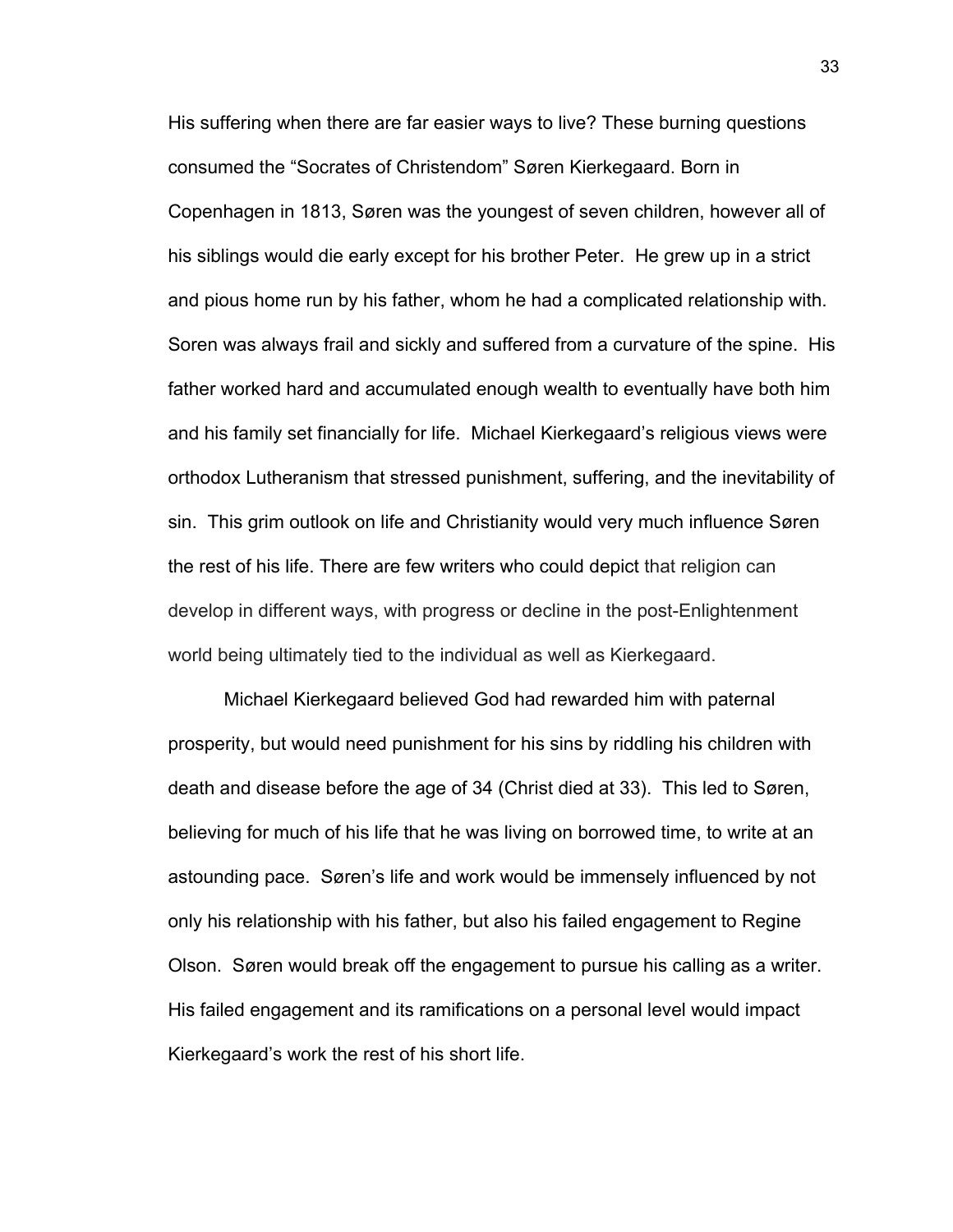Everywhere Søren looked in Danish and European society he saw intolerable incompatibilities and urged us to wake up from our cozy sentimental illusions about life. Kierkegaard scholar Stephen Backhouse emphasized this when he wrote, "if you were an academic or literary figure in Denmark in the 1830s, Hegel was inescapable."<sup>53</sup> A consistent target of Søren was Danish theologian Hans Martensen, who adopted the Hegelian view that the established Danish church, culture, and state were critical to religion and part of Christianity's 'inevitable progress.' Pelikan calls Martensen a "prominent example of the synthesis between Hegelianism and Lutheranism."<sup>54</sup> Carlisle adds to the narrative by writing, "Martensen is an example of what it means to be a cultured, reflective Christian in nineteenth century Christendom."<sup>55</sup> In his journal Søren lamented that "there are many people who reach their conclusions about life like schoolboys; they cheat their master by copying the answer out of a book without having worked out the sum for themselves."<sup>56</sup> Unlike most of his intellectual peers, Kierkegaard was more concerned with the question "what must I do" as opposed to abstract thinking focused on "what must be known." Kierkegaard was staunchly against Hegel's notions of reason and logic as the sole means to truth. Idealism was immensely popular in Europe at the time and Søren was writing in response to this. In 1835 he wrote a letter to his brother-in-law saying,

<sup>53</sup> Backhouse, Stephen. *Kierkegaard: A Single Life*. Grand Rapids: Zondervan, 2016. Pg 67

<sup>54</sup> Pelikan, Jaroslav. *From Luther to Kierkegaard: A Study in the History of Theology*. St. Louis: Concordia Publishing House, 1950. Pg 112

<sup>55</sup> Carlisle, Clare. *Philosopher of the Heart*. Pg 34

<sup>56</sup> Kierkegaard, Søren. "The Soul of Kierkegaard:Selections from His Journals." edited by Alexander Dru, 53. Mineola: Dover Publications, 2003.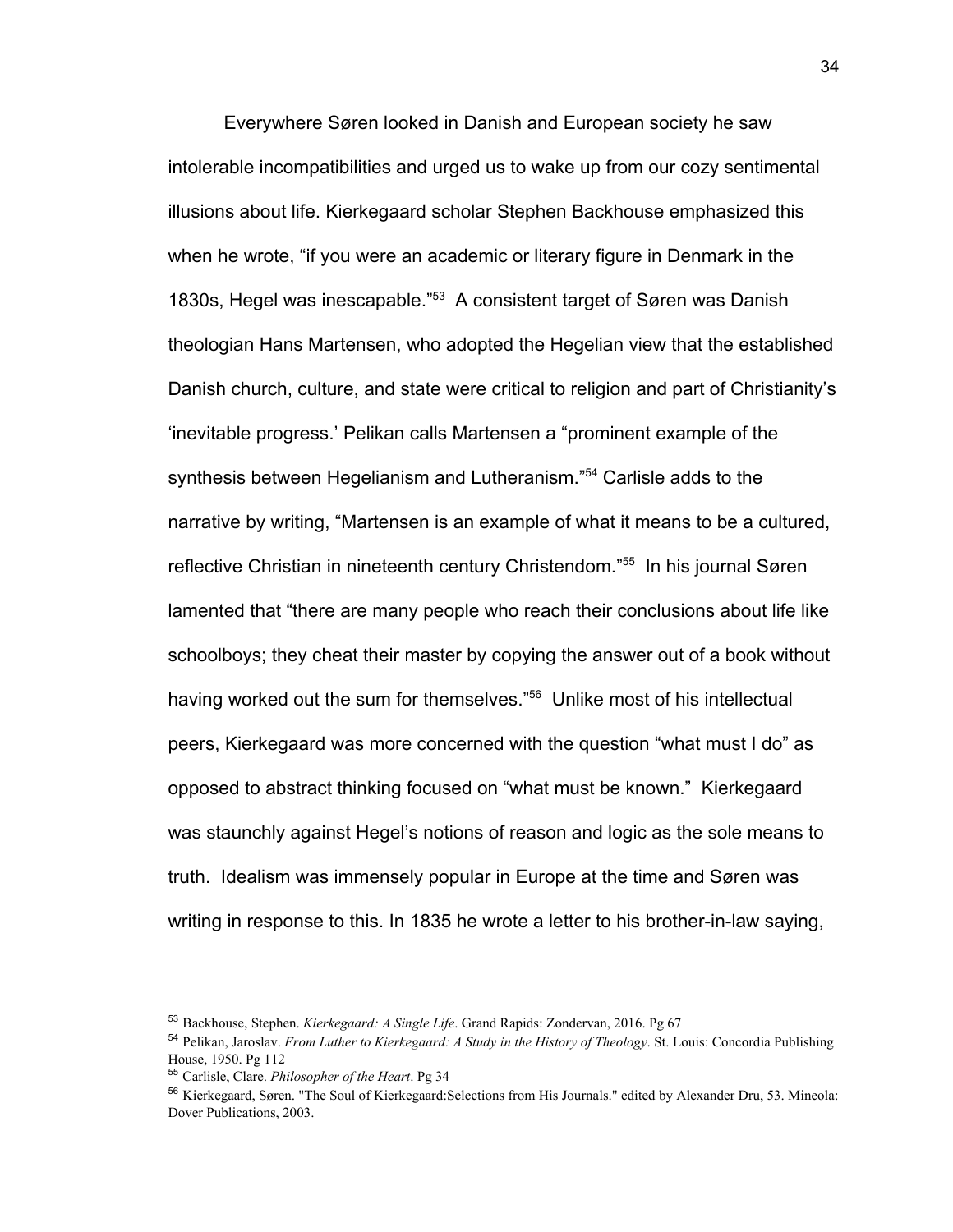"I grew up in orthodoxy, so to speak, as soon as I began to think for myself the enormous colossus gradually began to totter."<sup>57</sup> This obsessive thinker needed answers to life's burning questions. In 1835 he wondered in his journal, "what good would it do me to be able to explain the meaning of Christianity if it had no deeper significance for me and my life?"<sup>58</sup> His entire career Kierkagaard would write his books under different pseudonyms, such as Johannes de Silentio or Johannes Climacus. He did this mainly to avoid critique of his work based on his name as well as being able to contradict himself from earlier works if he felt he needed to. The Lutheran religion was no longer a disruptive force; its long established church had given way to complacency and indifference. Kierkegaard wanted his work to serve as a much needed gadfly to arouse in Danish Christians their love and need of God. Kierkegaard wanted to know if there were any Christians left in all of Christendom. It stood to reason that these densely populated cities of Christendom, with their efforts to acquire knowledge through science and research, were drowning out softer, quieter voices longing for self understanding and inner peace.

Another prominent politician, pastor, and author that loomed large in Danish society and Kierkegaard's works was Nicolai Grundtvig. Not unlike what was going on around the European continent, he was an unapologetic nationalist. He wrote that different nations throughout history had been appointed "divine tasks." Now it was Denmark's turn. Keeping with the theme of political

<sup>57</sup> Backhouse, Stephen. *Kierkegaard: A Single Life*. Grand Rapids: Zondervan, 2016.

<sup>58</sup> Kierkegaard, Søren. "The Soul of Kierkegaard:Selections from His Journals." pg 44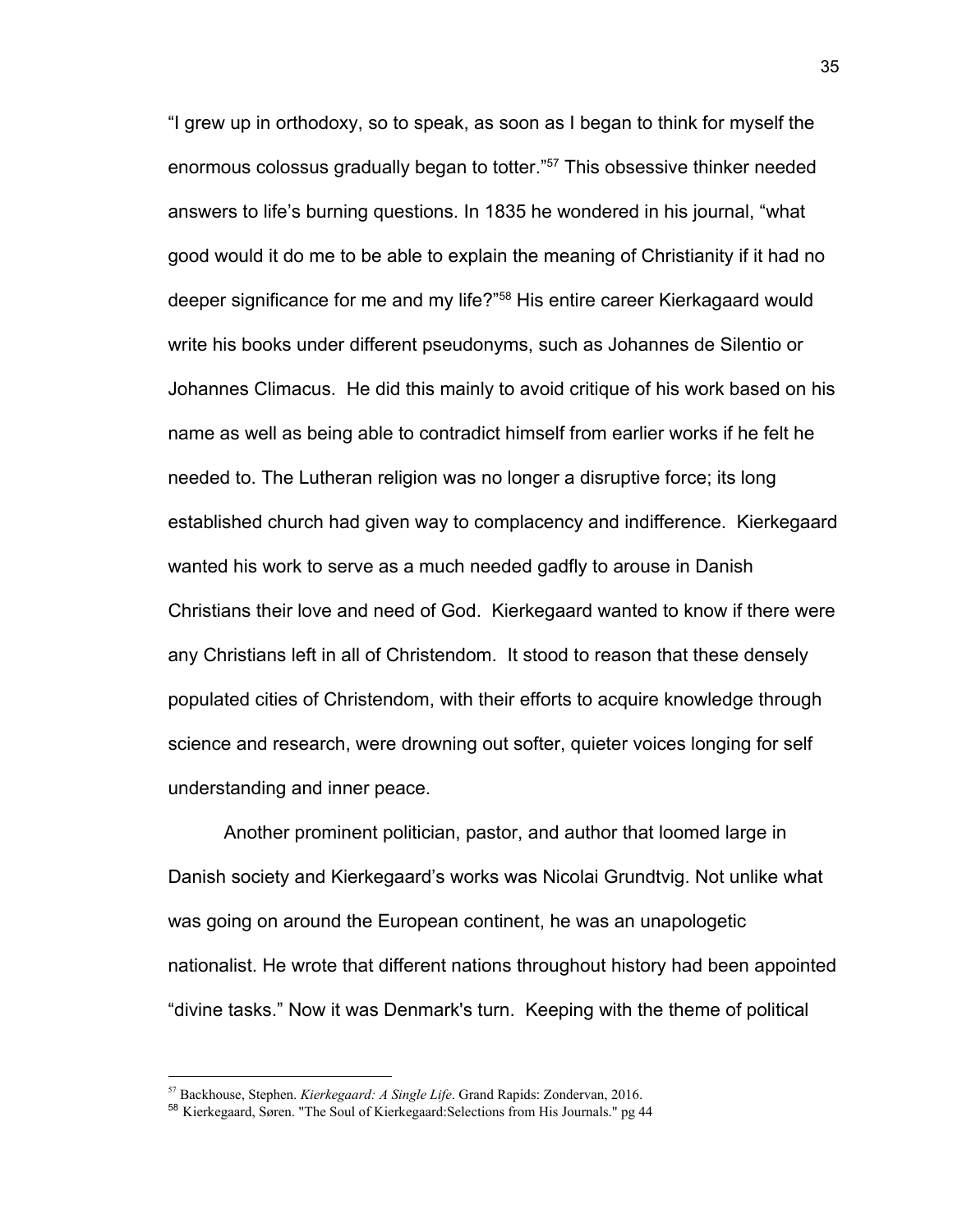religion, he wrote that ancient Norse culture is "baptised" and given revelatory status. Søren (and later Nietzsche) would come to detest this thought pattern. Explicitly combining patriotism with Christianity, Søren considered Grundtvig's work even more dangerous than the "intellectualized religion of the elites."<sup>59</sup>

Kierkegaard would go on to write his first influential book titled *Either/Or* in 1843. It was written for the reader who considers himself a Christian and yet is living entirely aesthetically. Robinson reveals that, "what puzzled Danish readers was the lack of an overriding 'authorial voice' in the book, one that finally steers the reader towards some sort of moral consensus." $60$  The lives of the characters are extreme, so there is no possibility for a Hegelian synthesis or middle ground; hence the title *Either/Or.* This work aimed to examine two specific spheres of human existence, starting with the aesthetic sphere. The aesthetic lifestyle is one completely devoted to immediate worldly pleasures. Obviously this life will eventually prove to be unsatisfactory; a life confined to chasing the next enjoyment or thrill will eventually end up with a feeling of emptiness. The aesthetic life, at its very core, is a series of repetitive experiences that will gradually lose their allure. Existentially speaking, the aesthetic person passes the time on the sidelines and is uninvolved with the great cares of human existence. All of these worldly and temporal pleasures will lead to boredom. Time will pass and the aesthetic person will find only repetition and no grasp of

<sup>59</sup> Backhouse, Stephen. *Kierkegaard: A Single Life*. Grand Rapids: Zondervan, 2016. Pg 122

<sup>60</sup> Robinson, Dave. *Kierkegaard: A Graphic Guide*. Cambridge: Icon Books, 2013.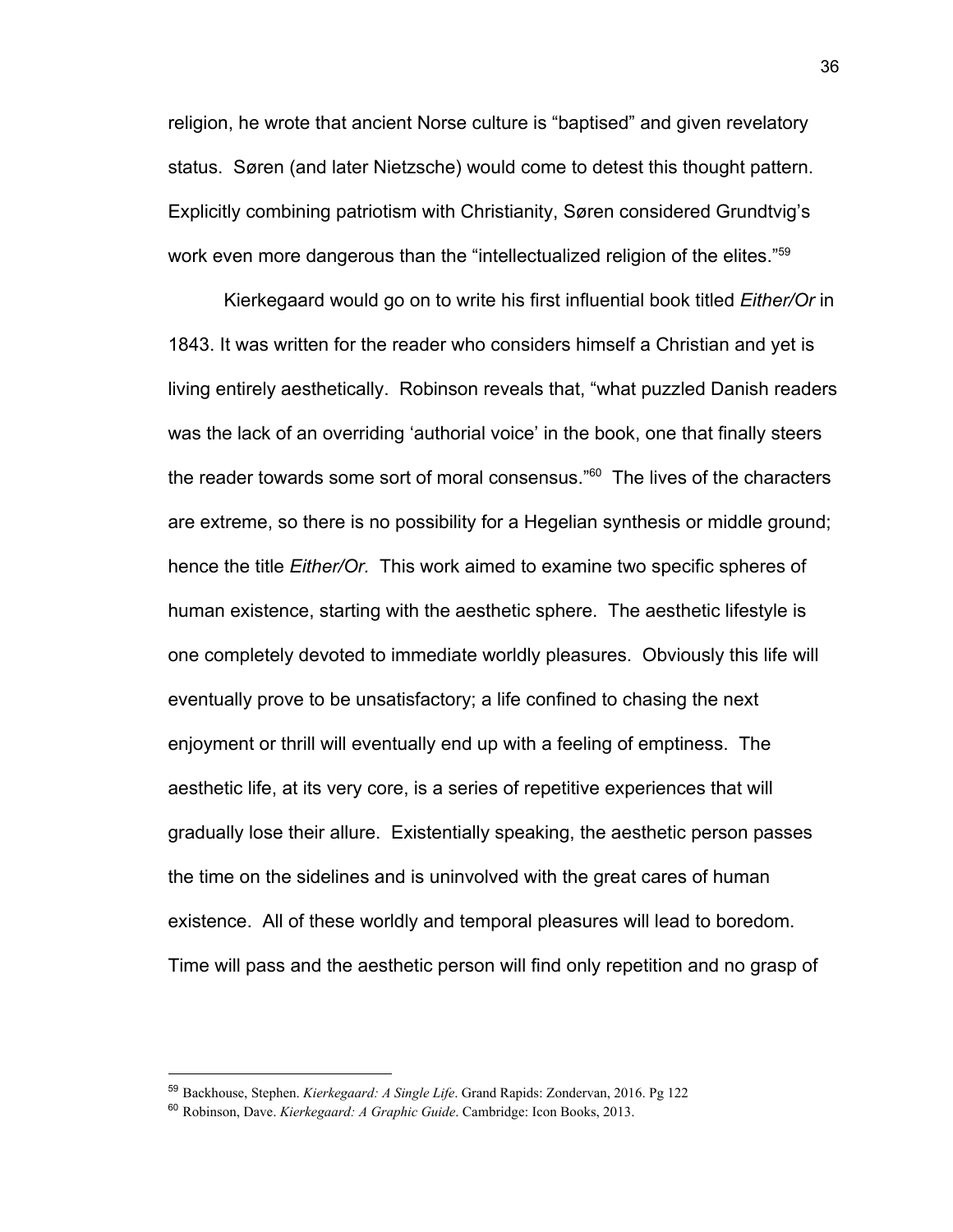the infinite, or religious, aspects of existence. For the despairing aesthete, there is another sphere of existence.

The ethical sphere is one where it is folly to think of societal duties such as marriage or a job as boring or meaningless. Despite its appearances, humans are still able to develop and change in this sphere. In the ethical sphere the enjoyment of beauty and base pleasures are still "good" things in life, but they are no longer the singular reason for living. An ethical individual adopts a new life view, acquiring an enhanced sense of self, and changes his or her conception of time. Life isn't merely just a series of strategies to escape boredom, but is something related to the infinite. While the ethical sphere has certain qualities and advantages, it does not entail the self exploration needed for faith and the religious life since it requires the individual to follow a set of socially accepted laws and customs. All of this leads up to the third and final sphere of existence, one that is central to Kierkegaard's writings and works, the religious sphere. Kierkegaard attempted to explore the religious sphere and the leap required to get there in his next influential work.

Eight months after his first major work *Either/Or* was published, Kierkegaard released his next important book titled *Fear and Trembling*. This work focused on the story of Abraham and his son Isaac to articulate what is required of an individual with faith. He opens the book by saying that "above all we should impress on our memory as an infallible rule that what God has revealed to us is incomparably more certain than anything else: and that we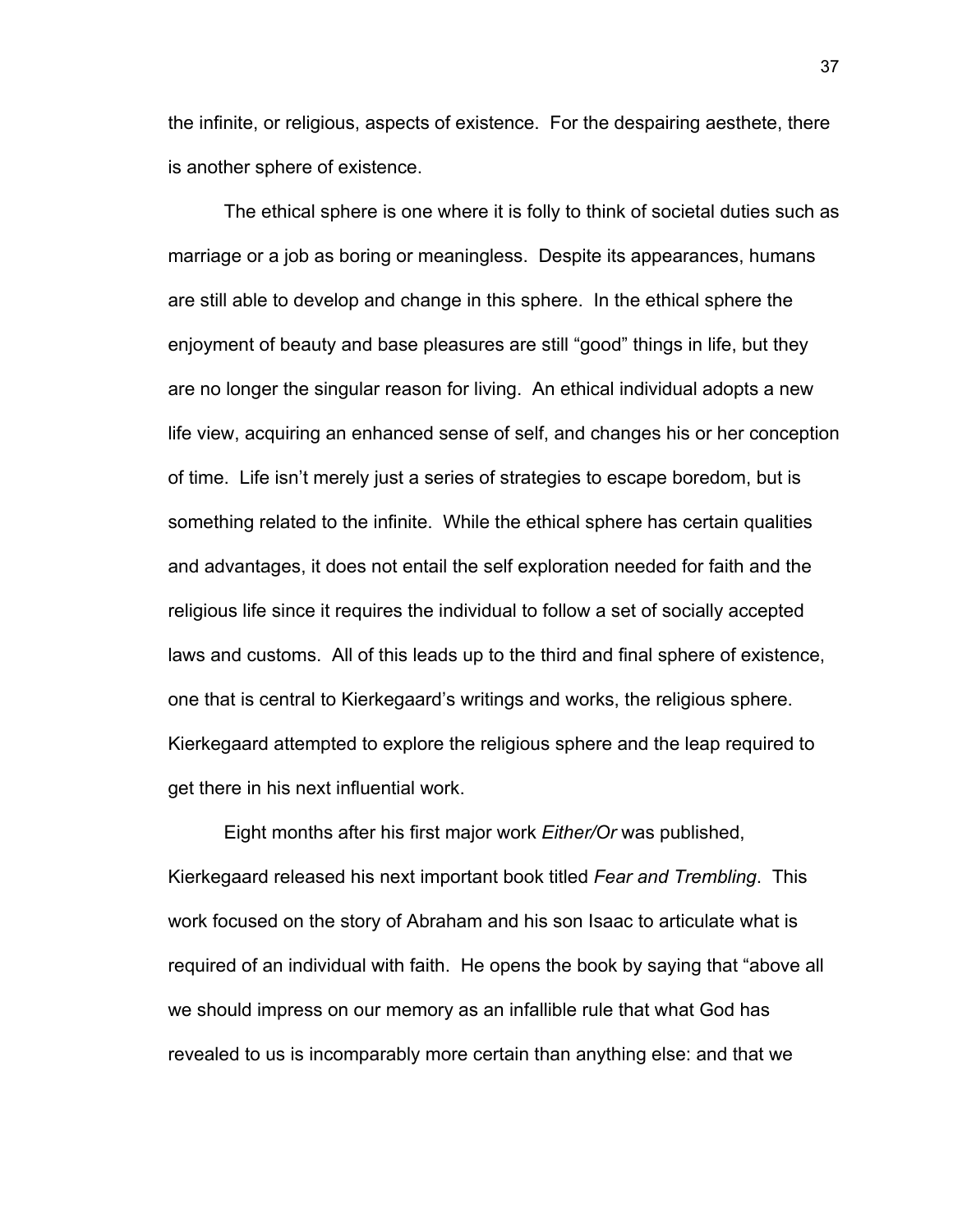ought to submit to the Divine authority rather than to our own judgement even though the light of reason may seem to suggest, with the utmost clearness and evidence, something opposite.<sup>" $61$ </sup> Contrary to Kantian or Hegelian ethos, he is making it evident almost right away in the story that Christians should trust in God despite what finite moral laws humanity may have already in place. Søren casts the Hegelian theologian Martensen as "as a nineteenth century Sophist profiteering from pedagogical enterprises."<sup>62</sup> God asks Abraham to ride up Mount Moriah and offer his son Isaac as a sacrifice. When Abraham, the father of faith, was about to follow through with God's command an angel appeared and told him to offer up a ram instead.

Abraham is great because of what he suffers during his trial of faith. The anguish of Abraham in this grueling process is explored. Much like the book's author, Abraham's suffering seems to isolate him in a radical way from his society and also its societal customs. Kierkegaard takes this story and applies its lessons to nineteenth-century Copenhagen. One message of this critical work is that the modern discussions surrounding faith cheapen the trials of someone like Abraham.

One central tenet of *Fear and Trembling* is Kierkegaard's concept of faith. Faith is not something that can necessarily be defined in concrete terms. In fact, Kierkegaard opines that a person of faith shouldn't be able to explain it to anyone else. A difficult concept to grasp is that faith has no place at all in a system of

<sup>61</sup> Kierkegaard, Søren. "Fear and Trembling." New York City: Penguin Classics, 1985. Pg 43

<sup>62</sup> Carlisle, Clare. *Philosopher of the Heart*. Pg 35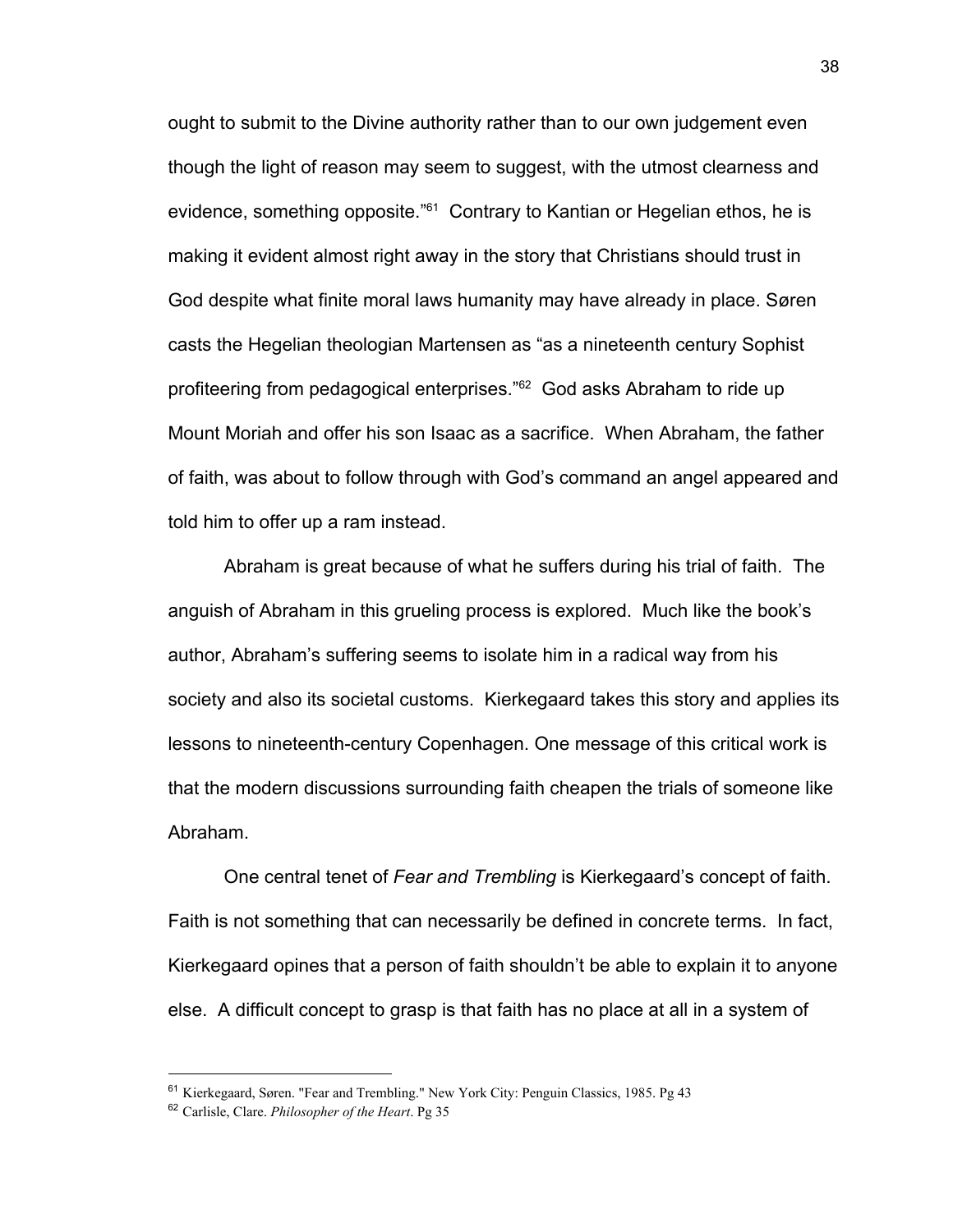thought, it begins "precisely where thinking leaves off." Kierkegaard also says that "he who walks the narrow path of faith no one can advise, no one can understand." $63$  In short, if you have to ask, you'll never know. Kierkegaard tries to emphasize what it must have meant to Abraham to be told by God to sacrifice Isaac, to bear witness to his faith but to be able to do so only by putting his beloved son to death. Kierkegaard clearly admires Abraham for his actions, and is met with "fear and trembling" at the thought of whether or not he could do the same. Abraham's greatness lies in that he didn't doubt he would get Isaac back one way or another. It's important to know that, for Kierkegaard, faith in the existence of God is something that Abraham already has. The faith he is needing to prove is that in the end he won't be deprived of Isaac even when he carries out God's command. In a sense, Abraham is handing Isaac back in order to receive him again on the proper basis. He wants to remind us that "he who loved himself became great in himself, and he who loved others became great through his devotion, but he who loved God became greater than all."<sup>64</sup> Kierkegaard wants his readers to realize that Abraham took this existential leap of faith and embraced the paradox of the moment. Kierkegaard uses this illustration in the life of Abraham to portray the substance of the passionate Christian life. The Christian faith is a pilgrimage that needs this leap. There are times in life where there's nothing in front of us but darkness, and yet God is still calling us to move ahead. We must leap by trusting that God will be out there in the darkness. In a

<sup>63</sup> Kierkegaard, Søren. "Fear and Trembling." pg 95

<sup>64</sup> Ibid., pg 50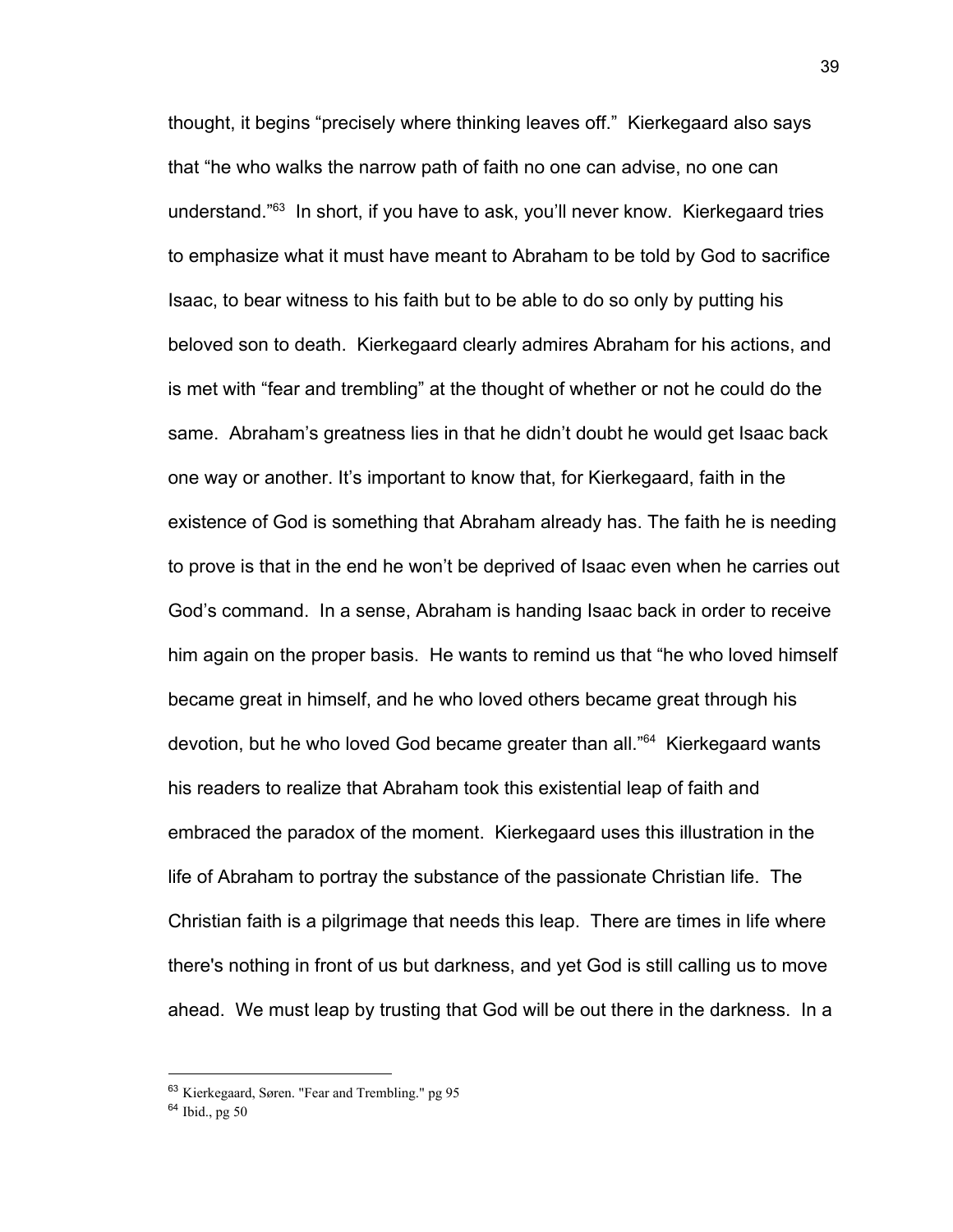moment of crisis like this, the time for ethics or aesthetics is past and this leap forward into the religious sphere is central. It isn't an easy path by any means, but by using Abraham's trial as an example for ourselves, we can develop a better understanding of what Kierkegaard wanted us to know about faith.

Central to Kierkegaard's writings and philosophy is his so-called "knight of faith." The only real example of a knight of faith Kierkegaard mentions would be Abraham. That, however, does not stop him from imagining what a knight of faith might look like. He wrote, "If I knew where such a knight lived I would journey to him on foot, for this marvel concerns me absolutely...As I said, I haven't found such a one; still I can very much imagine him...The moment I first set eyes on him I thrust him away, jump back, clasp my hands together and say half aloud: 'Good God! Is this the person, is it really him? He looks just like a tax-gatherer."  $<sup>65</sup>$  Much like the image of Jesus or those He helped in His time, a knight of faith</sup> would likely take on the persona of an ordinary person, since a person's faith is not apparent from the outside.

Abraham takes the leap from the ethical to the religious sphere of existence. This is one that a precious few people are able to achieve in this temporal life. Again, this is something that nineteenth-century Christianity, nor the major philosophers of the day, could debate on. Kierkegaard is adamant that faith is not a 'step below' knowledge. "No one has the right to let others suppose that faith is something inferior or that it is an easy matter, when in fact it is the

<sup>65</sup> Ibid., pg 68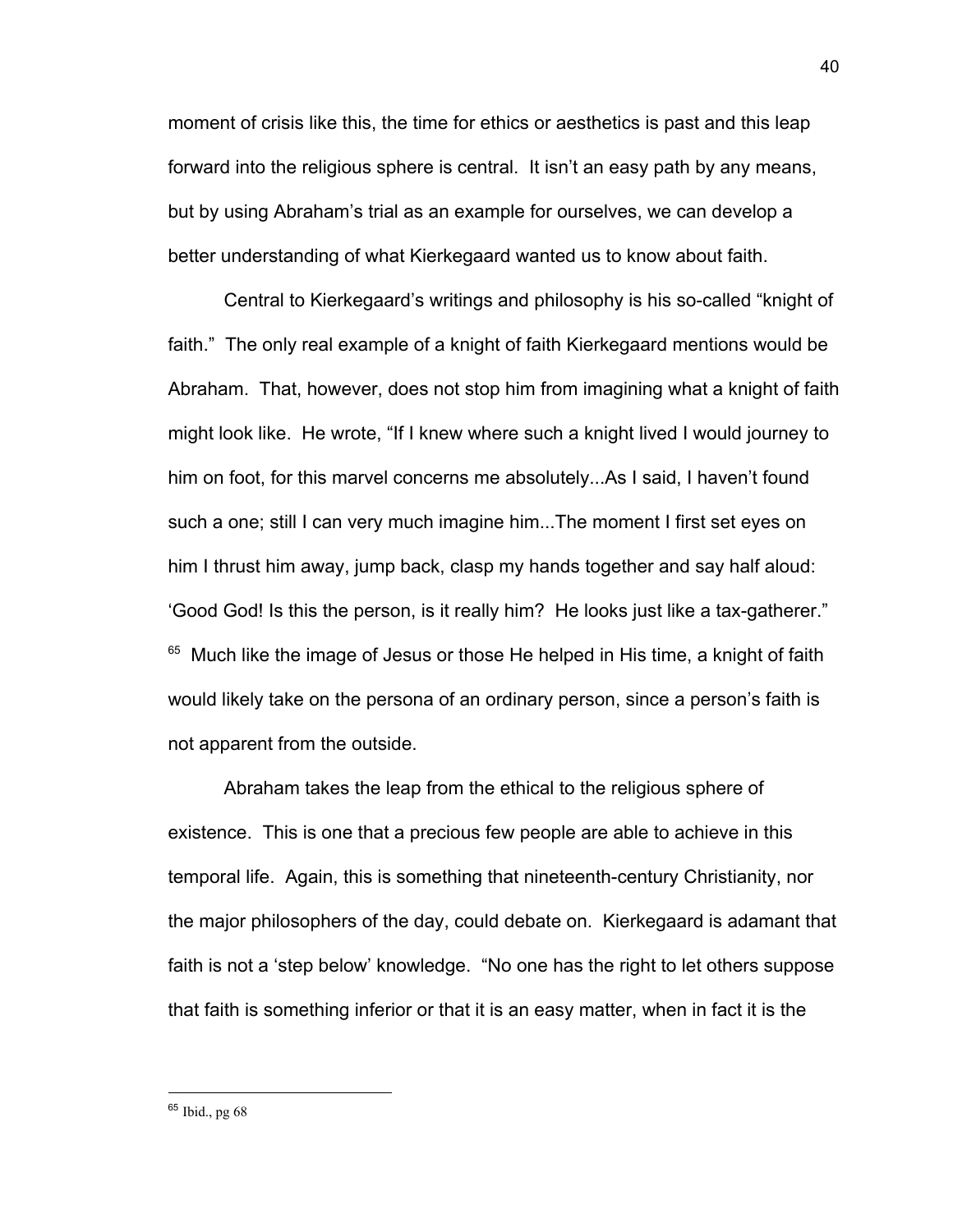greatest and most difficult of all."<sup>66</sup> Hegelian logic and reason are capable of telling how vapid and empty certain ways of life are, but they cannot tell us as humans which one to pick. It is not what happens to humanity that makes them great, it is what they do. To become a knight of faith is a long and arduous journey for each individual and can only be purchased in deep pain. This knight of faith has created a synthesis of both the finite and the infinite; he or she now has the best of both worlds. This person has made and is at "every moment making the movement of infinity... He resigned everything infinitely, and then took everything back on the strength of the absurd. He is continually making the movement of infinity, but he makes it with such accuracy and poise that he is continually getting finitude out of it, and not for a second would one suspect anything else." $67$  This brave knight, according to Kierkegaard, takes a "purely human courage to renounce the whole of temporality in order to win eternity."<sup>68</sup> This is not unlike at all what Abraham did in choosing to sacrifice his son Isaac; he was resigning something near and dear to him in order to make the movement toward the infinite (i.e. grounded before God and His love). A knight of faith needs their love of God to trump their worldly happiness, as well as setting aside personal comfort for a higher cause. Sometimes God might call on us to do truly appalling things, such as sacrificing our own kin.

While Kierkegaard is troubled by this, he, like Abraham, appears willing to put it all on the line and remain strong in the face of opposition. The knight of

<sup>66</sup> Ibid., pg 80

<sup>67</sup> Ibid., pg 70

<sup>68</sup> Ibid., pg 77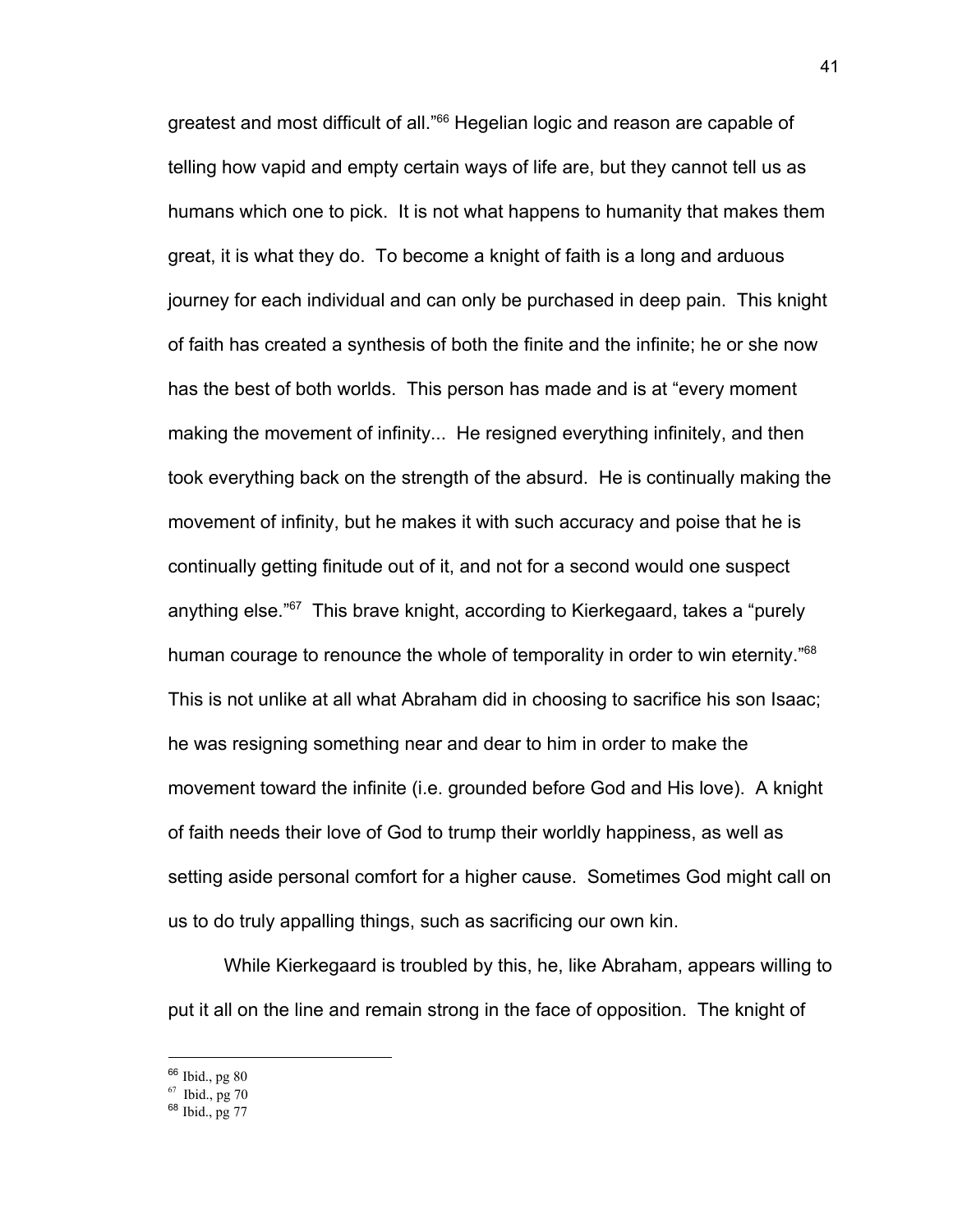faith is "acting on the strength of the absurd; for it is precisely the absurd that as a single individual he is higher than the universal." $69$  In other words, the knight understands that the walk of faith isn't a group activity, nor is there necessarily a need to justify his actions to those who don't understand. Abraham, along with Kierkegaard's knight of faith, stood as diametrically opposed to the faith being preached by nineteenth-century Danish theologians and clergymen. The story of Abraham was used to expose the limitations of human reason in addition to questioning contemporary philosophers like Hegel. Authority shouldn't come from Hegelian rationality or Bishop Martensen and the Danish State Church, but from a spiritual journey. Given the inherent subjectivity of the matter, Kierkegaard wouldn't have necessarily been worried about what particular denomination the believer had been raised in. Faith was not something one could just wake up and suddenly have; it has to be lived out and experienced by the believer. Carlisle sums it up succinctly writing that, "religiousness-the double movement of resignation and faith-expresses the maximum passion, accomplishes the greatest transformation, and is, therefore, the highest truth. $\frac{70}{2}$  The book appears to fall in line well with Luther's teachings. Bigler wrote that Luther taught "he (the believer) is responsible to God, not to the world. When evil acts are imposed on a person through his duty to obey worldly authorities, his personal relation to God absolves him of guilt." Kierkegaard biographer Joakim Garff wrote that the book is "a work that focuses to a great extent on the conditions that make it possible

<sup>69</sup> Ibid., pg 85

<sup>70</sup> Carlisle, Clare. *Kierkegaard's Philosophy of Becoming:Movements and Positions*. Albany: State University of New York, 2005. Pg 95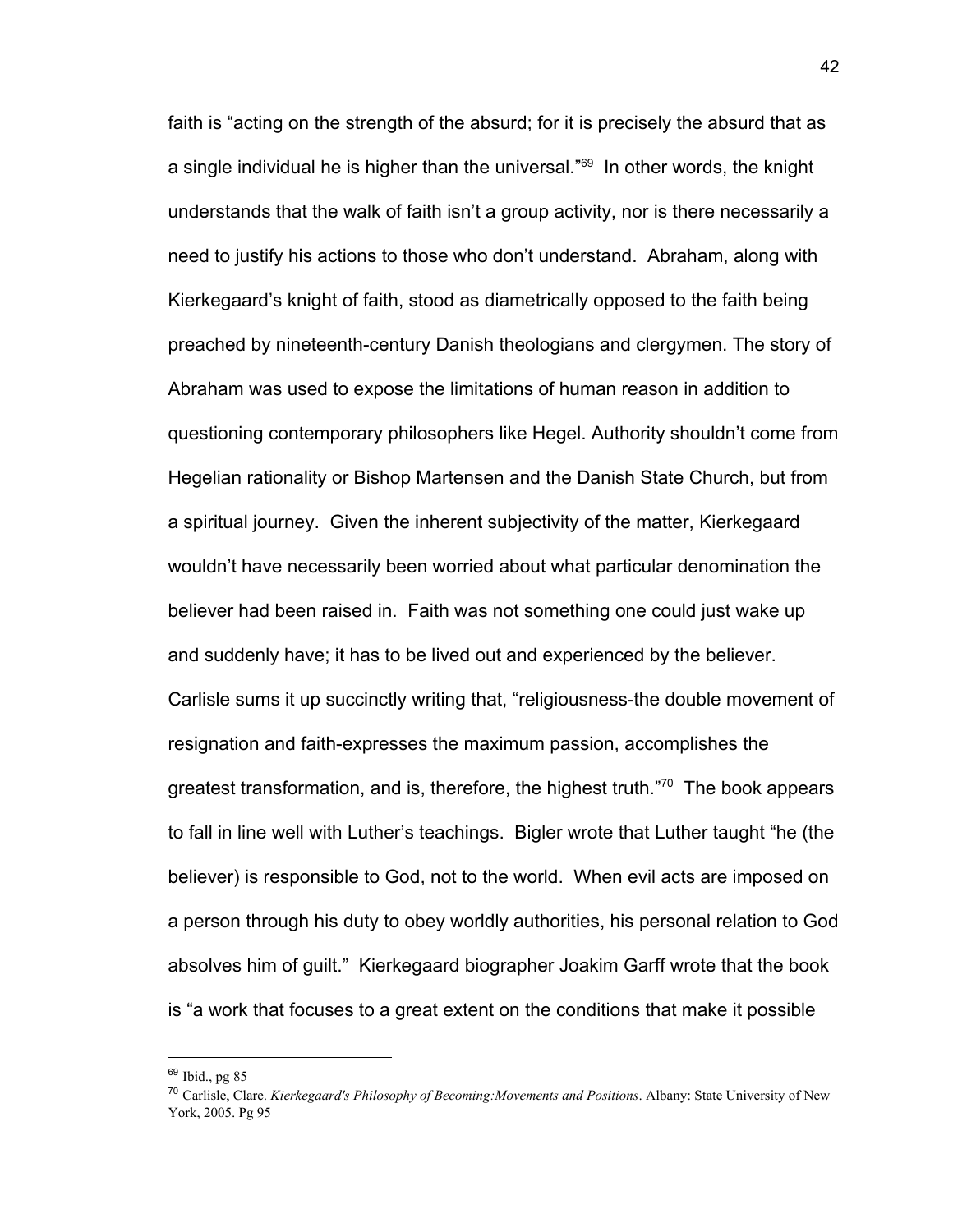for a person to regain an immediate relation to himself and to the world."<sup>71</sup> For Kierkegaard that was a clearly a prevalent and persistent problem in Danish culture and European society at large. Abraham's absurd actions not only fly in the face of Hegelian rationality, but also Danish churchgoers simply going through the motions of living a faith-filled life.

Written in 1847, *Works of Love* deals in part with Kierkegaard's claim as God being the source of our ethical obligations. He thinks that God has a justifiable claim who created mankind and intends a life of love and happiness in relation to Himself. Through a history of interactions, as human lovers require certain obligations and responsibilities to each other, so it is true with our history of God: "But that eternal love-history has begun much earlier; it began with your beginning when you came into existence out of nothing, and just as surely as you do not become nothing it does not end at a grave." $72$  Because of our debt owed, we must obey God's laws: "But you shall love God in unconditional obedience, even if what he requires of you might seem to you to be to your own harm, indeed, harmful to his cause; for God's wisdom is beyond all comparison with yours...all you have to do is obey in love."<sup>73</sup> Kierkegaard looked around at the modern world and saw a concerted effort to subvert this divine authority. With God no longer our moral lawgiver, morality's requirements can be determined by

<sup>71</sup> Garff, Joakim. "Søren Kierkegaard: A Biography." Translated by Bruce Kirmmse. Princeton: Princeton University Press, 2005 pg 249

<sup>&</sup>lt;sup>72</sup> Kierkegaard, Søren. "Works of Love." Translated by Howard Hong and Edna Hong. New York City: Harper Collins, 1962. Pg 150

<sup>73</sup> Kierkegaard, Søren. "Works of Love." pg 20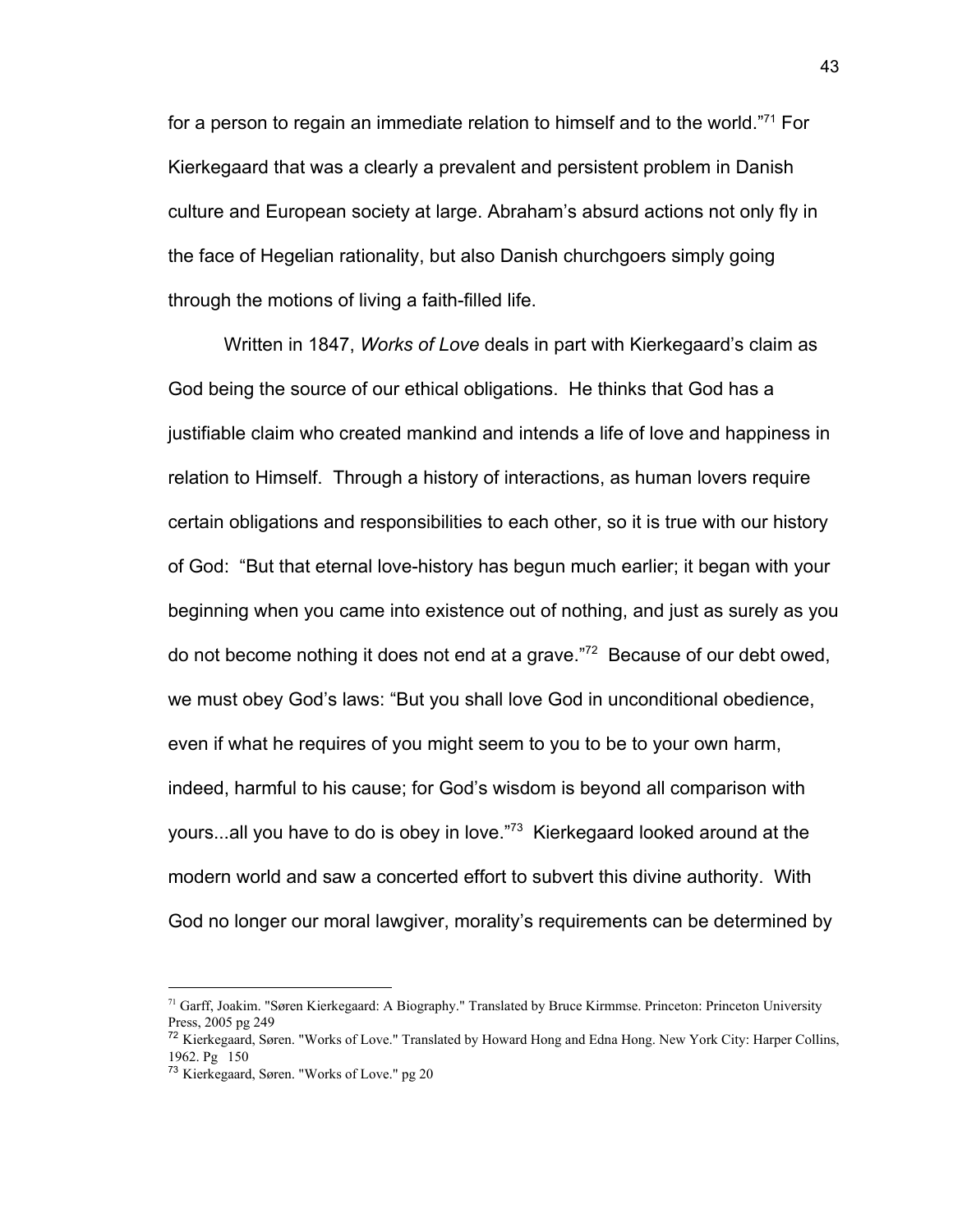a kind of social agreement. Kierkegaard detests this idea. It's clear to him that the result of this moral muddying is the confusion and disintegration of morals humans once held dear.

The "Socrates of Christendom" lived a somewhat sheltered life. He would walk around his beloved Copenhagen and socialize with her people at cafes or libraries, then return home and write feverishly and reflect on the state of Christianity in his time. He was immeasurably influenced by both his father's simple, almost peasant like Christianity and was disgusted by the Danish clergy in all their smug and guise. For Søren, they came to represent everything that was wrong with Christendom and set out to address this form of "cheapened Christianity" in great detail in his later works. In short, "the consoling teaching of Bishop Mynster, who leads the Danish State Church from his episcopal residence by the Church of Our Lady, must be countered with rigorous insistence on the difficulty of the Christian life."74

Interestingly enough, German mystics were particularly important for Kierkegaard because of their influence on both German idealism and the Pietist tradition in which Kierkegaard was raised. While he usually didn't think very highly of most German thinkers, Meister Eckhardt had some influence on his works. It's not hard to see why, given German mystics' views on truth, knowledge, and faith. There was clearly an influence from the German mystics

<sup>74</sup> Carlisle, Clare. *Philosopher of the Heart*. Pg 73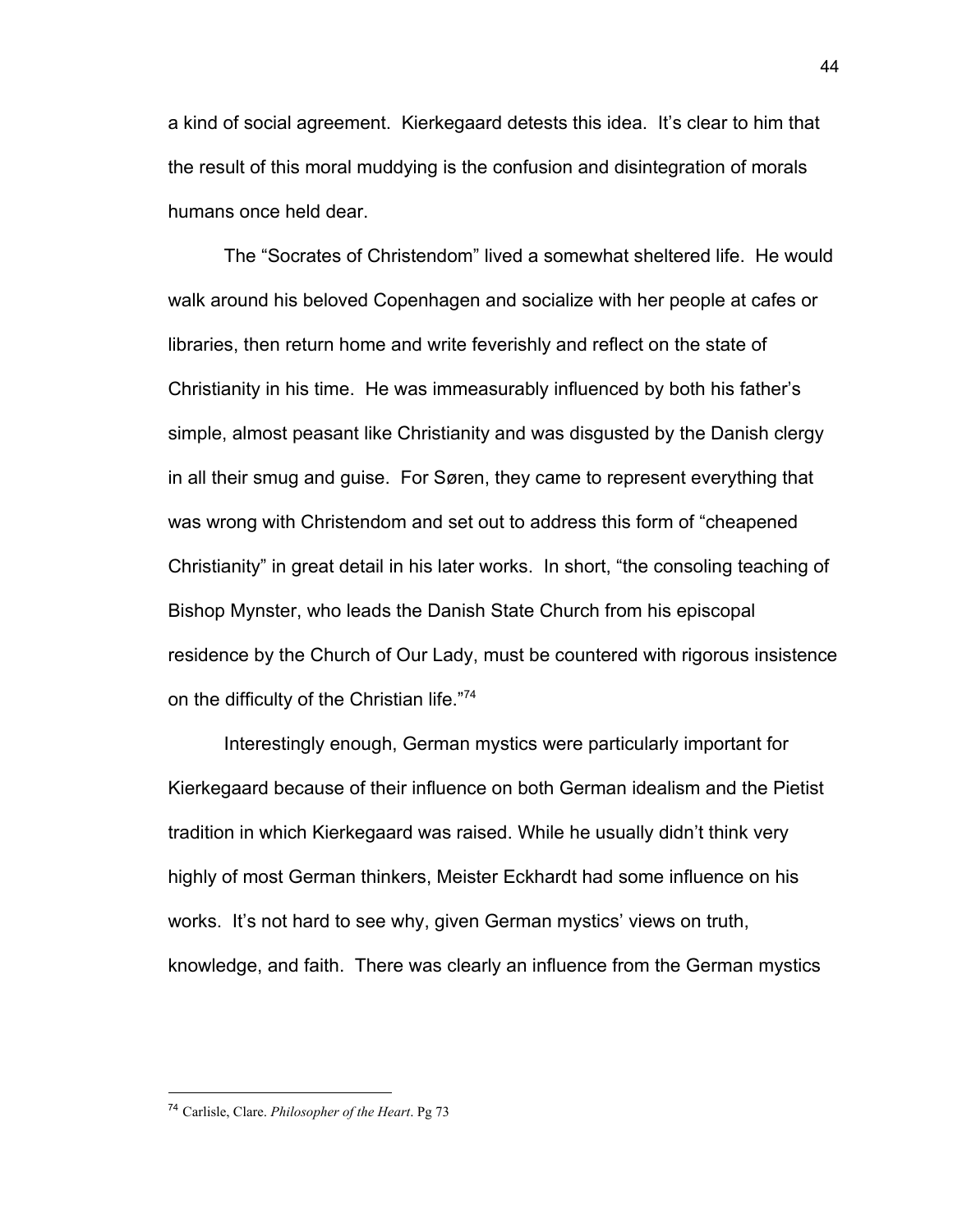to Kierkegaard's own thought. There are over 50 references to Johann Arndt in Kierkegaard's authorship and 21 references to Johannes Tauler.<sup>75</sup>

Kierkegaard's work titled *Sickness Unto Death* was published in 1849 considered by him to be his best work. It's important to remember just the year before, "The Communist Manifesto was published and distributed to European cities. Nationalist feeling runs high...the monarchy's absolute rule is challenged, conservatives, liberals, and peasants jostling for power."<sup>76</sup> It's a vitally important book exploring his thoughts on both modern society and Christendom. The book was written for people who drift through life with little hope of becoming 'authentic' human beings.<sup>77</sup> This was clearly an overwhelming sickness of Danish society from Kierkegaard's point of view. The 'sickness' the title is referring to is a resistance to the belief that there is everlasting life waiting for us when we die. This work outlines a pandemic unconscious progression towards the crisis of despair. Kierkegaard states that human beings are not simply bodies and minds, but spiritually related to God. Unlike our bodies, our spirit is not fully developed: we are faced with the momentous task of becoming ourselves. Kierkegaard is also focused on the subgroup of people professing their Christian beliefs but, at least in his mind, are falling well short of measuring up to the standards they profess. Questions of faith in God's existence do not play a part here; Christians are being called to accept, and try to measure up to, a divinely

<sup>&</sup>lt;sup>75</sup> Piety, M.G.. "The Stillness of History: Kierkegaard and German Mysticism" Konturen [Online], Volume 7(23 August 2015)

<sup>76</sup> Carlisle, Clare. *Philosopher of the Heart*. Pg 59

<sup>77</sup> Robinson, Dave. *Kierkegaard: A Graphic Guide*.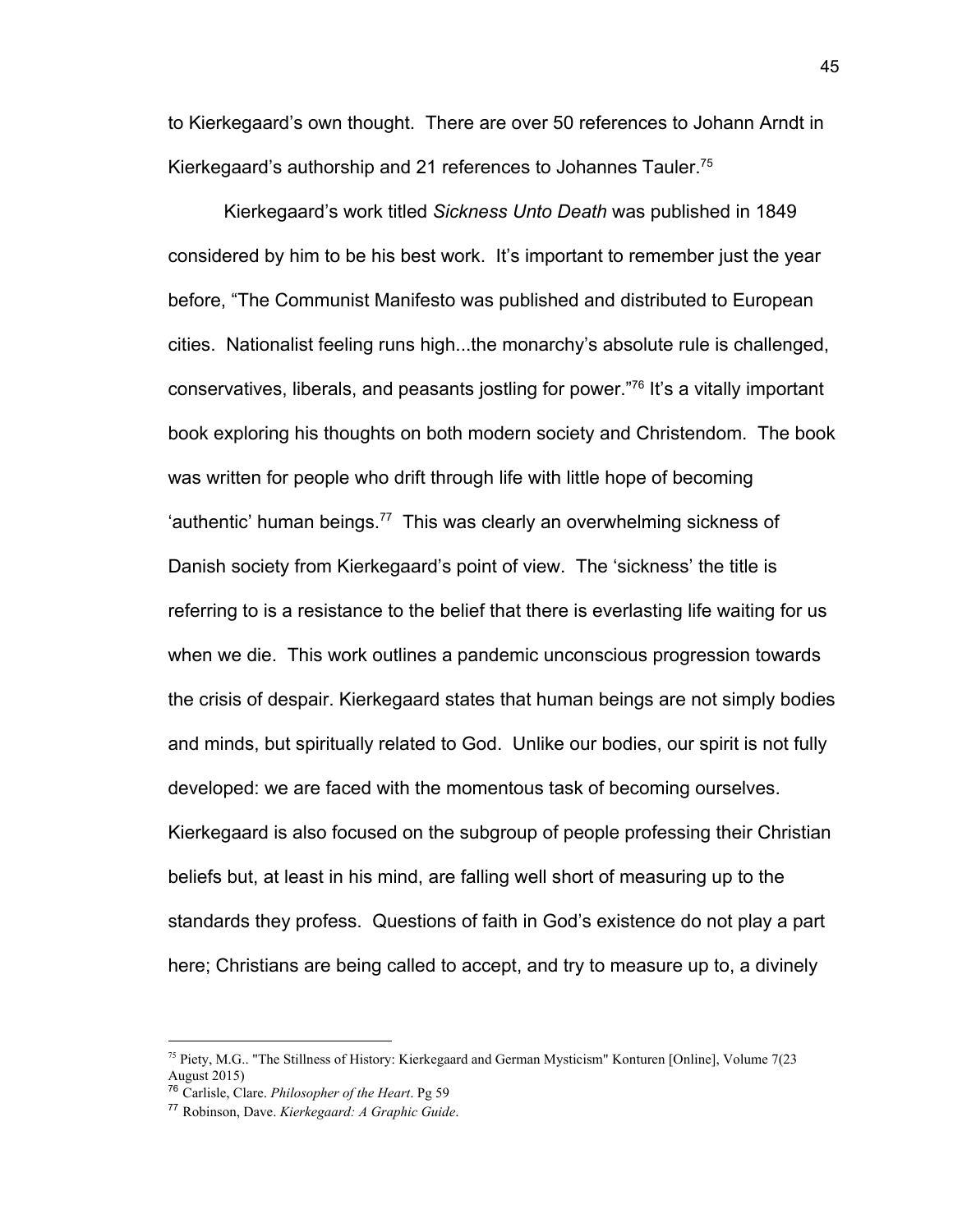set standard of fulfillment. To reject Christianity, according to its author, is indeed the greatest sin of all. Kierkegaard defines sin as "before God in despair not to want to be oneself, or before God in despair to want to be oneself."<sup>78</sup> The author believes that God gives humans freedom, and humans use this freedom to distance themselves from God. Humanity is tasked with returning to one's spiritual home grounded with God.

The main theme of the book is despair, a state of being that most people don't even consciously realize exists, let alone aware they are in. The book's pseudonymous author, Anti-Climacus, writes that the "biggest danger, that of losing oneself, can pass off in the world as quietly as if it were nothing; every other loss, an arm, five dollars, a wife, etc. is bound to be noticed."<sup>79</sup> For Kierkegaard, this makes the ever present despair extremely dangerous if practicing Christians are to live a fulfilling and meaningful life. Kierkegaard thinks that this problem is pervasive with most people: "Just as a physician might say there isn't a single human being who enjoys perfect health, so someone with a proper knowledge of man might say there is not a single human being who does not despair at least a little, in whose innermost being there does not dwell an uneasiness, an unquiet, a discordance..." $80$  Kierkegaard wants us to become conscious of our despair, how we got where we are, and how to fix it. This progression to "spirit" requires us to face our difficulties rather than avoid or run away from them.

<sup>78</sup> Kierkegaard, Søren. *Sickness Unto Death*. London: Penguin Books, 2004. Pg 113

 $79$  Ibid., Pg 1

<sup>80</sup> Ibid., Pg 52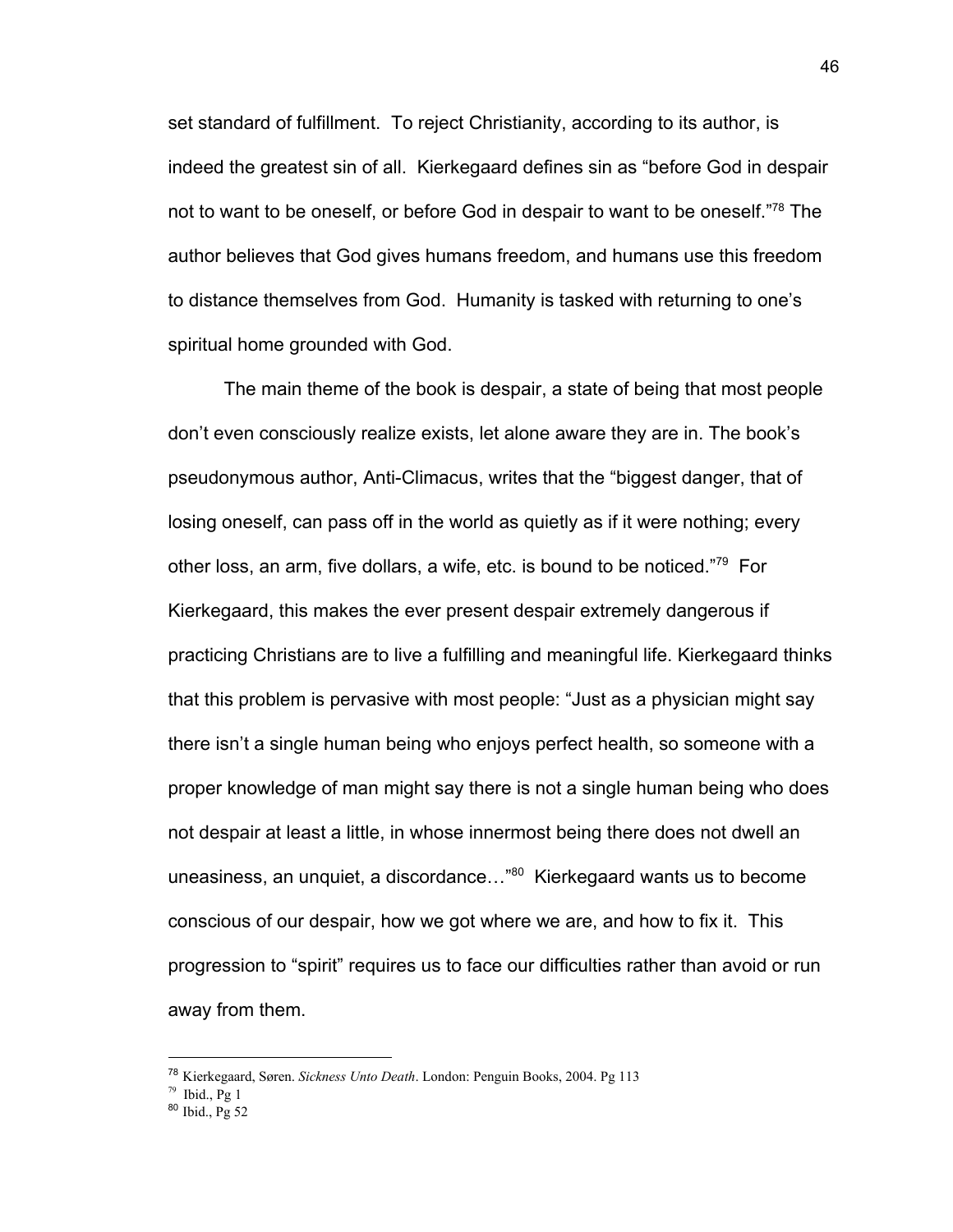The despair described as the "sickness unto death" is either the refusal or failure to place oneself in God's care. Readers need to consider despair to be "under the aspect of eternity." Kierkegaard says that "if there were nothing eternal in man, he would simply be unable to despair." $81$  No matter how much a person tries to escape it, eternity "will nevertheless make it evident that his condition is that of despair."<sup>82</sup> Since this despair is eternal, we have no way of completely eliminating it. "Having a self, being a self, is the greatest, the infinite, concession that has been made to man, but also eternity's claim on him."<sup>83</sup> Looking at spiritual mentors of Kierkegaard such as Christ, Abraham, and Job, he knows that eternity cannot be fully realized, but temporality can be focused towards the eternal. Despair happens when this fails to take place. The task to become oneself can only be done in the relationship to God. Clare Carlisle, noted Kierkegaard scholar, adds that "if humans do not ground their identity in God, they will ground them in something else that is a substitute for God."<sup>84</sup>

Despair differs from what one usually calls a sickness, because it is a sickness of the spirit; this sickness isn't necessarily mortally threatening. For a Christian, death is an event with less significance; it is one step closer to eternal life. From the Christian point of view, "death is not the sickness unto death, so much less so everything that goes under the name of earthly and temporal suffering: want, illness, misery, etc<sup>"85</sup> The remedy is faith. When an individual

<sup>81</sup> Ibid., Pg 51

<sup>82</sup> Ibid., Pg 51

<sup>83</sup> Ibid., Pg 51

<sup>84</sup> Carlisle, Clare. *Philosopher of the Heart*. Pg 14

<sup>85</sup> Ibid., Pg 38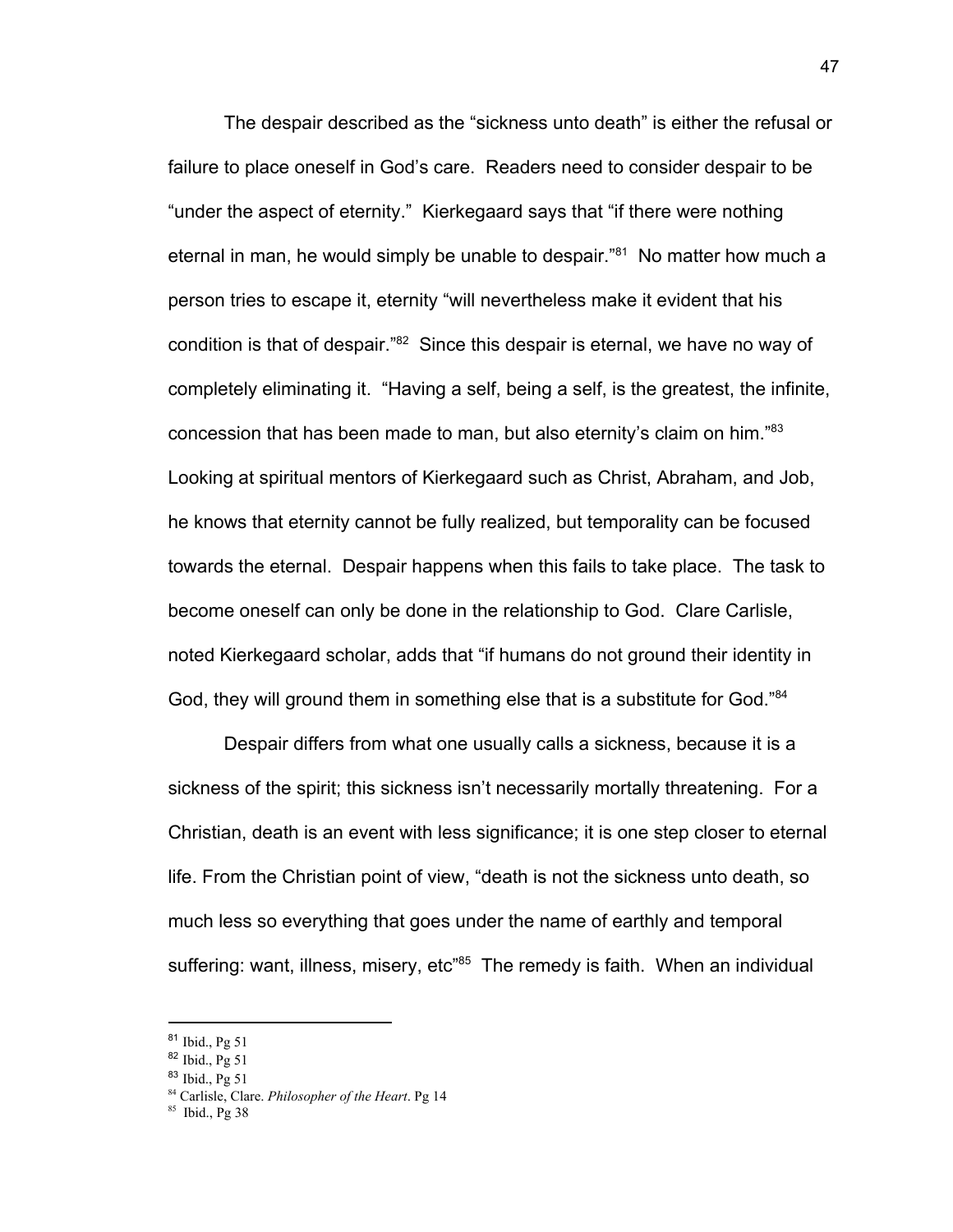becomes grounded in God, these feelings of despair eventually subside. In order to live our best life, we need to go on a spiritual journey to gain our "self."

The human being, according to Kiekegaard, is a synthesis of both the finite and the infinite, of the temporal and the eternal, and of freedom and necessity. When these are not coexisting synthetically it leads to despair in one form or another. As humans, we are all given a "self" that is uniquely our own. For most people this self can be given by nature, but for Christians, this comes from having a relationship with God. While one kind of despair steers towards the infinite, another kind of despair allows itself to be cheated of itself by "the crowd." Kierkegaard is extremely apprehensive about the person who "finds being himself too risky,' finds it much easier and safer to be like the others, to become a copy, a number, along with the crowd."<sup>86</sup> In a spiritual sense people like this have no self. Feelings of despair often come from a despondency of the self and/or the realization that acquiring your true self is a task that requires work and dedication. The human being can progress through life with worldly success and grow in knowledge and still have a total lack of self. But humans who drift through life lacking this self awareness are never completely fulfilled; a fully human understanding is needed that cannot be found just anywhere. Becoming your own self is not a walk in the park; nor should it be. Luckily for humanity, with God everything is possible and eternally true. Kierkegaard is interested in whether or not the person looking to become themselves has faith. He writes in

<sup>86</sup> Ibid., Pg 64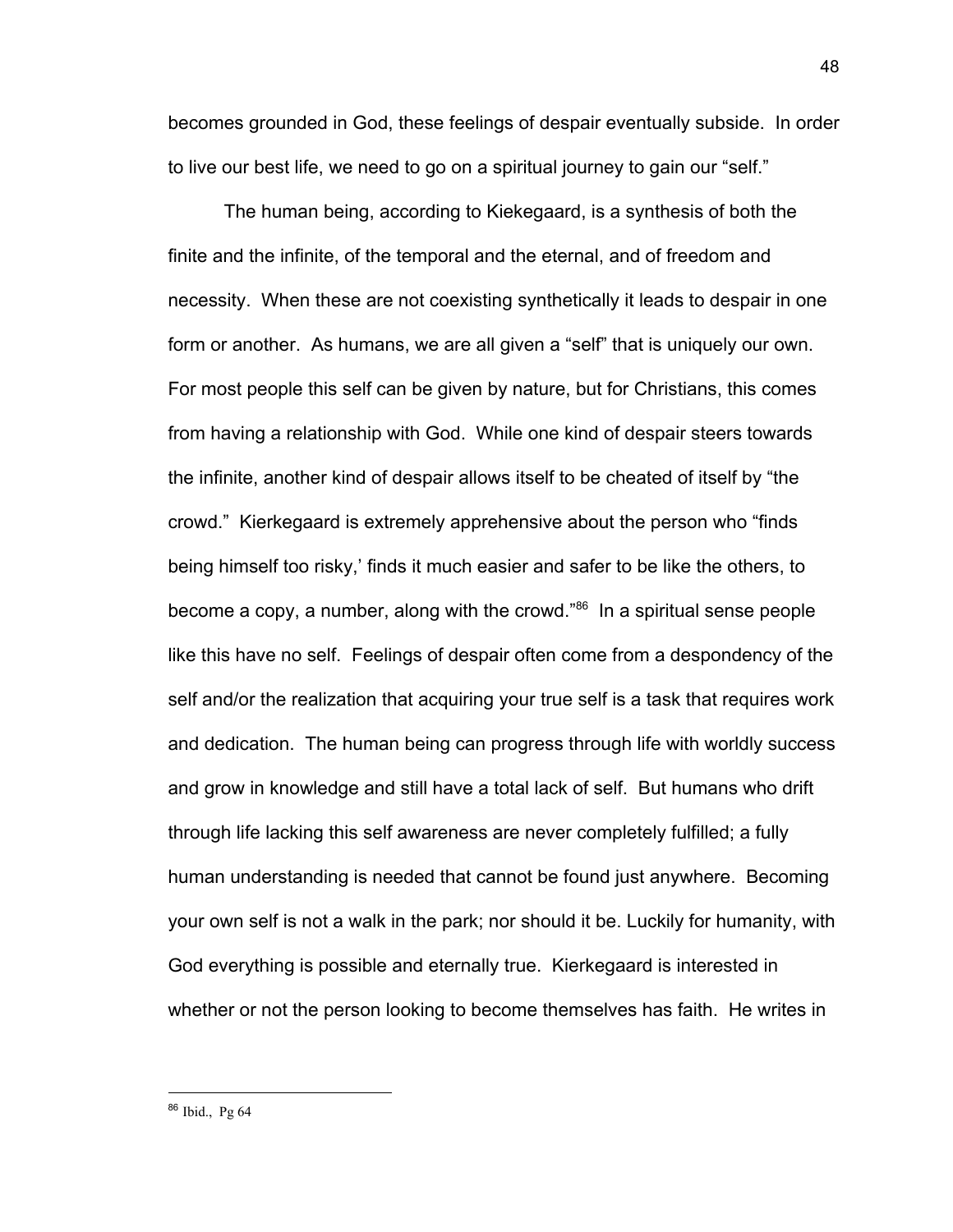*Sickness Unto Death* that "to have faith is precisely to lose one's mind and to win God."<sup>87</sup> Passages like that serve as a reminder that ultimately most of Kierkegaard's works, particularly in the 1840s, he is writing in response to the prevalent Hegelianism of his day. He adds that in order to believe it is his undoing and yet believing in possibility is to have faith. The author writes that the opposite of sin is not virtue but faith.

Kierkegaard's later work titled *Practice In Christianity* begins to discuss some of the strenuous aspects of life as a Christian. This book explores how to follow Christ and in addition to the difference between imitating Jesus in suffering and observing His story from a distance. The person who admires Christ from a distance "will make no sacrifices, renounce nothing, give up nothing earthly, will not transform his life and will not be admired..."<sup>88</sup> Genuine faith requires an almost militant stance against Christendom, where everyone is naturally assumed to be a Christian. Christianity had become such an integrated part of Danish culture that for many it meant conforming to bourgeois familial and cultural values. He goes on to sarcastically observe that there are just as many Christians as there are people. He also examines the difference between a rigorous Christian journey and 'lenient Christianity.' To be sure, Kierkegaard offers relief for someone worried the requirements of true Christianity are too rigid. He even considered himself not a Christian by his own stringent standards. The author himself summarizes that the book serves as a reminder that we need

<sup>87</sup> Ibid., Pg 68

<sup>88</sup> Carlisle, Clare. *Philosopher of the Heart*. Penguin Books, 2019. Pg 220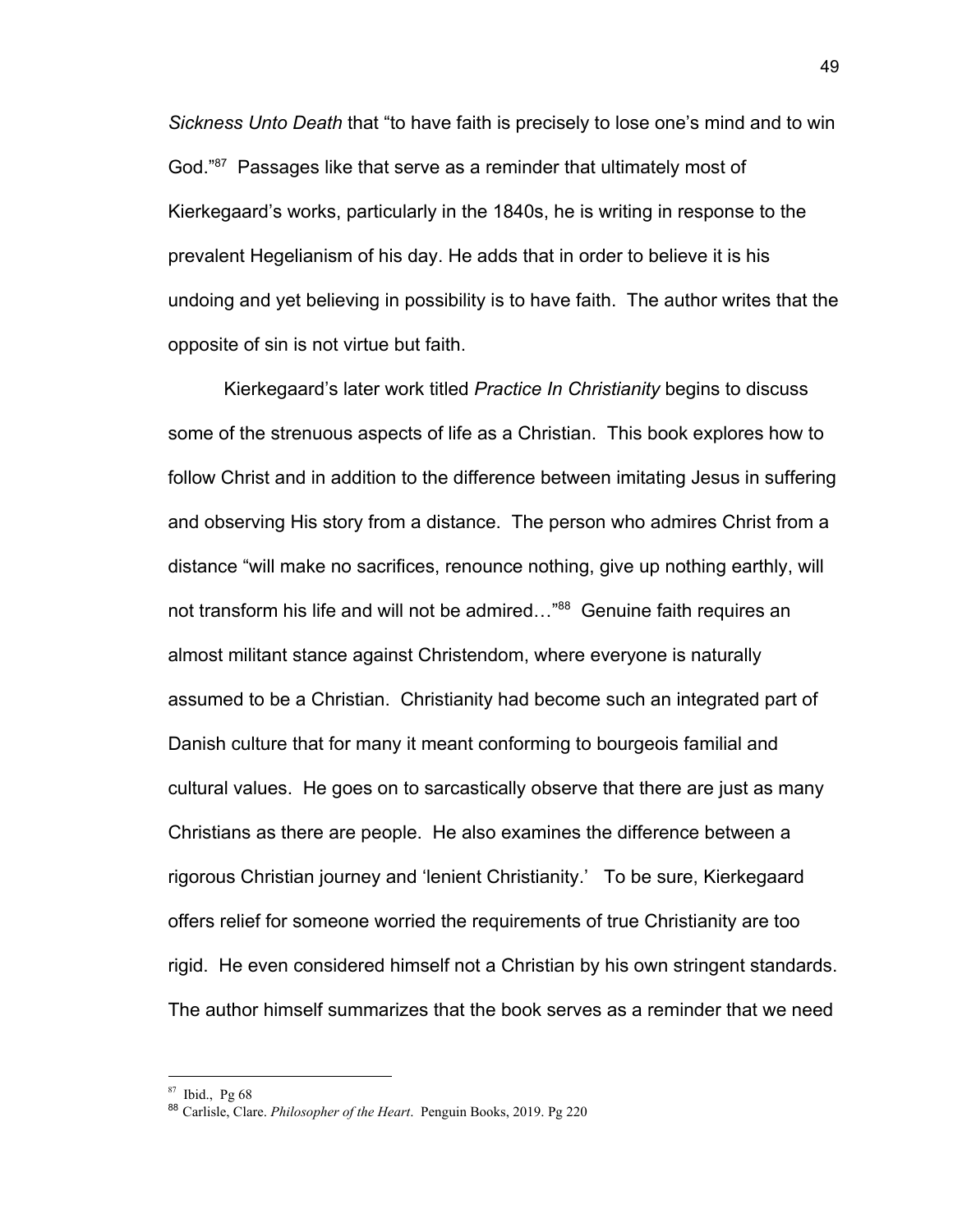to recognize our sins and need for grace. A little Socratic ignorance would go a long way in revitalizing the Christians of Denmark as well as Europe. Robinson wrote that, from Kierkegaard's perspective, that "most 19th century Danish citizens would be horrified if they ever chanced to meet Jesus- a carpenter's son accompanied by beggars."<sup>89</sup>

Towards the end of Kierkegaard's life, he grew increasingly ambivalent and openly vitriolic towards the state of Christendom and certain members of the Danish clergy. His last published work is titled *Attack Upon Christendom* in a journal called The *Fatherland*, and he does not hold back his disdain for the established Church, the cheapened Christianity that is prevalent, or Danish society at large. He is highly critical of Bishop Mynster's preachings and detests that someone in his position is a witness to truth. In his mind, a witness to the truth is someone who tries to replicate Christ's life marked by renunciation and suffering, yet the present day priests and clergymen do not hide their desires for worldly goods and advantages. Kierkegaard loathes the Danish bourgeois preaching from a position of power. The state church attempting to preach the New Testament while living the life of luxury is blasphemous to God. Kierkegaard also lambasts the priests and bishops for prioritizing kings and emperors over beggars. Jesus came not for the wealthy and powerful, but for the poor and destitute. Given the fact that Denmark's modern constitution introduced

<sup>89</sup> Robinson, Dave. *Kierkegaard: A Graphic Guide*. Cambridge: Icon Books, 2013.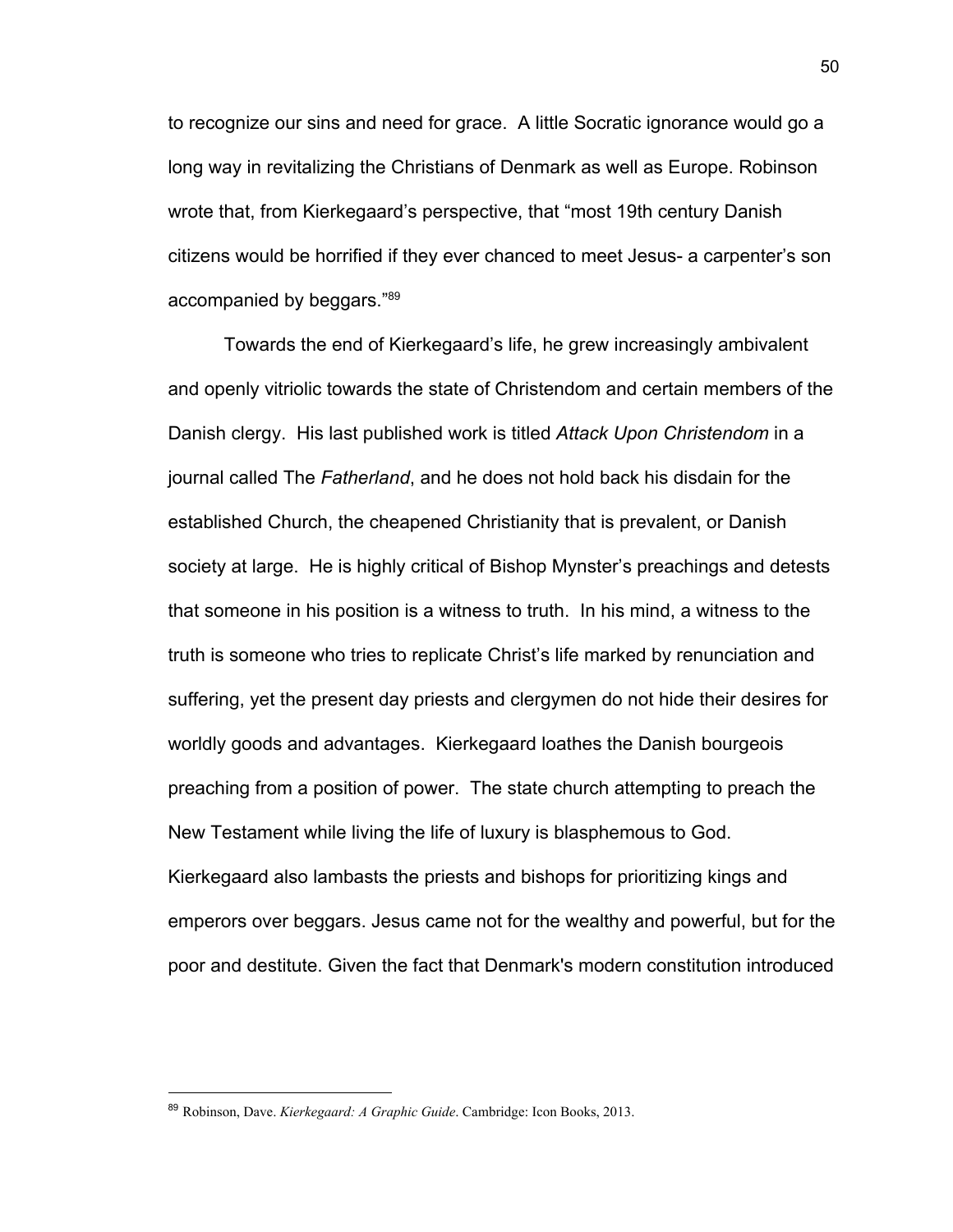a constitutional People's Church, it shouldn't be a surprise Søren's work shifts to these themes.<sup>90</sup>

Individuals capable of being Christians compatible with the New Testament are few and far between. By fusing the God-relationship with bourgeois values, modern Christendom has infected the radical teachings found in the New Testament. Kierkegaard goes as far to say that, "The religious situation in our country is: Christianity (that is, the Christianity of the New Testament—and everything else is not Christianity, least of all by calling itself such), Christianity does not exist."<sup>91</sup> Clearly pervasive in Europe at the time, he also mocks the very idea of Christian lands, Christian people, or Christian nations. Far too many people in Europe would call themselves Christians, become baptized, and sit in a pew every Sunday because "that's just what you do." He also implored his readers to stop going to church; he was often seen in the library on Sunday mornings instead. $92$  This surely could not have sat well with his readers.

In both this and *Practice in Christianity* he wants us to live contemporaneously with Christ. He is cautioning against "the official preaching of Christianity, performed by royal functionaries, men of consequence, whose preaching is their worldly career.."<sup>93</sup> When this preaching of Christianity is

<sup>90</sup> Nicholas Hope. *German and Scandinavian Protestantism 1700-1918.* Oxford History of the Christian Church. Oxford: Clarendon Press, 1995. Pg 354

<sup>91</sup> Kierkegaard, Søren. *Attack Upon Christendom*. Princeton University Press, 1946. [http://www.christianebooks.com/pdf\\_files/kierkegaard-satta00kier.pdf.](http://www.christianebooks.com/pdf_files/kierkegaard-satta00kier.pdf) Pg 29

<sup>92</sup> Carlisle, Clare. Pg 243

<sup>93</sup> Kierkegaard, Søren. *Attack Upon Christendom*. Pg 18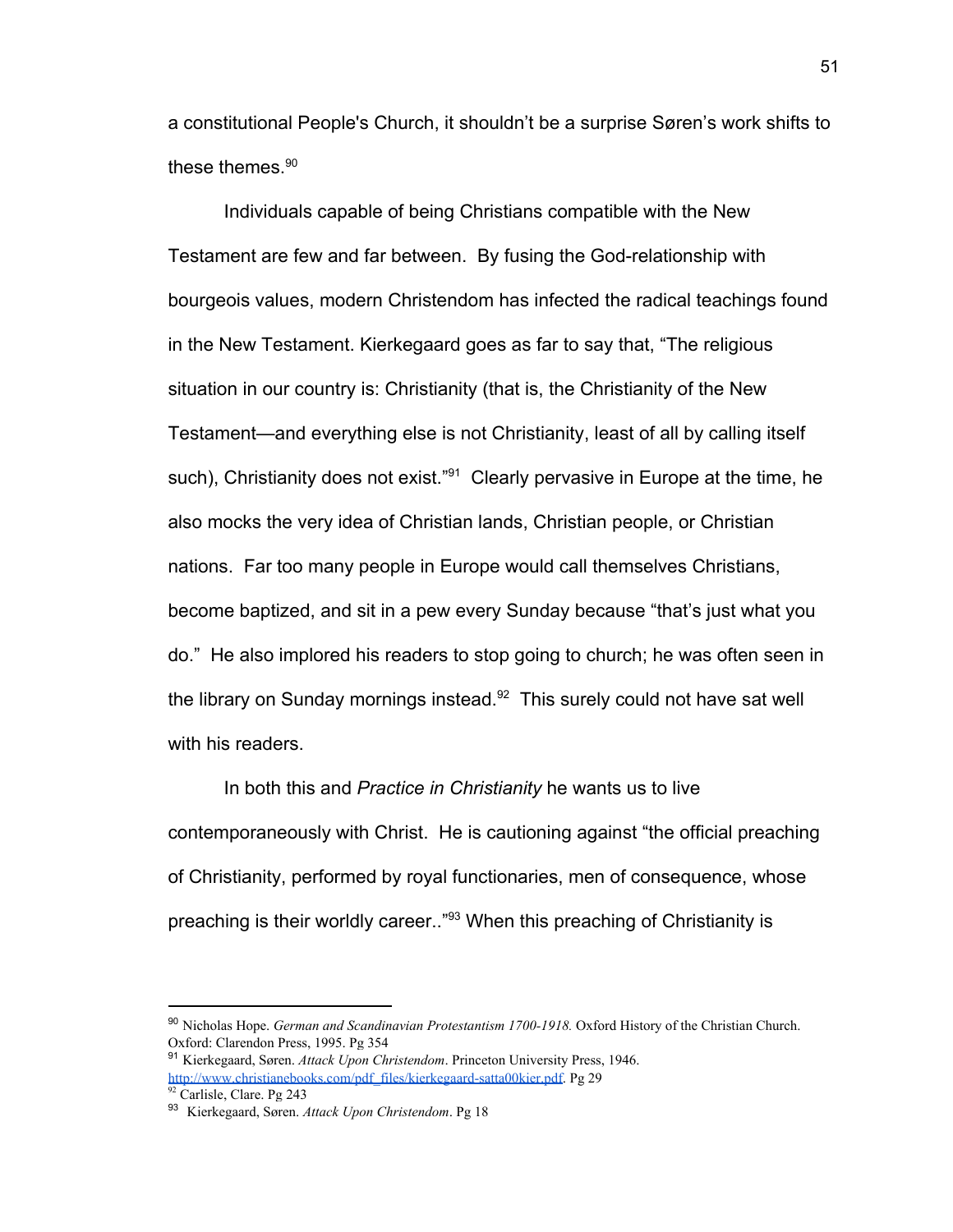compared with the New Testament, it is clearly not up to par. This is outlined clearly in this excerpt: "In the New Testament Christ calls the Apostles and the disciples "witnesses," requires them to witness Him. Let us see now what is to be understood by this. These are men who by the renunciation of all things, in poverty, in lowliness, and thus ready for every suffering, were to go out into the world which expresses mortal hostility to the Christian way of life. This is what Christ calls "witnesses" and "witnessing." What we call "priest," "dean," "bishop," indicates a livelihood, like every other employment in the community, and in a community, be it noted, where, since all call themselves "Christians," no danger is in the remotest degree connected with teaching Christianity, where on the contrary this profession may be considered one of the most agree- able and the most highly honored. Now I ask, is there the least resemblance between these priests, deans, bishops, and what Christ calls "witnesses."<sup>94</sup>

This forgery of Christianity is so deeply ingrained in society Kierkegaard thinks that most people haven't the slightest idea they are living counter to the New Testament. We must remember the perspective of Christ Himself as well as His disciples; nothing came easy for them in their spiritual journey. In short, Kierkegaard thinks that Jesus would be shunned and ostracized if He were alive in nineteenth-century Denmark.

Kierkegaard would fall ill in November 1855. He refused final rites from anyone in the established Danish Church and gave everything he owned to his

<sup>94</sup> Ibid., Pg 23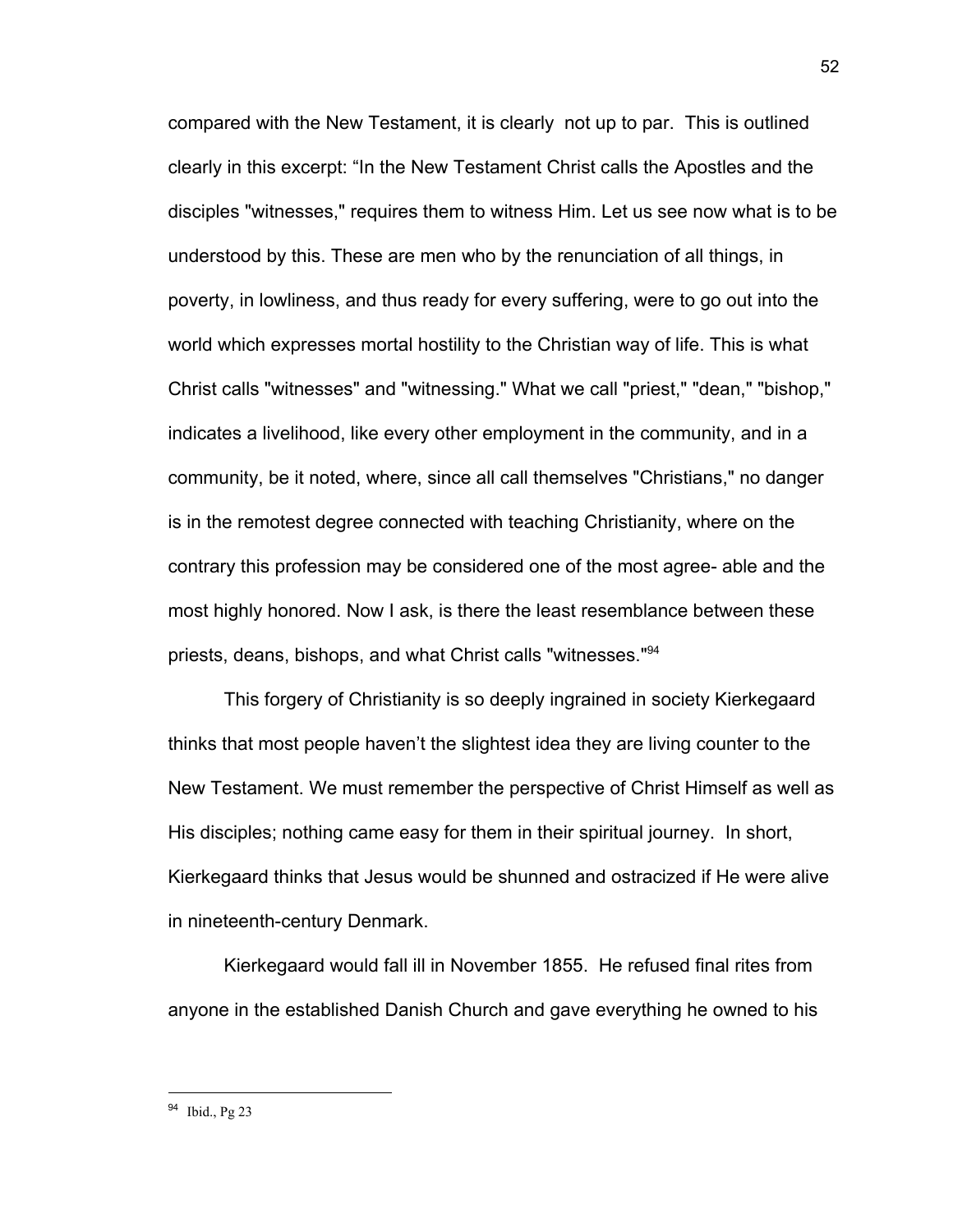ex-fiance Regine Olson. The celebrated Pastor Nicolai Grundtvig, an ecclesial and cultural giant in Danish life at the time, clearly did not mourn the death of the Danish gadfly. In a letter to a friend he wrote, "I do not wonder that he was surprised by death, for as long as the day of the Antichrist has not yet come, those who tinker with the national church will always come to grief, and quickly, just like false Messiahs." $95$  There is little denying that his legacy as one of the most profound thinkers of the nineteenth century is well deserved. Kierkegaard's life and times were monumental regarding the history of ideas in nineteenth-century Europe and challenges us to reevaluate our relationship to Christianity. There is little doubt that he depicts the inevitable progress and decline of religion being tied to the individual first and foremost. If there was to be any hope for the Danish State Church, it was going to have to come from individuals Kierkegaard writes about. Another philosophical giant from Germany took a very different, and yet in some ways similar, viewpoint regarding the state of religion in Europe.

## **Chapter Three: Nietzsche and the Death of God**

Friedrich Nietzsche was certainly one of the most uncompromising and provocative thinkers of the nineteenth century and undoubtedly influenced the relationship between Christendom and Europe. This chapter will assert that Nietszche outlines religion's decline must be prompted on an individual basis.

<sup>95</sup> Backhouse, Stephen. *Kierkegaard: A Single Life*. Grand Rapids: Zondervan, 2016.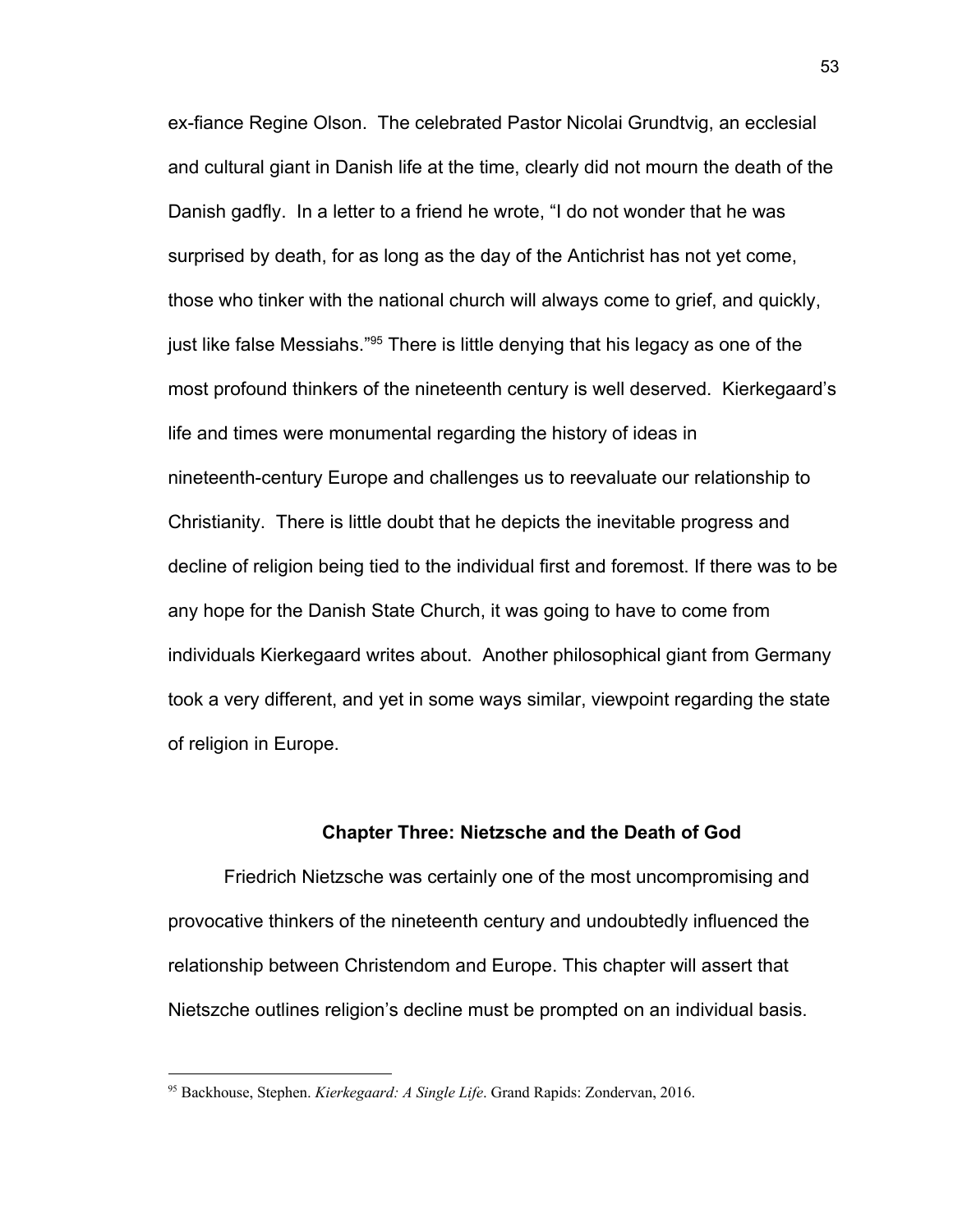He was clearly living in an era of unprecedented change. The authority of the Church was being challenged, radical breakthroughs in science were redefining worldviews, and thinkers like Nietzsche were free to unleash ideas that would've had him killed centuries earlier. He was born in the village of Röcken in what is present day Germany and raised in a devout home fathered by a Lutheran pastor. Ironically for someone who would refer to himself as the "Antichrist" at the end of his sane life, Christianity had been woven into the fabric of his being from an early age. In the Autumn of 1848, when he was only four years old, his father became mentally ill and his childhood would be turned upside down. His father had a terminal brain disease and endured an agonizing and painful end, suffering from what was termed "softness of the brain." $96$  As he grew older the horrific death of his father posed a theodical question he had to wrestle with: how could a God leave such a faithful man to such a painful end?

As a young man he was always an exceptional academic and took a particular interest in both philology and theology. When he went to university in Bonn he had every intention of becoming a Lutheran pastor just like his father. While there he had done some studies in higher criticism. In other words, critics would argue that the Bible isn't rooted in historical facts but rather myths. Paired this with his father's passing and now Nietzsche had both intellectual and emotional grounds to question his lifelong faith. As he began to turn away and reject Christianity, he had two major influential philosophical figures. One was

<sup>96</sup> Prideaux, Sue. *I am Dynamite! A Life of Nietzsche*. New York City: Tim Duggan Books, 2018.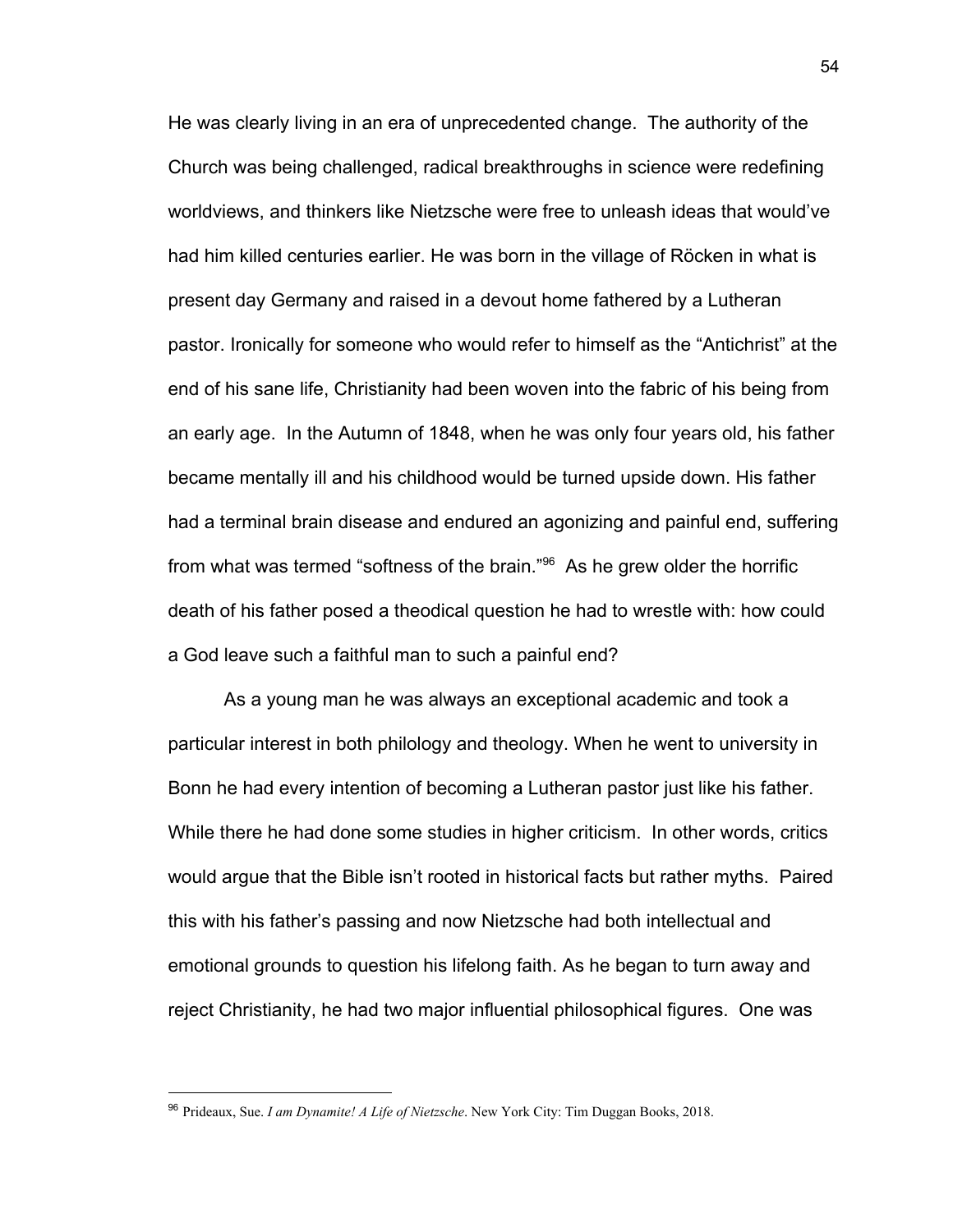Arthur Schopenhauer and the other was composer Richard Wagner.

Schopenhauer was possibly the most pessimistic thinker of the modern era. In short, he believed our natural drive was towards a "will to survive" and to get through life with the minimum of pain. He opined that mankind is in a constant state of desire without true satisfaction. When Nietzche read his book, *The World as Will and Representation*, he was astounded, saying it was "like looking into a mirror."<sup>97</sup> Wagner was an immensely influential father-like figure for Nietzsche in his early adult life and an admirer of Schopenhauer. Nietzsche admired Schopenhauer "not least for his independence from state and society." Despite Schopenhauer's pessimism, he was a suitable alternative juxtaposed to Kant, whose influence was prevalent in German philosophical establishment. This was in no small part because Christianity at the time was a vital element to the essence of German society, used by the State in the service of conservative, nationalist politics. For a thinker like Nietzsche who was finding Christianity increasingly incompatible with life, this put both him and Wagner as outsiders, which of course neither minded at all.

As a young adult his journey into doubt was consumed by not only the religious beliefs but also the moral beliefs he held dear in his life up to that point. He began to scrutinize Christianity as an unhealthy focus on the next world and not the present, robbing us of any sublime meaning in the here and now. Christian teachings, he argued, was a place of dreary exile from God. It wouldn't

<sup>97</sup> Pletsch, Carl. *Young Nietzsche: Becoming a Genius*. New York City: Simon and Schuster, 1991.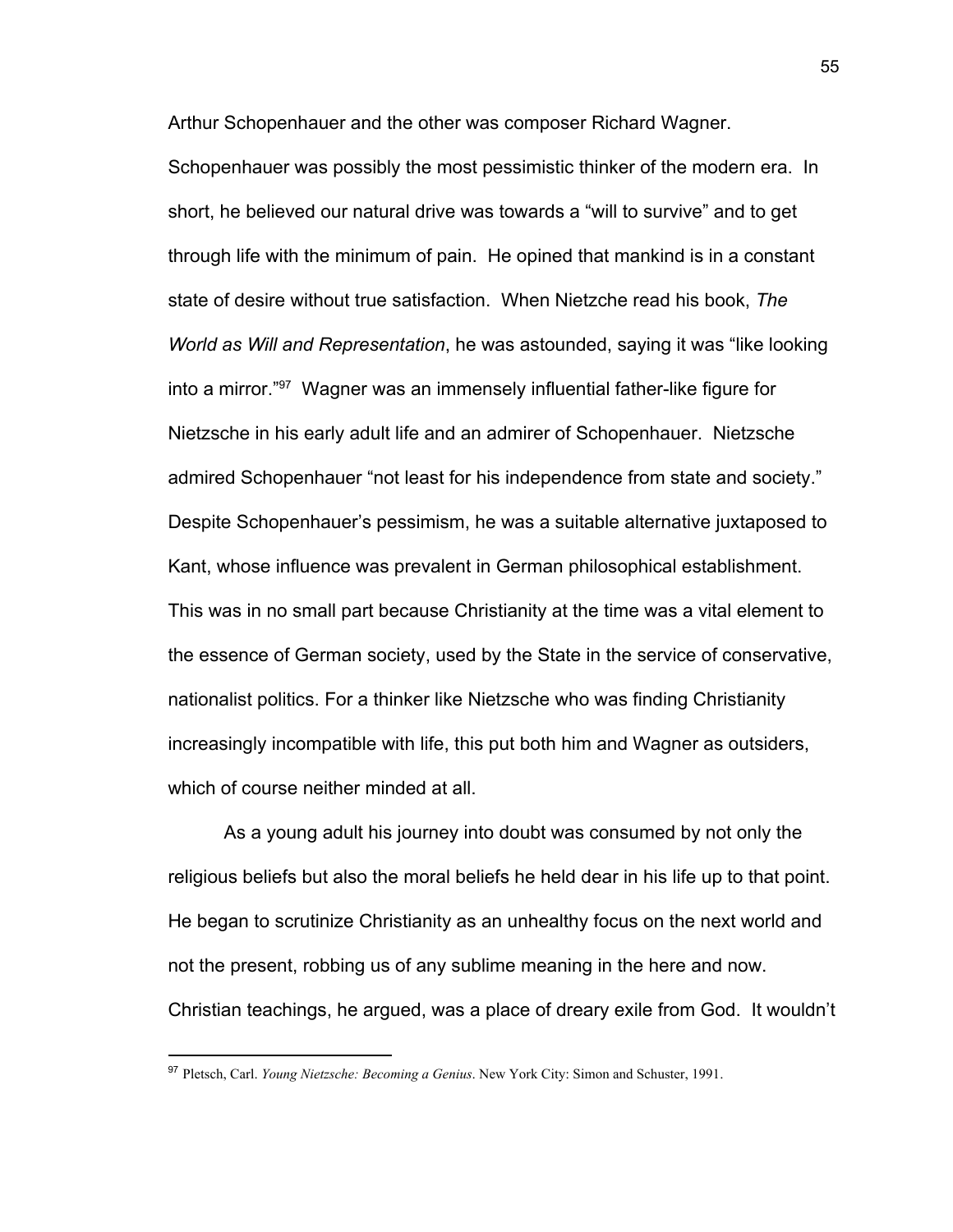take long for him to break off from his mentor Schopenhauer, advocating that life was a thing to be celebrated, not just endured. He was set on finding a means to affirm life despite all the suffering and obstacles while also renouncing the dogmas and backwards teachings of organized religion. With his outright rejection of Christianity, Nietzsche needed to seek a new direction to find both meaning and contentment in life. He wrote to his sister in 1865, "if you wish to seek peace of mind and happiness, have faith. If you wish to be a disciple of truth, then search."<sup>98</sup> This conviction would obsess Nietzsche and his work for the rest of his sane life. It obviously stands to reason that Nietzsche does not put much stock in the concept of faith; his letter to his sister reveals he thinks faith is something to help most people to live comfortably without too much critical thinking.

Nietzsche's first book, *The Birth of Tragedy*, is just the start of his philosophical journey on how best to cope with suffering as well as how meaning can be found in a godless universe. For this he turned to Greek mythology as well as the role of music to give both beauty and meaning to life. Laurence Gane wrote that the book's thesis was formed to show "why the rational is secondary and also why modern culture is sick and how it must be revived." This is the early stages in Nietzsche's quest for meaning in a world lacking "God." Noted scholar Simon Goldhill, states that the book came about after a series of conversations with his mentor Wagner. Wagner wanted to transform society

<sup>98</sup> Prideaux, Sue. *I am Dynamite! A Life of Nietzsche*. Pg 44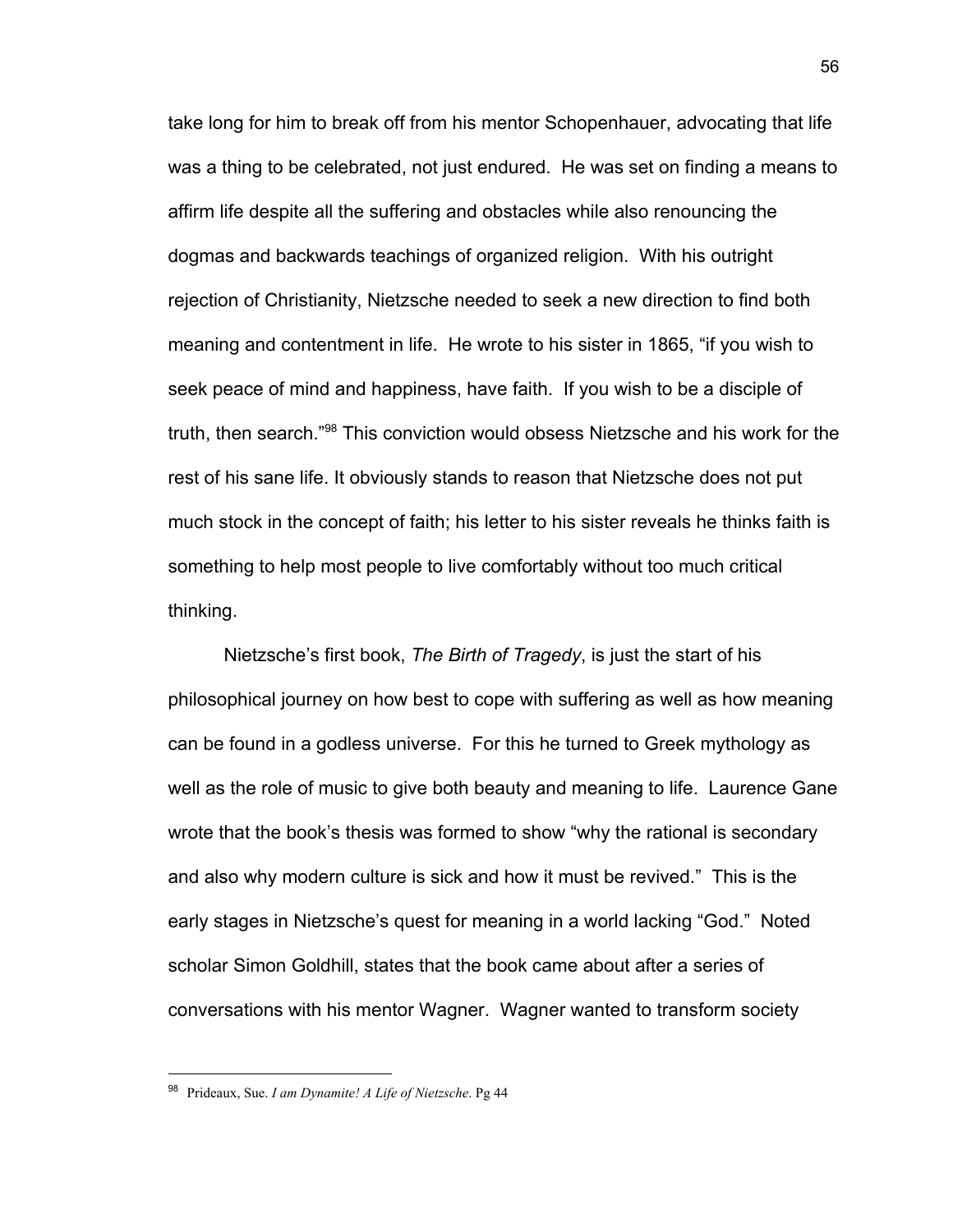through art and Nietzsche wanted to provide the philosophy behind it. In Greek tragedy, Nietzsche was able to find a way of talking about human nature in the context of the nineteenth century (i.e. finding meaning and truth in addition to human suffering). Nietzsche wrote his book centered around two Greek figures Apollo and Dionysus. Apollo represented logic, light, and the status quo. Dionysus would be the focal point, and for good reason. The god of wine confuses boundaries, dances frequently, and lives freely. This was the Dionysian response to the pain of day to day life. By using Dionysus as his model, Nietzsche was writing against the notion that logic is the way to truth. In focusing on Dionysus, Nietzsche was also reacting against the German intellectuals and theologians of his time, such as Hegel. He wanted Dionsysus to represent the outsider that hasn't lost himself in the collective and transcend that into an affirmation of life. This early philosophical work was loathed by scholars and theologians alike, and it began to alienate Nietzsche from the intellectual inner circle of his fellow academics.

In a clear indication of the times of "surrogate" religions in nineteenth-century Europe, Nietzsche would echo these sentiments in his short work *Schopenhauer as Educator*, writing numerous insightful aphorisms such as "the state never has any use for truth as such, but only for truth which is useful to  $it<sup>99</sup>$  as well as "the state wants men to render it the same idolatry they formerly rendered the church."<sup>100</sup> Despite his works not yet being popular or selling at this

<sup>99</sup> Nietzsche, Friedrich. *Schopenhauer as Educator: Nietzsche's Third Untimely Meditation*. CreateSpace Independent Publishing Platform, 2014. Section 4

<sup>100</sup> Nietzsche, Friedrich. *Schopenhauer as Educator Section 4*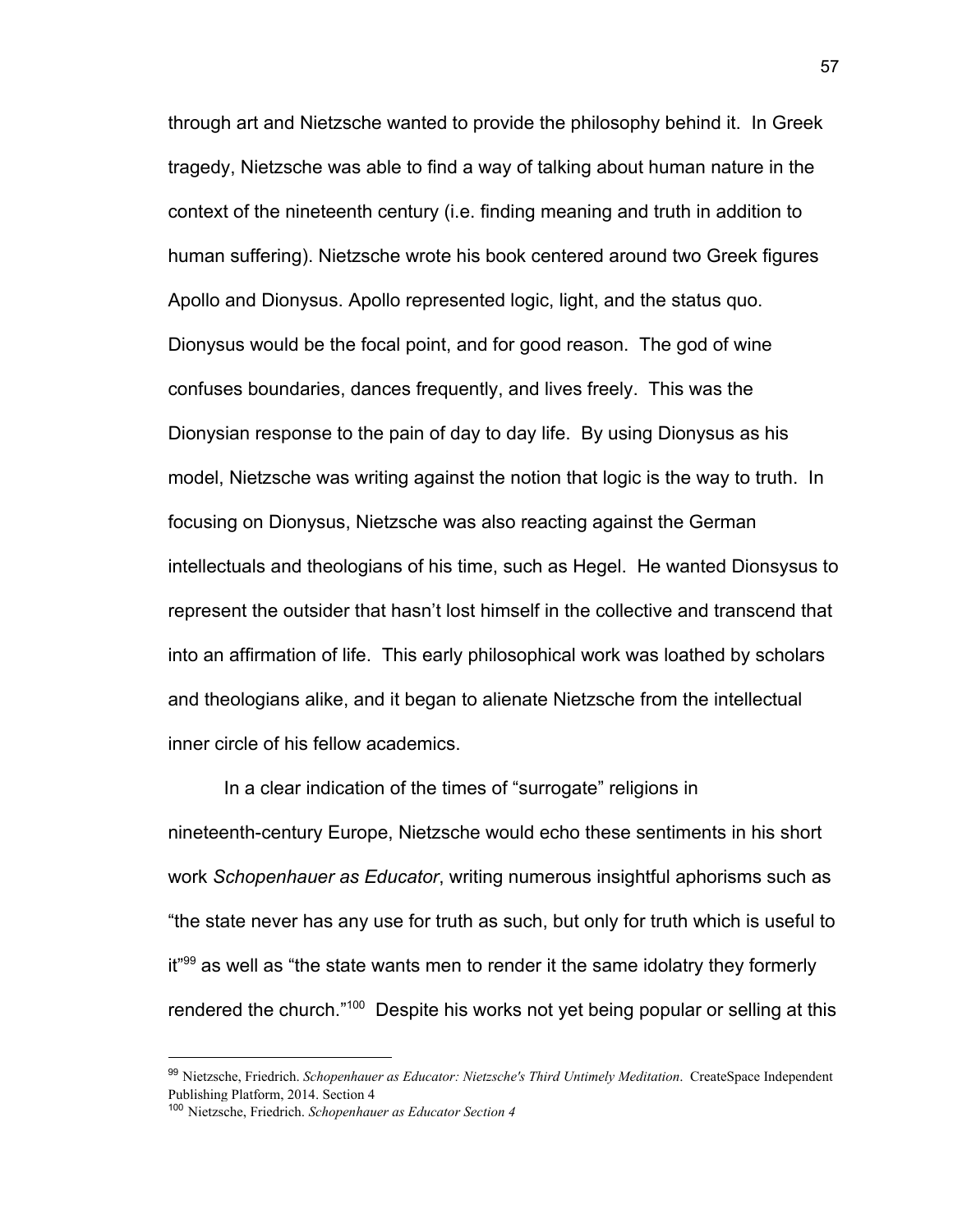time, he clearly had a pulse on the state of affairs in nineteenth-century Europe. Gane reminds us that he briefly served in the Franco-Prussian War in 1870, and this influenced him to totally reject the patriotic fervor of the Prussian "Second Reich. $101$  Nietzsche proved this when he prophetically wrote, "the waters of religion are ebbing away and leaving behind swamps or stagnant pools; the nations are again drawing away from one another in the most hostile fashion and long to tear one another to pieces. The sciences, pursued without any restraint and in a spirit of the blindest laissez faire, are shattering and dissolving all firmly held belief."<sup>102</sup> At this point Nietzsche's works represented a "rejection of the rational scholastic approach."<sup>103</sup>

Nietzsche's next book, *Human All Too Human* was what he described as a monument to a crisis and examined the human condition. In addition, it is an outright rejection of Immanuel Kant's idealism that pervaded German society in the nineteenth century. It's also his first book he wrote in his famous aphoristic bursts due to his fragile health. In this book, Nietzsche observed the failures of both Romanticism as well as the Enlightenment to fill the void regarding how best to replace old ways of thinking. The time had come to be "free of phantoms and a hermit shadow's play."<sup>104</sup> In other words, he was finally free of Wagner's influence as well as nostalgic glorification of the ancient Greeks. Importantly, we see Nietzsche's first hints of existentialism, not to mention further critiquing the

<sup>101</sup>Gane, Laurence. *Nietzsche: A Graphic Guide*. Cambridge: Icon Books, 2013. Pg 25

<sup>102</sup> Ibid., Section 8

<sup>103</sup> Gane, Laurence. Pg 25

<sup>104</sup> Prideaux, Sue. *I am Dynamite! A Life of Nietzsche*. Pg 172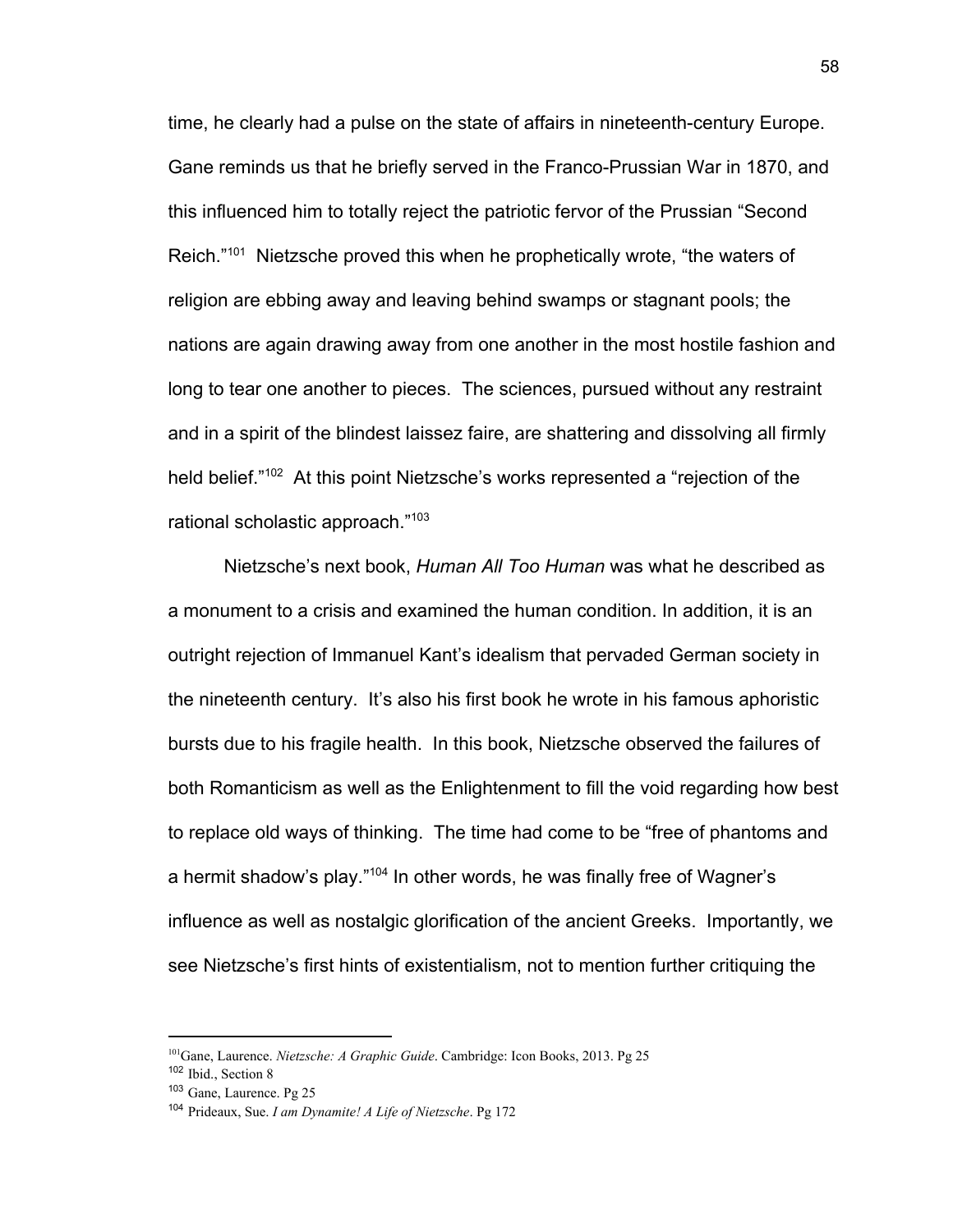Christian notions of truth, writing "there are no eternal facts, nor are there any absolute truths."<sup>105</sup> Religious and moral sensibilities are only at the surface of our being, though man wants to believe these matters are at the heart of everything. It is here that some of Nietzsche's early arguments against religious based morality surface.

Nietzsche begins to unload on the nearly 2000 year old pillars of European society by writing that "all religions are born out of fear and need, creeping into existence on the byways of reason." $106$  To add context, it was around this time that "nineteenth century nation states collaborated in establishing festivals, rituals, and symbols in which each nation worshipped itself. $107$  He also is harsh on the "common man" practicing religion, saying that "people who think their daily lives too empty and monotonous easily become religious." $108$  He is also particularly critical of both the Old Testament as well as modern religious customs. He writes "if Christianity were right in its tenets of a vengeful god, general sinfulness, predestination, and the danger of eternal damnation, it would be a sign of stupidity and lack of character not to become a priest, apostle, or hermit and, with fear and trembling, work exclusively on one's own salvation."<sup>109</sup> In other words, religion has yet to provide us with any sort of "truth" Nietzsche is searching for. Keeping with his theme of Christianity robbing

<sup>105</sup> Nietzsche, Friedrich. "Human, All Too Human." Translated by Marion Farber and Stephen Lehmann. University of Nebraska Press, 1984. Pg 15

<sup>106</sup> Nietzsche, Friedrich. "Human, All Too Human." pg 79

<sup>107</sup> Burleigh, Michael. 2002. "Political Religion and Social Evil." *Totalitarian Movements & Political Religions* 3 (2): 1

 $108$  Ibid., pg 86

<sup>109</sup> Nietzsche, Friedrich. "Human, All Too Human." pg 86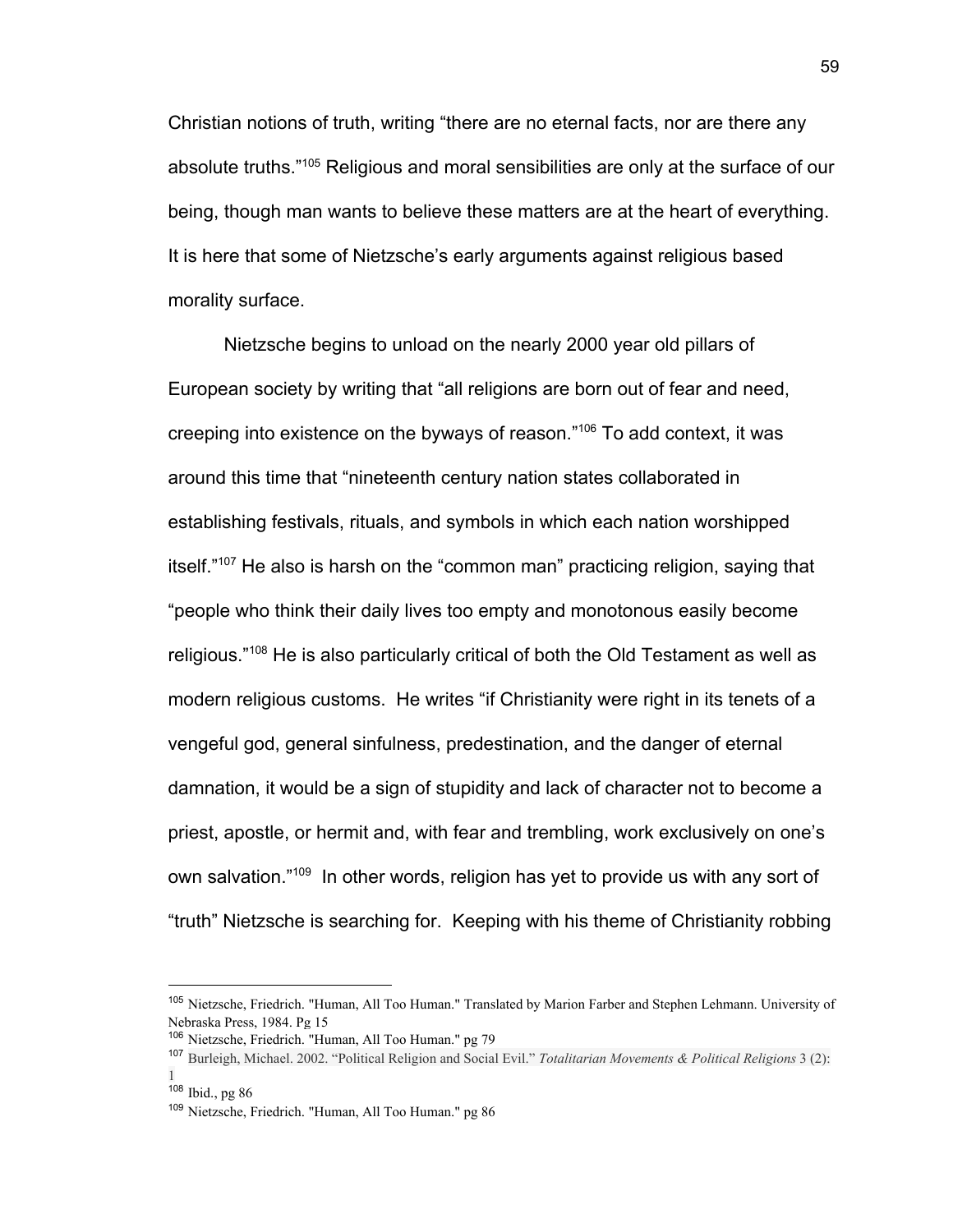humanity of the present as well as bashing nineteenth-century European life, Nietzsche brilliantly wrote that "there is not enough love and kindness in the world to permit us to give it away to imaginary beings."<sup>110</sup> The Christian notion of God presupposes an overpowering being who delights in revenge. He takes time to lament the notion of Original Sin and Christianity's tendency to not only label the world as ugly and cruel, but our very essence as humans as ugly and cruel. He articulates this bluntly in his next book, stating that "the Christian resolve to find the world ugly and bad has made the world ugly and bad. $1111$  In short, despite this book still being in the embryonic stages of his philosophy free from external influences, he concludes Christianity is a barbaric form of thought wanting to "destroy, shatter, stun, and intoxicate" rather than enable man to feel a sense of self respect.

 Nietzsche also cautions that the "higher swindle" that is religion is in danger of being replaced by science. It's important to note Nietzsche's attitudes on science given the context of the nineteenth century. He stresses that science helps us understand the world, but hardly leads us to truth. It has no consideration of ultimate purposes. Science cannot explain the world, only describe it (i.e. the hows and not the whys). Nor can it fill the void of meaning left by religion. He says "science has no consideration for ultimate purposes."<sup>112</sup> Most people in the nineteenth century did not realize this and instead worshipped

<sup>110</sup> Ibid.,pg 88

<sup>111</sup> Nietzsche, Friedrich. *The Gay Science*. New York City: Random House, 1974. Pg 185

<sup>112</sup> Nietzsche, Friedrich. "Human, All Too Human." pg 58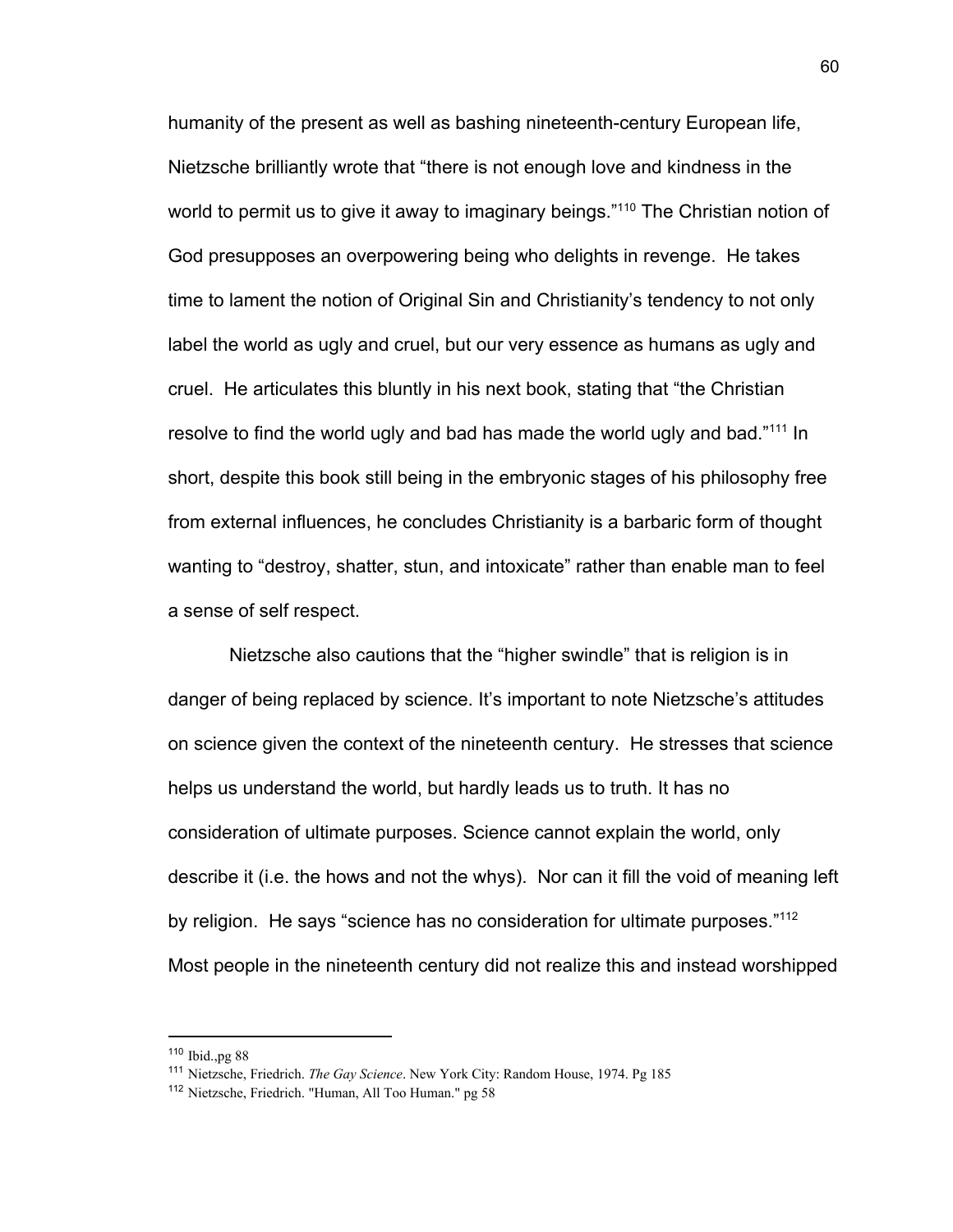science as another "surrogate religion." In order to be the "free spirit" he is describing, we must analyze critically both science, religion, and the ideal. In short, in his next book he writes that man shouldn't be the servant of knowledge. Knowledge should be the servant of man. *Human, All Too Human* marks the beginning of Nietzsche's search for the free spirit, the man whose existential hunger can be satiated despite the absence of the ideal or divine intervention.

Nietzsche's next work, titled *The Gay Science*, has some of his most developed and visceral critiques of Christianity up to this point. The parable of the Madman illustrates Nietzsche's infamous phrase "God is dead'' and the situation he felt nineteenth century Europe was facing. He wrote: "have you not heard of that madman who lit a lantern in the bright morning hours, ran to the market place and cried incessantly: "I seek God! I seek God! As many of those who did not believe in God were standing around just then, he provoked much laughter. Has he got lost? Asked one. Did he lose his way like a child? Asked another. Or is he hiding? Is he afraid of us? Has he gone on a voyage? Emigrated? Thus they yelled and laughed. The madman jumped into their midst and pierced them with his eyes. Whither is God? He cried; I will tell you.We have killed him-you and I…..God is dead. God remains dead….What was holiest and mightiest of all that the world has yet owned has bled to death under our knives: who will wipe the blood from our hands? $113$  Nietzsche goes on to point out that this radical view is almost certainly before most people are ready. The madman

<sup>113</sup> Prideaux, Sue. *I am Dynamite! A Life of Nietzsche*. Pg 211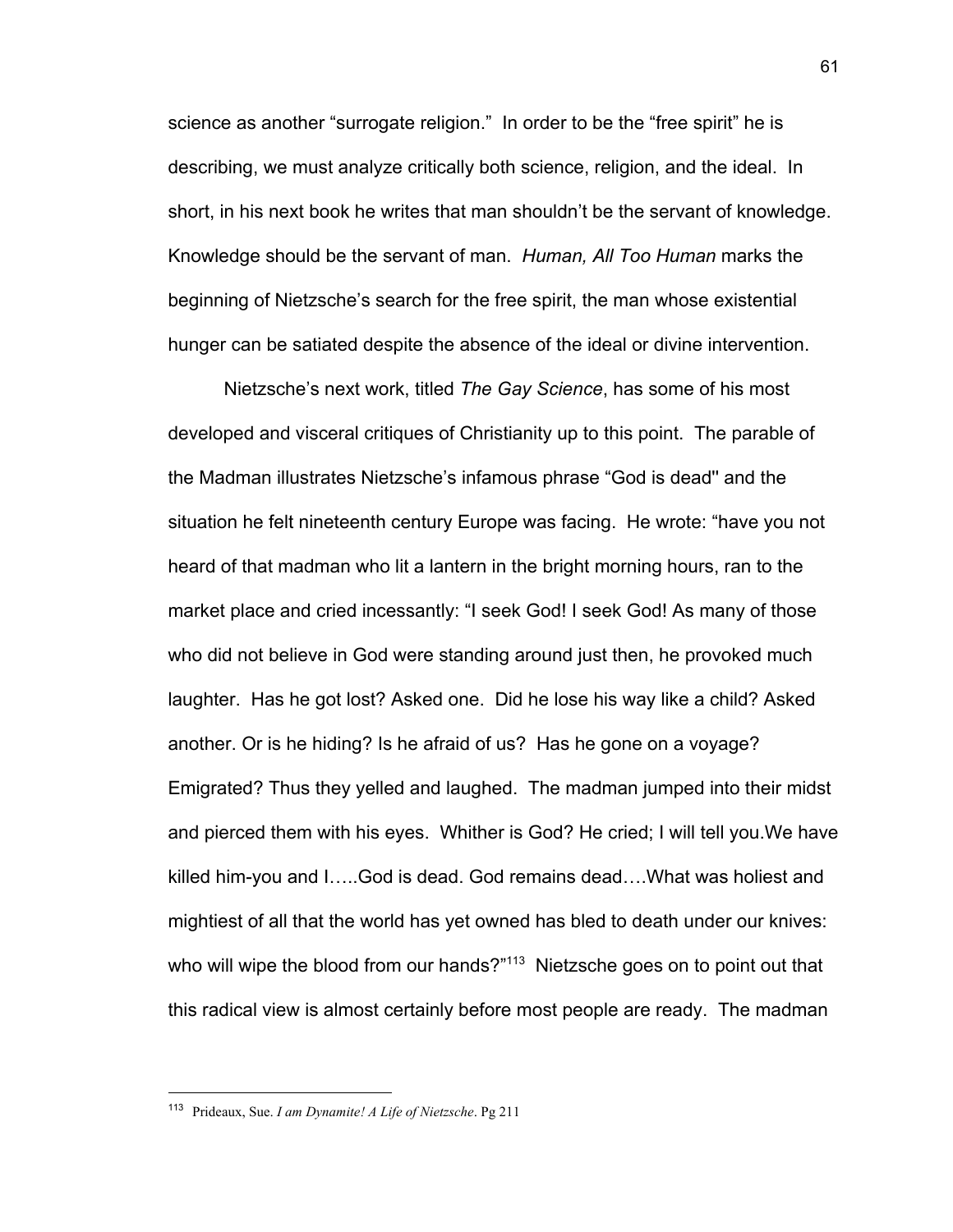exclaims, "I have come too early, my time is not yet. This tremendous event is still on its way, still wandering; it has not yet reached the ears of men. Lightening and thunder require time; the light of the stars require time; deeds, though done, still require time to be seen and heard. This deed is still more distant from them than the most distant stars- and yet they have done it to themselves."<sup>114</sup>

The raw brutal language he chose to describe the death of God is indicative of the seriousness of the crisis he thought was coming. Without the belief in God there was no authority for the moral values that had underpinned European society for nearly 2000 years. We were now either liberated, or condemned, to create our own set of values and morals without any divine intervention. Nietzsche didn't think "God" was being literally killed per se. He thought Europe had finally outgrown the usefulness of the Christian God and was ready to cast aside its influence. The time had come to find our own path. This must have been a terrifying proposition for not only Nietzsche but his readers that understood the parable in its entirety.

One final point that needs addressing is how the madman declares we have killed God. While this "killing" strips God of all functions, the ambiguity of the text suggests that God once had an extremely important function. The "shadow" he cast over the world is what's left of our perception of not only the world but ourselves. God offered humanity a framework for this that Nietzsche

<sup>114</sup> Nietzsche, Friedrich. "Human, All Too Human." pg 212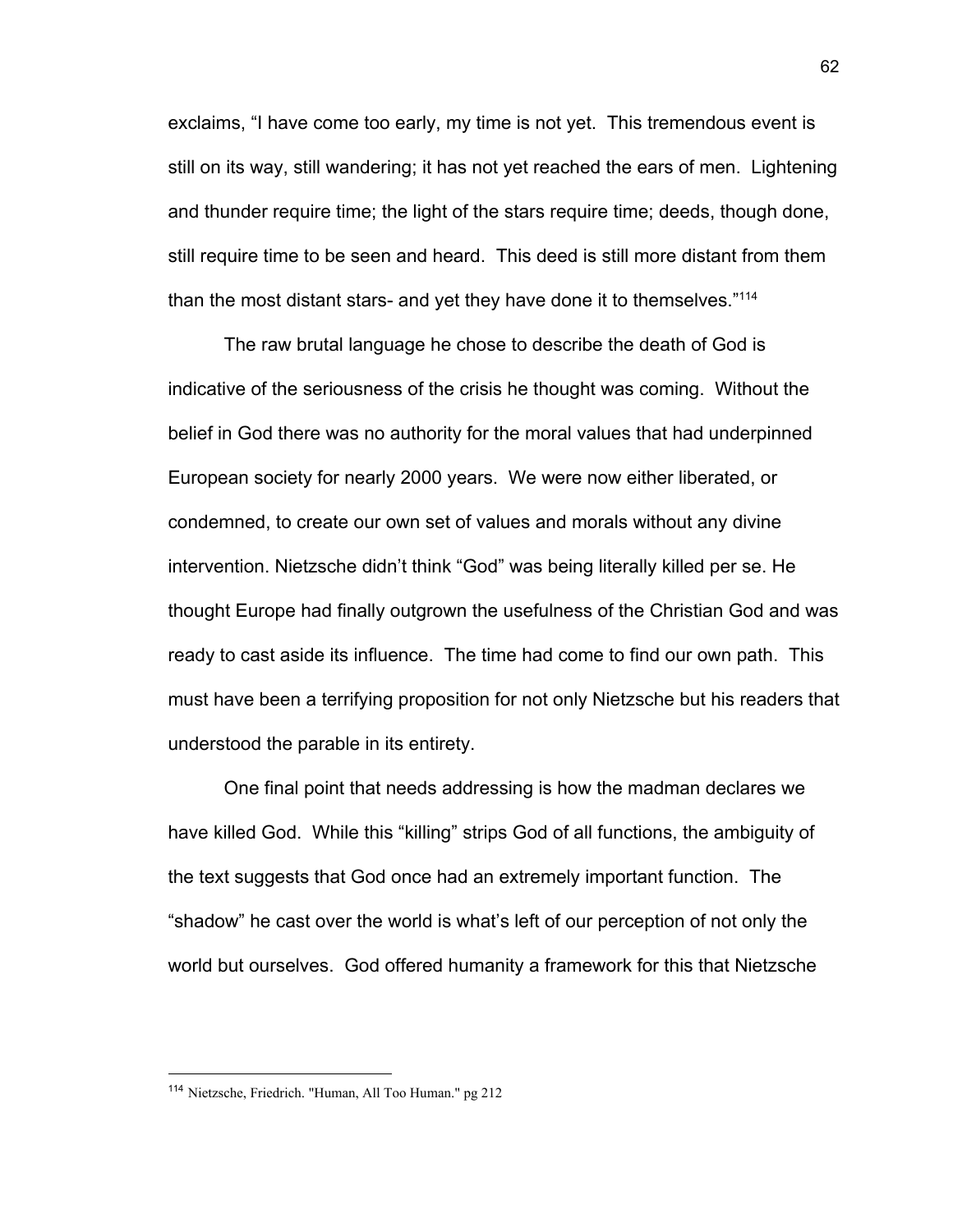believed had not been replaced. This statement is key when considering how far the secularization of Europe has progressed according to Nietzsche.

Other key themes on coping with life's tribulations featured in his book *The Gay Science* is "amor fati" or love of fate as well as eternal recurrence of the same. Nietzsche believed that even though we have failures or heartbreak in life (death of a loved one or divorce) we should learn to incorporate these mistakes, imperfections, and sorrows into the beauty of the whole. Nietzsche adamantly believed we should construct our lives so we are our own heros and decide who we want to be, how we want to live our lives, and then love the choices we've made. With this attitude the thought of reliving our existence can be met with a life affirming yes. It's an exuberant embrace of life. Suffering wasn't something mankind had to be redeemed from as Christianity taught; it was to be embraced and overcome.

This brings Nietzsche to his magnum opus work, *Thus Spoke Zarathustra*. Nietzsche considered this his best and most iconic work. It is here that he offers a path for mankind. However, this path puts the death of God behind them while relinquishing the ethical and moral pillars of Christianity. In this book Nietzsche introduces one of his most iconic ideas, the "übermensch."

 In the book Zarathustra is a prophet that comes down from the mountains ready to impart all the wisdom he's accumulated over several years of solitude. He is wanting to preach about a big event (i.e. that God is dead and Christianity with all its universal absolute moral values is no longer believed in). Zarathustra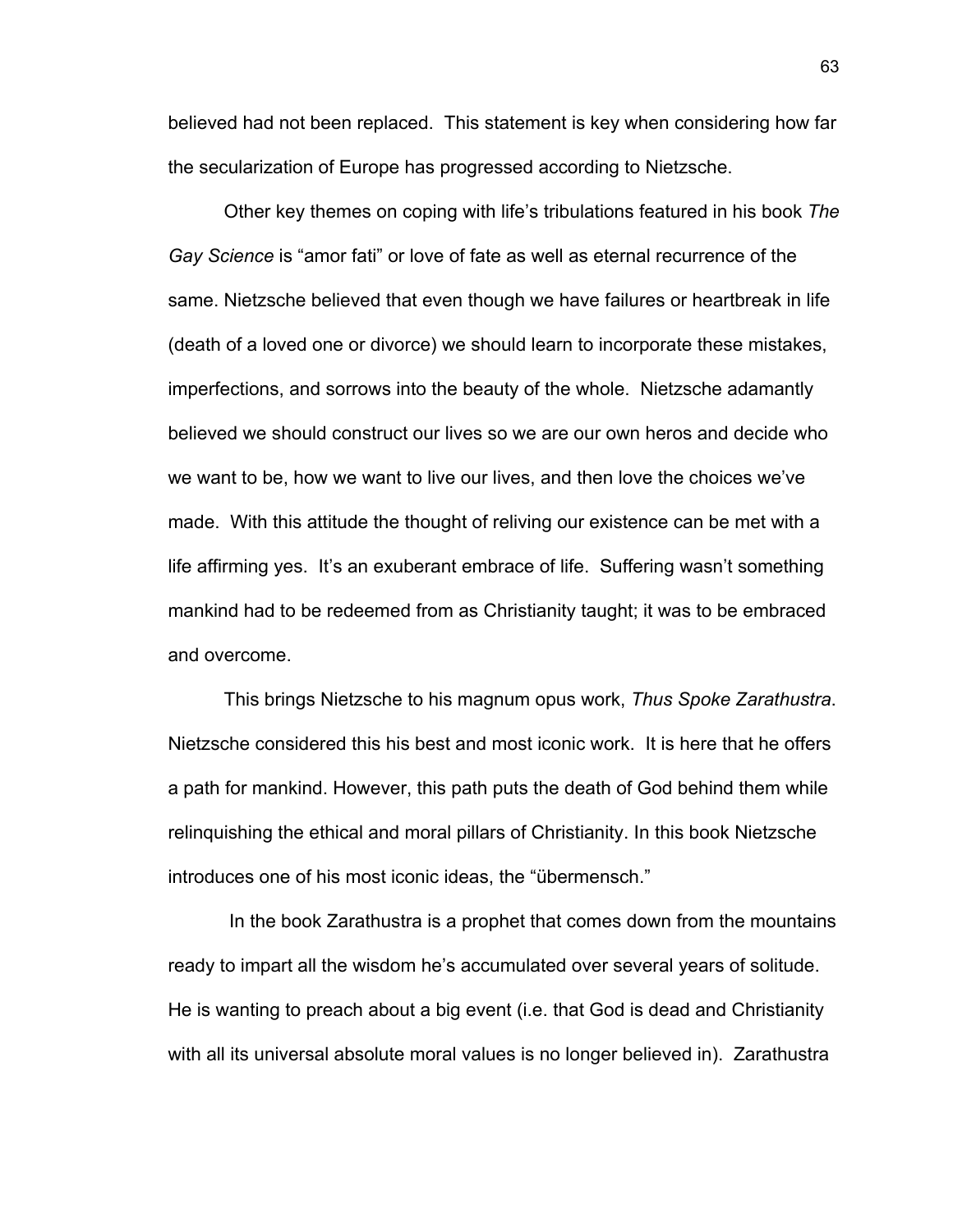preaches to the villagers that man is a bridge and not a goal, and challenges them to work to become something greater. "What is the ape to man? A laughingstock, a thing of shame. And just the same shall man be to the superman, a laughingstock, a thing of shame."<sup>115</sup> Nietzsche has Zarathustra telling the masses "somber is human life, and as yet without meaning: a buffoon may be faithful to it. I want to teach men the meaning of their existence, which is the overman. $116$  With the supposed death of God we should be working to become our own overman. The question on what it means to be human is needing to be reevaluated.

In order to describe Nietzsche's übermensch it's almost easier to say what it is not. It is not a biological concept or superior human race. An übermensch is no longer concerned with inauthentic external goals society or religion gives him or her. An übermensch is someone who will make their own values, and embrace the challenge of thinking fully for ourselves. The model given in his book of someone living truthfully to the ideal of the overman is fiercely independent, non-religious, self-disciplined, as well as creative. This übermensch is the antidote for centuries of moral and cultural decay caused by European decadence and Church domination. This is reinforced when Nietzsche writes that it's "better to have no god, better to set up one's destiny on one's own account."<sup>117</sup> The übermensch is totally free from belief systems (both science and religion) and ironclad moral convictions are not needed for a stable world.

<sup>&</sup>lt;sup>115</sup> Nietzsche, Friedrich. "Thus Spoke Zarathustra." Translated by Thomas Common.Thrifty Books, 2009. Pg 20

<sup>116</sup> Nietzsche, Friedrich. "Thus Spoke Zarathustra." pg 26.

<sup>117</sup> Ibid., pg 202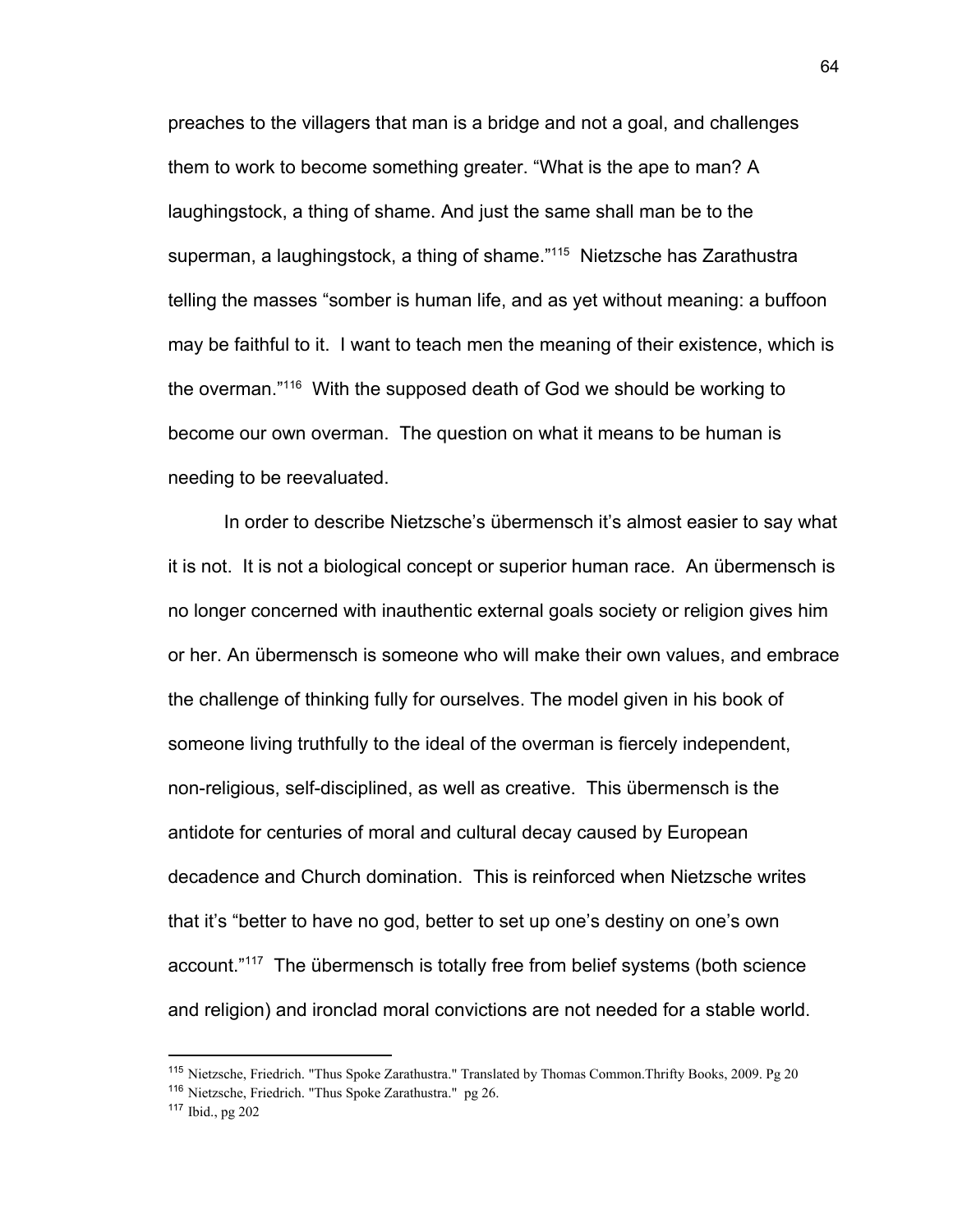Nietzsche must have thought this was a daunting task because there's simply no blueprints or manual for the übermensch. It was a way of providing meaning in a godless world. At the end of the book Zarathustra realizes that no one is listening to him yet and decides that his time has not yet come. He returns to the mountains to wait until humanity is ready for the looming crisis.

Zarathustra laments that "dead are all the gods:now do we desire the overman to live."<sup>118</sup> Clearly this book parallels his outlook on European society at the time; given the masses of people laughing and ignoring Zarathustra's warnings on the crisis to come. Gane supports this by writing, "the text is devoted to the psychological dissection of modern man, the emptiness of his values and beliefs. This is a picture of a nihilistic, anti-life society which promotes the mediocre and mistrusts originality."<sup>119</sup>

At this point Nietzsche's thoughts on religion had been steadily coming together since the early 1870s. After *Thus Spoke Zarathustra*, Nietzsche wrote *Beyond Good and Evil*. Prideaux reminds readers that Nietszche was prompted to write this work "in opposition to society's indolent, good natured, moral apathy in clinging to the Judeo-Christian code of morality while no longer believing in the religion itself. To live like three-quarter Christians!" $120$  This subversive work further takes a hammer to everything Christianity had established as pillars of truth and virtue for nearly 2,000 years in European society. Nietzsche himself thought this work was terrifying in its own right; exploring some of the dark

 $118$  Ibid. 69

<sup>119</sup> Gane, Laurence. *Nietzsche: A Graphic Guide*. Pg 74

<sup>120</sup> Prideaux, Sue. *I am Dynamite! A Life of Nietzsche*. Pg 269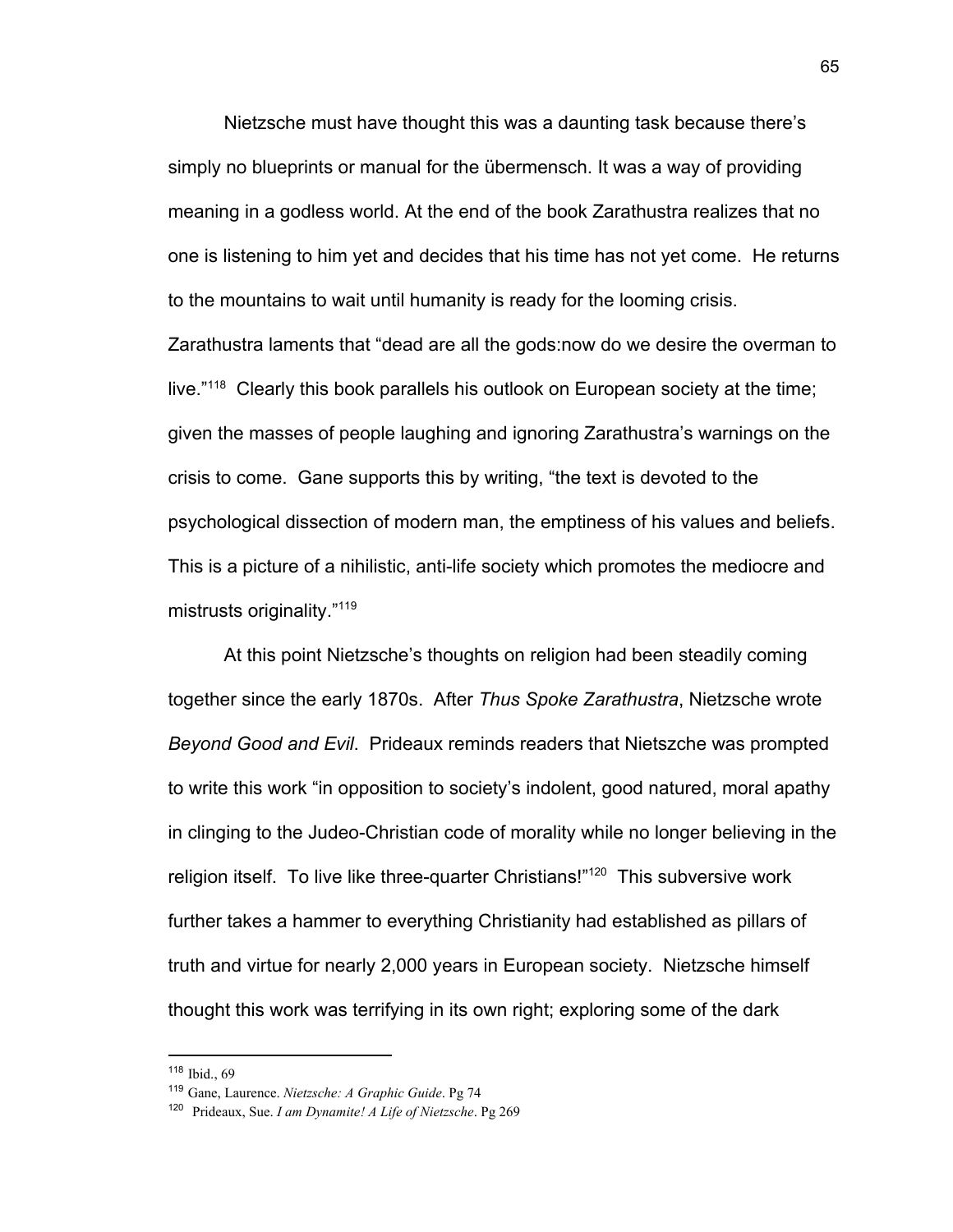realities that nineteenth-century science had laid bare. While most nineteenthcentury intellectuals critiqued Christianity but still accepted its values, Nietzsche thought this was a catastrophe. Nietzsche argues that clinging to Judeo-Christian codes of morality while no longer subscribing to the religion itself is to live in both hypocrisy and untruth.<sup>121</sup> In perhaps his most vitriolic and explosive work to date, Nietzsche maintains that Christianity is "an ongoing suicide of reason" by means of the imposition of religious dogmas and doctrines on the individual. Nietzsche feels confident in concluding that the first human sacrifice to religion is the sacrifice of our true nature.

Much like later thinkers, Nietzsche considers Christianity a neurosis that entails an unnatural self denial and sacrifice. After the death of God, Nietzsche predicted that mankind would sooner or later need to redefine ideas of good and evil and with it, a critique of civilization and the foundations of modernity. Here he is calling into question the notions of good and evil as eternal absolutes rather than fleeting questions. He maintains that all truths are only our personal interpretations; we are nothing more than our mental states existing in whatever society we belong in at the time. Keeping with the context of the times such as surrogate religions as well as nationalism, Nietzsche insightfully points out that "Madness is something rare in individuals — but in groups, parties, peoples, and ages, it is the rule."<sup>122</sup>

<sup>121</sup> Prideaux, Sue. *I am Dynamite! A Life of Nietzsche*. Pg 269

<sup>122</sup> Nietzsche, Friedrich. *Beyond Good and Evil*. New York City: Oxford University Press, 1998. Pg 70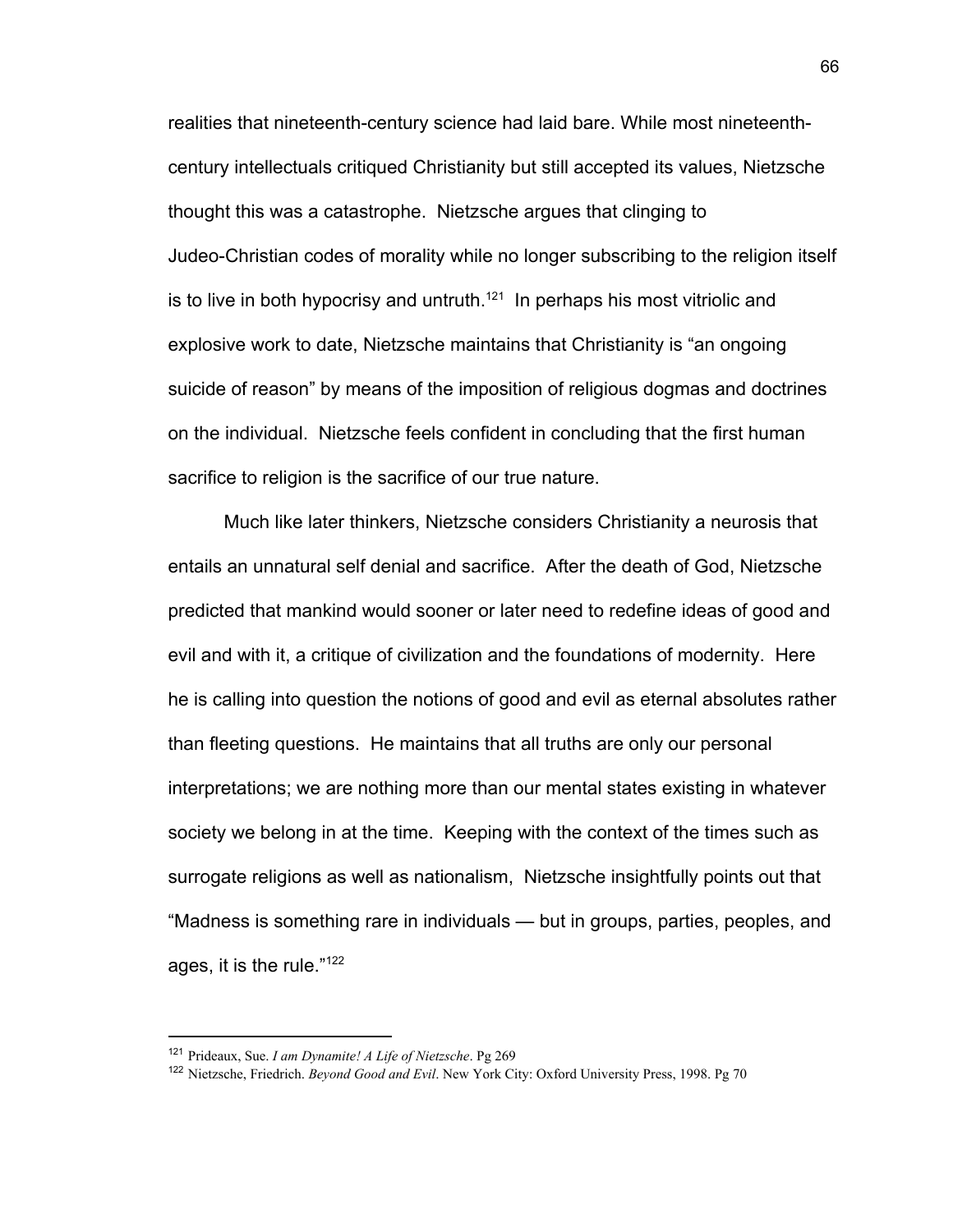So, how in Nietzsche's view did man willingly adopt the Christian values that turned us into obedient cattle (i.e. the herd or slave morality)? Attempting to answer this historically speaking, Nietzsche points out that the first Christians were slaves and peasants in the Roman Empire. Powerless to impose their will on anyone yet lusting for power nonetheless, the slaves grew resentful towards their masters. Asserting their only possible revenge, they inverted the values of the time by incorporating their grievances into a religion that glorified their miserable condition. Put another way, the least of "us" lied their weaknesses into strength. Nietzsche thinks that the values of the poor Roman slave, such as humility, poverty etc. makes it safe for the weakest in society. When it becomes entrenched in everyone's values it can lead to nineteenth- century Europe as we knew it.

 In doing so, traits like 'rich' and 'powerful' were suddenly demonized because those were values of the elite. Christianity was a denial of the will to life made manifest into a religion. In other words, it's a denial of our human, all too human nature. More specifically, Christianity is attempting to mask and/or shame our very human drives because they are an affront to God (such as sexual drive or ambitions for power). It denied the realities of our human nature and turned everything into a conflict of "ought" and "is." To explain further, instincts that are not discharged outwardly are now internalized. Burdened by guilt, we turn against ourselves in self loathing stoked by the tale of Original Sin and the ascetic imposed by the priests. With our natural drives and urges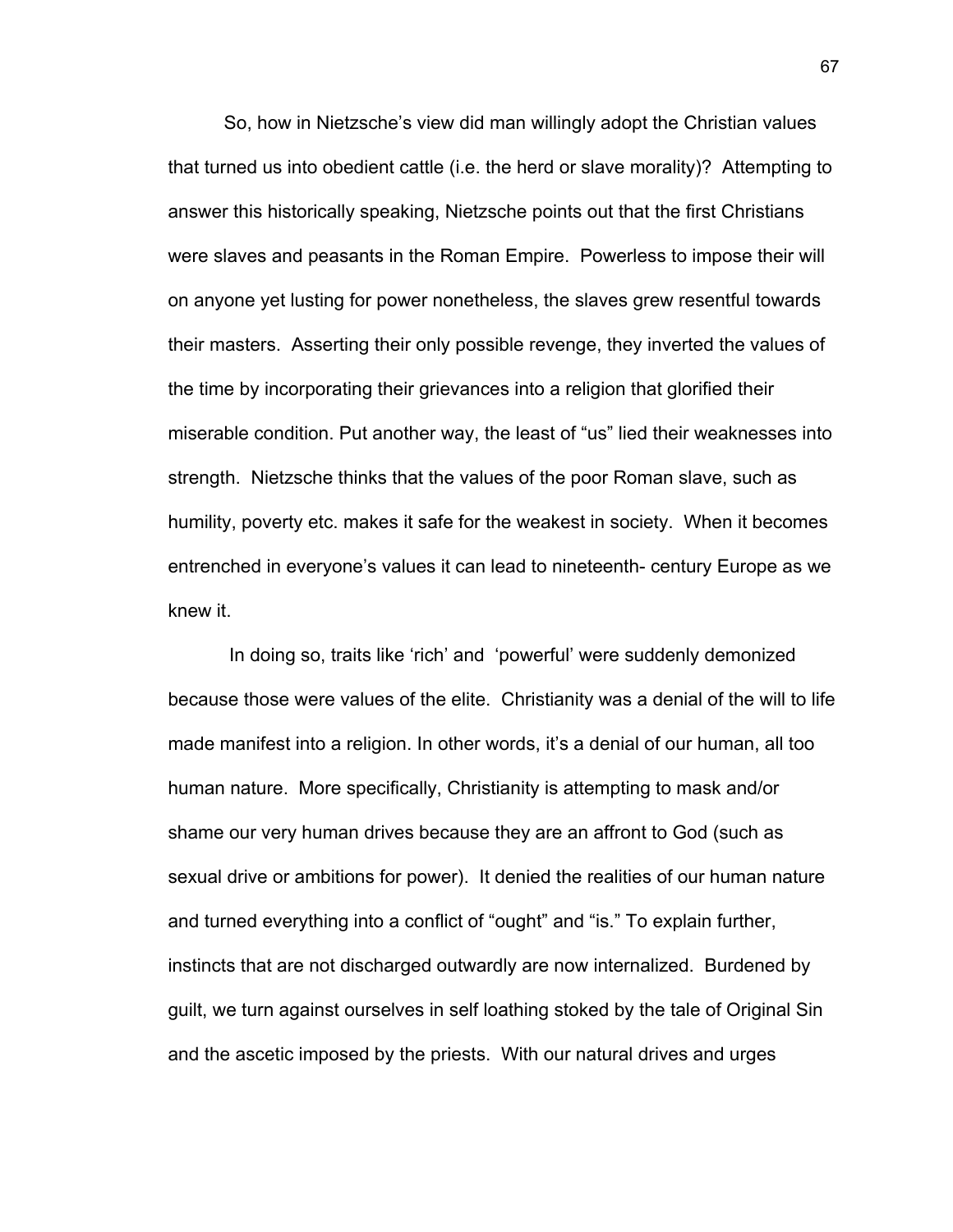inhibited by Christianity, it's no wonder in Nietzsche's view he sees mankind as backwards, in decline, and needing to reevaluate the role of religion and God in contemporary society.

In terms of the master morality Nietzsche seems to admire, he wrote that the "wellborn" simply felt themselves "happy"; they did not have to manufacture their happiness artificially through looking at their enemies, or in cases to talk and lie themselves into happiness." $123$  Mankind is stuck in this religion of comfortableness clinging to outdated certainties and must be overcome. If humanity was to survive, it needed the great individuals that slave morality/Christian culture was holding back. He goes as far as to say that it has led to a degeneration of the European race, saying "these are the people (Christians) who have controlled Europe's destiny so far, with their "equal in the eyes of God," until they have bred a diminished, almost ludicrous species, a herd animal, something good natured, sickly, and mediocre, today's European…"<sup>124</sup> The book sums up Nietzsche's campaign against the "idols" (i.e. morality, science, religion, truth, etc). $125$ 

Nietzsche eventually migrated to Turin for the climate, basking in his self satisfaction over his latest works. He was working at a tremendous pace before his descent into madness, writing *Twilight of the Idols*, *The Antichrist*, and *Ecce Homo*. Regarding his philosophy and overall attitude toward religion warrants a

<sup>&</sup>lt;sup>123</sup> Nietzsche, Friedrich. "The Genealogy of Morals." Translated by Horace B. Samuel. Mineola: Dover Publications, 2003. Pg 20

<sup>124</sup> Nietzsche, Friedrich. "The Genealogy of Morals."pg 57.

<sup>125</sup> Gane, Laurence. *Nietzsche: A Graphic Guide pg 96*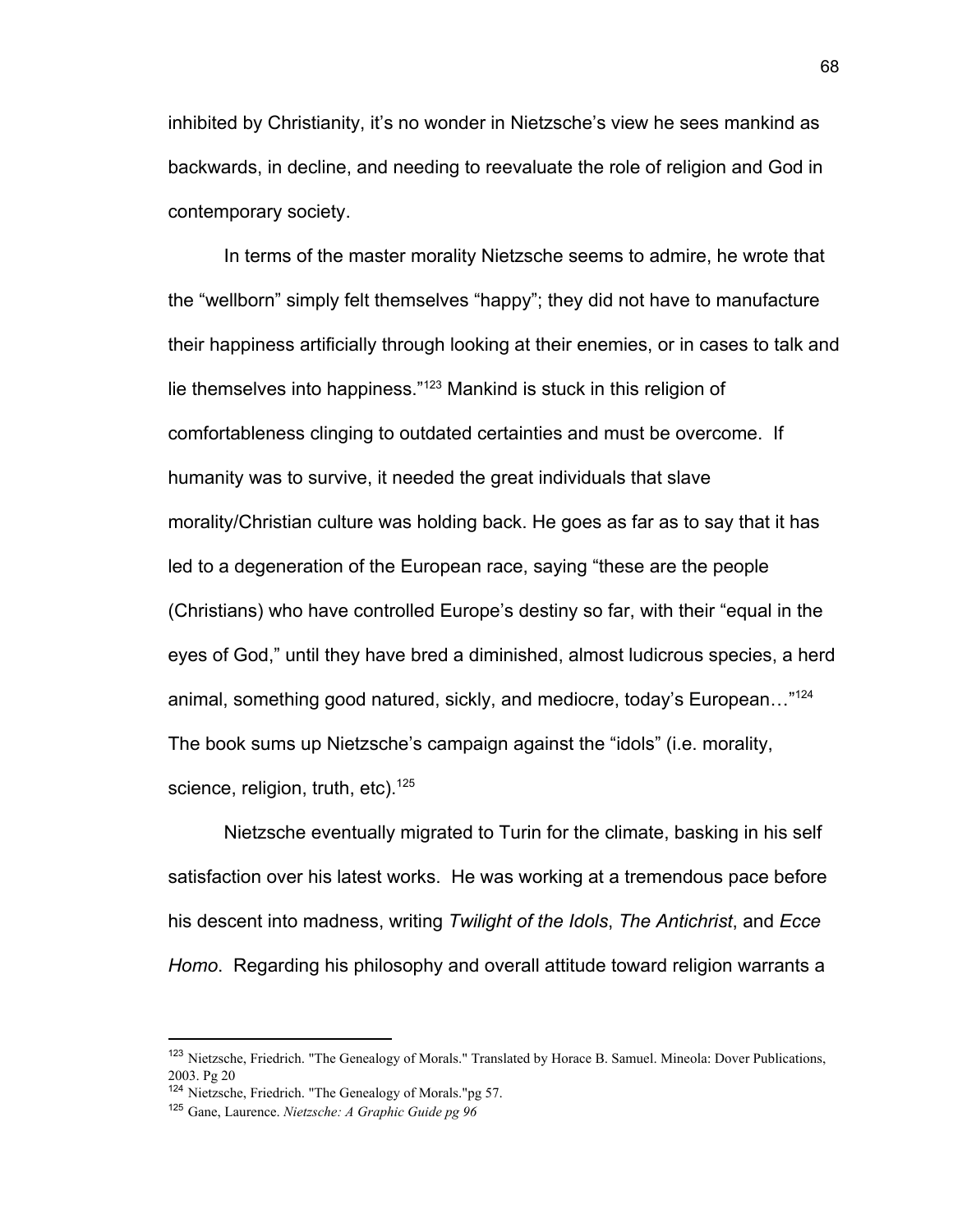look at *The Antichrist*. It can be considered an analysis of the corrupting nature of Christianity as well as laying the foundations for his later works that never came to be titled *A Transvaluation of All Values*. *The Cambridge Companion to Nietzsche* opines that these works were written in part due to "Christianity's inertia. Although historically outdated, it did not give way to new ideas."<sup>126</sup> Nietzsche maintains that priests and theologians who dictate to the masses the meaning of life are woefully unqualified to create such values and ideals. The values upon which mankind built its hopes and desires are now decadent and completely distorted from reality. He challenges mankind to look past the traditions and values of the last 2,000 years. Nietzsche says it himself when he stated, "the problem I set in this work is not what will replace mankind in the order of living things, but what type of man must be reared, must be willed, as having the highest value, as being the most worthy of life and the surest guarantee of the future."<sup>127</sup> Prideaux states that Nietzsche is "reiterating his thoughts concerning Christianity's dishonesty in devaluing life on earth against the hypothetical life to come. This erroneous favoring of cotton-wool-cloud eternity over trash heap everyday reality powered ressentiment, the vengeful, jealous, morally superior mindset used by priests to subdue whole populations whom they managed to reduce to slave morality."<sup>128</sup>

<sup>126</sup> Magnus, Bernd, and Kathleen Higgins. *The Cambridge Companion to Nietzsche*. Cambridge University Press, 1996.

<sup>127</sup> Nietzsche, Friedrich. "The Antichrist: A Criticism of Christianity." Translated by Anthony Ludovici. New York City: Barnes & Noble, Inc, 2006. Pg 4

<sup>128</sup> Prideaux, Sue. *I am Dynamite! A Life of Nietzsche*. Pg 269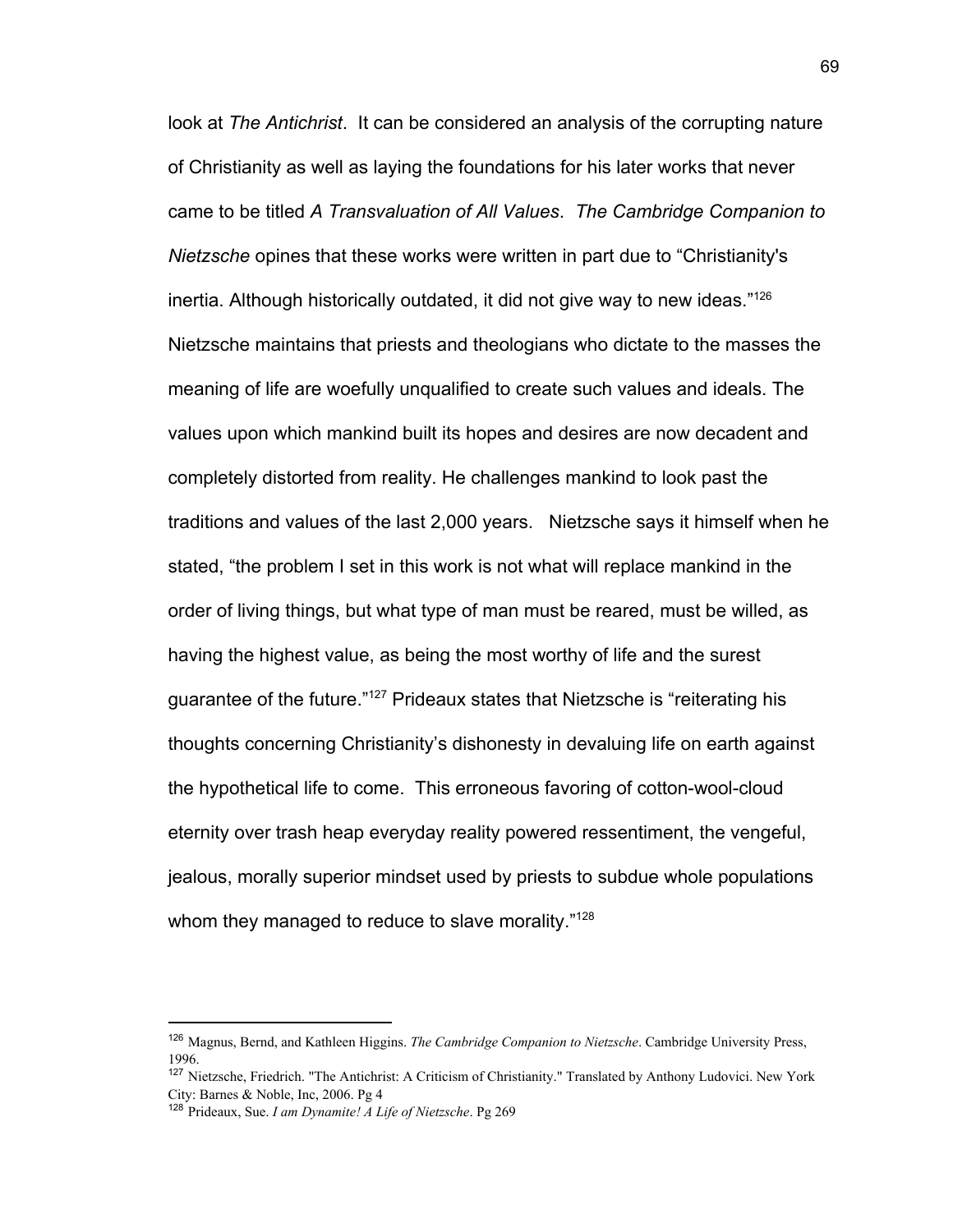Christianity has not only "waged a war upon this higher type of man," it has sided with everything weak, lowly, and decadent. The strong man is now cast as the pariah or villain. Nietzsche also had little patience for the theological instinct to endow their vision to their flock, claiming that "no other point of view is any longer of value, once theirs has been made sacrosanct with the names "God," "Salvation" and eternity." In other words, it is hard to argue or discuss anything of meaning or truth with someone of ironclad religious convictions. The "will of God," in his mind, is nothing more than the preservation of the priesthood and Christendom. Nietzsche also rails against mere conviction as being the criterion for truth. He says that theologians muddy the water to make it seem deep. Chalking up answers for any sort of truth to life to "it is God's will" or simply "have faith" wasn't sufficient for Nietzsche.

He stays on this point critiquing those who hold the Bible as infallible truth, saying they "cannot be read too cautiously; difficulties lurk behind every word they contain." $129$  He also has no respect for the subsequent church molded by the "second rate interpreter" St. Paul. Nietzsche blames him for depicting Christ's life into a legend of guilt sacrifice. It was Paul who was responsible for focusing on a hatred of not only the flesh but the world at large. In sum, Christianity had led mankind to wander furthest from his natural instincts as well as giving inverted, antiquated morals that led us to be miserable in our own skin. All the while the priests and theologians remain in power preaching what they do to

<sup>129</sup> Nietzsche, Friedrich. "The Antichrist: A Criticism of Christianity." pg 45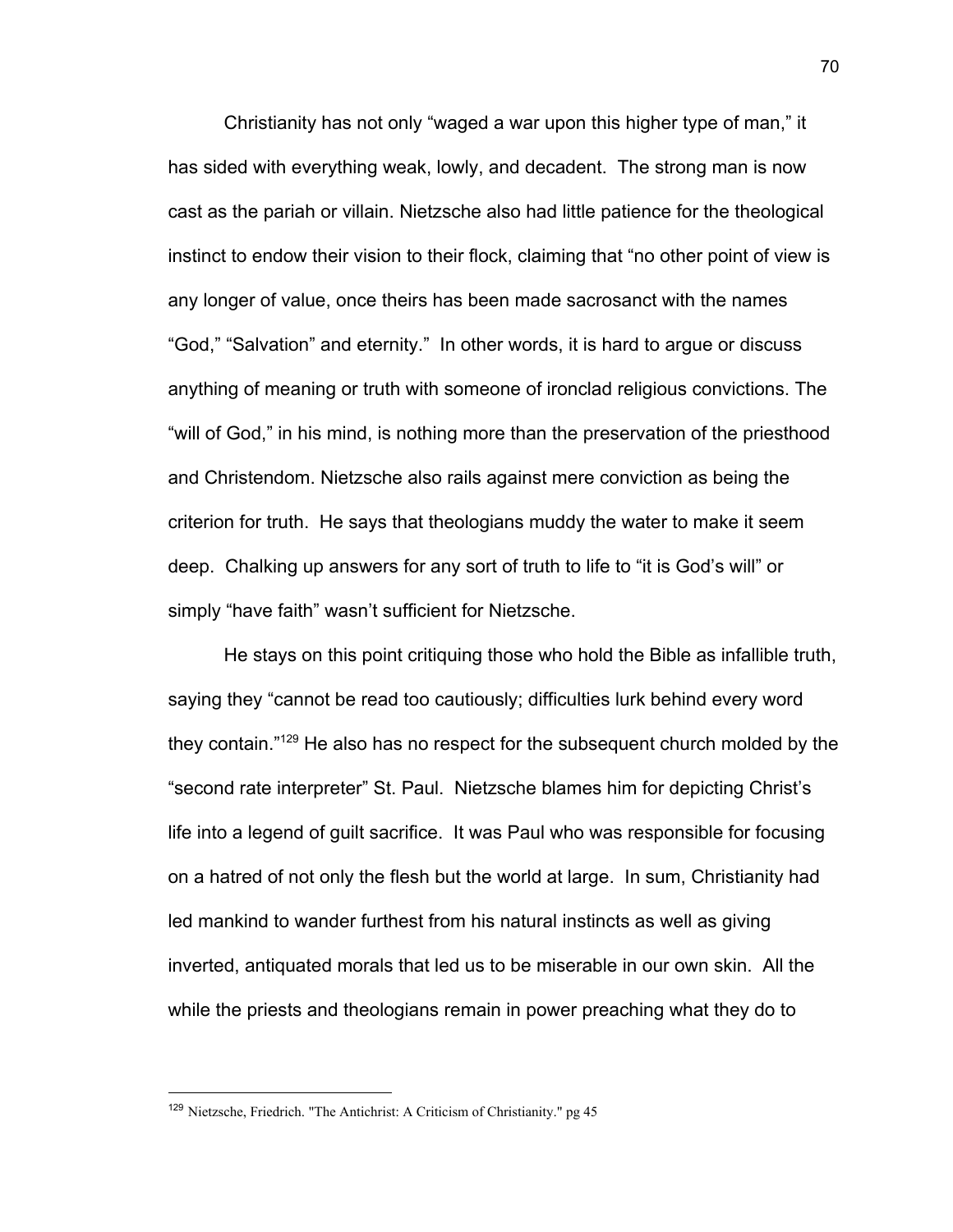keep the slave morality in their flocks strongly integrated. Nietzsche thinks we are meant for so much more than the sorry situation he thought Europe was in.

Shortly after his last work *Ecce Homo*, Nietzsche descended into madness and never recovered. He would never write again. Nevertheless, his work was extremely influential. His work, like Kierkegaard's, clearly revealed Lutheran/Evangelical traditions progress (or mostly in Nietzsche's case decline) was ultimately in the hands of the individual. His work would catalyze existential philosophy as well as embolden those who would want to critique Lutheran/Evangelical ideas in the nineteenth century and beyond.

## **Chapter Four: Finding Common Ground**

While both thinkers are wrestling with many of the same questions regarding truth, faith, how best to live, and the state of Christianity, Kierkegaard and Nietzsche arrived at very different solutions. Given their emphasis on individuality, lived experience, and responsibility, it shouldn't be a surprise they are frequently compared. Both writers address important aspects of the challenges posed by the modern mind to traditional religion, and present their own unique options for the future of religion. By delineating the disagreements between the two scholars can benefit from the insight each writer may offer. It's also important to find where they may have agreed on topics in order to find common ground between them in addition to better understanding of the issues raised in their dialogues. By comparing and contrasting the two authors' works, we can further the argument that given the unique process of secularization in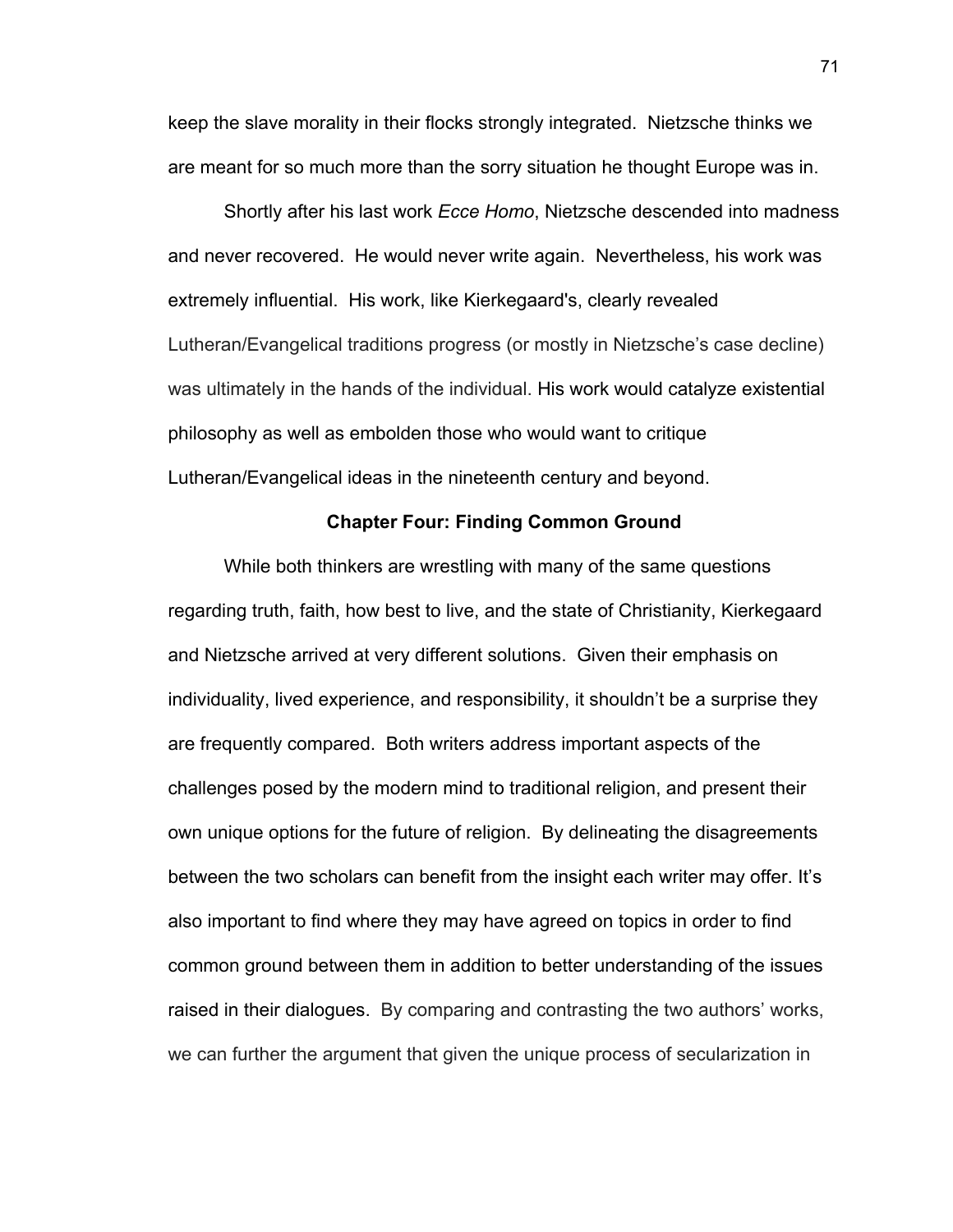the nineteenth century, religious progress or decline hinges ultimately on the individual.

The emphasis on religious subjectivity in both writers' works appears time and time again. Henriksen writes in her works *The Reconstruction of Religion*, that "the insistence on founding religious concerns on personal subjectivity rather than on doctrinal corpus of truths given in tradition can be seen in the Enlightenment understanding of natural religion against 'the supranatural,' as well as Kierkegaard's insistence on subjectivity as truth. The principle of subjectivity finally finds its most critical expression in Nietzsche's interpretation of religion as framed and shaped by the will to power."<sup>130</sup>

Not to be overlooked when comparing the authors is the eclectic character of their work. This is perhaps due in part to their lack of a "systematic" mode of thought being difficult to integrate into any one coherent system. Obviously Søren Kierkegaard wrote under several pseudonyms for many of his works to counter previous arguments, offer fresh perspectives, and keep his work uninfluenced by his name alone. While Nietzsche did not use pseudonyms, he admits that he sometimes, "wears a mask." The reason for the mask can likely best be explained in parts of *Beyond Good and Evil*. There he wrote that every deep spirit needs to make use of a mask due in part to his or her social position. Nietzsche is therefore exposed to a picture of himself (a mask) that is developed by his readers that can understand his words superficially but misinterpret every

<sup>130</sup> Henriksen, Jan-Olav. *The Reconstruction of Religion: Lessing, Kierkegaard, and Nietzsche*. Eugene, OR: Wipf and Stock Publishers, 2001. Pg 2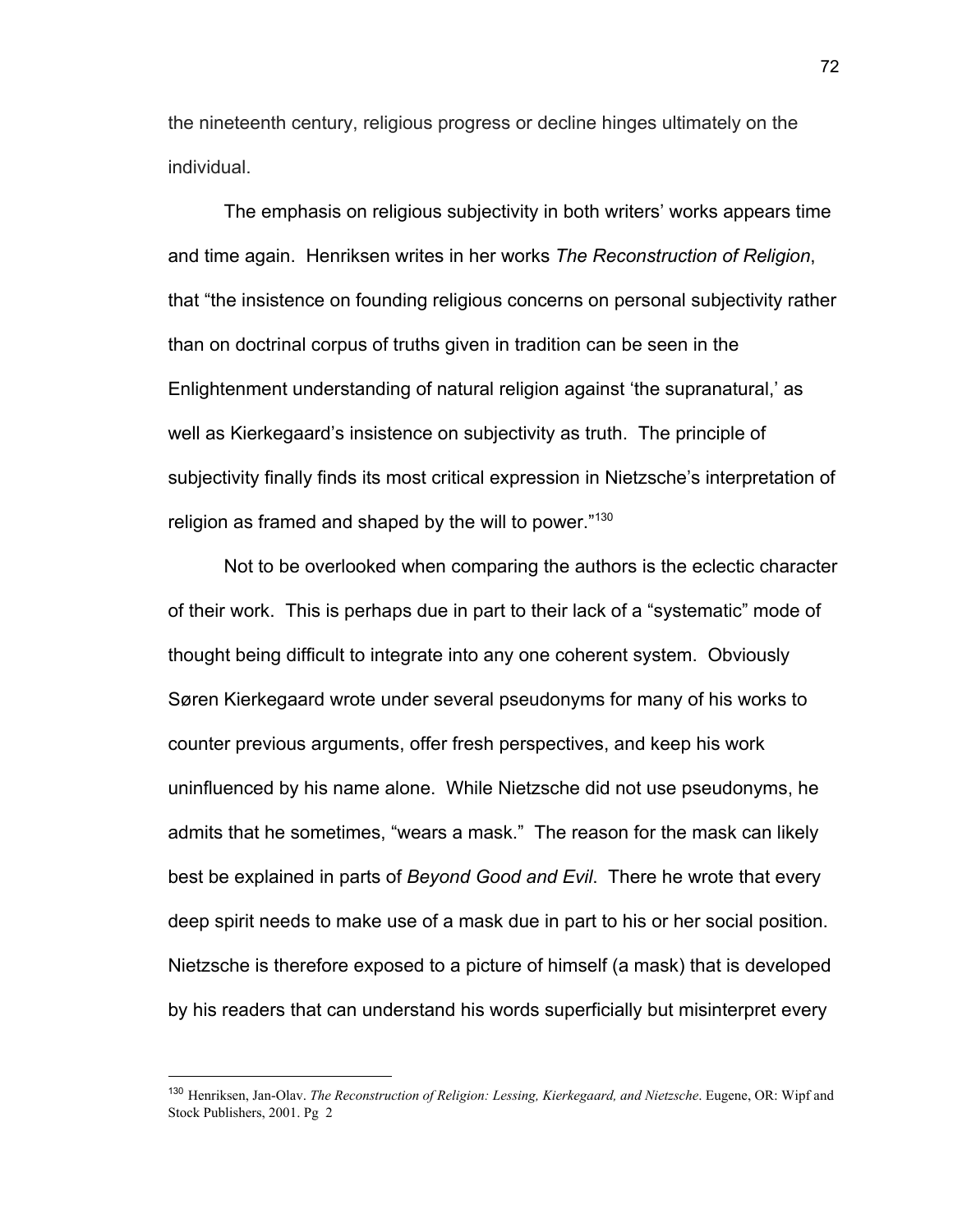sign he gives. Both writers seem to anticipate the postmodern insight that no stance is final and that it's always possible to make some other reflection. Interestingly enough, by doing so they exhibited a strand of thought that can still be found in today's postmodern culture.

Both thinkers would have believed that "when societal forces pressure the proclamation of belief in a dominant ethic, it is no longer a religious affirmation, but is transformed into mere adherence to a societal norm."<sup>131</sup> Given the plurality of worldviews and personal situations, as well as different experiences, make "identical transmission and reception of religion impossible." With "identical transmission of religion" unfeasible, it seems unavoidable for subjectivity and individual reflection to creep in, despite Christianity being a "societal norm" in both Denmark and Germany in the nineteenth century. In his book *The Heretical Imperative*, Peter Berger wrote, "the more choices, the more reflection. The individual who reflects inevitably becomes more conscious of himself. That is, he turns his attention from the objectively given outside world to his own subjectivity. As he does this, two things happen simultaneously: The outside world becomes more questionable, and his inner world becomes more complex."<sup>132</sup> That description seems to suit both authors extremely well. For both authors, religion is no longer an objectively presented option, but as Henriksen writes, is "something to be regarded in terms of *how it functions for the subject and his or*

<sup>131</sup> Altman, C.,Kierkegaard And Nietzsche: Contrasts and Comparisons. In: *Philosophy Classics Volume IV, Nineteenth-Century Philosophy*. New Jersey: Prentice Hall Press. (2003)

<sup>132</sup> Berger, P. *The Heretical Imperative.* Garden City, NY.: Anchor 1979 pg 22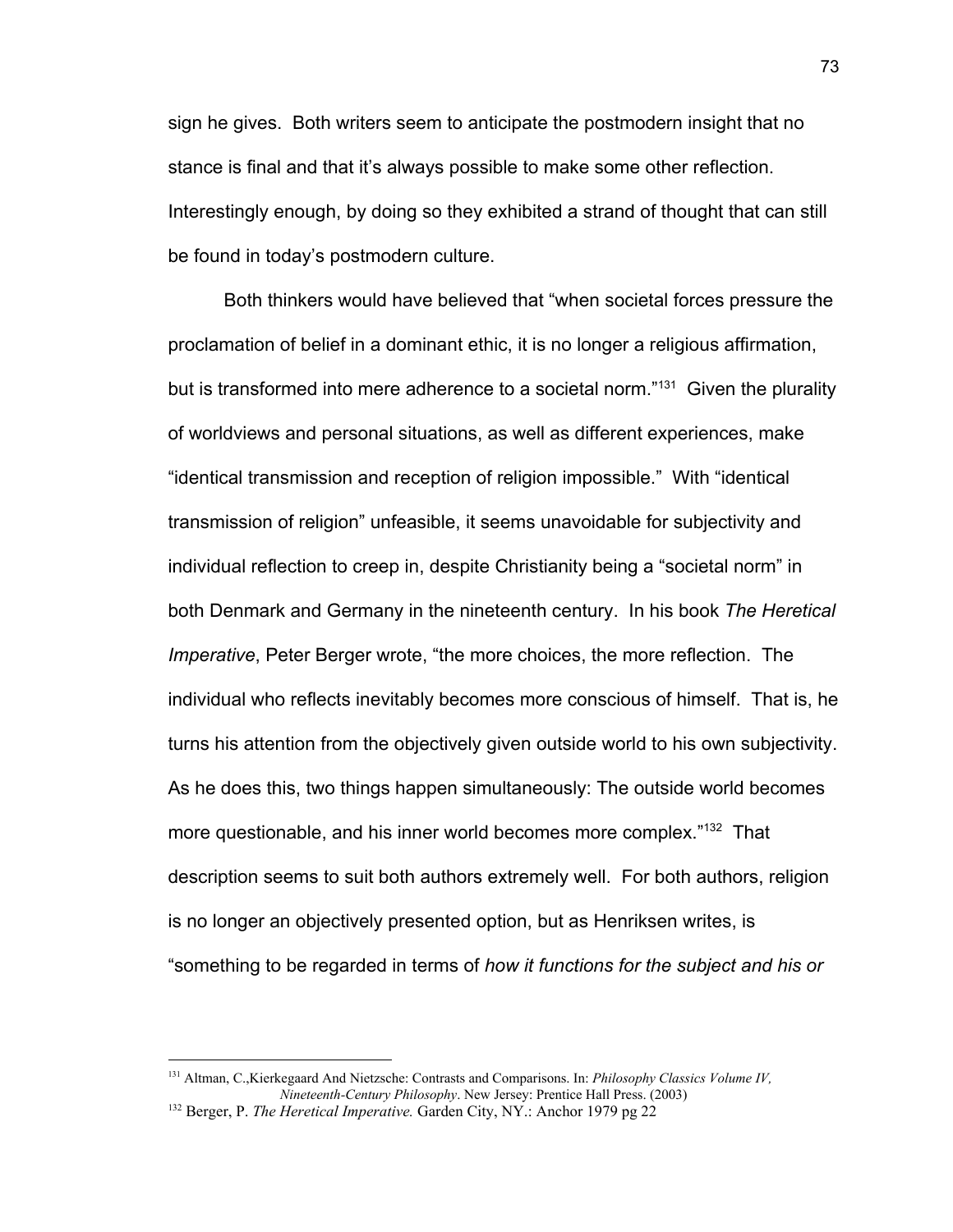*her personal development*."<sup>133</sup> Both would have also agreed with Berger's understanding of religion as something that becomes increasingly 'privatized' and the individual is the constructor and not the family unit or religious community at large. That being said, the contrast between Kierkegaard and Nietzsche's understanding of a Christian is sharp. Nietzsche sees the Christian as the herd animal, while Kierkegaard sees the Christian as the individual taking on the lonely and painful challenge of developing himself or herself.

Kierkegaard clearly views Christ as a centerpiece in reforming Christendom across Denmark and Europe as a whole. He calls on his readers time and again to "live "contemporaneously with Christ" and has a clear affinity for Christ's lessons in the gospels. In his journals he discusses becoming more "Christ-like." He wrote, "present-day Christendom really lives as if the situation were as follows: Christ is the great hero and benefactor who has once and for all secured salvation for us; now we must merely be happy and delighted with the innocent goods of earthly life and leave the rest to Him. But Christ is essentially the exemplar, that is we are to resemble Him, not mere profit from Him. $134$  In contrast, as much as one can expect for a man who fashions himself the Anti-Christ, Nietzsche has mixed thoughts on Jesus of Nazareth. He did label Jesus as "the one true Christian" yet considered him misguided and ultimately disdained his elevation of the lowly.

<sup>133</sup> Henriksen, Jan-Olav. *The Reconstruction of Religion: Lessing, Kierkegaard, and Nietzsche*. Pg 8

<sup>&</sup>lt;sup>134</sup> Kierkegaard, Søren. "The Soul of Kierkegaard: Selections from His Journals."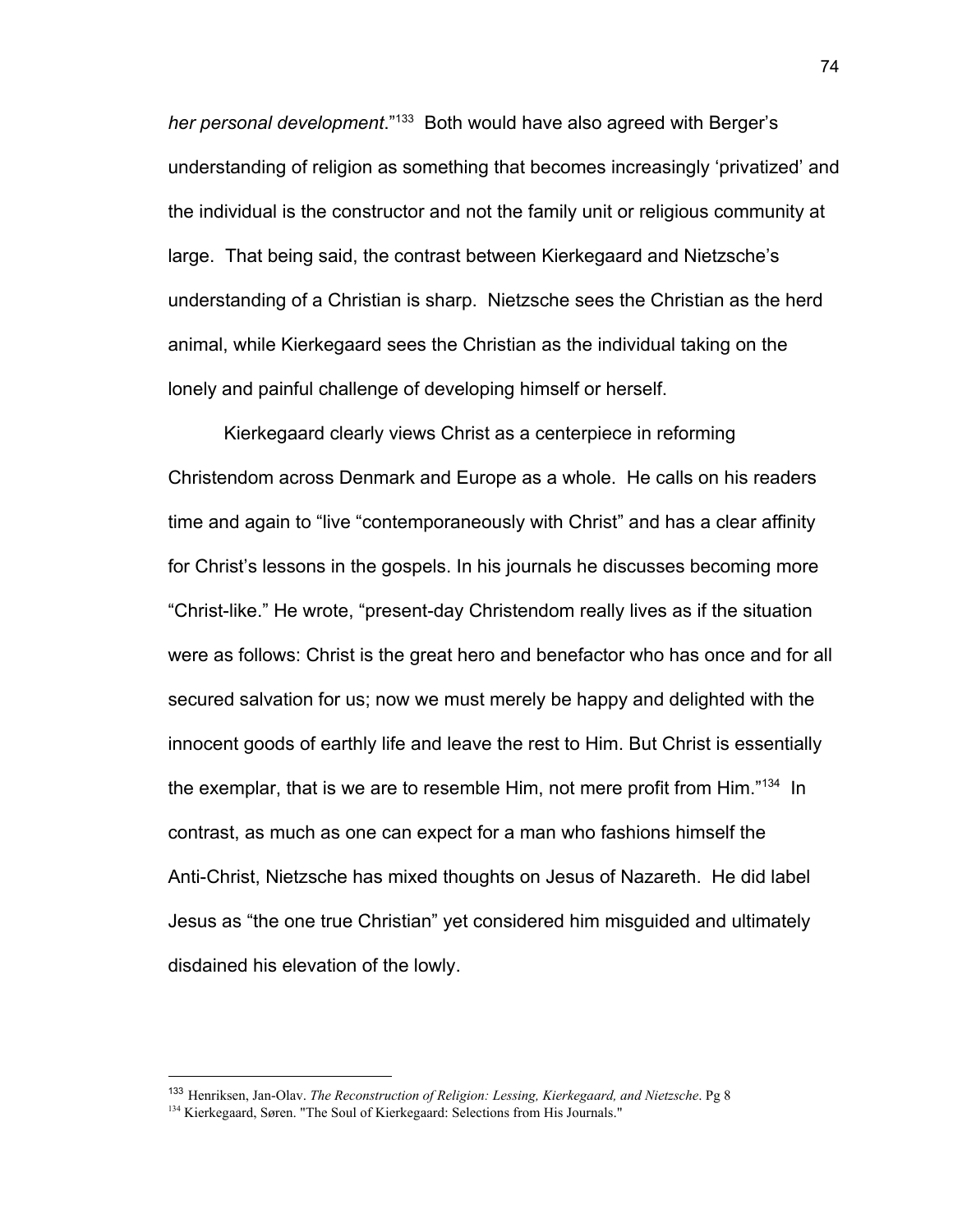Needless to say neither of their writings regarding Christianity offer much promise. Nietzsche opines that Christianity, along with its backward morals, and decadent societal pillars that once served as the bedrock of civilization, has deteriorated to the point of no return. Nietzsche never would have favored rebranding and reviving Christianity in Europe like Søren Kierkegaard had wanted. His parable of the madman depicts the death of God (an ending of humanity's need for God, Christian morality, and the end of favoring the humble and meek). Nietzsche obviously thinks it is time for sweeping and radical changes (i.e. a reevaluation of all values). Nietzsche wrote at length regarding the perceived "backwardness" of Christianity as completely incompatible with living a life seeking truth and meaning. Nietzsche took great lengths to reconstruct Christianity on modern terms. An even more radical task, however, would be to "deconstruct religion as a human made device to maintain our picture of reality, and to cope with it in the way we find best or most suitable for ourselves."<sup>135</sup>

Kierkegaard agrees that the current state of Christianity is unacceptable for modern society, but for very different reasons than Nietzsche. Kierkegaard's oft repeated goal, particularly in his later writings, calls for "reintroducing Christianity into Christendom." He would never have agreed with Nietzsche in terms of his take on Christian morality and the death of God. Kierkegaard seems much less optimistic concerning a godless world with no cosmic justice or divine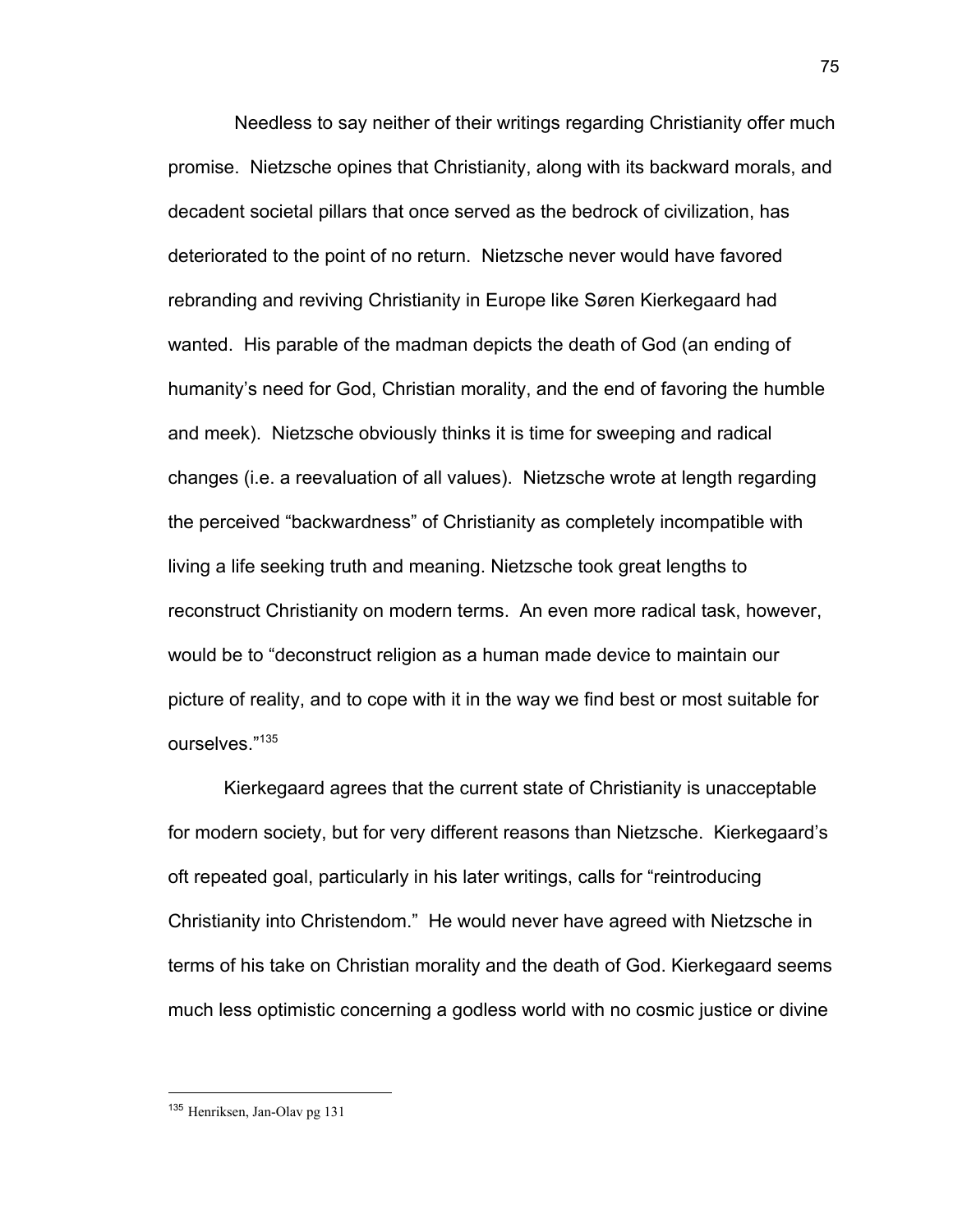order in the world. He laments that, "If there were no eternal consciousness in a human being, if underlying everything there were only a wild, fermenting force writhing in dark passions that produced everything great and insignificant, if a bottomless, insatiable emptiness lurked beneath everything, what would life be then but despair?"<sup>136</sup> This is a key difference between the two. Despite the passionate inwardness Kierkegaard found necessary, in the end he still believed mankind needed to reawaken its love and need for an external pillar (ie God). Kierkegaard's radicalized reconstruction of Christianity makes him an ideal "counterweight" to the radically negative position Nietszche held.

Rather, Kierkegaard wrote to upset blind habits and overturn easy assumptions in terms of the day to day relationship with Christianity. While it's easy to see how Nietzsche can be regarded as secular, Kierkegaard being understood as secular is not quite as simple. Clearly he was writing to help reform Christianity in Europe, as opposed to the more revolutionary Nietzsche. However, Søren clearly had no love for the fusion of the Danish State Church and the political powers that be in Denmark. Polka argues that given the distinction between Christianity and Christendom, "the single individual of the present age of modernity is at once religious and secular."<sup>137</sup> Both writers, particularly Kierkegaard, were also writing in response to the prevalent Hegelian view that the established church, the state, and culture are imperative to religion and Christianity's gradual progress. For Kierkegaard this would lead to

<sup>&</sup>lt;sup>136</sup> Kierkegaard, Soren. "Fear and Trembling." New York City: Penguin Classics, 1985.

<sup>137</sup> Brayton Polka (2014) The Single Individual in Kierkegaard: Religious or Secular? Part 1, The European Legacy, 19:3, 309-322,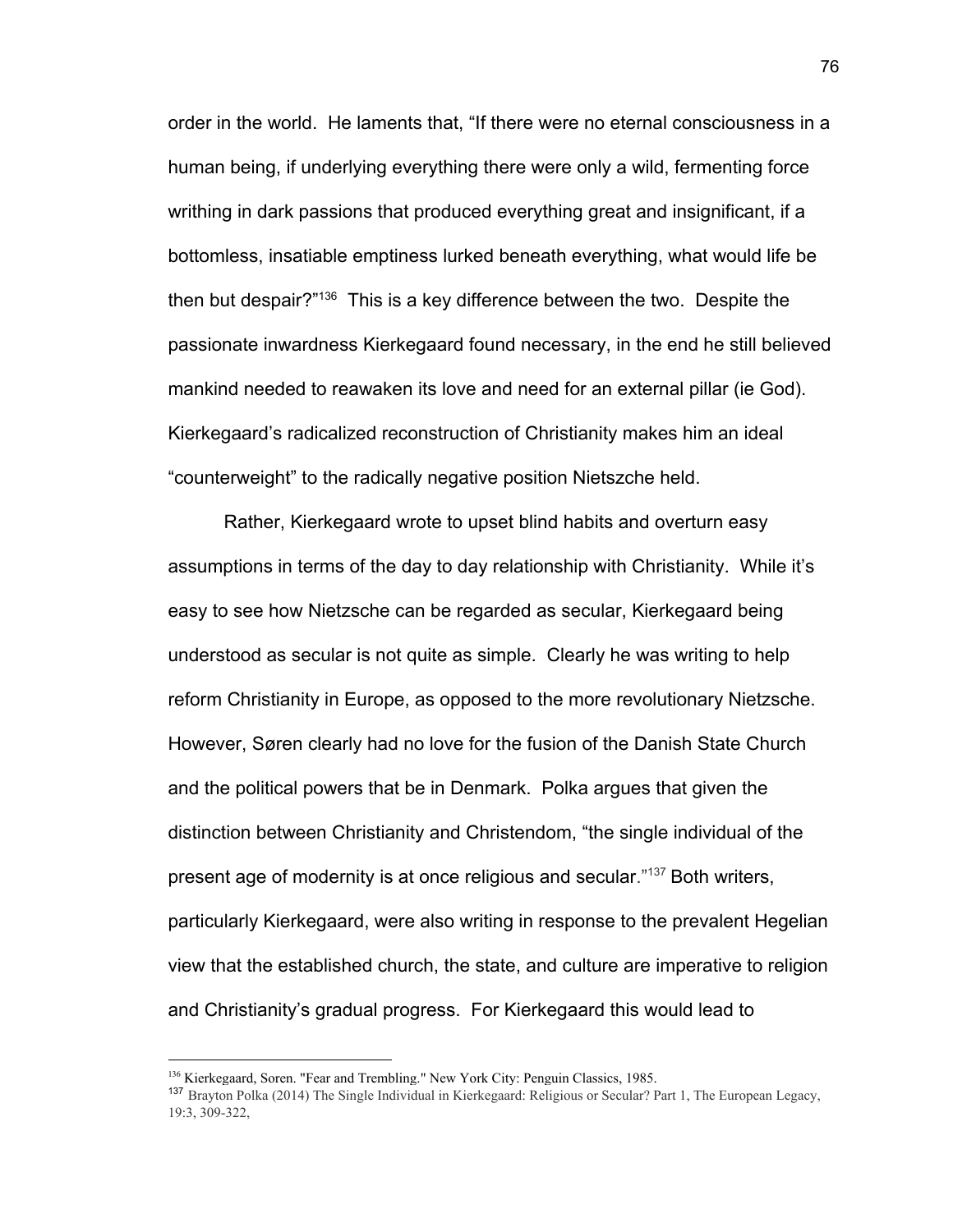disastrous consequences: change was always needed in an individual, intrinsic manner. Kierkegaard writes in his journal that "the single individual is the category through which, in a religious sense, the age, history, the generation must go."<sup>138</sup> The established church had led Christianity to Christendom as opposed to the Christianity of the New Testament. Instead of sweeping, artificial changes to established churches, Kierkegaard encourages Christians to realize their spiritual potential through a rigid individualistic journey that could last a lifetime.

In a subtle yet notable difference between the two authors in question, Kierkegaard is "concerned not mainly with the general truth of Christianity, but how the individual relates to Christianity."<sup>139</sup> Kierkegaard is clearly critical towards any simplistic understanding of Christianity that reduces it to a mere historical entity. A historical approach is just not capable of framing the passionate search for eternal bliss and salvation. Unlike Nietzsche, who held that history held no reason sufficient enough for maintaining a religious position, Kierkegaard appears to think that history can be valuable through personal appropriation and/or as a means for personal development of the relation toward God. Kierkegaard clearly stressed that faith demands a leap that cannot be secured by rationality. This leap of faith he discusses was just as much a leap for Jesus' disciples as it is for modern believers. Therefore, for Kierkegaard, the absurdity of faith and the necessity of a leap of faith helps to explain the Christian

<sup>&</sup>lt;sup>138</sup> Kierkegaard, Søren. "The Soul of Kierkegaard: Selections from His Journals." edited by Alexander Dru, 53. Mineola: Dover Publications, 2003.

<sup>139</sup> Henriksen, Jan-Olav. *The Reconstruction of Religion: Lessing, Kierkegaard, and Nietzsche*. Pg 100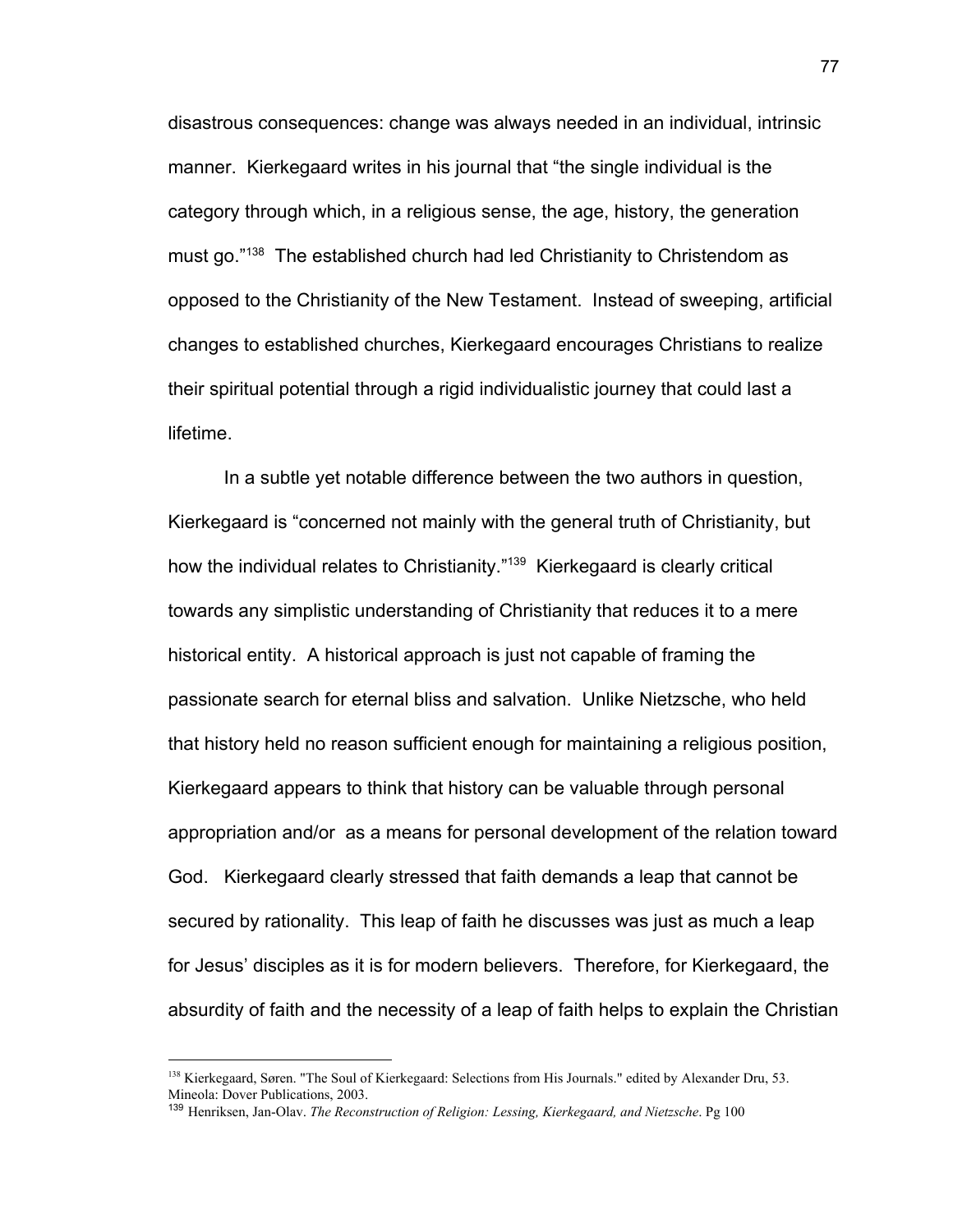religion as more than just a historical phenomenon. To overcome the detached relation to religion is to live in faith, or in other words, "objective uncertainty." Nietzsche clearly would represent a stark contrast to this.

 The individual cannot take his religious position for granted. Henriksen adds that, "the challenge to reflect on the subjective relation to Christianity implies that one overcomes the given life world, and determines this relation by means of one's own, individual passion, and not by simply noticing the common goods of history, tradition, or any transferred mode of thought."<sup>140</sup> Simply put, the individual is challenged to create his own relation to religion in a way that is not commonly 'arguable.' This is most clearly explained in *Fear and Trembling*, where Kierkegaard stresses how a religious commitment cannot simply be spelled out in terms of 'the common.'

If either writer were being honest, none of their ideas would help in making humans lives "easier" so to speak. Nietzsche is calling on his readers to suffer as a means to grow as well as turning away from religious pillars of society that have stood for 2000 years. Suffering is not meant to be feared, but embraced whenever possible to assert one's 'will to power.' He writes in his unpublished book *Will to Power*, "To those human beings who are of any concern to me I wish suffering, desolation, sickness, ill-treatment, indignities - I wish that they should not remain unfamiliar with profound self-contempt, the torture of self-mistrust, the wretchedness of the vanquished: I have no pity for them, because I wish them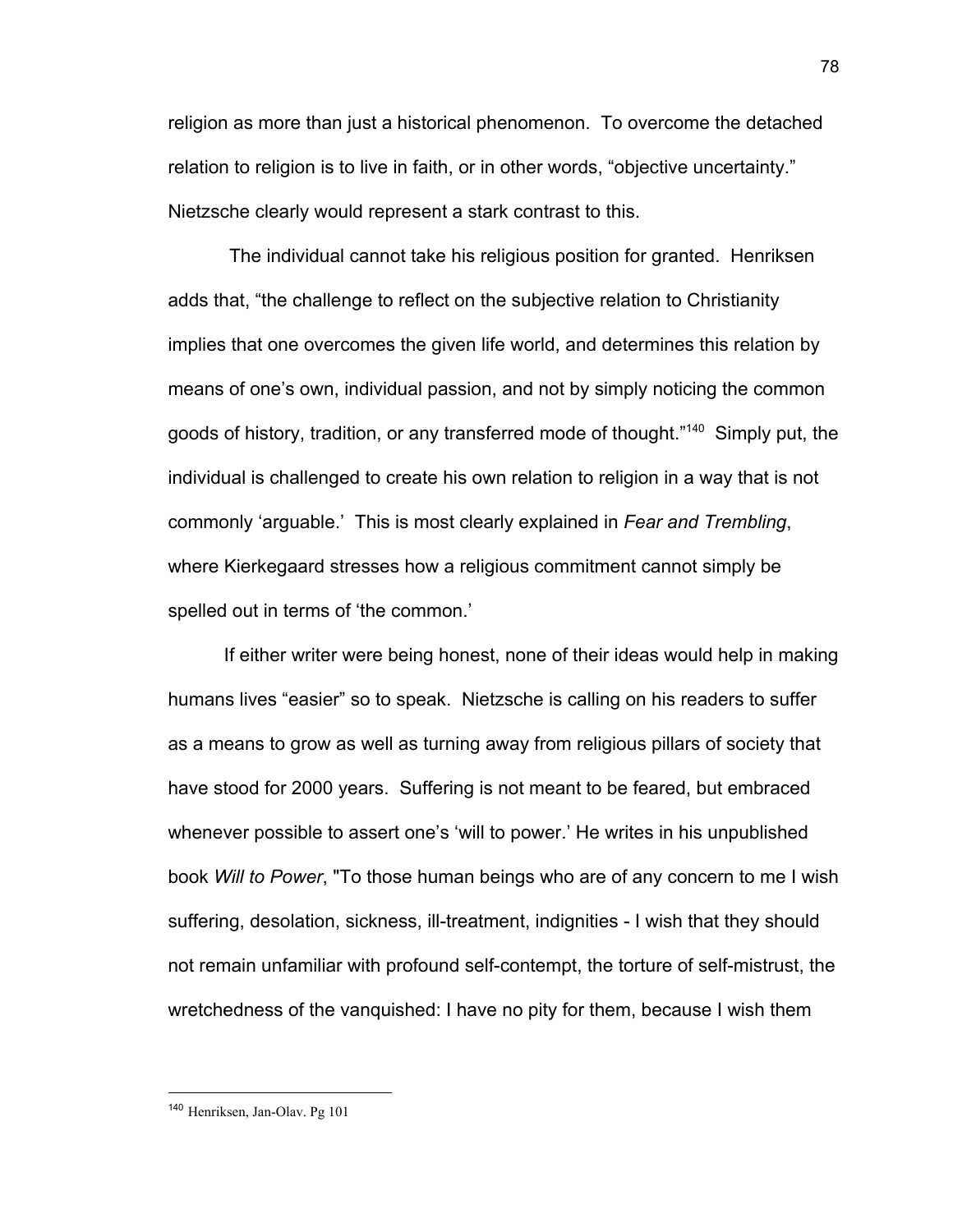the only thing that can prove today whether one is worth anything or not - that one endures."<sup>141</sup> As harsh as it sounds, Nietzsche wants us to embrace life head on: obstacles in life are not meant to be avoided, but overcome.

Kierkegaard's tomes are certainly comparable. He was no stranger to suffering and was nicknamed the "melancholy Dane" for good reason. Henriksen wrote that, "the religious individual need not, and should not search for suffering in order to secure or confirm his or her worldview. Rather, it is a question of realizing that one exists in a state of suffering, religiously speaking that is, one exists in untruth."<sup>142</sup> Time and again he took the position that being a Christian is not passively obeying a set of religious dogmas and conventional rules, but a lifelong commitment to a personal and individual relationship with God that will, at times, invoke fear and trembling. He emphasized how Christian existence is always on the cusp of scandal or offense. As a result, what he offers is not a "simple or easy fix," but a sincere "challenge for a subjectivity that realizes that something in life is more important than other things, that it is worth living for in spite of scandal, and cannot be taken lightly." $143$  It also involved the possibility, and even inevitability, of suffering. He writes in his journal in 1853 that, "Little by little I noticed increasingly that all those whom God really loved all had to suffer in this world. Furthermore, that is the teaching of Christianity: to be loved by God and to love God is to suffer." $144$  For both of these men, suffering is an

<sup>141</sup> Nietzsche, Friedrich. "The Will to Power." Translated by Walter Kaufmann and RJ Hollingdale. New York City: Random House Inc., 1968. Pg 481

<sup>142</sup> Henriksen, Jan-Olav. Pg 101

<sup>143</sup> Henriksen, Jan-Olav. Pg 129

<sup>&</sup>lt;sup>144</sup> Kierkegaard, Søren. "The Soul of Kierkegaard: pg 225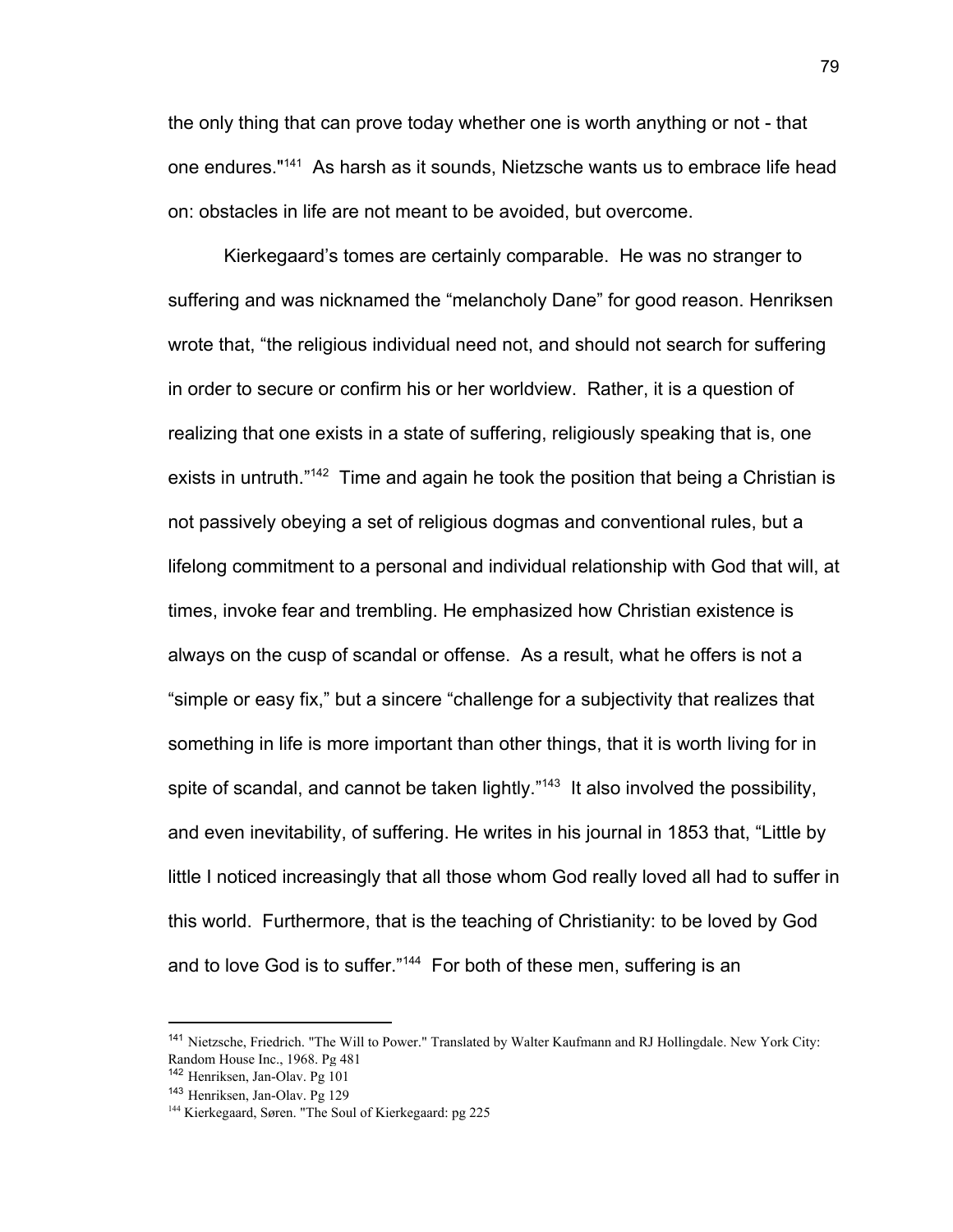inescapable part of life that must be met in one way or another, albeit in vastly different ways. In *Concluding Unscientific Postscript*, he wrote that in order to become religious a person should "grasp the secret of suffering as the form of highest life, higher than all good fortune."<sup>145</sup> Suffering as the highest form of life sounds "Nietzschean" at his very core. To Kierkegaard's dismay, the spiritual struggles of Martin Luther, Job, and Jesus Himself have been forgotten. Living contemporaneously with Christ while dithering in the established churches of the day is a call for hardships indeed.

A central tenet of Søren Kierkegaard and Friedrich Nietzsche's philosophy is the knight of faith and übermensch respectively. Just as the death of God was critical for Nietzsche's writings, the need for God was every bit as vital for Kierkegaard. With the death of God, Nietzsche believed there would be a void where humanity had found meaning in life. Kierkegaard would argue that meaning in life has been diluted and blurred by abstract concepts, too much Hegelian rationality, and an indifference to the pillars of Christianity such as faith and sacrifice. Kierkegaard's knight of faith is someone who has moved beyond relying on external rationality for life's problems and has dedicated themselves to a higher calling. To steal a phrase from Nietzsche, the knight of faith is 'beyond good and evil' and someone who will act regardless of ethical concerns from society. The knight is one that needs to renounce the earthly and resign to God's will. Nietzsche's ubermensch would have none of this, nor would he have been

<sup>145</sup> Kierkegaard, Soren. *Concluding Unscientific Postscript to Philosophical Fragments*. Vol. 1. Princeton: Princeton University Press, 1992. Pg 372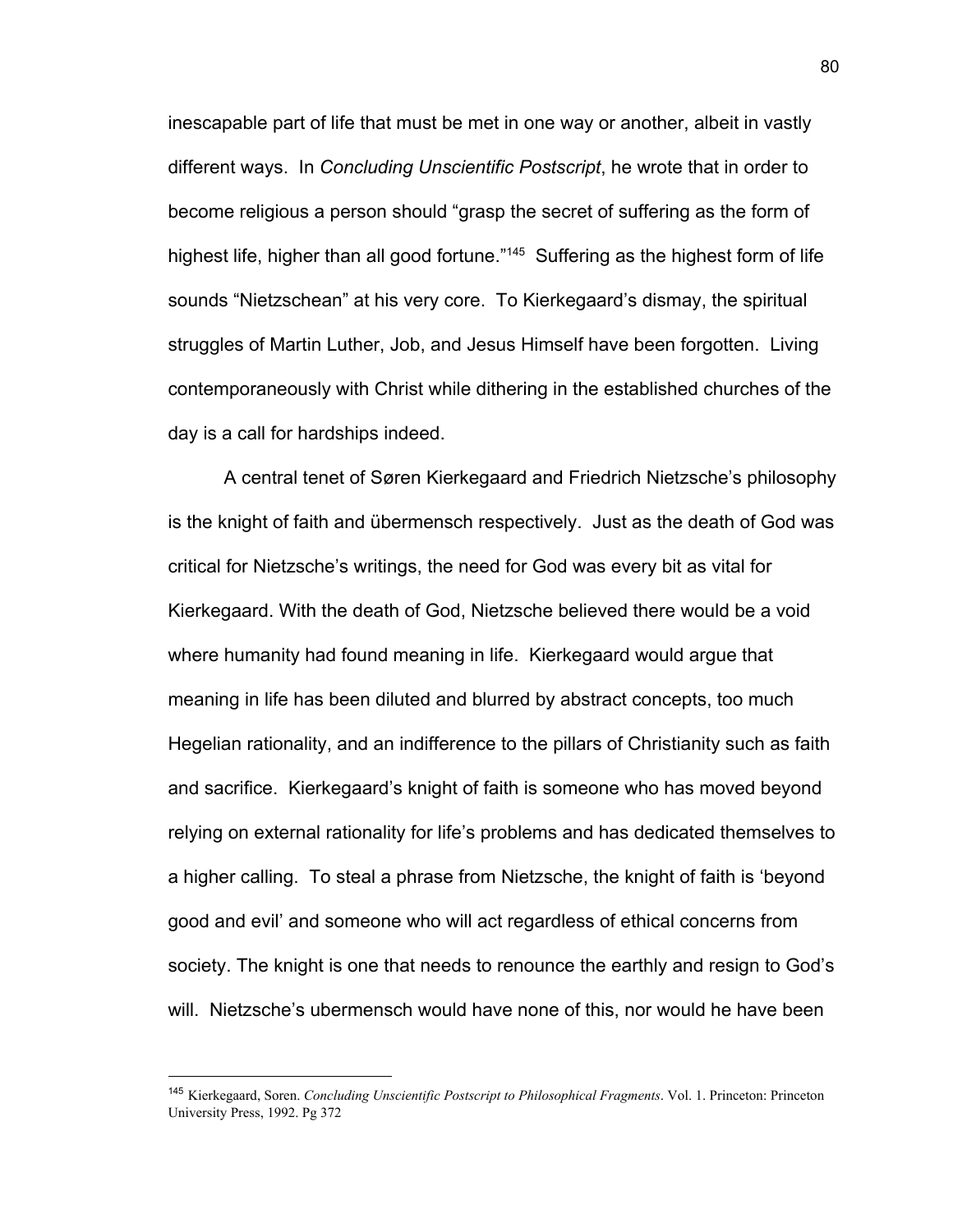interested in a literal "superman" with enhanced human qualities. The übermensch is someone who will make up their own moral values and strives to live in the present moment. The übermensch will accept suffering as a necessary component of life, may be deemed selfish at times, and not worried about the opinions of others; nor would they be concerned with societal conceptions of good and evil. An ubermensch will have no need for religious doctrine, deeming them weak or decadent. While Nietzsche's übermensch would have gladly accepted and embraced suffering in order to overcome it, faith would have played no part helping to cope with pain. Kierkegaard's stance on the obedience to God through faith is one Nietzsche predictably would have disagreed with thoroughly. His life of faith as a lifelong task from God involves "making yourself nothing before God." Nietzsche explained this "will to nothingness" as weak, self loathing, and the "will to self belittlement." Nietzsche would have equated Kierkegaard's notions of faith as not only self hatred but also not wanting to know what is actually "true." Carlisle depicts Kierkeagaard's concept have faith quite differently, saying that "the task of faith is not to explain suffering, but to live with it."<sup>146</sup> The knight of faith and the ubermensch both cherish individual thought and freedom as well as an insistence on self discipline. Both the übermensch and knight of faith are extremely individualistic in nature and despise going with a herd mentality. In short, Kierkegaard finds that God may very well be the only pillar for mankind's existence, while Nietzsche's work is

<sup>146</sup> Carlisle, Clare. Philosopher of the Heart. Pg 47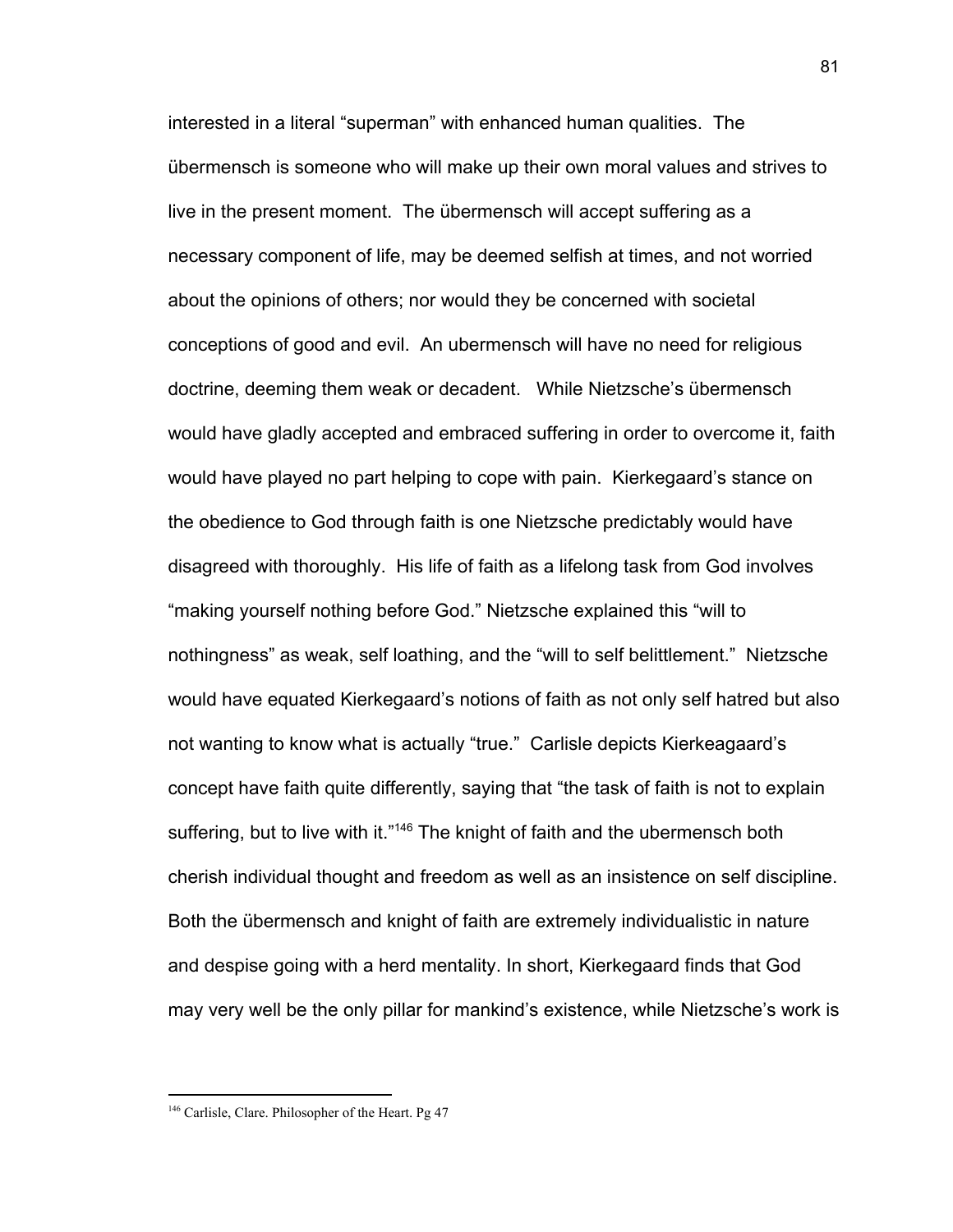based on the idea that it is up to humanity to experience life in all its richness. In either case it's ultimately up to the individual to influence the fate of religion in the post-Enlightenment world.

Both writers were obsessed with the current events of the period and longed to be outsiders. Regarding the masses or crowds, both writers have some serious overlap, albeit with different motives and agendas. Nietzsche had thought that the majority of people were living miserably in "comfortable Christianity" with backwards values and a slave morality keeping them in that weakened state. Nietzsche believed that the herd makes decisions on fear and peer approval as opposed to personal conviction or exploration. Nietzsche tends to be much more focused on the 'will' of the individual as well as the historical roots of our Christian morality. Kierkegaard's response to the crowd, though equally bleak, was starkly different. His emphasis on the individual and objective truth does not portray 'the crowd' in a flattering light. He writes that, "a crowd – in its very concept – is untruth, since a crowd either renders the single individual wholly unrepentant and irresponsible, or weakens his responsibility by making it a fraction of his decision."<sup>147</sup> Kierkegaard laments about the 'philistine' (ie the crowd) and how for most, it's just easier to let others make the "big decisions" for you. The "crowd" had dodged self conscious reflections about what kind of life they want to lead. By allowing others to decide how to live for the individual, they are lacking personal freedom and authenticity. Nietzsche would have agreed

<sup>147</sup> Kierkegaard, Søren. *The Crowd is Untruth*. New York City: CreateSpace Independent Publishing Platform, 2015.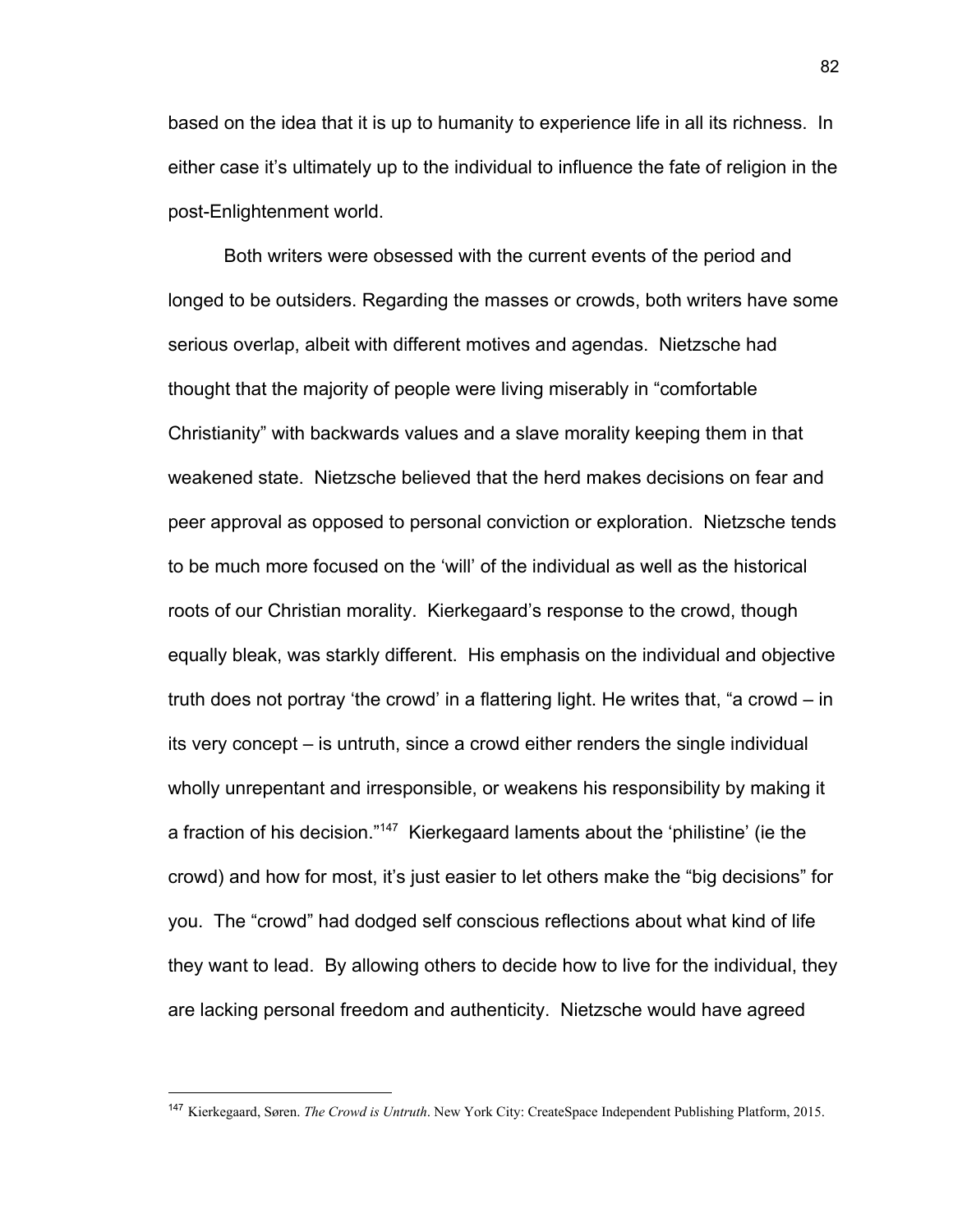with this. When the crowd takes away vital individualistic decision making responsibilities, it can lead to dire consequences according to both Kierkegaard and Nietzsche.

Despite their differences, both authors appear to assert that every human being is in a process of becoming. However, they clearly disagree on the role religion can and should play in this process. Kierkegaard clearly emphasized the passionate and religious elements in existence, and opines that human development hinges on Christianity. He also stressed the need for the individual to deepen his or her faith outside of any known tradition or religious ethical life or *sittlichkeit* as Hegel would have put it. Nietzsche on the other hand, appears to have no positive understanding concerning Christianity's contribution to "the self." The same can be said concerning its historical and societal function in Europe. Therefore, his work is marked with clear alternatives separate to those developed by Christianity. For Nietzsche, religion has only served as a means of "repressing socialization of individuals into one uncritical herd, which is incapable of making its own subjectivity transparent."<sup>148</sup> One of the most important differences between the two is the "direction" of subjectivity. Obviously Kierkegaard directs his attention inward, but eventually outward the loving relationship with the "other" (God, family, neighbors, etc). Nietzsche also looks inward, but is much more one dimensional in a sense. He lacks any positive or trusting relation to the world of others. Put another way, these two men

83

<sup>148</sup> Henriksen, Jan-Olav. Pg 187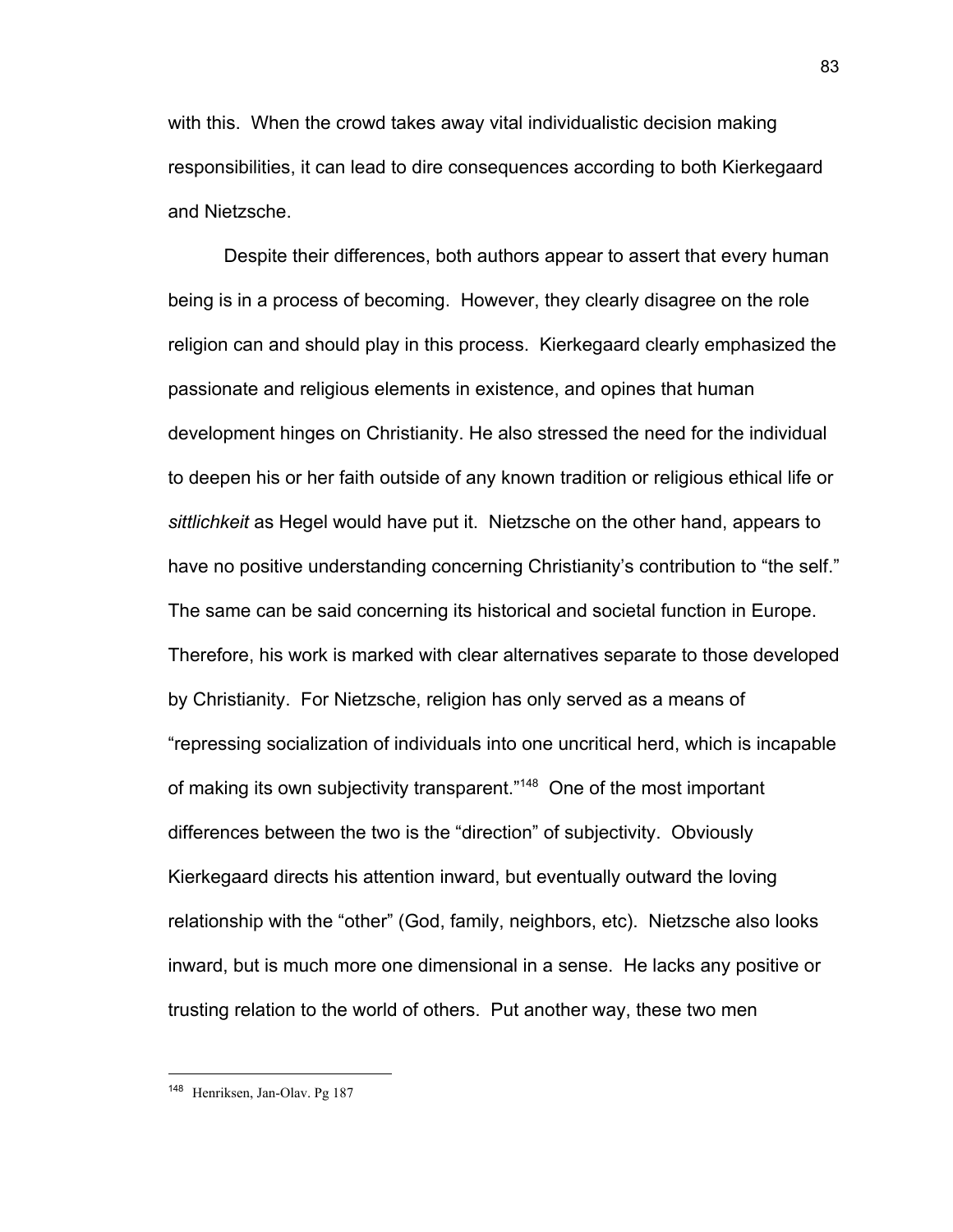displayed a different relation to the other, a relation that is closely linked to their understanding of religion and the religious life.

## **Conclusion**

It's clear that, as both writers display, religion's inevitable progress or decline in the Post-Enlightenment world depends almost entirely on the individual. The secularization of their time was immensely influential for both writers and provided the perfect opportunity for them to question Christianity, the establishment, and 'group-think.' Interestingly enough, none of the 'isms' of their time held any real attraction for either author. Liberalism was on the decline, and it appeared that nationalism, socialism, scientism/positivism, etc. held their attention except as a diversion from the issues they both wrote about extensively. Nineteenth century Europe provided the perfect context for them to express their radical new ideas. Søren Kierkegaard and Friedrich Nietzsche looked at the world around them and saw contemporaries living in comfort and compromise, unwilling or unable to examine their own authenticity. Both writers absolutely rejected the Enlightenment project as reason being the main authority. While existentialists tend to not fit under any specific and consistent school of thought, their writings have impacted revolutionaries, churchmen, atheists, academics, politicians, and anyone looking for answers such as "how best to live?" as well as our relationship to God.Charles Williams predicted that, "His sayings will be so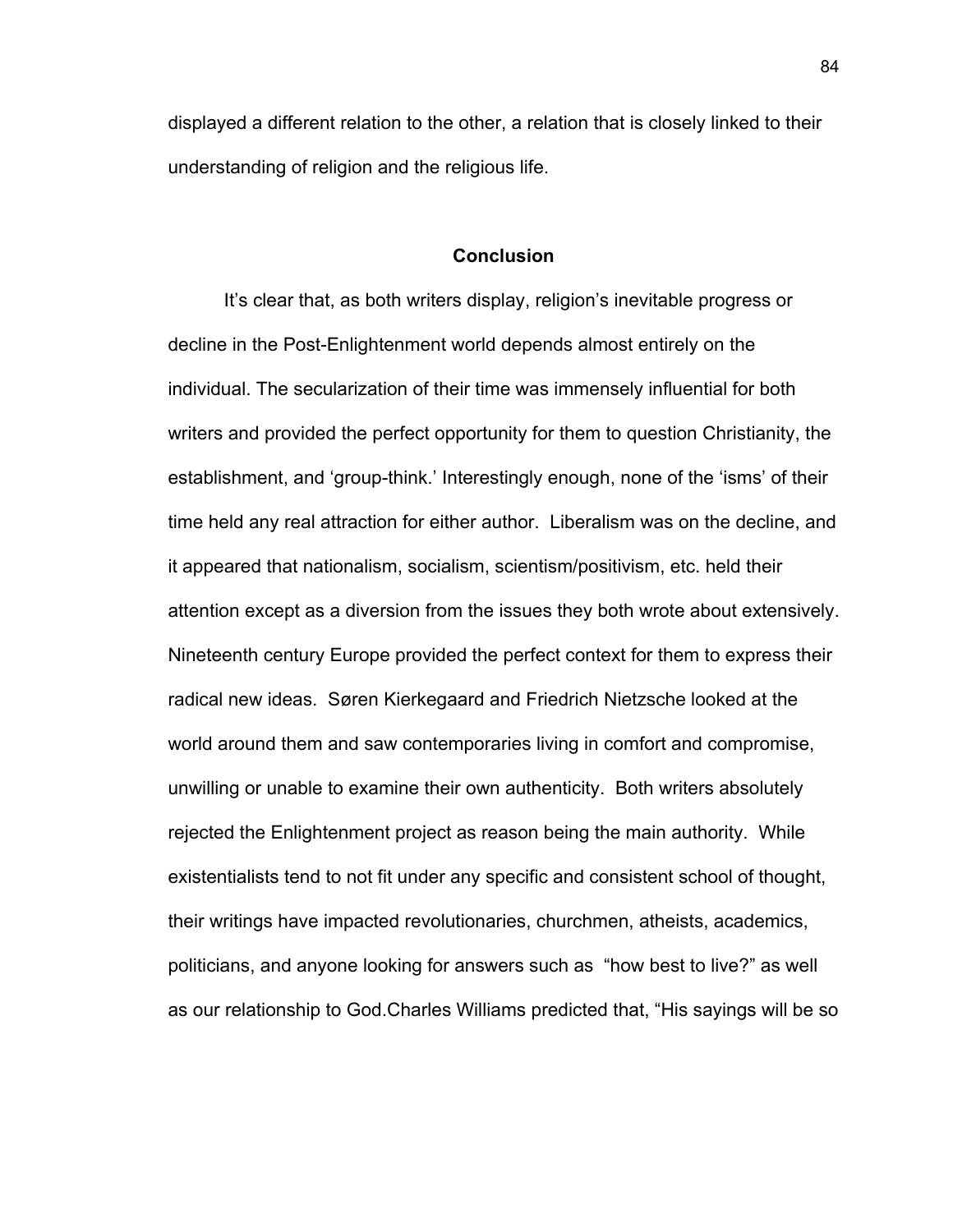moderated in our minds that they will soon become not his sayings but ours."<sup>149</sup> By making these two thinkers more accessible, we can see how the questions they were asking were not unlike what modern thinkers, theologians, and historians are exploring today. Religion was central to both authors' works, and its place in post-Enlightenment thought was a focal point for both of them. Analyzing Kierkegaard's and Nietzsche's works offer a glimpse into the post-Enlightenment world they both asserted was lacking. They also help us understand the ever-shifting role religion played in the 1800s. They challenge their readers to reconsider to what extent religion has something important to say about human life as well as our cultural and societal conditions.

The historical significance of both writers is worth mentioning to fully understand the impact made by both men. Firstly, Kierkegaard helped to reveal the flaws of Hegel's universal synthesis through faith-oriented existentialism, which eventually led to Barthian theology in the next century. In addition, his representation of biblical figures to bring out their modern relevance, his stylistic experimentation, and his critiques of the German romantics has been explored by thinkers ever since his death. From a historical point of view, Kierkegaard's writings can be a 'friend to all and none.' Atheists dislike his popular idea concerning "the leap of faith." Christian apologists support his critiques of scientific rationality, but dislike his critiques of Christian apologetics. Liberals appreciate his love for the common man but detest his critique of the present

<sup>&</sup>lt;sup>149</sup> Backhouse, Stephen. Kierkegaard pg 13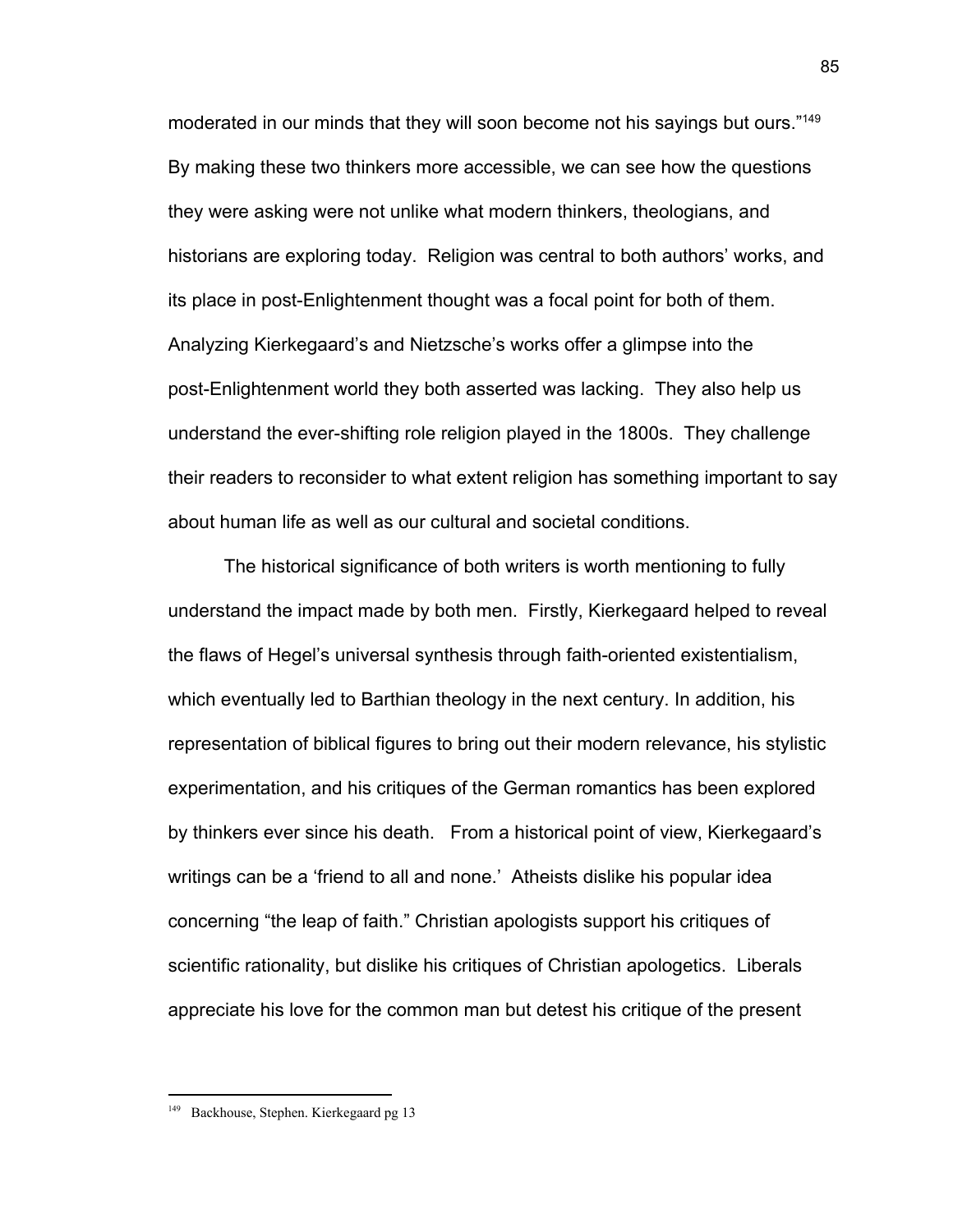age's misguided belief in historical progress. Conservatives admire his liberty of the individual but don't like that he finds the enemies of this liberty to be Christian culture. Backhouse insightfully stated that "his influence on our various modes of thought is widespread, and the exact nature of this influence is difficult to articulate."<sup>150</sup> With support and disdain from so many diverse thinkers and writers, it's no wonder that Kierkegaard is routinely called the "father of existentialism." Stemming from that, existentialist theologians drew from his work in the twentieth century. Robinson reminds readers that "few modern theologians are so determinedly focused as Kierkegaard on suffering, sin, and fear as the only convincing verification of a true Christian."<sup>151</sup> Paul Tillich may come closest to emulating Kierkegaard's stress on the role of choice in Christian life in addition to the paradoxical nature sometimes found in Christian belief. Other theologians took note of Kierkegaard's works as well. Karl Barth's *The Epistle to the Romans* emphasized "the radical difference between the revelation of God and the natural endeavors of mankind challenges prevailing theologies of human progress. $152$  He wrote in his introduction, "If I have a system, it is limited to a recognition of what Kierkegaard called the infinite qualitative distinction between time and eternity." $153$  In 1937, rebel theologian Dietrich Bonhoeffer published *Discipleship*. The book attempts to depict how to live as Christians in a Christendom ruled by Hitler. Bonhoeffer was steeped in Kierkegaard's work,

<sup>150</sup> Backhouse, Stephen. Kierkegaard pg 12

<sup>151</sup> Robinson, Dave. *Kierkegaard: A Graphic Guide*. Pg 169

 $152$  Ibid, pg 196

<sup>153</sup> Ibid pg, 196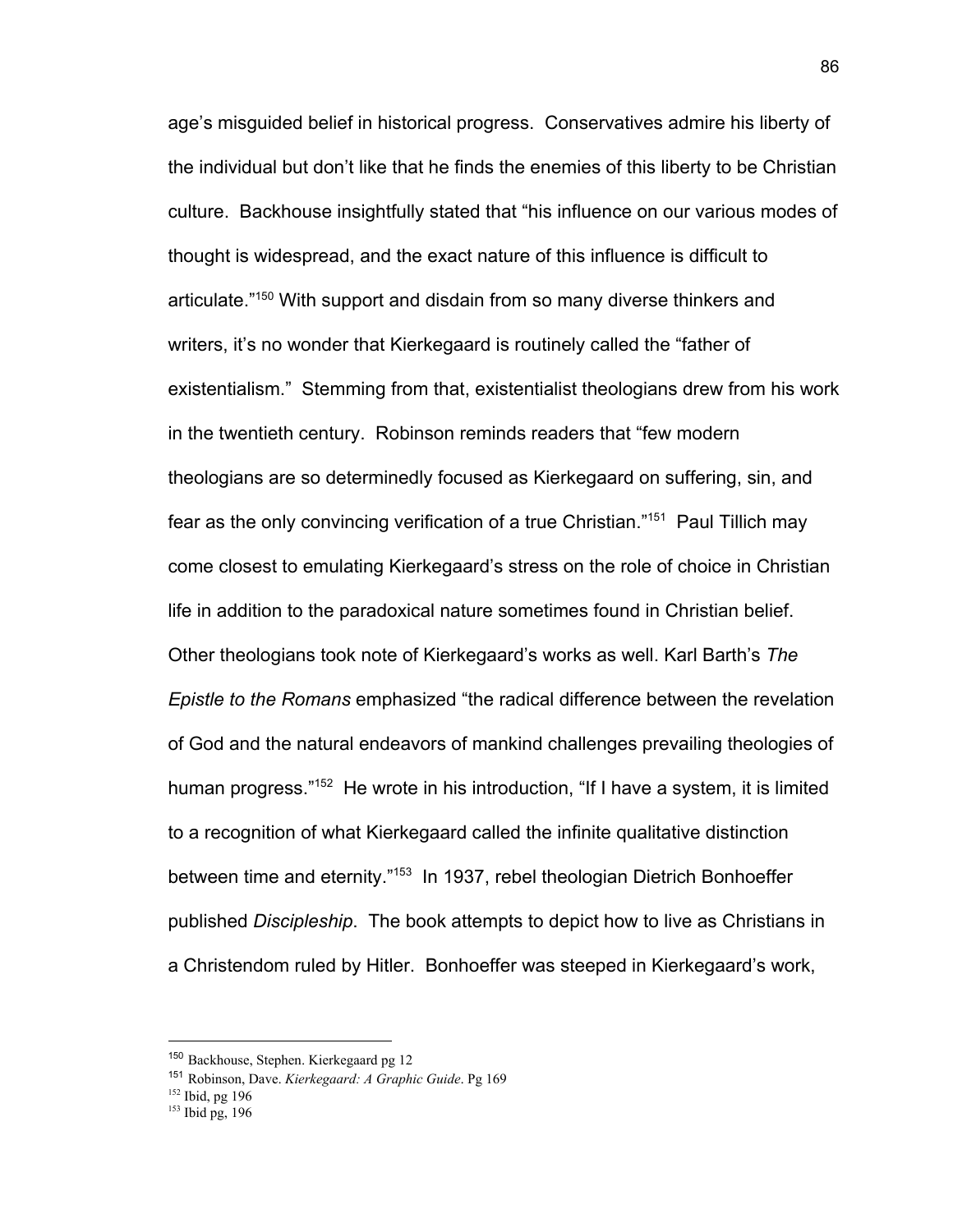as is evident in his major tenets such as "cheap grace" and "religionless Christianity."<sup>154</sup>

Backhouse also emphasizes the influence Kierkegaard had on the highly influential writer Karl Jaspers. Jaspers would "write about Kierkegaardian themes for most of his career, changing the shape of the establishment's view of mental illness and health. $155$  In addition, Jaspers' pupil Hannah Arendt would go on to write about power, totalitarianism, and violence while coining the phrase 'banality of evil' to describe the manner in which crimes can be committed through complacency of the masses. In 1964 she recalled studying politics from a young age and stated, "then I read Kierkegaard and everything fell into place."<sup>156</sup>

His influence was not confined to simply Europe; Martin Luther King Jr. discussed the influences that led to him embracing nonviolence as a way of life. In his "Pilgrimage to Nonviolence" he talks about how Kierkegaard and others helped shape his thoughts. In addition, his Nobel lecture in 1964 echoed Kierkegaard when he said, "Our problem today is that we have allowed the internal to become lost in the external. We have allowed the means by which we live to outdistance the ends for which we live."<sup>157</sup> Writer John Updike's works are littered with Kierkegaardian themes. Crowley writes that, "Not only are some of the "sources" of John Updike's fiction to be found in the works of Søren

<sup>154</sup> Ibid, pg 197

<sup>&</sup>lt;sup>155</sup> Ibid, pg 195<br><sup>156</sup> Ibid, 196

<sup>157</sup> Ibid, pg 202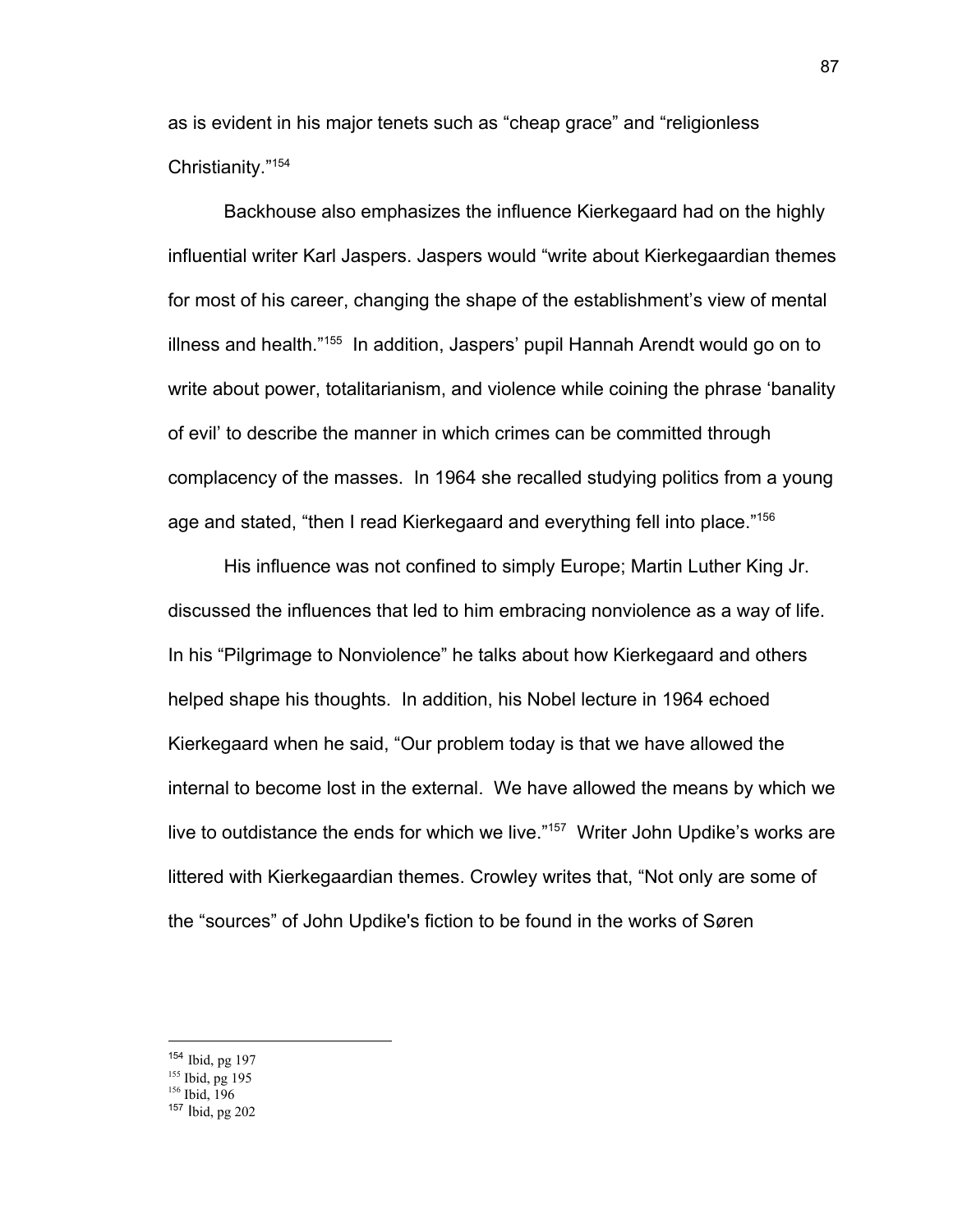Kierkegaard: much of that fiction itself is no less than a dramatic recapitulation of the Kierkegaardian method."<sup>158</sup>

Nietzsche's historical influence is both rampant and notorious in the 20th century. His work was nearly unread and uninfluential in his own time, and his work suffered through his sister's distortions to twist his thinking into a set of ideas supporting Nazism. Hitler had *Thus Spoke Zarathustra* issued to every soldier in the German army.<sup>159</sup> His sisters blatent anti-Semitism was always a serious point of disagreement between them. Politicians, Nietzsche had observed, are more concerned with expedience than truth, as Hitler himself agreed with in his book *Mein Kampf.<sup>160</sup>* At the Nuremberg trials, Nietzsche was cited as a major figure in Nazi ideology. In addition, his most often quoted (and rarely understood) utterance "God is dead" placed his thought beyond the pale for many potential admirers. Nevertheless, his influence has been much richer and diverse than many stereotypes might suggest. It's not altogether surprising that a man who embraced contradictions should influence future thinkers in a profound manner.

Nietzsche's writings on the 'death of God' requiring humanity to take control of its own moral standards inspired future existentialists Karl Jaspers, Martin Heiddegger, and even Albert Camus. Possibly the most influential writer

<sup>&</sup>lt;sup>158</sup> Sue Mitchell Crowley, John Updike: "The Rubble of Footnotes Bound into Kierkegaard", Journal of the American Academy of Religion, Volume XLV, Issue 3, September 1977, Page 359

<sup>159</sup> Brians, Paul. The Influence of Nietzsche. Last modified April , 1998. https://brians.wsu.edu/2016/10/12/the-influence-of-nietzsche/

<sup>160</sup> Gane, Laurence. *Nietzsche: A Graphic Guide pg 149*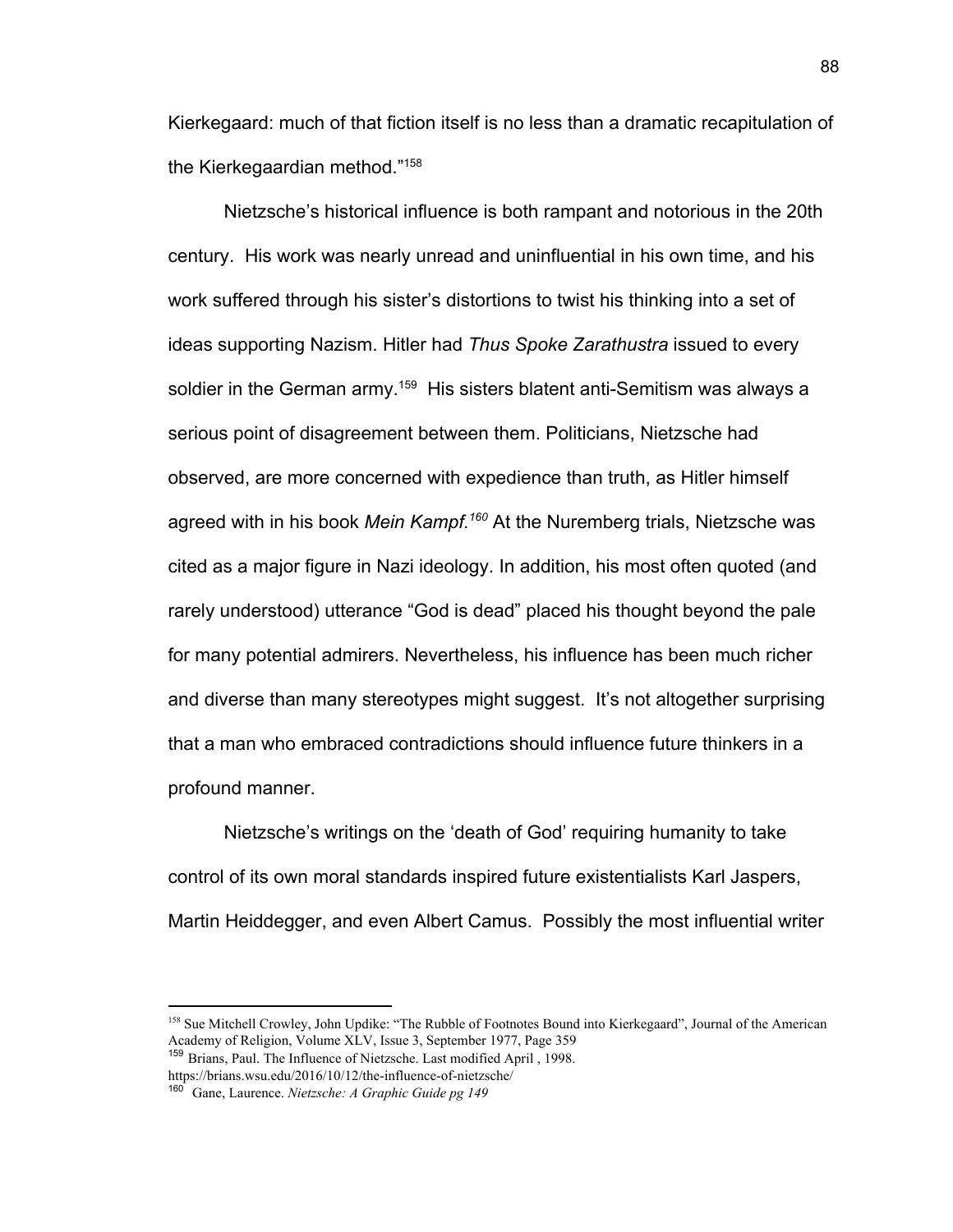to be influenced by Nietzsche was French historian of ideas Michel Foucault. After reading Nietzsche's *Untimely Meditations*, he immediately changed the direction of his work and decided to focus on the history of ideas. He cites Nietzsche's texts as the catalyst for his own work *Madness and Civilization*. Foucalt would also go on to write other micro-histories featuring sexuality and punishment. However, Nietzsche was not necessarily welcomed with open arms into liberal democratic and/or progressive circles in the twentieth century. Many, like Bertrand Russell, regarded him as an inegalitarian thinker who celebrated strength and cruelty. Russell spoke for many at the time when he wrote, "I dislike Nietzsche because he likes the contemplation of pain, because he erects conceit into a duty, because the men whom he most admires are conquerors, whose glory is cleverness in causing men to die."<sup>161</sup>

Ironically, Nietzsche has had a powerful influence on theologians, such as Paul Tillich, who developed an "existentialist, human centered theology which tried to salvage elements of faith while drawing on rationalism." $162$  In the 1960s, Thomas Altizer helped create the oxymoronically named '"death of God theology" together with other theologians who argued for religion without God. Their persistent use of Nietzsche's most famous phrase is a reminder of their debt to him. Psychologists were not immune to Nietzsche's influence either. Sigmund Frued and Carl Jung both held a deep admiration for Nietzsche and gave him credit for shedding light on the human character. The Freudian idea of repression

<sup>&</sup>lt;sup>161</sup> Brians, Paul. The Influence of Nietzsche. Last modified April, 1998. https://brians.wsu.edu/2016/10/12/the-influence-of-nietzsche/

<sup>162</sup> Brians, Paul. The Influence of Nietzsche.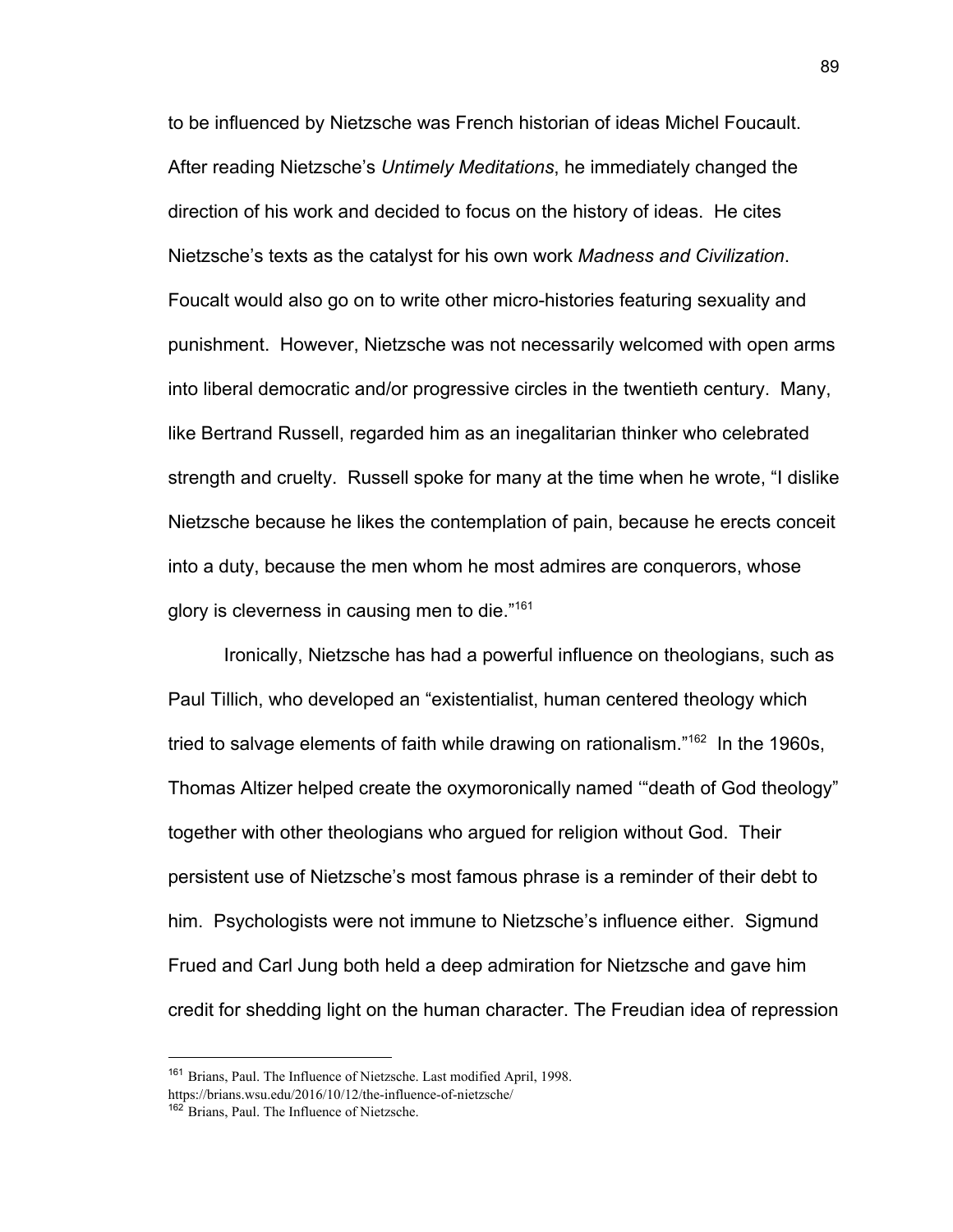is also evident in Nietzsche's analysis of pride in *Beyond Good and Evil*. Also, Freud's pathological orientation is reflected in *Human, All Too Human* when he wrote "deviating natures are of the utmost importance wherever there is to be progress."<sup>163</sup>lt's also not surprising that poets and authors have been drawn to Nietzsche. Rainer Maria Rilke, like other writers influenced by Nietzsche, rejected the traditional Christian dualism which tends to sort existence into good and evil. Rilke's affirmation of life is very much Nietzschean.

More than anything else, the writings of Søren Kierkegaard and Friedrich Nietzsche were a call to action--a call to wake up from our dreary and comfortable lives and to seek out meaning, truth, and let our innate individuality manifest itself. Predictably, neither writer offers a "final answer" to any of the questions being posed; it is up to the reader to "find a truth that is true for them." Kierkegaard captures not only his own mood but that of Nietzsche and anyone choosing to read their works when he prophetically wrote, "The conflict about Christianity will no longer be doctrinal conflict. The conflict will be about Christianity as an existence…..The rebellion of the world shouts: We want to see action!"<sup>164</sup> Perhaps on an intrinsic level, believers and non-believers alike are searching for answers and are looking to these two sensational thinkers for guidance and action.

<sup>163</sup> Gane, Laurence. *pg 153*

<sup>164</sup> Ibid., Pg 210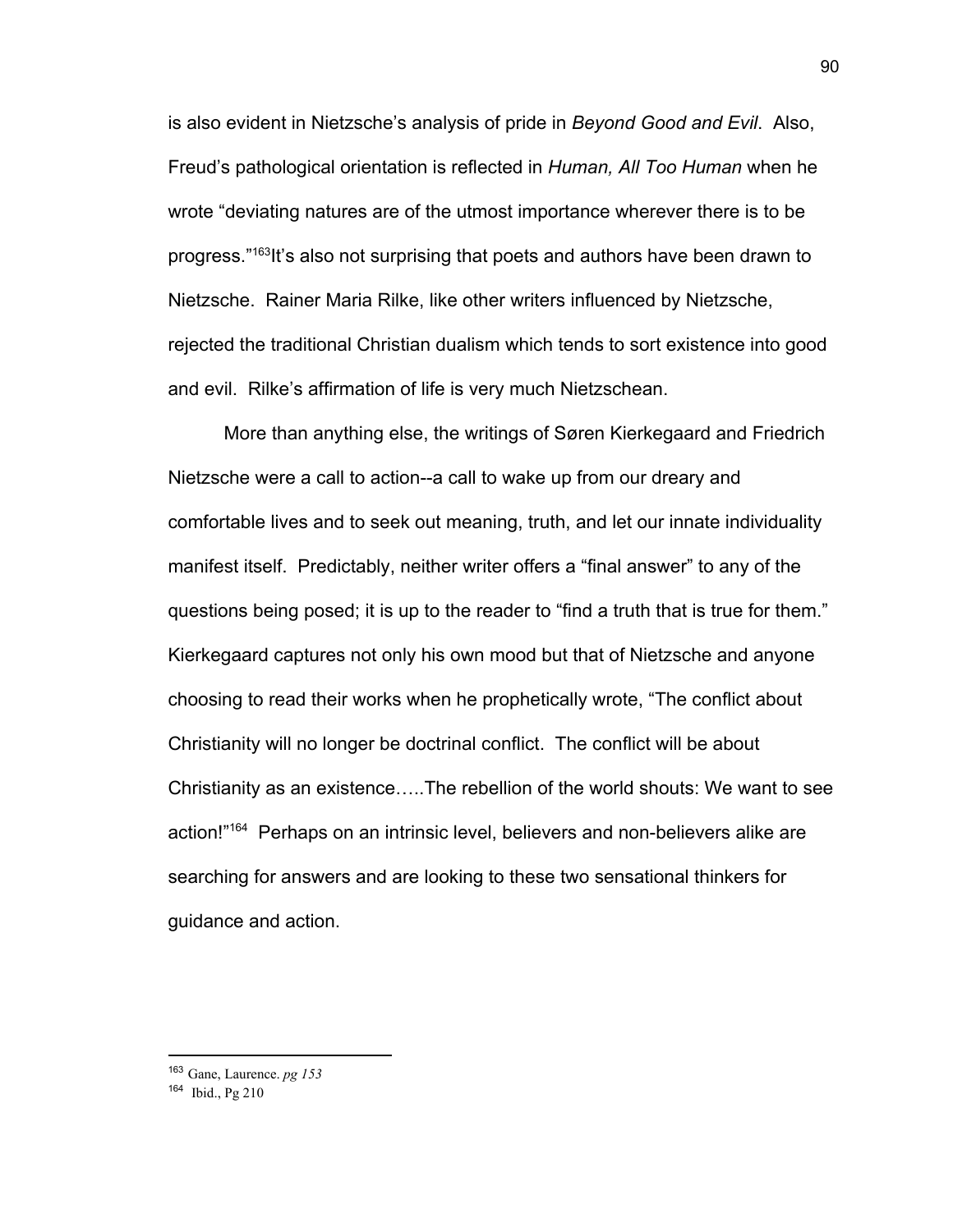## **Bibliography**

- Alexis de Tocqueville, The Old Regime and the French Revolution, ed. Francois Furet and Francoise Melonio (Chicago 1998)
- Altman, C., Kierkegaard And Nietzsche: Contrasts and Comparisons. In: *Philosophy Classics Volume IV, Nineteenth-Century Philosophy*. New Jersey: Prentice Hall Press. (2003)
- The First Elements of Republican Education, cited by Roger Chartier, *The Cultural Origins of the French Revolution* (Durham, NC 1991)
- Austin, Michael W. "Kierkegaard: Understanding the Christian Father of Existentialism." *Christian Research Institute* 36 (2013).
- Backhouse, Stephen. *Kierkegaard: A Single Life*. Grand Rapids: Zondervan, 2016.
- Berger, P. *The Heretical Imperative*. Garden City, NY.: Anchor 1979
- Bigler, Robert. "The Rise of Political Protestantism in Nineteenth Century Germany: The Awakening of Political Consciousness and the Beginning of Political Activity in the Protestant Clergy of Pre-March Russia." *Church History* 34, no. 4 (1965).
- Burleigh, Michael. *Earthly Powers: The Clash of Religion and Politics in Europe, from the French Revolution to the Great War*. New York City: Harper Collins, 2005.
- Burleigh, Michael 'Religion and Social Evil. The Cardinal Basil Hume Memorial Lectures' *Totalitarian Movements and Political Religions* (2002)

Brians, Paul. The Influence of Nietzsche. Last modified April , 1998. https://brians.wsu.edu/2016/10/12/the-influence-of-nietzsche/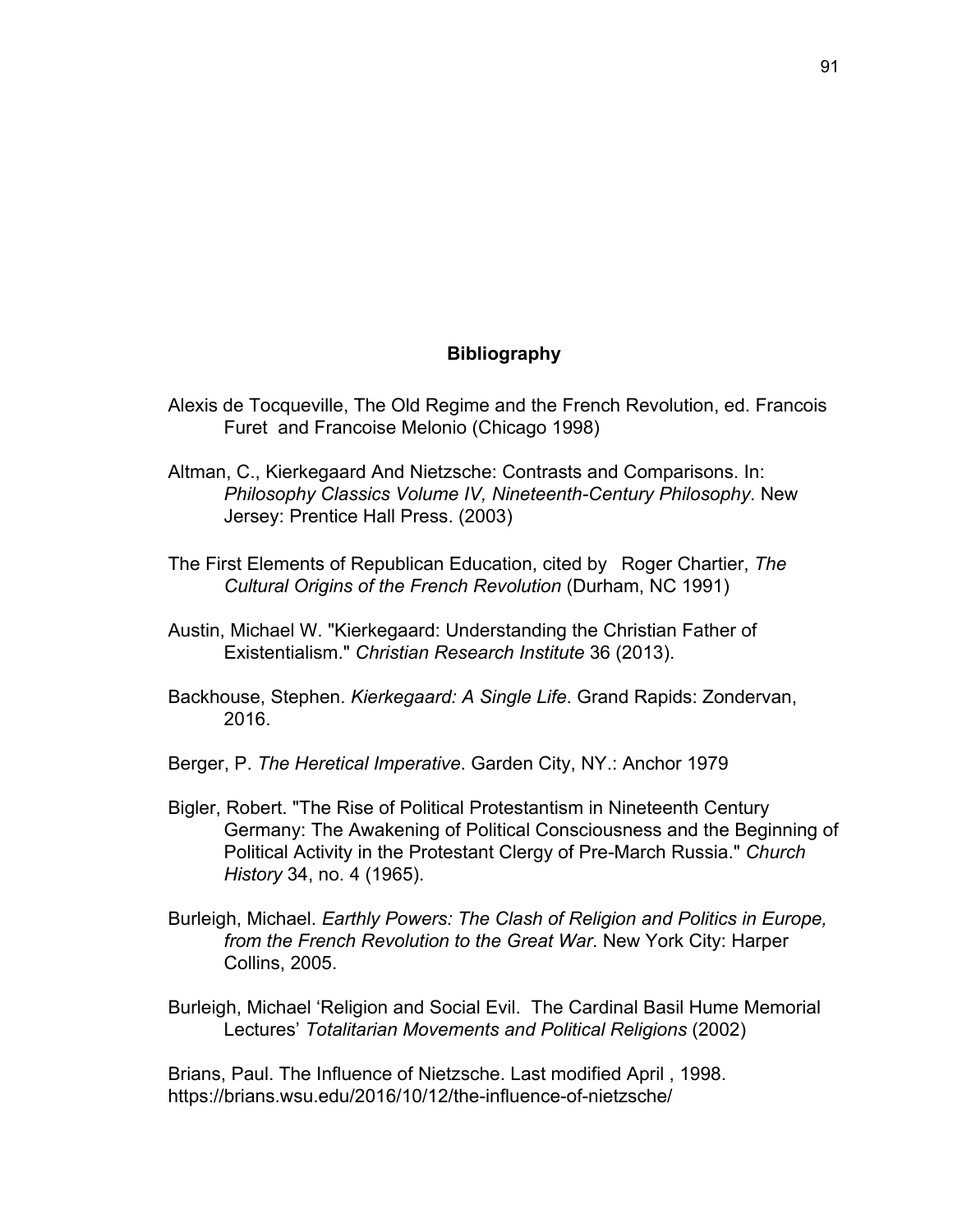- Carlisle, Clare. *Kierkegaard's Philosophy of Becoming: Movements and Positions*. Albany: State University of New York, 2005.
- Carlisle, Clare. *Philosopher of the Heart*. Penguin Books, 2019.
- Crowley,Sue Mitchell John Updike: "The Rubble of Footnotes Bound into Kierkegaard", *Journal of the American Academy of Religion*, Volume XLV, Issue 3, September 1977, Page 359
- Dansette, Adrein *Religious History of Modern France. From the Revolution to the Third Republic* (Freiburg 1961)1, p176
- Dawson, Jerry F. *Friedrich Schleiermacher. The Evolution of a Nationalist* (Austin 1966)
- Denis Mack Smith, Mazzini (New Haven 1994) p 17
- Duggan, Chris. *Francesco Crispi, 1818-1901*. Oxford University Press, 2002. Pg 433
- Evans, C. Stephen. *Kierkegaard and Spirituality: Accountability as the Meaning of Human Existence*. Grand Rapids: Wm. B Eerdman Publishing Co., 2019.
- Fenn, Richard Beyond Idols. *The Shape of a Secular Society* (Oxford 2001)
- Foca-Rodi, George. 2012. "Nietzsche Versus Kierkegaard. Choose: "the Will to Power" Or "Fear and Trembling"." *International Journal of Communication Research* 2 (4): 366.
- Garff, Joakim. "Søren Kierkegaard: A Biography." Translated by Bruce Kirmmse. Princeton: Princeton University Press, 2005
- Haight,Gordon *George Eliot. A Biography* (London 1968) p 331
- *Hegel's Philosophy of Right,* trans with intro from TM Knox, Oxford Clarendon Press, 1962
- Hegel, Georg Wilhelm Friedrich, Clark Butler, and Christiane Seiler. 1984. *Hegel, the letters*. Bloomington: Indiana University Press.
- Henriksen, Jan-Olav. *The Reconstruction of Religion: Lessing, Kierkegaard, and Nietzsche*. Eugene, OR: Wipf and Stock Publishers, 2001.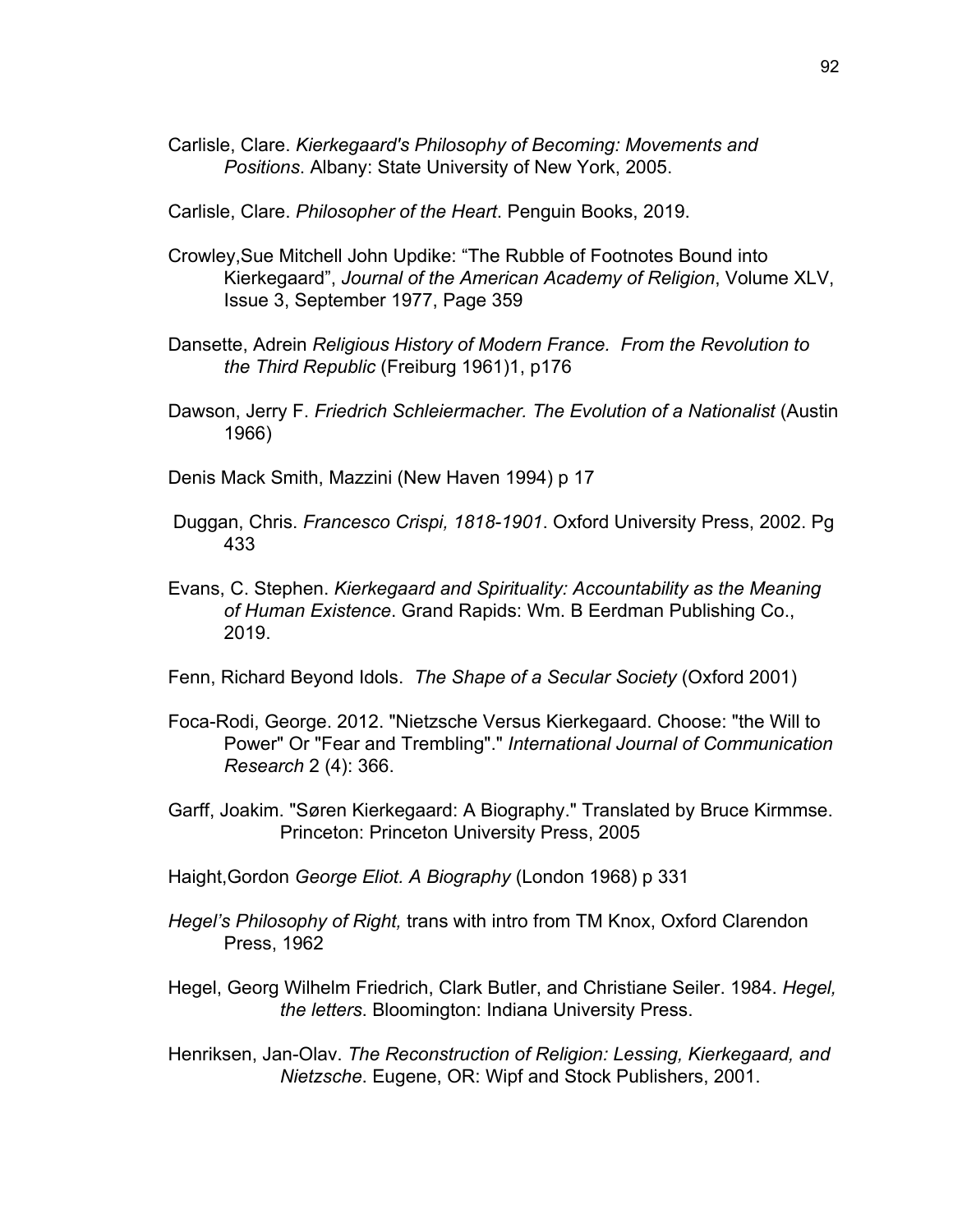- Hinlicky, Paul. *Lutheran Theology: A Critical Introduction*. Eugene, OR: Wipf and Stock Publishers, 2020.
- Hoover, Arlie. *The Gospel of Nationalism. German Patriotic Preaching from Napoleon to Versailles* (Stuttgart 1986) pg 59
- Hope, Nicholas. *German and Scandinavian Protestantism 1700-1918*. Oxford History of the Christian Church. Oxford: Clarendon Press, 1995. Pg 354
- Kellenberger, J. *Kierkegaard and Nietzsche:Faith and Eternal Acceptance*. Basingstoke: MacMillan, 1997
- Kierkegaard, Søren. *Attack Upon Christendom*. N.p.: Princeton University Press, 1946.

[http://www.christianebooks.com/pdf\\_files/kierkegaard-satta00kier.pdf](http://www.christianebooks.com/pdf_files/kierkegaard-satta00kier.pdf).

- Kierkegaard, Søren. *Concluding Unscientific Postscript to Philosophical Fragments*. Vol.1. Princeton: Princeton University Press, 1992.
- Kierkegaard, Søren. *Either/Or: A Fragment of Life*. London: Penguin Books, 2004.
- Kierkegaard, Søren. "Fear and Trembling." New York City: Penguin Classics, 1985.
- Kierkegaard, Søren. "The Soul of Kierkegaard: Selections from His Journals." edited by Alexander Dru, 53. Mineola: Dover Publications, 2003.
- Kierkegaard, Søren. *Sickness Unto Death*. London: Penguin Books, 2004. Pg 113
- Kierkegaard, Søren. "Training in Christianity." Translated by Walter Lowrie. Random House Inc., 2004.
- Kierkegaard, Søren. The Crowd is Untruth. New York City: CreateSpace Independent Publishing Platform, 2015.
- Kierkegaard, Søren. "Works of Love." Translated by Howard Hong and Edna Hong. New York City: Harper Collins, 1962.
- Magnus, Bernd, and Kathleen Higgins. *The Cambridge Companion to Nietzsche*. Cambridge University Press, 1996.
- Nicholls, David *Deity and Domination. Images of God and the State in the Nineteenth and Twentieth Centuries* (London 1989)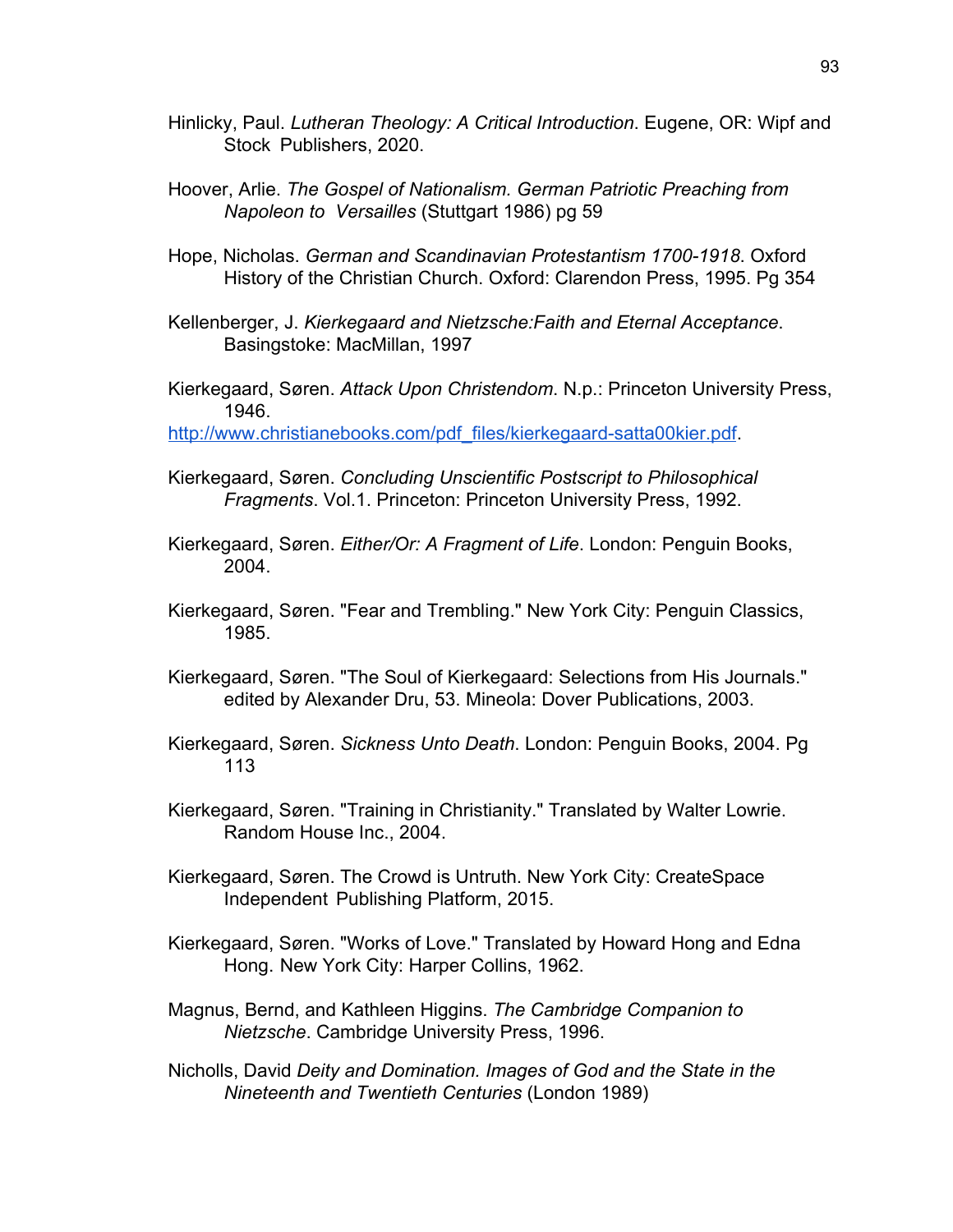- Piety, M.G.. "The Stillness of History: Kierkegaard and German Mysticism" Konturen [Online], Volume 7(23 August 2015)
- Pletsch, Carl. *Young Nietzsche: Becoming a Genius*. New York City: Simon and Schuster, 1991
- Polka, Brayton (2014) The Single Individual in Kierkegaard: Religious or Secular? Part 1, The European Legacy, 19:3, 309-322

.

- Prideaux, Sue. *I am Dynamite! A Life of Nietzsche*. New York City: Tim Duggan Books, 2018.
- Nicholls, David *Deity and Domination. Images of God and the State in the Nineteenth and Twentieth Centuries* (London 1989)
- Nietzsche, Friedrich. *Beyond Good and Evil*. New York City: Oxford University Press, 1998.
- Nietzsche, Friedrich. *Ecce Homo*. New York City: Penguin Books, 1979
- Nietzsche, Friedrich. *"Human, All Too Human."* Translated by Marion Farber and Stephen Lehmann. University of Nebraska Press, 1984.
- Nietzsche, Friedrich. *Schopenhauer as Educator: Nietzsche's Third Untimely Meditation*. CreateSpace Independent Publishing Platform, 2014
- Nietzsche, Friedrich. *"The Antichrist: A Criticism of Christianity."* Translated by Anthony Ludovici. New York City: Barnes & Noble, Inc, 2006.
- Nietzsche, Friedrich. *The Gay Science*. New York City: Random House, 1974. pg185
- Nietzsche, Friedrich. "Thus Spoke Zarathustra." Translated by Thomas Common.Thrifty Books, 2009.
- Nietzsche, Friedrich. "The Genealogy of Morals." Translated by Horace B. Samuel. Mineola: Dover Publications, 2003. Pg 20
- Pelikan, Jaroslav. *From Luther to Kierkegaard: A Study in the History of Theology*. St. Louis: Concordia Publishing House,1950
- Roberts, T. T. *Contesting Spirit: Nietzsche, Affirmation, Religion*. Princeton: Princeton University Press, 1998